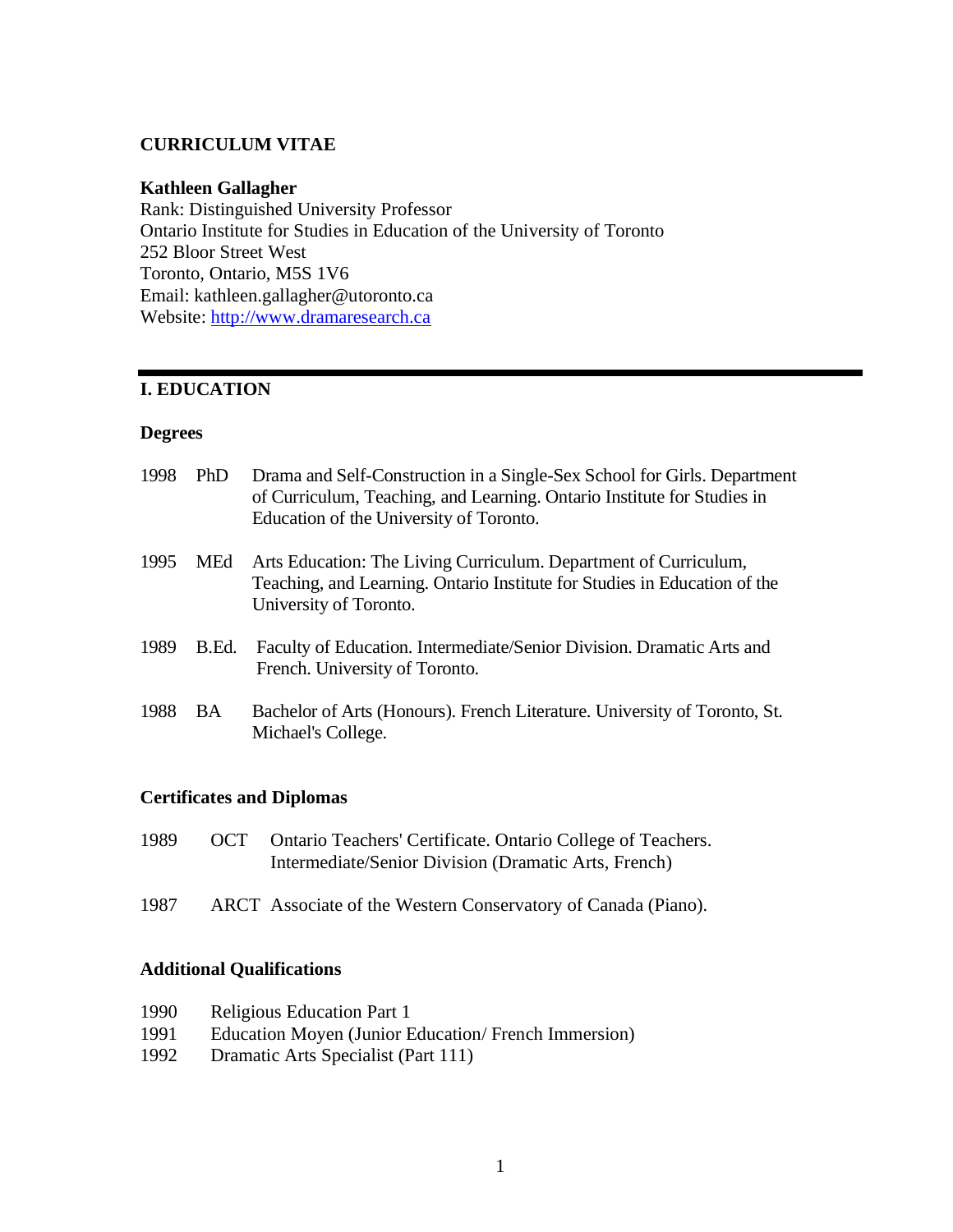# **II. EMPLOYMENT HISTORY AND LEADERSHIP**

| 2020        | Distinguished University Professor and Program Co-Director of Curriculum and<br>Pedagogy. Department of Curriculum, Teaching and Learning. Ontario Institute for<br>Studies in Education of the University of Toronto. |
|-------------|------------------------------------------------------------------------------------------------------------------------------------------------------------------------------------------------------------------------|
| 2020-2025   | Distinguished University Professor, (Renewed). Department of Curriculum,<br>Teaching and Learning. Ontario Institute for<br>Studies in Education of the University of Toronto.                                         |
| 2015-2020   | Distinguished University Professor. Department of Curriculum, Teaching and<br>Learning. Ontario Institute for<br>Studies in Education of the University of Toronto.                                                    |
| 2015        | Professor, Canada Research Chair and Associate Chair of Research<br>Department of Curriculum, Teaching and Learning. Ontario Institute for<br>Studies in Education of the University of Toronto.                       |
| 2009-2014   | Professor and Canada Research Chair (Renewed)<br>Department of Curriculum, Teaching and Learning. Ontario Institute for<br>Studies in Education of the University of Toronto.                                          |
| 2005-2012   | Academic Director of the Centre for Urban Schooling<br>Ontario Institute for Studies in Education of the University of Toronto.                                                                                        |
| 2004-2009   | Associate Professor, Canada Research Chair<br>Department of Curriculum, Teaching and Learning. Ontario Institute for<br>Studies in Education of the University of Toronto.                                             |
| 1999-2004   | <b>Assistant Professor</b><br>Department of Curriculum, Teaching and Learning. Ontario Institute for<br>Studies in Education of the University of Toronto.                                                             |
| 1998 - 1999 | <b>Instructor of Drama Education</b><br>Department of Film Studies, Visual and Dramatic Arts. Brock University.                                                                                                        |
| 1989 - 1999 | Teacher of Dramatic Arts, French, and English<br>St. Joseph's College. Toronto Catholic District School Board.                                                                                                         |
|             |                                                                                                                                                                                                                        |

# **III. FELLOWSHIPS AND HONOURS**

November 2019 Fellow of the Royal Society of Canada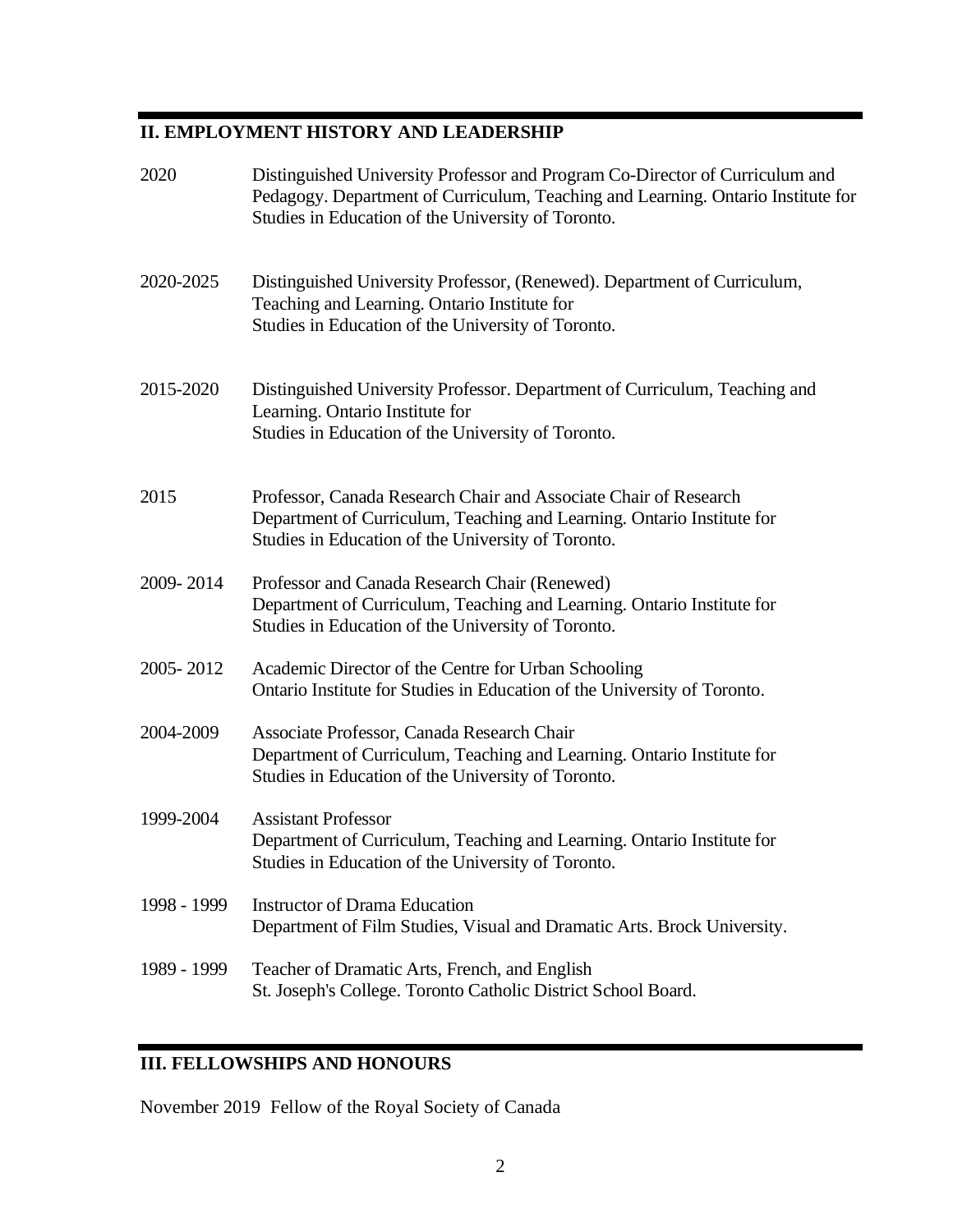February 2017/2018 *David E. Hunt Award for Excellence in Graduate Teaching*

- February 2017 *University of Toronto President's Impact Award and member of the President's Impact Academy for 2017-2022*
- April 2017 *Banff Centre for Arts and Creativity. Playwrights' Colony Fellowship Award 2017.* With playwright collaborator Andrew Kushnir, awarded a residency at the Banff Centre to develop the trilogy of plays based on my ethnographic research.
- May 2016 *UofT Alumni Award for Innovation* and Contemporary Work in Drama and Education
- April 2015 and 2016 Selected as the University of Toronto's 2015 and 2016 nominee for the *SSHRC Connection Impact Award*
- May 2009 *CRC Lecture Award*. Winner of the Canadian Association of Women in Education (CASWE). Lecture: *Gender, Race and Security in Schools*.
- April 2008 *Outstanding Books in Curriculum Studies Finalist* for *The Theatre of Urban: Youth and Schooling in Dangerous Times.* (University of Toronto Press, 2007). Division B. American Education Research Association. Presented in New York City, New York, USA.
- April 2004 Nominated for *Professor of the Year* in the Initial Teacher Education Program.
- April 2003 Harvard Graduate School and Kellogg Foundation funded *Salzburg Seminar Fellowship*. July 2-9, 2003 a think-tank on Leadership Across Cultural Boundaries and Geographic Borders, convened at Schloss Leopoldskron, Salzburg, Austria.
- April 2001 *Winner Outstanding Books in Curriculum Studies* for *Drama Education in the Lives of Girls: Imagining Possibilities.* (University of Toronto Press, 2000). Division B. American Education Research Association. Award presented in Seattle, Washington, USA.
- July 2000 The *Barbara McIntyre Distinguished Research Award*. Awarded at the Ohio State University, Columbus, Ohio.
- April 1999 *Professor of the Year* Award in the Initial Teacher Education Program.
- July 1999 *Most Distinguished Dissertation Research Award*. American Alliance for Theatre and Education
- 1997 *William Pakenham Fellowship* in Education. Faculty of Education. University of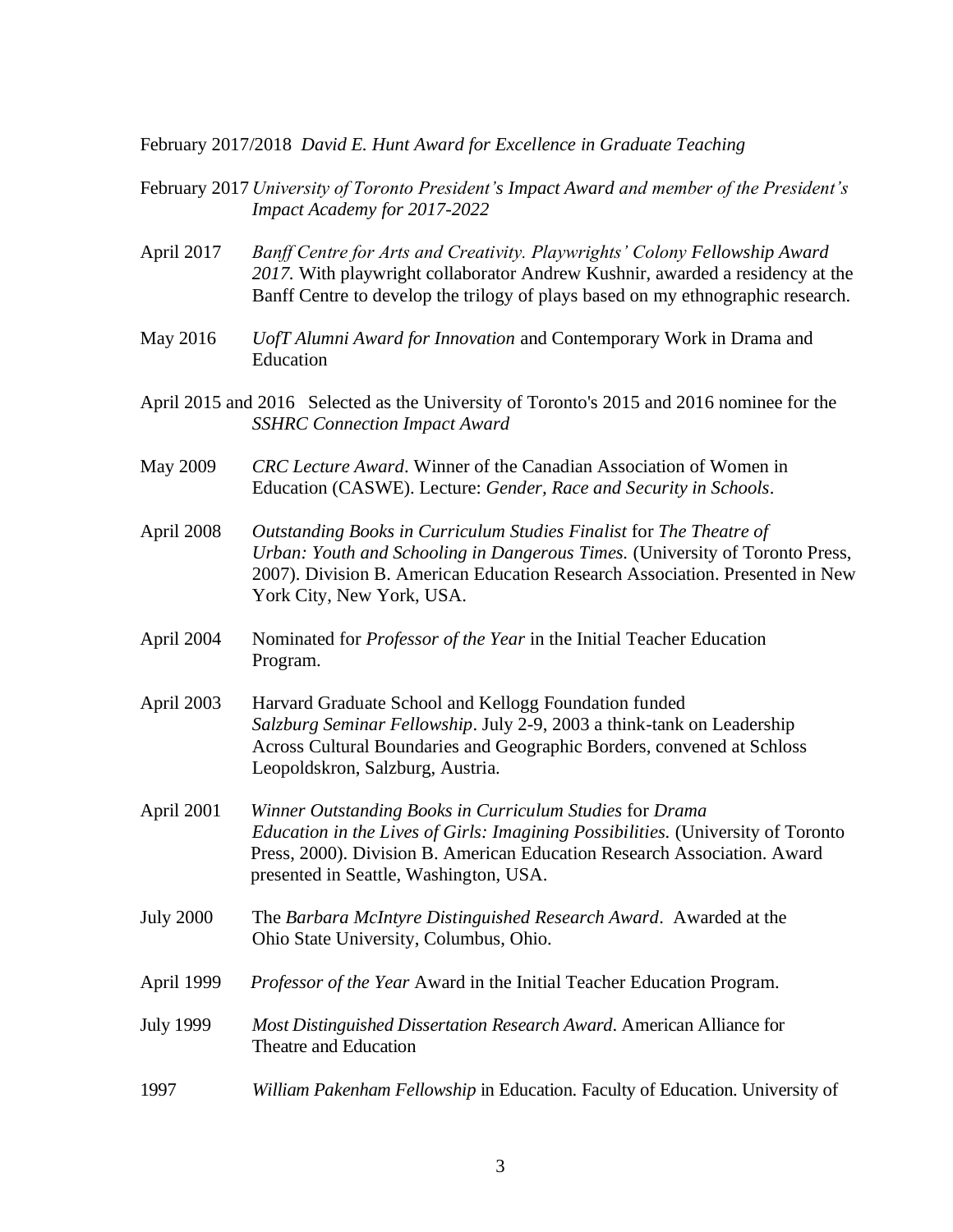Toronto.

- 1997 *Rose M. Cassin Scholarship for Graduate Studies.* Ontario English Catholic Teachers Association. 1997 *Graduate Assistantship*. Department of Curriculum, Teaching, and Learning. OISE/UT.
- 1984 University of Toronto *Entrance Scholarship*.

| <b>Grant Type</b>                     | Role                        | Awards      |
|---------------------------------------|-----------------------------|-------------|
| External                              | Sole Principal Investigator | \$1,025,688 |
|                                       | Co-Investigator             | \$2,598,550 |
| Internal                              | Sole Principal Investigator | \$149,853   |
| <b>Research Awards</b>                | <b>Academic Director</b>    | \$1,780,000 |
|                                       | Author                      | \$23,000    |
|                                       | Co-Editor                   | \$8,000     |
| <b>Research Infrastructure Awards</b> | Sole Principal Investigator | \$630,872   |
| <b>Research Contracts</b>             | Sole Principal Investigator | \$106,500   |
| <b>Private Donor Grants</b>           | <b>Academic Director</b>    | \$1,000,000 |
|                                       | Symposium Co-Organizer      | \$75,000    |
|                                       | TOTAL:                      | \$7,411,463 |

# **IV. RESEARCH GRANTS**

# **EXTERNAL AWARDS**

| Year:   | 2022                                                                  |
|---------|-----------------------------------------------------------------------|
| Type:   | <b>SSHRC</b> Connection Grant                                         |
| Title:  | Children, Youth and Performance Conference III: Reflective Resurgence |
| Role:   | Co-Investigator                                                       |
| Source: | Social Sciences and Humanities Research Council of Canada             |
| Amount: | \$24,970                                                              |

| Year:   | 2020                                                                |
|---------|---------------------------------------------------------------------|
| Type:   | <b>SSHRC</b> Connection Grant                                       |
| Title:  | Children, Youth and Performance Conference III: Performative Praxis |
| Role:   | Co-Investigator                                                     |
| Source: | Social Sciences and Humanities Research Council of Canada           |
| Amount: | \$24,680                                                            |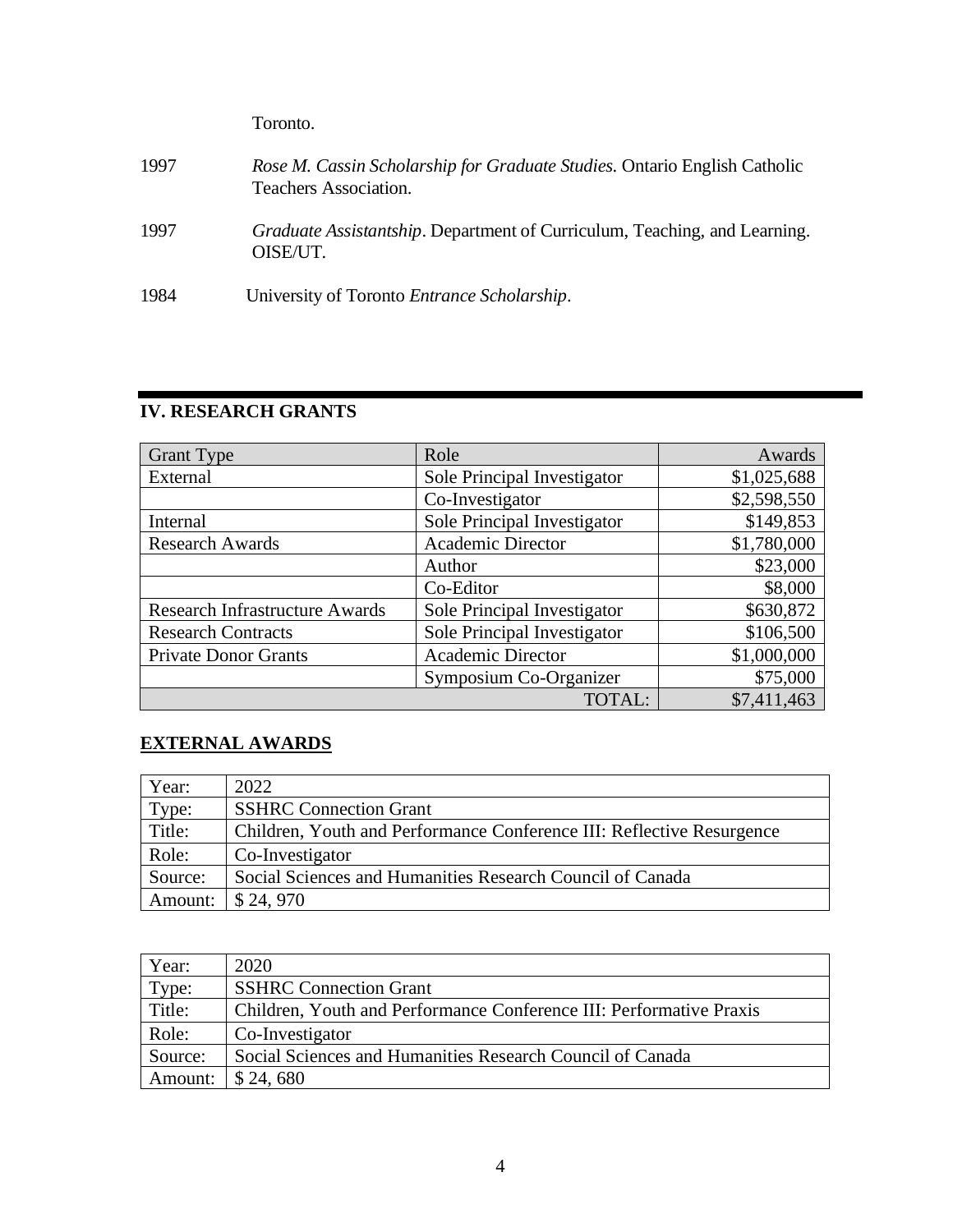| Year:   | 2019                                                                     |
|---------|--------------------------------------------------------------------------|
| Type:   | <b>SSHRC</b> Insight Grant                                               |
| Title:  | Global Youth (Digital) Citizen-Artists and their Publics: Performing for |
|         | Socio-Ecological Justice                                                 |
| Role:   | Sole Principal Investigator                                              |
| Source: | Social Sciences and Humanities Research Council of Canada                |
| Amount: | \$256,657                                                                |

| Year:   | 2018                                                      |
|---------|-----------------------------------------------------------|
| Type:   | <b>SSHRC Partnership Engage Grant</b>                     |
| Title:  | Towards Youth: Youth Civic Engagement and Theatre         |
| Role:   | Sole Principal Investigator                               |
| Source: | Social Sciences and Humanities Research Council of Canada |
| Amount: | \$24,161                                                  |

| Year:   | 2016-2020                                                               |
|---------|-------------------------------------------------------------------------|
| Type:   | <b>Subgrant for SSHRC Partnership Project</b>                           |
| Title:  | Youth Perceptions of Violence, Safety, and Schooling in One Gentrifying |
|         | Neighbourhood in Toronto                                                |
| Role:   | Sole Principal Investigator                                             |
| Source: | Social Sciences and Humanities Research Council of Canada               |
| Amount: | \$20,600                                                                |

| Year:   | 2015                                                                     |
|---------|--------------------------------------------------------------------------|
| Type:   | Partnership Grant Letter of Intent                                       |
| Title:  | Women and War                                                            |
| Role:   | Co-Investigator (with PI Peggy Shannon, Chair Ryerson University Theatre |
|         | Department)                                                              |
| Source: | Social Sciences and Humanities Research Council of Canada                |
| Amount: | \$20,000                                                                 |

| Year:   | 2014-2019                                                                |
|---------|--------------------------------------------------------------------------|
| Type:   | <b>SSHRC</b> Insight Grant                                               |
| Title:  | Youth, Theatre, Radical Hope and the Ethical Imaginary: an intercultural |
|         | investigation of drama pedagogy, performance and civic engagement        |
| Role:   | Sole Principal Investigator                                              |
| Source: | Social Sciences and Humanities Research Council of Canada                |
| Amount: | \$266,829                                                                |

| Year:  | 2013-2015                                                             |
|--------|-----------------------------------------------------------------------|
| Type:  | <b>Subgrant for SSHRC Partnership</b>                                 |
| Title: | The Temporary Neighbourhoods of Homeless Youth in Shelters: Their     |
|        | perspectives on, and the implications of, social-spatial polarization |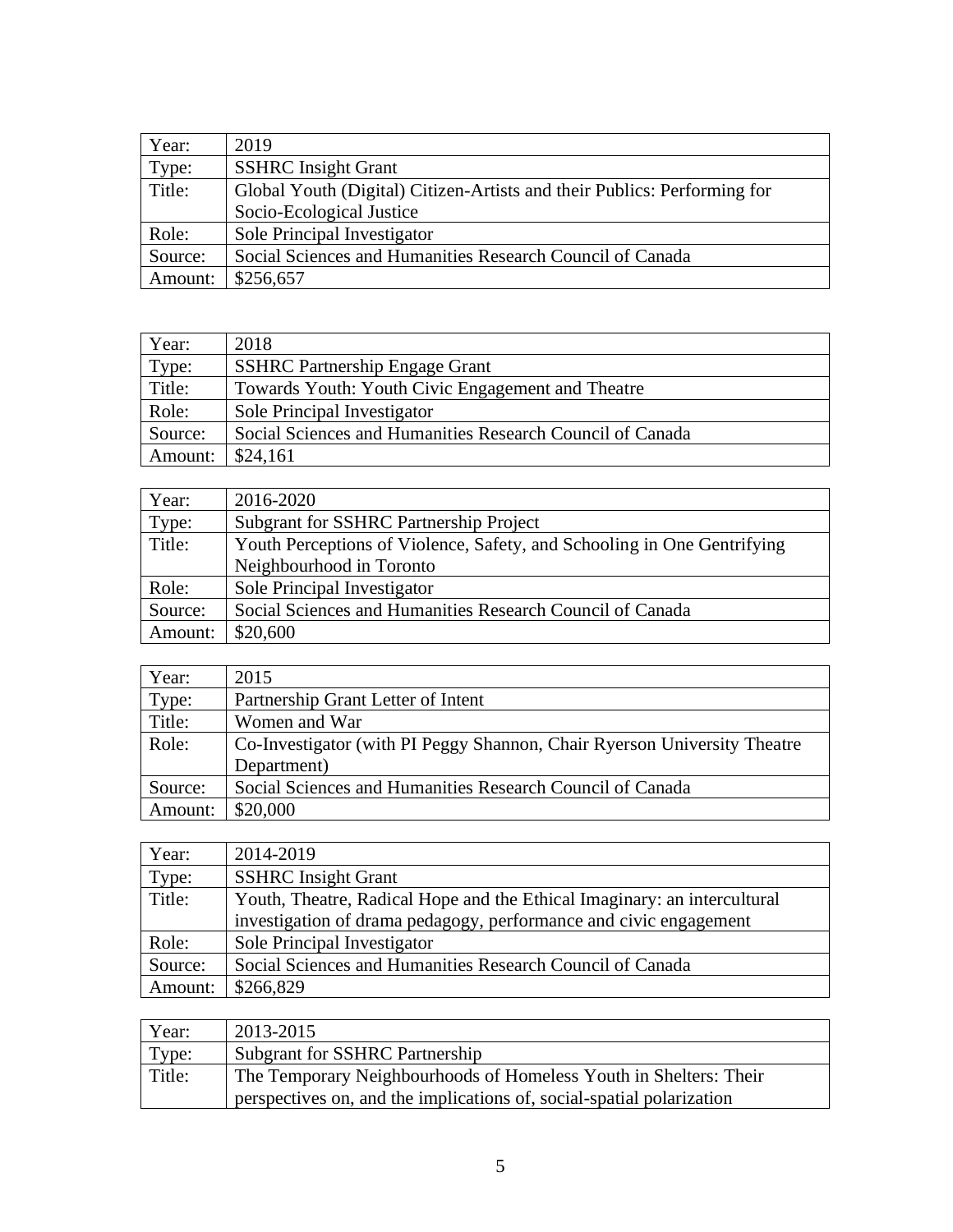| Role: | Sole Principal Investigator                                       |
|-------|-------------------------------------------------------------------|
|       | Source: Social Sciences and Humanities Research Council of Canada |
|       |                                                                   |

| Year:   | 2012                                                                     |
|---------|--------------------------------------------------------------------------|
| Type:   | Partnership Grant Successful Letter of Intent Submission                 |
| Title:  | Society and Security                                                     |
| Role:   | Co-Investigator (with PI Shahrzad Mojab (UofT), Aziz Choudry (McGill),   |
|         | Beth Rubin (Rutgers), Wendy Chan (Simon Fraser), Paul Thomas (University |
|         | of Huddersfield), Helen Colley (University of Huddersfield) et al.)      |
| Source: | Social Sciences and Humanities Research Council of Canada                |
| Amount: | \$20,000                                                                 |

| Year:   | 2012-2021                                                                   |
|---------|-----------------------------------------------------------------------------|
| Type:   | Partnership Grant                                                           |
| Title:  | Neighbourhood Change, Diversity, and Inequality in Global Cities:           |
|         | Trends and Policy Options for Canada's Large Metropolitan Areas             |
| Role:   | Co-Investigator (with David Hulchanski (Uof T), Jingo Distalia (U of        |
|         | Winnipeg), Valerie Preston (York), Jill Grant (Dalhousie), Damaris Rose     |
|         | (Institut Nationale de la recherche scientifique), David Lei (UBC), et al.) |
| Source: | Social Sciences and Humanities Research Council of Canada                   |
| Amount: | \$2,500,000                                                                 |

| Year:   | 2011                                                                        |
|---------|-----------------------------------------------------------------------------|
| Type:   | Partnership Grant Successful Letter of Intent Submission                    |
| Title:  | Neighbourhood Change, Diversity, and Inequality in Global Cities:           |
|         | Trends and Policy Options for Canada's Large Metropolitan Areas             |
| Role:   | Co-Investigator (with David Hulchanski (UofT), Jino Distasio (Uof           |
|         | Winnipeg), Valerie Preston (York), Jill Grant (Dalhousie), Damaris Rose     |
|         | (Institut Nationale de la recherche scientifique), David Lei (UBC), et al.) |
| Source: | Social Sciences and Humanities Research Council of Canada                   |
| Amount: | \$20,000                                                                    |
|         |                                                                             |

| Year:   | 2010-2015                                                        |
|---------|------------------------------------------------------------------|
| Type:   | Research in Pedagogy and Policy in Urban Schools                 |
| Title:  | <b>Youth and Urban School Performances</b>                       |
| Role:   | Sole Principal Investigator                                      |
| Source: | Social Sciences and Humanities Research Council of Canada/Canada |
|         | Research Chair Program, Research Assistant Support Grant         |
| Amount: | \$50,000                                                         |

| Year:  | 2010                                                                      |
|--------|---------------------------------------------------------------------------|
| Type:  | Major Collaborative Research Grant Successful Letter of Intent Submission |
| Title: | Neighbourhood Change, Diversity, and Inequality in Global Cities:         |
|        | Trends and Policy Options for Canada's Large Metropolitan Areas           |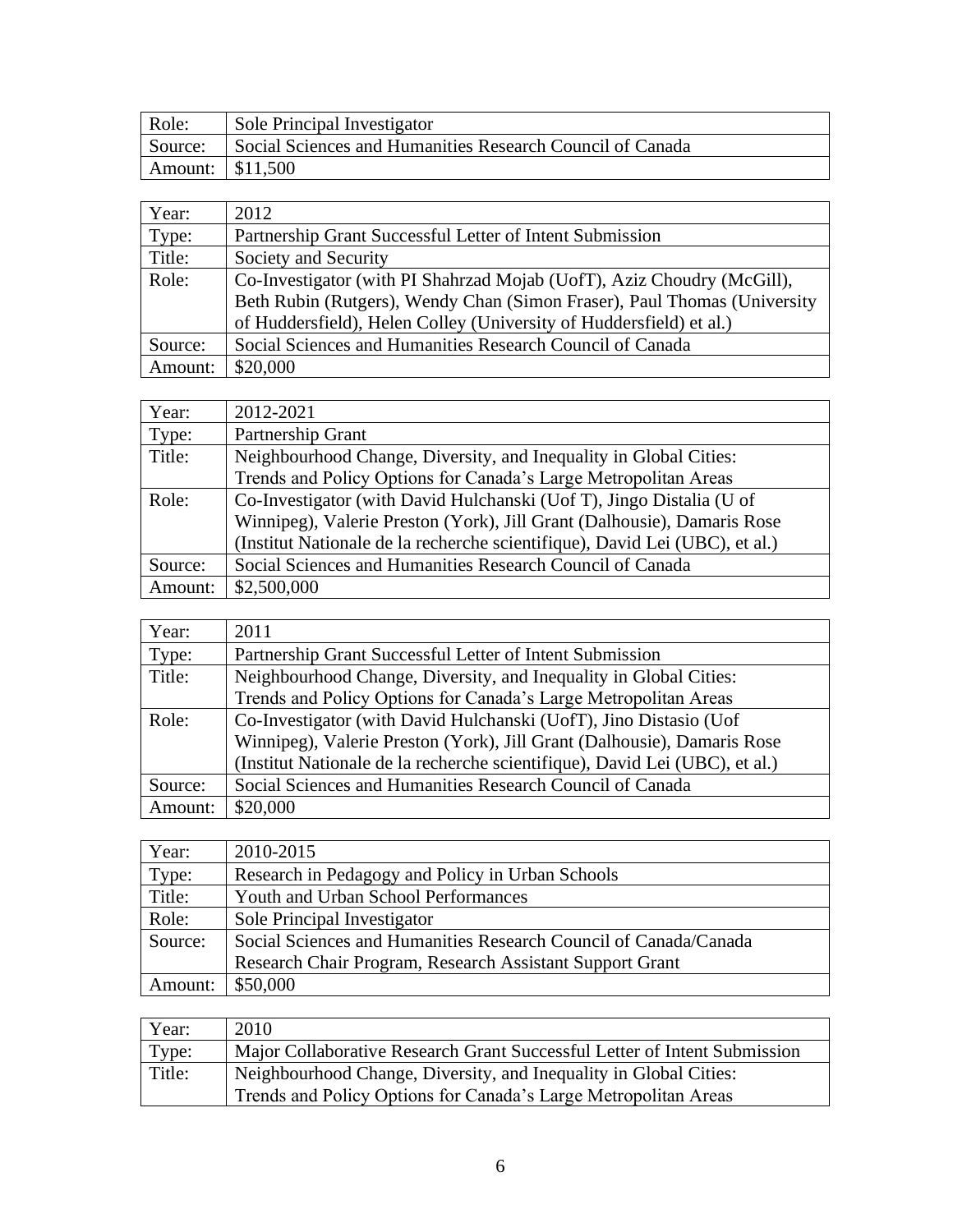| Role:   | Co-Investigator (with David Hulchanski (UofT), Jino Distasio (Uof           |
|---------|-----------------------------------------------------------------------------|
|         | Winnipeg), Valerie Preston (York), Jill Grant (Dalhousie), Damaris Rose     |
|         | (Institut Nationale de la recherche scientifique), David Lei (UBC), et al.) |
| Source: | Social Sciences and Humanities Research Council of Canada                   |
| Amount: | \$20,000                                                                    |

| Year:   | 2008-2013                                                                    |
|---------|------------------------------------------------------------------------------|
| Type:   | <b>Standard Research Grant</b>                                               |
| Title:  | Urban School Performances: The interplay, through live and digital drama, of |
|         | local-global knowledge about student engagement                              |
| Role:   | Sole Principal Investigator                                                  |
| Source: | Social Sciences and Humanities Research Council of Canada                    |
| Amount: | \$148,500                                                                    |

| Year:   | 2005-2010                                                        |
|---------|------------------------------------------------------------------|
| Type:   | Research in Pedagogy and Policy in Urban Schools                 |
| Title:  | Youth and Urban School Research in Pedagogy and Policy           |
| Role:   | Sole Principal Investigator                                      |
| Source: | Social Sciences and Humanities Research Council of Canada/Canada |
|         | Research Chair Program, Research Assistant Support Grant         |
| Amount: | \$50,000                                                         |

| Year:   | 2005-2010                                                        |
|---------|------------------------------------------------------------------|
| Type:   | Research in Pedagogy and Policy in Urban Schools                 |
| Title:  | Youth and Urban School Research in Pedagogy and Policy           |
| Role:   | Sole Principal Investigator                                      |
| Source: | Social Sciences and Humanities Research Council of Canada/Canada |
|         | <b>Research Chair Program Cluster Funding</b>                    |
| Amount: | \$85,750                                                         |

| Year:   | 2002-2005                                                                  |
|---------|----------------------------------------------------------------------------|
| Type:   | <b>Standard Research Grant</b>                                             |
| Title:  | Drama Education, Youth and Social Cohesion: (re)constructing identities in |
|         | urban contexts                                                             |
| Role:   | Sole Principal Investigator                                                |
| Source: | Social Sciences and Humanities Research Council of Canada                  |
| Amount: | \$111,691                                                                  |

# **INTERNAL AWARDS**

| Year:   | 2020-2025                   |
|---------|-----------------------------|
| Type:   | Divisional Award            |
| Title:  | Distinguished Professor     |
| Role:   | Sole Principal Investigator |
| Source: | Dean's Office, OISE         |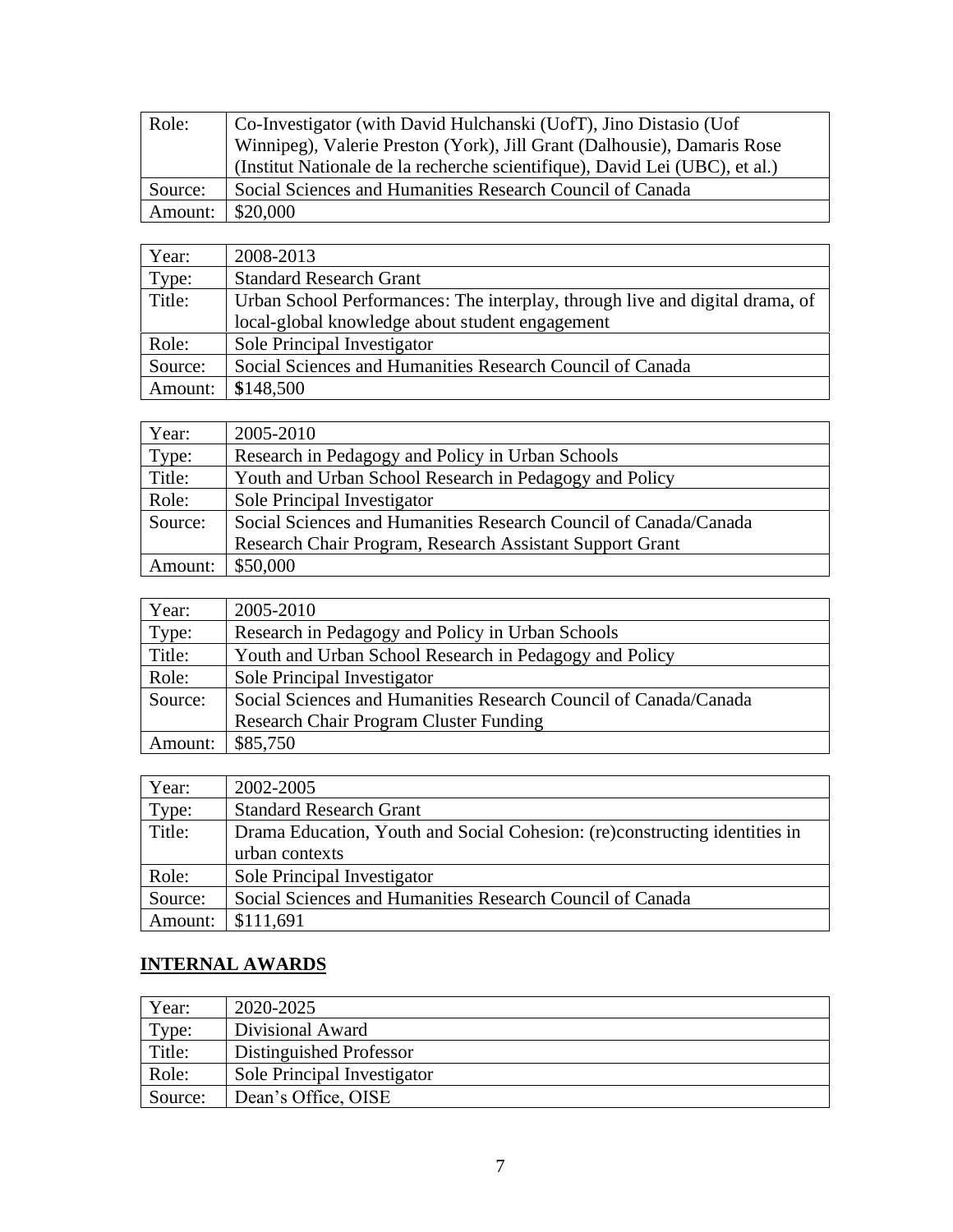| Amount: | \$50,000                                                    |
|---------|-------------------------------------------------------------|
|         |                                                             |
| Year:   | 2017-2022                                                   |
| Type:   | <b>Impact Award</b>                                         |
| Title:  | UofT President's Inaugural Impact Award                     |
| Role:   | Sole Principal Investigator                                 |
| Source: | University of Toronto Office of the Vice-President Research |
| Amount: | \$50,000                                                    |

| Year:   | 2015-2020                                              |
|---------|--------------------------------------------------------|
| Type:   | Department Award                                       |
| Title:  | Distinguished Professor                                |
| Role:   | Sole Principal Investigator                            |
| Source: | Chair, Department of Curriculum, Teaching and Learning |
| Amount: | \$25,000                                               |

| Year:   | 2011                                                      |
|---------|-----------------------------------------------------------|
| Type:   | <b>Travel Grant</b>                                       |
| Title:  | <b>Urban School Performances</b>                          |
| Role:   | Sole Principal Investigator                               |
| Source: | Social Sciences and Humanities Research Council of Canada |
| Amount: | \$300                                                     |

| Year:   | 2010                                                      |
|---------|-----------------------------------------------------------|
| Type:   | <b>Travel Grant</b>                                       |
| Title:  | <b>Urban School Performances</b>                          |
| Role:   | Sole Principal Investigator                               |
| Source: | Social Sciences and Humanities Research Council of Canada |
| Amount: | \$300                                                     |

| Year:   | 2006-2009                                                 |
|---------|-----------------------------------------------------------|
| Type:   | <b>SSHRC</b> Institutional Grant                          |
| Title:  | Putting Inner City Students First                         |
| Role:   | Sole Principal Investigator                               |
| Source: | Social Sciences and Humanities Research Council of Canada |
| Amount: | \$3,000                                                   |

| Year:   | 2006-2007                   |
|---------|-----------------------------|
| Type:   | Proposal Development Grant  |
| Title:  | Urban School Performances   |
| Role:   | Sole Principal Investigator |
| Source: | OISE/UT                     |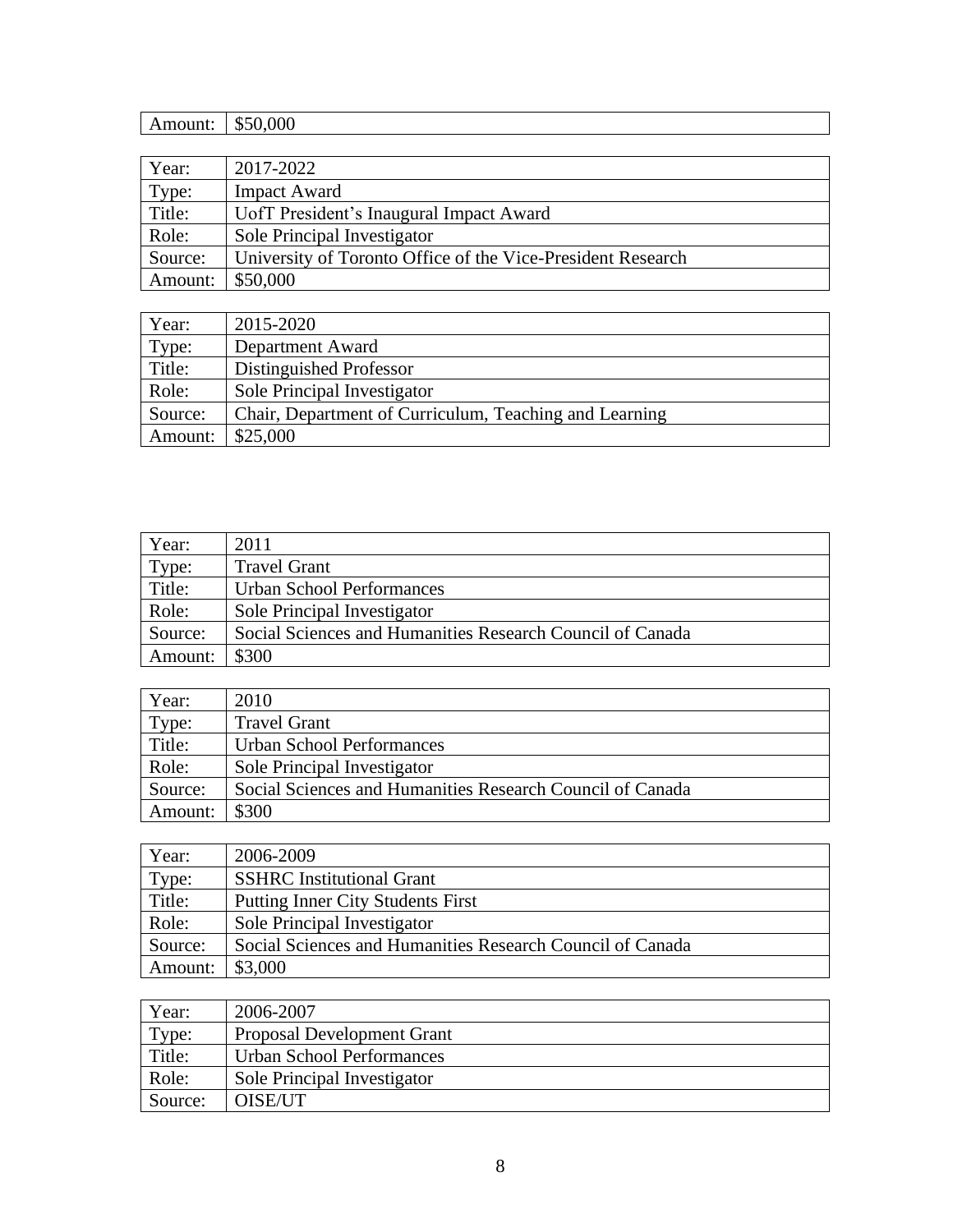| Amount: | \$6,310                                                   |
|---------|-----------------------------------------------------------|
|         |                                                           |
| Year:   | 2000-2001                                                 |
| Type:   | <b>SSHRC</b> Institutional Grant.                         |
| Title:  | Doing Gender in the Arts                                  |
| Role:   | Sole Principal Investigator                               |
| Source: | Social Sciences and Humanities Research Council of Canada |
| Amount: | \$2,443                                                   |

| Year:   | 2000-2001                                                               |
|---------|-------------------------------------------------------------------------|
| Type:   | <b>SSHRC</b> Institutional Grant                                        |
| Title:  | Action Research in the Intermediate Classroom: Learning History Through |
|         | Drama                                                                   |
| Role:   | Sole Principal Investigator                                             |
| Source: | Social Sciences and Humanities Research Council of Canada               |
| Amount: | \$2,500                                                                 |

| Year:   | 1999-2000                                                               |
|---------|-------------------------------------------------------------------------|
| Type:   | <b>SSHRC</b> Institutional Grant                                        |
| Title:  | Action Research in the Intermediate Classroom: Learning History Through |
|         | Drama                                                                   |
| Role:   | Sole Principal Investigator                                             |
| Source: | University of Toronto Connaught Grant                                   |
| Amount: | \$10,000                                                                |

# **RESEARCH AWARDS**

| Year:   | 2021                                                                     |
|---------|--------------------------------------------------------------------------|
| Type:   | Aid to Scholarly Publication Award                                       |
| Title:  | Hope in a Collapsing World: Youth, Theatre, and Listening as a Political |
|         | Alternative                                                              |
| Role:   | Author                                                                   |
| Source: | Social Sciences and Humanities Research Council of Canada                |
| Amount: | \$8,000                                                                  |

| Year:   | 2014                                                                    |
|---------|-------------------------------------------------------------------------|
| Type:   | Aid to Scholarly Publication Award                                      |
| Title:  | Why Theatre Matters: Urban Youth, Engagement and a Pedagogy of the Real |
| Role:   | Author                                                                  |
| Source: | Social Sciences and Humanities Research Council of Canada               |
| Amount: | \$8,000                                                                 |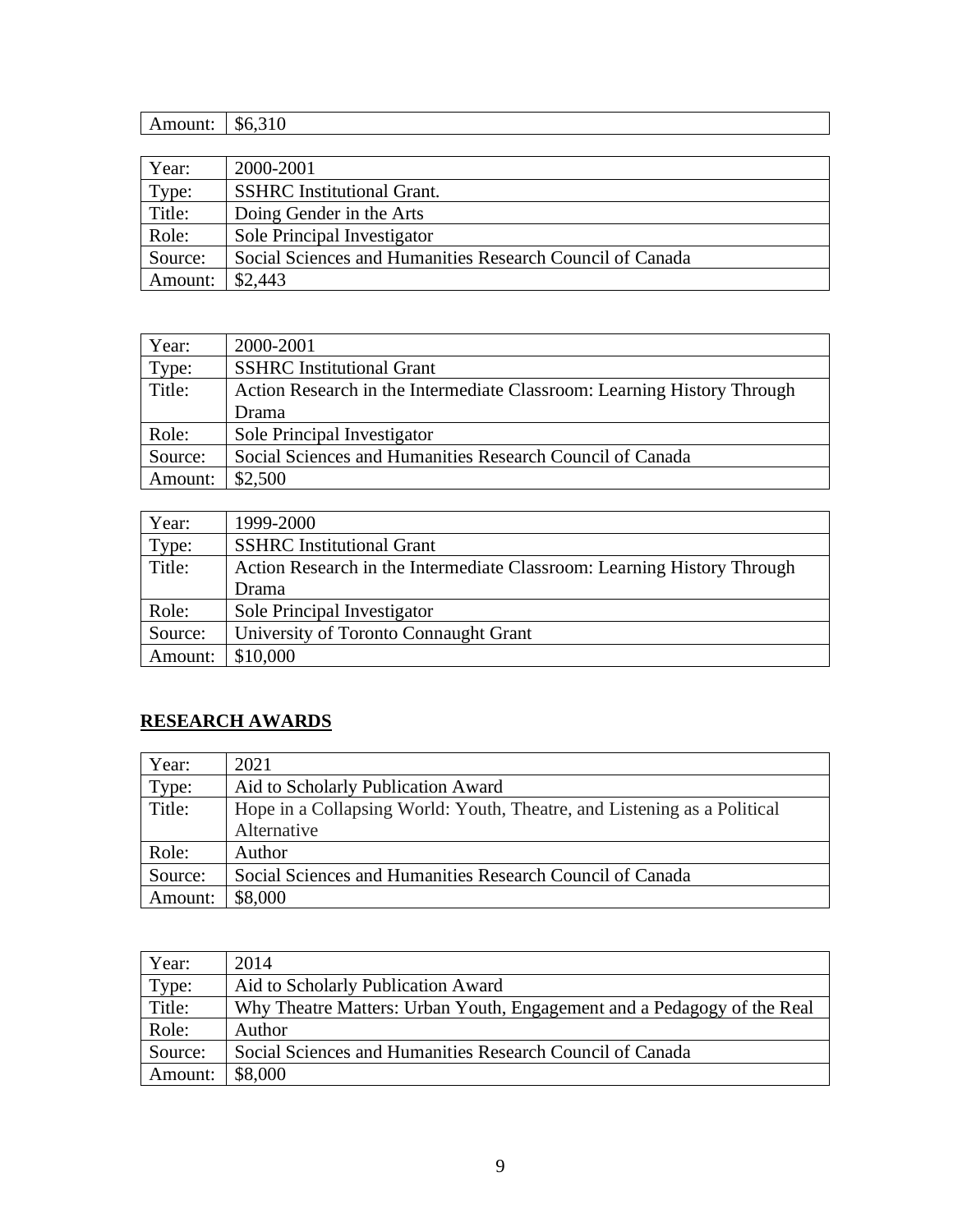| Year:   | 2005                                      |
|---------|-------------------------------------------|
| Type:   | Academic Initiative Fund for Base Funding |
| Title:  | Centre for Urban Schooling                |
| Role:   | <b>Academic Director</b>                  |
| Source: | Provost's Office University of Toronto    |
| Amount: | \$1,250,000                               |

| Year:   | 2004                                   |
|---------|----------------------------------------|
| Type:   | Academic Initiative Fund/One Time Only |
| Title:  | Centre for Urban Schooling             |
| Role:   | <b>Academic Director</b>               |
| Source: | Provost's Office University of Toronto |
| Amount: | \$530,000                              |

| Year:   | 2003                                                               |  |  |  |
|---------|--------------------------------------------------------------------|--|--|--|
| Type:   | Aid to Scholarly Publication Award                                 |  |  |  |
| Title:  | How Theatre Educates: Convergences and Counterpoints with Artists, |  |  |  |
|         | Scholars, and Advocates                                            |  |  |  |
| Role:   | Co-Editor                                                          |  |  |  |
| Source: | Social Sciences and Humanities Research Council of Canada          |  |  |  |
| Amount: | \$8,000                                                            |  |  |  |

| Year:   | 2000                                                           |
|---------|----------------------------------------------------------------|
| Type:   | Aid to Scholarly Publication Award                             |
| Title:  | Drama Education in the Lives of Girls: Imagining Possibilities |
| Role:   | Author                                                         |
| Source: | Social Sciences and Humanities Research Council of Canada      |
| Amount: | \$7,000                                                        |

# **RESEARCH INFRASTRUCTURE AWARDS**

| Year:   | 2010-2015                                                             |
|---------|-----------------------------------------------------------------------|
| Type:   | Infrastructure for Canada Research Chair Program                      |
| Title:  | Digital Media and Communications Lab                                  |
| Role:   | Sole Principal Investigator                                           |
| Source: | Canada Foundation for Innovation Leaders Opportunity Fund and Ontario |
|         | <b>Innovation Trust</b>                                               |
| Amount: | \$451,572                                                             |

| Year:   | 2005-2010                                                     |
|---------|---------------------------------------------------------------|
| Type:   | Infrastructure for Canada Research Chair Program              |
| Title:  | Digital Media Lab                                             |
| Role:   | Sole Principal Investigator                                   |
| Source: | Canada Foundation for Innovation and Ontario Innovation Trust |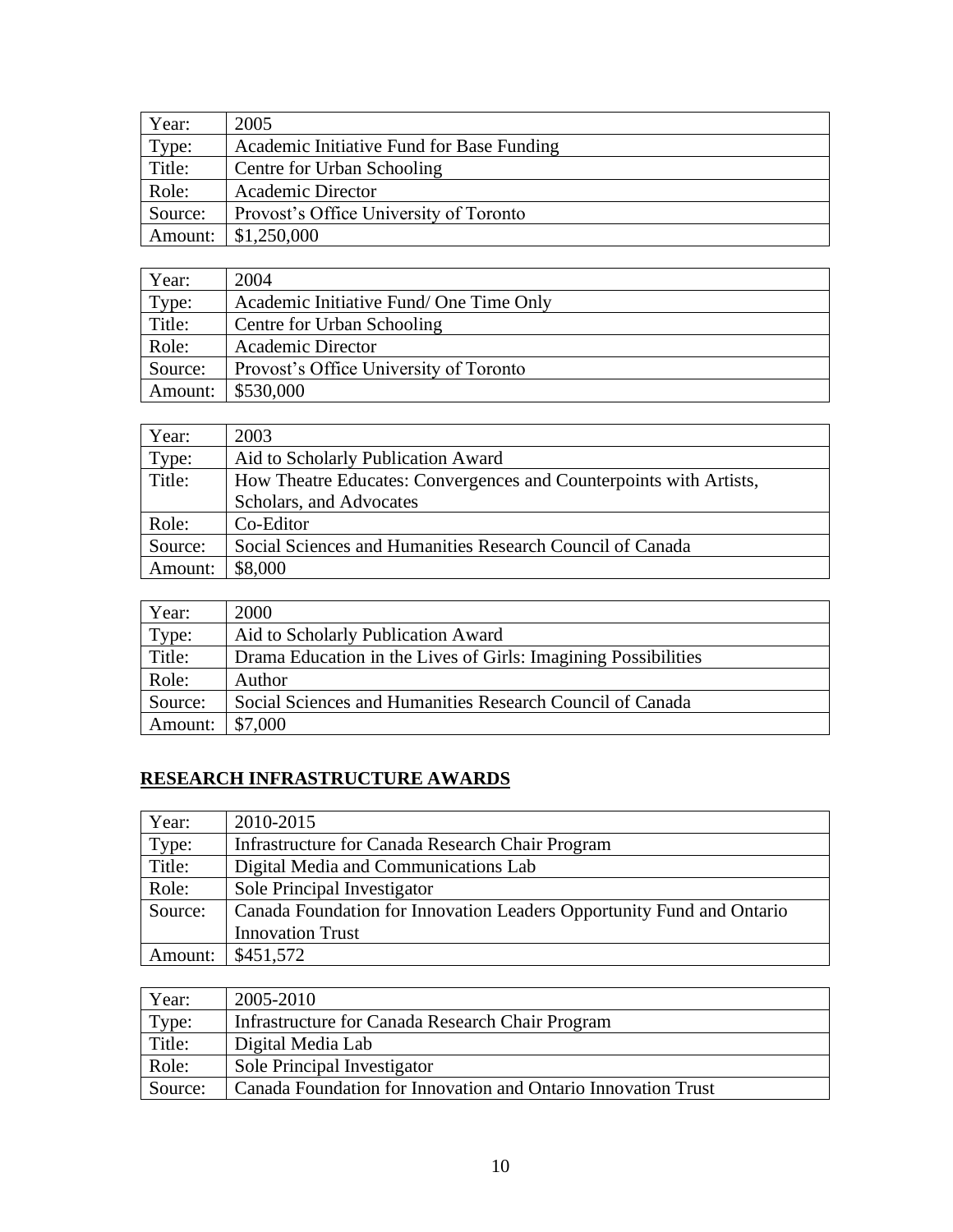| . . | Œ<br>۰D |
|-----|---------|
|     |         |

# **RESEARCH CONTRACTS**

| Year:   | 2009-2011                                           |
|---------|-----------------------------------------------------|
| Type:   | Multi-Case Study Subcontract (UofT)                 |
| Title:  | <b>Putting Inner City Students First</b>            |
| Role:   | Sole Principal Investigator and Project Coordinator |
| Source: | <b>Council of Ontario Directors of Educators</b>    |
| Amount: | \$37,000                                            |

| Year:   | 2008-2009                                                                |
|---------|--------------------------------------------------------------------------|
| Type:   | Follow up case study research of Province-wide Poverty Initiative        |
| Title:  | Three Follow-Up Case Studies: An Impact Evaluation of ETFO's Poverty and |
|         | <b>Education Project</b>                                                 |
| Role:   | Sole Principal Investigator                                              |
| Source: | Elementary Teachers' Federation of Ontario                               |
| Amount: | \$20,000                                                                 |

| Year:   | 2007-2008                                                               |  |  |  |
|---------|-------------------------------------------------------------------------|--|--|--|
| Type:   | Mixed-Methods Impact Evaluation of Province-wide Poverty Initiative     |  |  |  |
| Title:  | Using Applied Theatre to Change School Culture: An Impact Evaluation of |  |  |  |
|         | ETFO's Poverty and Education Project                                    |  |  |  |
| Role:   | Sole Principal Investigator                                             |  |  |  |
| Source: | Elementary Teachers' Federation of Ontario                              |  |  |  |
| Amount: | \$49,500                                                                |  |  |  |

# **PRIVATE DONOR GRANTS**

| Year:   | 2008-2013                                                                |  |  |  |
|---------|--------------------------------------------------------------------------|--|--|--|
| Type:   | Graduate Scholarships; Master Urban Teacher Secondment to the Centre for |  |  |  |
|         | Urban Schooling; A research and practice symposium                       |  |  |  |
| Title:  | 1: William Waters Masters Scholarships                                   |  |  |  |
|         | 2: Teacher in Residence position in the Centre for Urban Schooling       |  |  |  |
|         | 3: William Waters Annual Colloquium on Student Engagement                |  |  |  |
| Role:   | Academic Director of the Centre for Urban Schooling                      |  |  |  |
| Source: | <b>William Waters Private Donation</b>                                   |  |  |  |
| Amount: | \$1,000,000                                                              |  |  |  |

| Year:  | 2007                                                 |
|--------|------------------------------------------------------|
| Type:  | International Symposium for Research Dissemination   |
| Title: | Redefining Student Engagement Symposium and Research |
| Role:  | Symposium Co-Organizer and Presenter                 |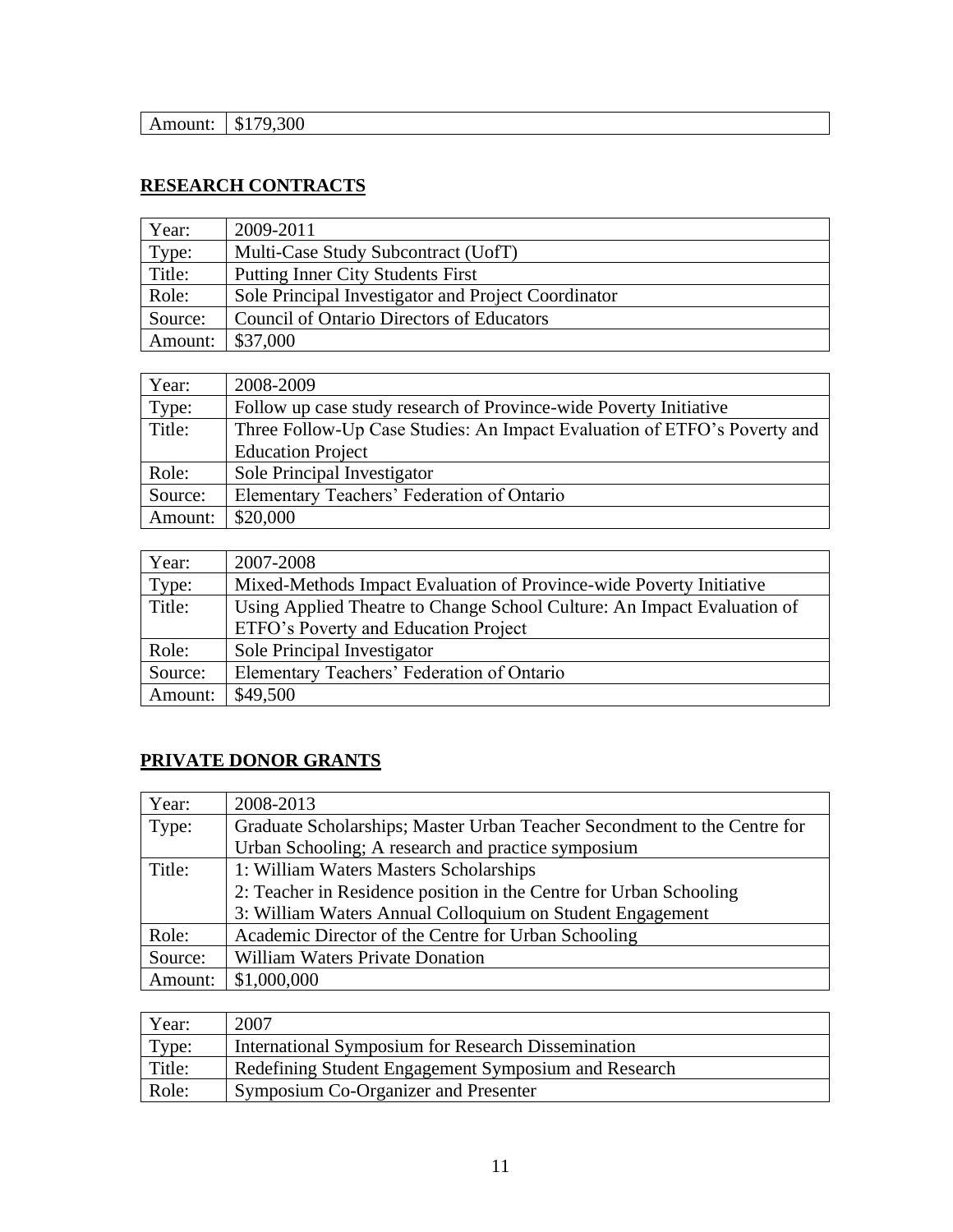| Source: William Waters Private Donation to Centre for Urban Schooling |  |
|-----------------------------------------------------------------------|--|
|                                                                       |  |

# **V. PUBLICATIONS AND MEDIA OUTPUTS**

| <b>Publication Type</b>                                            | Sole Authored            | Collaborative<br>Authorship | <b>Total</b>            |
|--------------------------------------------------------------------|--------------------------|-----------------------------|-------------------------|
| <b>Academic/Scholarly Impact (123)</b>                             |                          |                             |                         |
| <b>Refereed Books</b>                                              | 6                        | 4                           | 10                      |
| Special Issue Editorships                                          |                          |                             | $\overline{2}$          |
| Professional Journal Editorship                                    | $\overline{0}$           |                             | $\mathbf{1}$            |
| <b>Book Chapters</b>                                               | 33                       | 14                          | 47                      |
| Articles in Refereed Journals                                      | 22                       | 30                          | 52                      |
| <b>Refereed Journal Essays</b>                                     | $\overline{4}$           | $\overline{0}$              | 4                       |
| <b>Reviews in Refereed Journals</b>                                | 8                        | $\overline{0}$              | 8                       |
| <b>Professional Impact (21)</b>                                    |                          |                             |                         |
| <b>Articles in Professional Journals</b>                           | 12                       | $\overline{0}$              | 12                      |
| Reviews in Professional Journals                                   |                          | 0                           | 1                       |
| <b>Professional Theatre Writing</b>                                | $\overline{2}$           | 0                           | $\overline{2}$          |
| <b>Creative Writing Projects</b>                                   | $\overline{4}$           | 0                           | $\overline{\mathbf{4}}$ |
| Professional Play Production                                       | $\theta$                 | 1                           | 1                       |
| Professional Documentary Film                                      |                          | 1                           | $\mathbf{1}$            |
| Schools, Theatres, Teachers' Federation and Government Impact (10) |                          |                             |                         |
| <b>Curriculum Development</b>                                      | 6                        |                             | $\overline{7}$          |
| <b>Research Briefs</b>                                             | 0                        |                             | 1                       |
| <b>Research Reports</b>                                            | $\Omega$                 | 3                           | 3                       |
|                                                                    | <b>Media Impact (56)</b> |                             |                         |
| <b>Media Outputs</b>                                               | 36                       | 3                           | 46                      |
| Digital Video Outputs                                              | $\overline{0}$           | 7                           | $\overline{7}$          |
| <b>Audio Documentaries</b>                                         | $\theta$                 | 3                           | 3                       |
|                                                                    |                          | <b>TOTAL:</b>               | 211                     |

# **ACADEMIC/SCHOLARLY IMPACT (123)**

**Collaborations with students are underlined**

- **\* denotes SSHRC funding**
- **+ denotes collaboration with community-based research partners**
- **^ denotes international collaboration**

# **Refereed Books (Career: 10)**

\*+Gallagher, K. (in press). *Hope in a collapsing world: Youth, theatre, and listening as a political alternative.* With a script by Andrew Kushnir. Toronto, Buffalo, London: University of Toronto Press.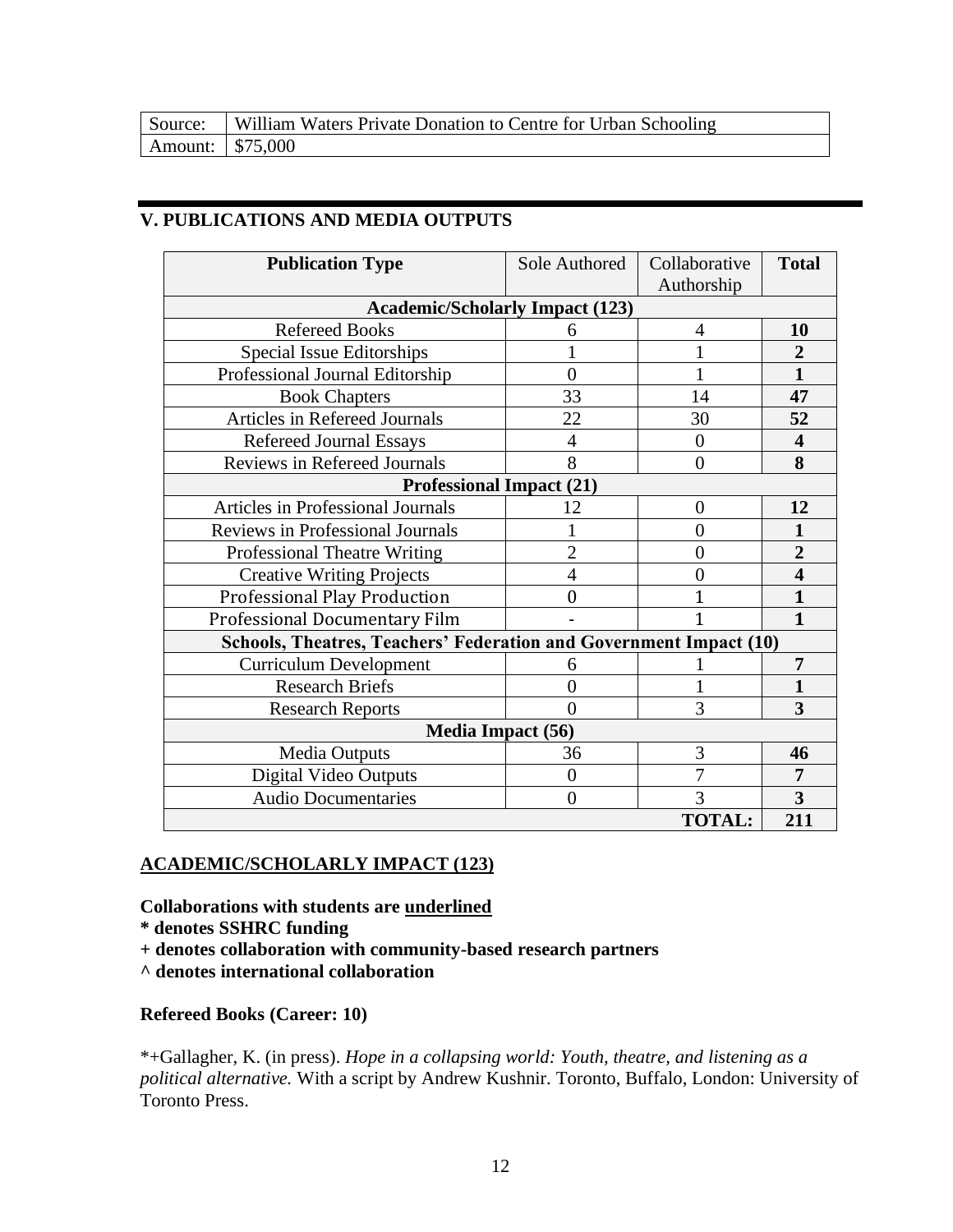**\*** +^Gallagher, K, Rodricks, D.J., & Jacobson, K. (Eds.). (2020). *Global youth citizenry and radical hope: Enacting community-engaged research through performative methodologies*. Singapore: Springer. Perspectives on Children and Young People Series. (273 pages).

**\* ^**Gallagher, K. (Ed.) (2018). *The methodological dilemma revisited: Creative, critical and collaborative approaches to qualitative research for a new era.* New York, London: Routledge. (220 pages).

**\*** Gallagher, K., & Freeman, B. (Eds.) (2016). *In defence of theatre: Aesthetic practices and social interventions.* Toronto, Buffalo, London: University of Toronto Press. (316 pages).

**\*** Gallagher, K. (2014). *Why theatre matters: Urban youth, engagement, and a pedagogy of the real.* Toronto, Buffalo, London: University of Toronto Press. (295 pages).

^ Gallagher, K., & Neelands, J. (Eds.). (2013). *Drama and theatre in urban contexts.* London: Routledge. (165 pages).

**\*^** Gallagher, K. (Ed.). (2008). *The methodological dilemma: Creative, critical and collaborative approaches to qualitative research*. New York, London: Routledge Falmer. (260 pages).

**\*** Gallagher, K. (2007). *The theatre of urban: Youth and schooling in dangerous times.* Toronto, Buffalo, London: University of Toronto Press. (222 pages)

**\*** Gallagher, K., & Booth, D. (Eds.). (2003). *How theatre educates: Convergences and counterpoints with artists, scholars and advocates.* Toronto, Buffalo, London: University of Toronto Press. (282 pages).

**\*** Gallagher, K. (2000). *Drama education in the lives of girls: Imagining possibilities.* Toronto, Buffalo, London: University of Toronto Press. (155 pages).

#### **Special Issue Journal Editorships (Career: 2)**

^ Gallagher, K., & Neelands, J. (2011). Drama and theatre in urban contexts. *Research in Drama Education: The Journal of Applied Theatre and Performance, 16*(2).

Gallagher, K. (2008). Theatre and young people. *Canadian Theatre Review, 133*: Spring.

#### **Professional Journal Editorship (Career: 1)**

Gallagher, K., McCready, L., & Kugler, J. (2007). Our city, our schools: Urban education. *Orbit, 36*(3).

# **Refereed Chapters in Books (Career: 47)**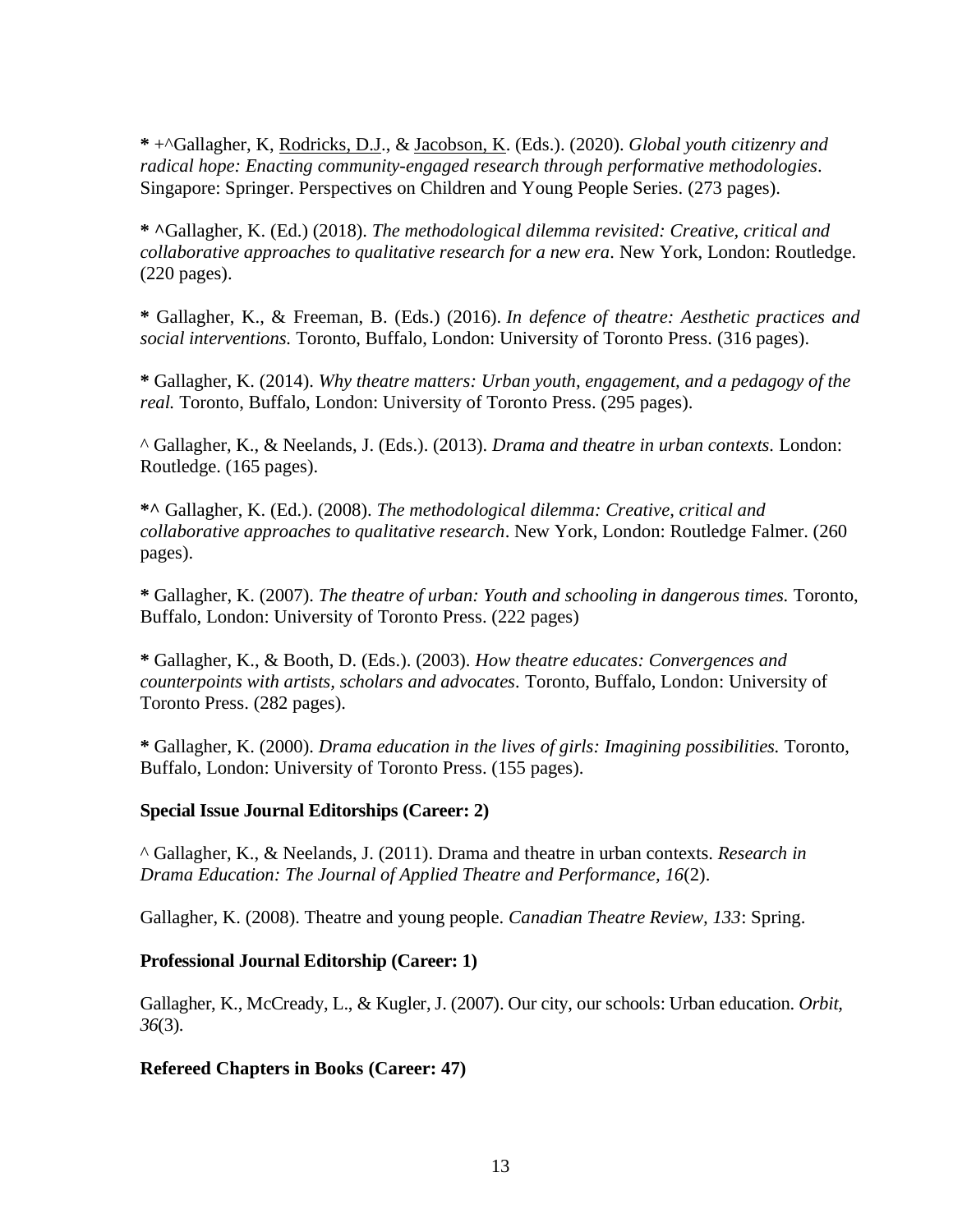| <b>Chapters in Books</b>                                     |    |
|--------------------------------------------------------------|----|
| Sole Authored                                                | 33 |
| Collaborative Authorship with students (underlined)          |    |
| Collaborative Authorship w/community research partners $(+)$ |    |
| Collaborative Authorship $w/$ other scholars $(^{\wedge})$   |    |
| <b>TOTAL:</b>                                                |    |

**\*** Gallagher, K. & Mealey, S. (2021). Making and appreciating theatre: Lessons in ethical relationality and prototype expansion. (pp. 168-188). In J. Roberts-Smith, S., M. Radzikowska & Ruecker, S. (Eds.), *Prototyping Across the Disciplines: Designing Better Futures.* Intellect Books.

**\* ^** Gallagher, K. & Turner-King, R. (2020). Performing a living museum of memories: beholding young people's experiences and expressions of care through documentary theatremaking and oral history performance. In A. S. Fisher, & J. Thompson (Eds.) *Performing Care: New Perspectives on Socially-Engaged Performance.* (pp. 139-155).

\*Gallagher, K. (2020). Art, Collaboration, and Youth Research in a Collapsing World: Conceiving and Enacting a Multi-Vocal Research Project in the Borderland of the Real and the Imagined. In Gallagher, K, Rodricks, D.J., & Jacobson, K. (Eds.). *Global Youth Citizenry and Radical Hope: Enacting Community-Engaged Research through Performative Methodologies*. Springer Series on Children and Young People (pp. 23-45).

\*Gallagher, K., J. Rodricks and K. Jacobson (2020). A Situated, Ethical, Imaginative Doing and Being in the Encounter of Research. In Gallagher, K, Rodricks, D.J., & Jacobson, K. (Eds.). *Global Youth Citizenry and Radical Hope: Enacting Community-Engaged Research through Performative Methodologies*. Springer Series on Children and Young People (pp. 1-20)

**\*^** Gallagher, K. & Wessels, A. (2019). Staying the course and 'here to question': Envisioning education at Tarragon Theatre as an integral goal and a reciprocal practice. In M. Anderson, & M. Finneran (Eds.), *Education and theatres: Innovation, outreach and success* (pp. 25-38). Dordrecht, The Netherlands: Springer.

**\*** Gallagher, K., Cardwell, N., & Rodricks, D.J. (2018). An ecology of care: Relationships and responsibility through the constitutive and creative acts of oral history theatre-making in local communities shouldering global crises. In A. Harris, P. Thomson, & K. Snepvangers (Eds.), *Creativity education: Policies, partnerships and ecologies* (pp.307-329). London, New York: Palgrave-Macmillan.

**\*** Gallagher, K & Mealey, S. (2018). Staging Our Selves: Towards a theory of relationality, possibility, and creative youth selfhood. In S. Burgoyne (Ed.), *Creativity in theatre: Theory and action in theatre/drama education* (pp. 133-152)*.* Dordrecht, The Netherlands: Springer.

\*Gallagher, K. (2018). Love, time reflexivity and the methodological imaginary. In. K. Gallagher (ed). *The Methodological Dilemma: creative, critical, and collaborative approaches to qualitative research.* New York, London: Routledge.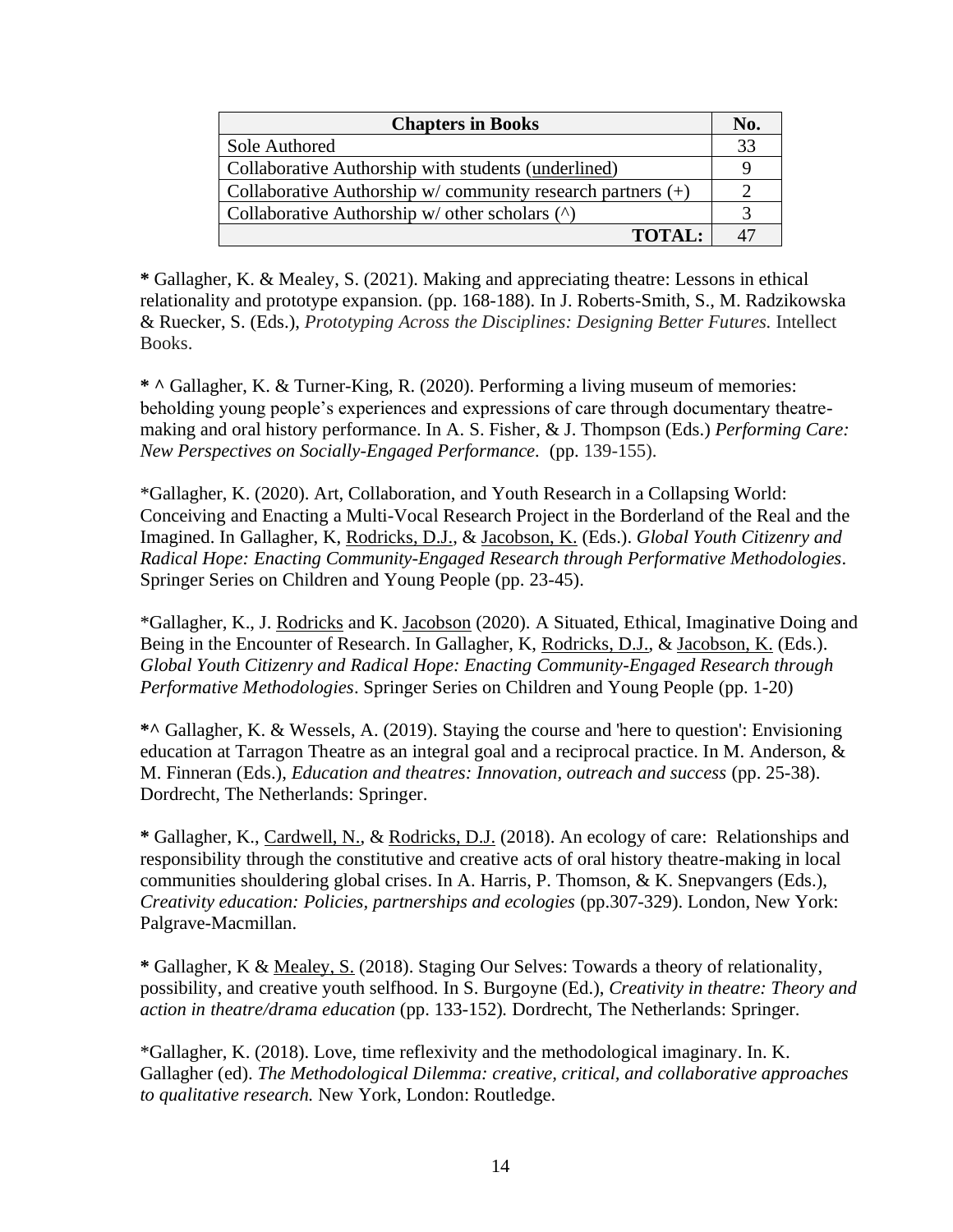**\*** Gallagher, K., Cardwell, N., Rhoades, R., & Bie, S. (2017). Drama in education and applied theatre: From Morality and Socialization to Play and Postcolonialism. *Oxford Research Encyclopedia of Curriculum Studies.*

http://education.oxfordre.com/view/10.1093/acrefore/9780190264093.001.0001/acrefore-9780190264093-e-34.

**\*** Gallagher, K. (2016). Politics and presence: A theatre of affective encounters. In K. Gallagher, & B. Freeman (Eds.) *In defence of theatre: Aesthetic practices and social interventions* (pp. 67-82). Toronto, Buffalo, London: University of Toronto Press.

Freeman, B. & Gallagher, K. (2016). Introduction: Taking a step back. In K. Gallagher, & B. Freeman (Eds.), *In defence of theatre: Aesthetic practices and social interventions* (pp. 3-18)*.* Toronto, Buffalo, London: University of Toronto Press.

**\*** Gallagher, K. (2016). The Micro-political and the Socio-Structural in Applied Theatre with Homeless Youth. In J. Hughes, & H. Nicholson (Eds.), *The Cambridge companion to applied theatre* (pp. 229-247)*.* Cambridge University Press.

**\*** Gallagher, K. (2016). Navigating the emotional terrain of research: Affect and reason by way of imagination. In M. Zembylas, & P. Schutz (Eds.), *Methodological advances in research on emotion and education* (pp. 83-94). Switzerland: Springer.

**\*** Gallagher, K. (2016). The Middle Place: Creating intimacy with an audience. In H. Fitzsimmons-Frey (Ed.) *Ignite: Illuminating theatre for young people* (pp. 3-10). Toronto: Playwrights Canada Press.

**\*** Gallagher, K. (2015). Performing patriarchy: Indian girls (en)gender a social imaginary In. J. Kennelly, & S. R. Poyntz (Eds.), *A phenomenology of youth cultures: Meaning and retrieval in an era of globalization* (pp. 53-76). Albany, NY: SUNY Press.

**\*** Gallagher, K. (2015). Chasing change: Drama education, applied theatre and the ecology of social change. In H. Fitzsimmons-Fry, & A. Babayants (Eds.), *Theatre and learning* (pp. 6-22). Cambridge University Press.

**\*** Gallagher, K. (2015). Poetry, metaphor and performance: Literacy as a philosophical act. In J. Rowsell, & K. Paul (Eds.), *The Routledge handbook of literacy studies* (pp. 440-453). London: Routledge.

**\*** Gallagher, K. (2015). Responsible art and unequal societies: Towards a theory of drama and the justice agenda. In M. Finneran, & K. Freebody (Eds.), *Drama & Social Justice: Theory, research and practice in international contexts* (pp. 53-66). London: Routledge.

**\*** Gallagher, K. (2014). Drama and the literacy of lives in progress. In J. Rowsell, & J. Sefton-Green (Eds.), *Revisiting learning lives: Longitudinal perspectives on researching learning and literacy* (pp. 164-182). London: Routledge.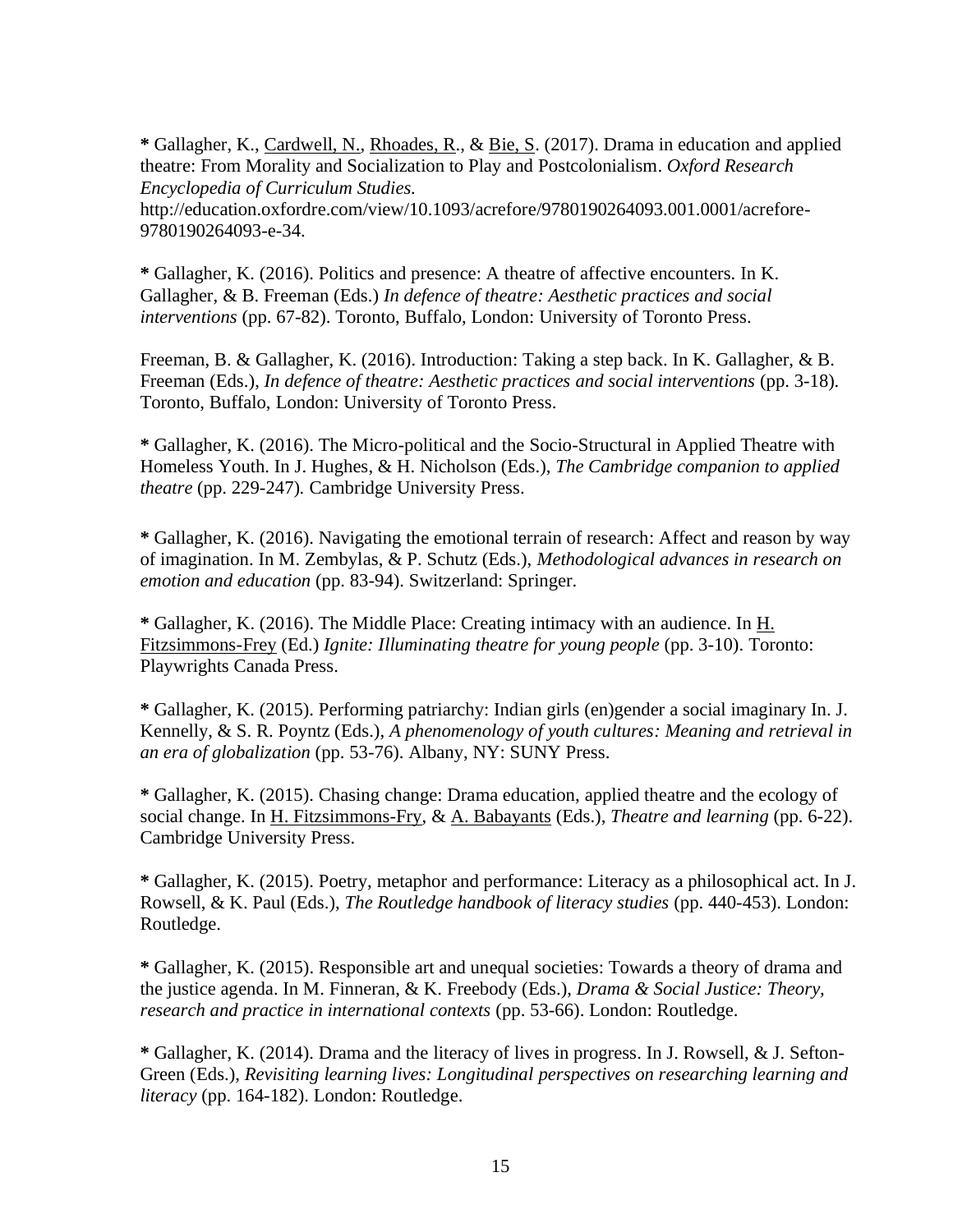**\*** Gallagher, K & Yaman Ntelioglou, B. (2013). On the pedagogical importance of (not) knowing the other: Listening, risk, drama and difference. In M. Anderson, & J. Dunn (Eds.), *How drama activates learning: Contemporary research and practice (pp. 94-108). London:* Continuum, Bloomsbury Academic.

Gallagher, K. (2012). (Lesbian) M/Otherhood as contradiction: Love, sexuality, and other (imagined) wonders. In S. Springgay, D. Freedman, & N. Jolly (Eds.), *M/othering a bodied curriculum: Theories and practices of relational teaching* (pp. 207-220). Toronto, London, Buffalo: University of Toronto Press.

**\*** Gallagher, K. & Freeman, B. (2012). Conceptual, epistemological and methodological challenges in hypermedia ethnography: A boon for ethnographic analysis. In S. M. Silva, & P. Landri (Eds.), *Rethinking education ethnography: Researching on-line communities and interactions* (pp. 75-86). Porto: CIIE - Centro de Investigação e Intervenção Educativas.

Gallagher, K. (2010). Ethnography in school-based, performance research: A conversation with Kathleen Gallagher. In P. Thompson, & J. Sefton-Greene (Eds.), *Researching creative learning: methods and approaches (*pp. 71-78). London: Routledge.

Gallagher, K. (2008). Introduction. *The methodological dilemma: Creative, collaborative and critical approaches to qualitative research (*pp. 1-8). London, New York: Routledge.

**\*** Gallagher, K. (2008). The art of methodology. *The methodological dilemma: Creative, collaborative and critical approaches to qualitative research* (pp. 67-81). London, New York: Routledge.

**\*** Gallagher, K. & Kim, I. (2008). Moving towards postcolonial methods in qualitative research: contexts, cameras, and relationships. In K. Gallagher (Ed.), *The methodological dilemma: Creative, collaborative and critical approaches to qualitative research* (pp. 103-120). London, New York: Routledge.

**\*** Gallagher, K. (2008). Excerpt from and new introduction to "The theatre of urban: Youth and schooling in dangerous times." In B. Barton (Ed.), *Collective creation, collaboration and devising: Critical perspectives on Canadian theatre in English* Volume 15. (pp. 182-189). Series General Editor: Ric Knowles. Toronto: Playwrights Canada Press.

**\*** Gallagher, K. & Lortie, P. (2007). Building theories of their lives: Youth engaged in drama research. In D. Thiessen, & A. Cooke-Sather (Eds.). *International handbook of student experience in elementary and secondary school* (pp. 405-438). Springer Publishing.

**\*** Gallagher, K. (2007). Conceptions of creativity in drama education. In L. Bresler (Ed.), *International handbook of research in arts education* (pp 1229-1240). Springer Publishing.

**\*** Gallagher, K. (2003). Emergent conceptions in theatre pedagogy and production. In K. Gallagher, & D. Booth (Eds.), *How theatre educates: Convergences and counterpoints with*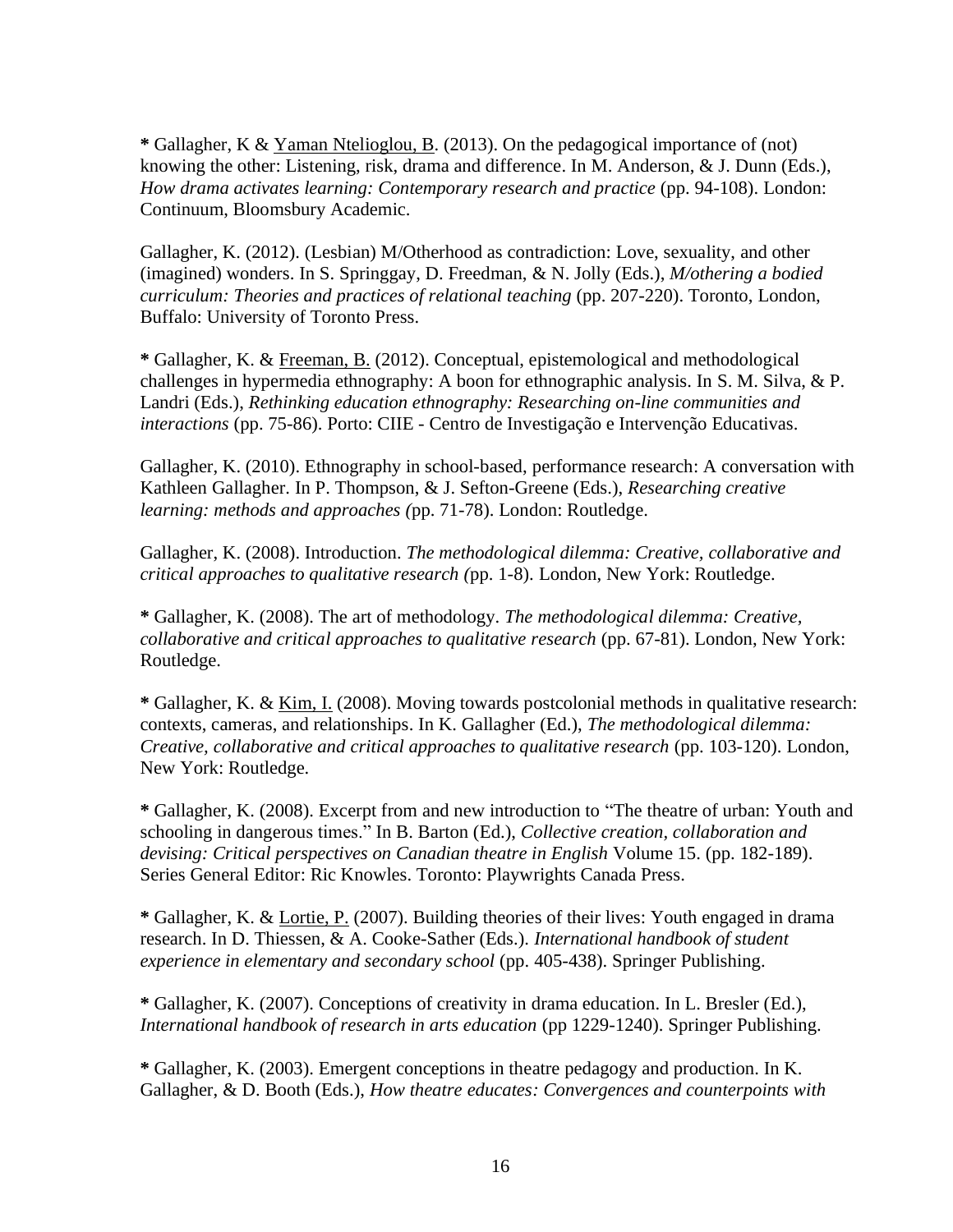*artists, scholars and advocates (*pp. 3-13). Toronto: University of Toronto Press.

**\*** Gallagher, K. (2002). Girls in the company of girls: Social relations and identity construction in single-sex drama education. In E. Datnow, & L. Hubbard (Eds.), *Gender in policy and practice: Perspectives on single sex and coeducational schooling* (pp. 264-279). New York: Routledge Falmer.

Gallagher, K. (2002). Theater and drama. In R. Kastenbaum (Ed.), *Two-volume encyclopedia of death and dying (vol.2*) (pp. 888-891). New York: Macmillan Reference USA.

#### **Non-Refereed Book Chapters**

\*Gallagher, K. (2019). Fashioning Truth to think Otherwise. Foreword for Robin C. Whittaker & Sue McKenzie-Mohr. Pp. xi-xiv. *No White Picket Fence.* Vancouver, B.C: Talonbooks.

**\*** ^ Gallagher, K. & Sallis, R. (2018). Learning on the ground: How our research stories teach us about ethics. In P. Duffy, R. Sallis, & C. Hatton (Eds.), *Drama research methods: Provocations of practice* (pp. 37-53). The Netherlands: Brill Publications.

**\*** Gallagher, K. (2017). Queridos amigos en Bogotá (trans. Jorge Arcila). In A. Cortés Salcedo, & J. Arcila (Eds.), *Uaque: Práticas, éticas, estéticas e afectivas para la con-vivencia escolar.* Bogotá Mejor: Para Todos.

**\*** Gallagher, K. (2016). Voix citoyennes dans un monde en crise. Théâtre et éducation dans le monde: De nouveaux territoires d'utopies (pp. 41-47). Paris: Lansman Editeur.

Gallagher, K. (2015). The place of bodies in the order of things. Foreword in M. Perry,  $& C$ . Medina (Eds.), *Methodologies of embodiment: (In)scribing bodies in qualitative research* (pp. xiii-xvi)*.* New York: Routledge.

Gallagher, K. (2015). Like a river... Foreword for M. Carter, M. Prendergast, & G. Belliveau (Eds.) Drama, *Theatre and performance education in Canada: Classroom and community contexts*. Canadian Association for Teacher Education/Canadian Society for the Study of Education. PolyGraph Ebook. ISBN: 978-0-9947451-1-8 Online 2015.

**\*** Gallagher, K. (2012). Imagining drama/theatre and the arts. In R. Purnima (Ed.), *Sharing experiences: Varied voices.* India: Karnataka State Open University Press. [Re-publication]

Gallagher, K., Riviere, D., Flessa, J., Cummins, J., Fusco, C., Niyozov, S. & Stille, S. (2011). Putting inner city students first: six case studies. In M. Evans & C. Rolheiser (Eds.), *Inquiry into practice (*pp. 108-122). Toronto: Ontario Institute for Studies in Education.

Gallagher, K. (2011). Theatre as methodology or, what experimentation affords us. In S. Schonmann (Ed.), *Key concepts in theatre/drama education* (pp*.* 327-331)*.*  Rotterdam/Boston/Taipei: Sense Publications.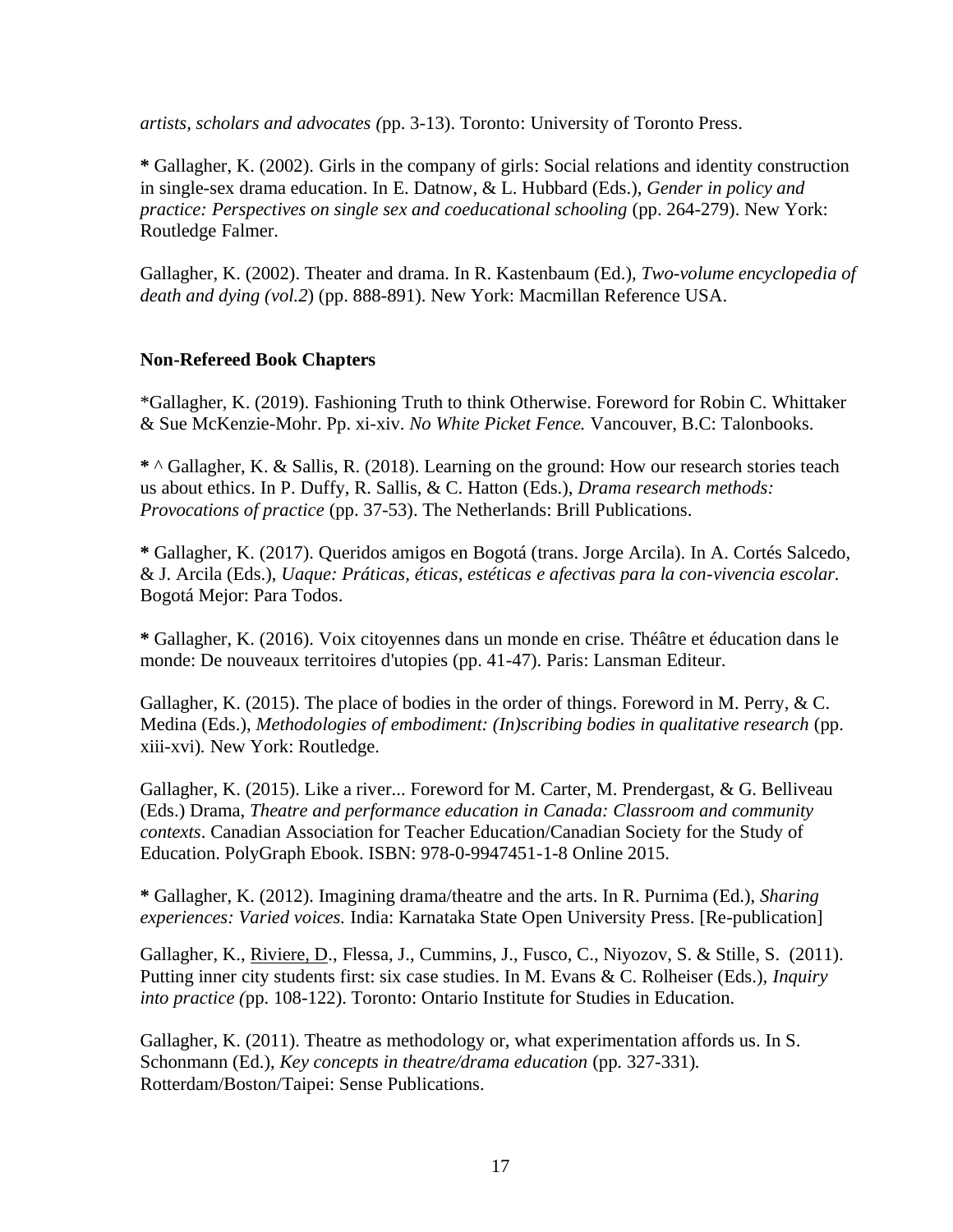Gallagher, K. (2005). La fin de siècle and the pull of opposites. *Belle moral: A natural history*. By Ann-Marie MacDonald. (pp. 3-10). Toronto: Playwrights Canada Press and the Academy of the Shaw Festival. Second edition by Vintage. Reprinted in the [Canadian Theatre Encyclopedia.](http://www.canadiantheatre.com/dict.pl?term=Belle%20Moral%3A%20A%20Natural%20History.)

Gallagher, K. (2005). Imagining drama/theatre and the arts. In K. Leithwood, P. McAdie, N. Bascia, & A. Rodrigue (Eds.), *Teaching for deep understanding: Towards the Ontario curriculum that we need (*pp. 73-83). Toronto: Corwin Press.

**\*** Gallagher, K. (2006). (Post) Critical ethnography in drama research. In J. Ackroyd (Ed.), *Research methodologies for drama education (*pp. 63-80). London: Trentham Books.

Gallagher, K. (1999). The drama curriculum: Process and outcomes. In C. Miller, & J. Saxton (Eds.), *Drama and Education: International conversations* (pp. 90-97*).* The Arts and Learning Special Interest Group of the American Education Research Association in association with the International Drama in Education Research Institute.

**\*** Gallagher, K. (1998). Girls, experience, and voice. In D. Booth, & J. Neelands (Eds.), *Writing in Role: Classroom Projects Connecting Writing and Drama* (pp. 141-154). Hamilton: Caliburn Enterprises, Inc.

#### **Articles in Refereed Journals (Career: 51)**

| <b>Articles in Refereed Journals</b>                         |    |  |
|--------------------------------------------------------------|----|--|
| Sole Authored                                                | つつ |  |
| Collaborative Authorship with students (underlined)          | າາ |  |
| Collaborative Authorship w/community research partners $(+)$ |    |  |
| Collaborative Authorship $w/$ other scholars $(^{\wedge})$   |    |  |
| <b>TOTAL:</b>                                                |    |  |

**\***Gallagher, K. D. Rodricks and L. Valve (under review). Impugned Places and Bodies: Gendered, Raced, Classed, and Intergenerational Perceptions of Neighbourhood Violence and Gentrification

**\***Gallagher, K. Balt, C., Cardwell, N., Valve, L. (in revisions). Arts-led, Youth-driven methodology and social impace: 'Making what we need' in times of crisis. *International Journal of Qualitative Studies in Education.*

\*Gallagher, K., Cardwell, N., and Tripathi, M. (in press) Losing and Finding Community in Drama: A Methodology-in-Motion for Pandemic Times. *LEARNing Landscapes Journal.*

\*Gallagher, K, N. Cardwell, D. Denichaud, and L. Valve (2022). The ecology of global, collaborative ethnography: metho-pedagogical architectures and interpretive frames in research with youth. *Ethnography and Education*. <https://doi.org/10.1080/17457823.2022.2025879>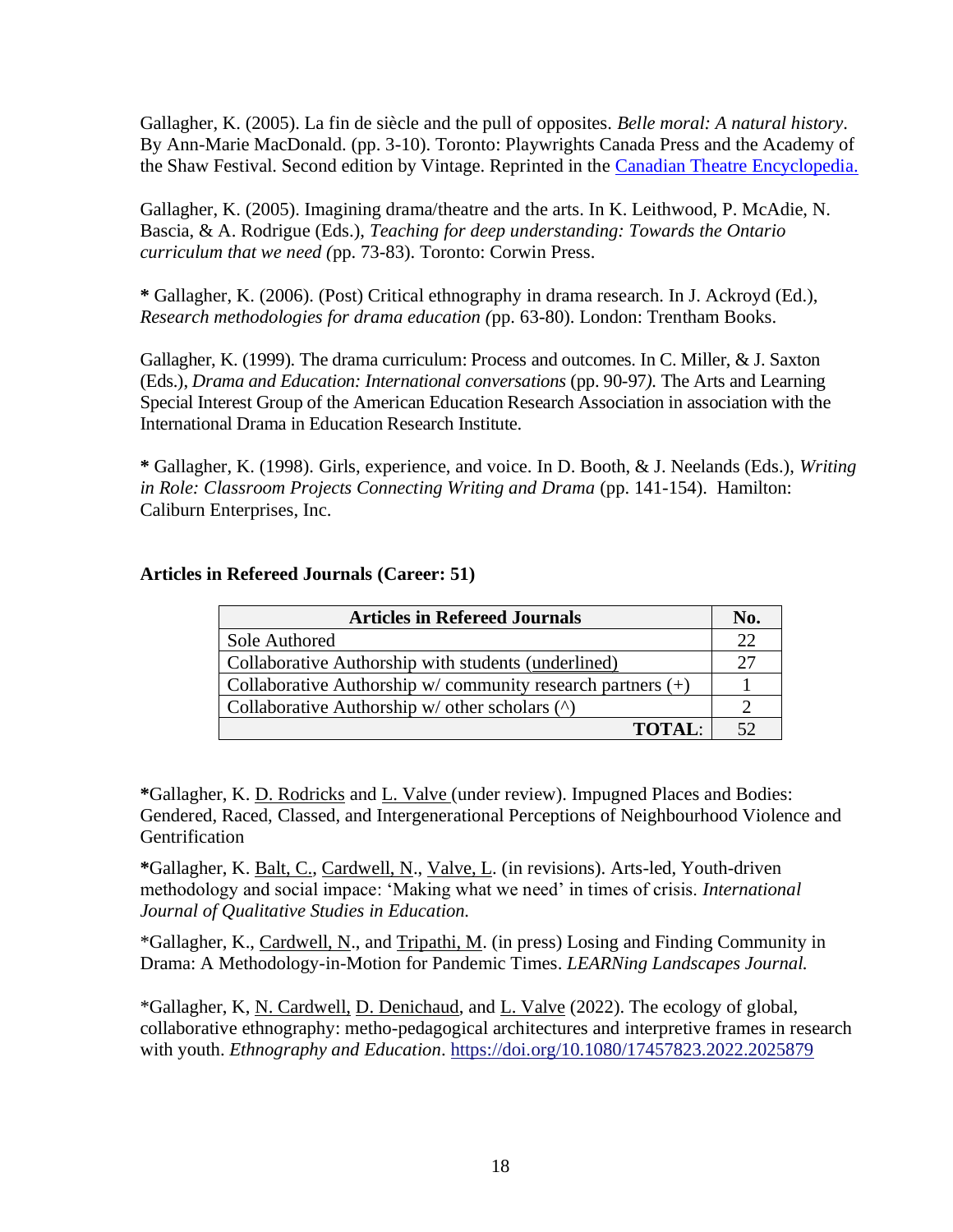\*Gallagher, K., L. Valve and D. Rodricks. (2021). Census-Taking and Theatre-Making: Real and Imagined Perceptions and Experiences of School and Neighbourhood Safety for White and Racialized Youth. *Review of Education, Pedagogy and Cultural Studies.* <https://doi.org/10.1080/10714413.2021.2009728>

\*Gallagher, K., L. Valve and C. Balt (2021). Building new publics: Using agile, communityengaged, and applied theatre methodologies as social intervention in audience research. *Research in Drama Education: The Journal of Applied Theatre and Performance,* DOI: 10.1080/13569783.2021.1876557

\*Gallagher, K., C. Balt and L. Valve (2021). Vulnerability, care and hope in audience research: theatre as a site of struggle for an intergenerational politics. *Studies in Theatre and Performance,* DOI: 10.1080/14682761.2020.1862998

\*Gallagher, K. (2021). After Coronovirus: Global youth reveal that the social value of art has never mattered more. Issue 22. A reprint of The Conversation article first published in 2020. [https://theatroedu.gr/Portals/0/main/images/stories/files/Magazine/%CE%A422/T22%20En/T2](https://theatroedu.gr/Portals/0/main/images/stories/files/Magazine/%CE%A422/T22%20En/T22_EN_2021_4.Gallagher.pdf?ver=KGpODJsbeq9ZmUbZ29e9Bg%3d%3d) [2\\_EN\\_2021\\_4.Gallagher.pdf?ver=KGpODJsbeq9ZmUbZ29e9Bg%3d%3d](https://theatroedu.gr/Portals/0/main/images/stories/files/Magazine/%CE%A422/T22%20En/T22_EN_2021_4.Gallagher.pdf?ver=KGpODJsbeq9ZmUbZ29e9Bg%3d%3d)

\*+ Gallagher, K. and A. Kushnir (2020). The Aesthetics of *Towards Youth*: Making Relations in and through Theatre. *Theatre Research in Canada,* 41 (2): 204-220. DOI: 10.3138/tric.41.2.a01

\*Gallagher, K, C. Balt, N. Cardwell & B. Charlebois (2020) Response to COVID-19 – losing and finding one another in drama: personal geographies, digital spaces and new intimacies, *Research in Drama Education: The Journal of Applied Theatre and Performance*, 25 (4): 638-644. DOI: [10.1080/13569783.2020.1816817](https://doi.org/10.1080/13569783.2020.1816817)

**\* ^** Gallagher, K. & Sahni, U. (2019). Picturing care: Re-imagining gender, personhood, and educational justice. *Gender and Education.* DOI: 10.1080/09540253.2019.1609652

**\*** Rodricks, D.J., Gallagher, K., Fusco, C., De Lissio, A., Di Carlo, D., Haag, J., Wortley, S., & McCready, L. (2018). [A Review of Urban Youth Policy 1960s-2010s.](http://neighbourhoodchange.ca/documents/2018/10/rodricks-gallagher-review-urban-youth-policy.pdf) *Research Paper Series, 243,* 1-77.

**\*** Gallagher, K., Jacobson, K., & Mealey, S. (2018).Accuracy and ethics, feelings and failures: Youth experimenting with documentary practices of performing reality. *Theatre Research in Canada. 39(1):* 58-76.

**\*** Gallagher, K. (2018). A reconsideration of social innovation: Drama pedagogies and youth perspectives on creative and social relations in Canadian schooling. *Canadian Journal of Education, 41*(1): 1-24.<http://journals.sfu.ca/cje/index.php/cje-rce>

**\*** Gallagher, K., & Jacobson, K. (2018). Beyond mimesis to an assemblage of reals in the drama classroom: Which reals? Which representational aesthetics? What theatre-building practices?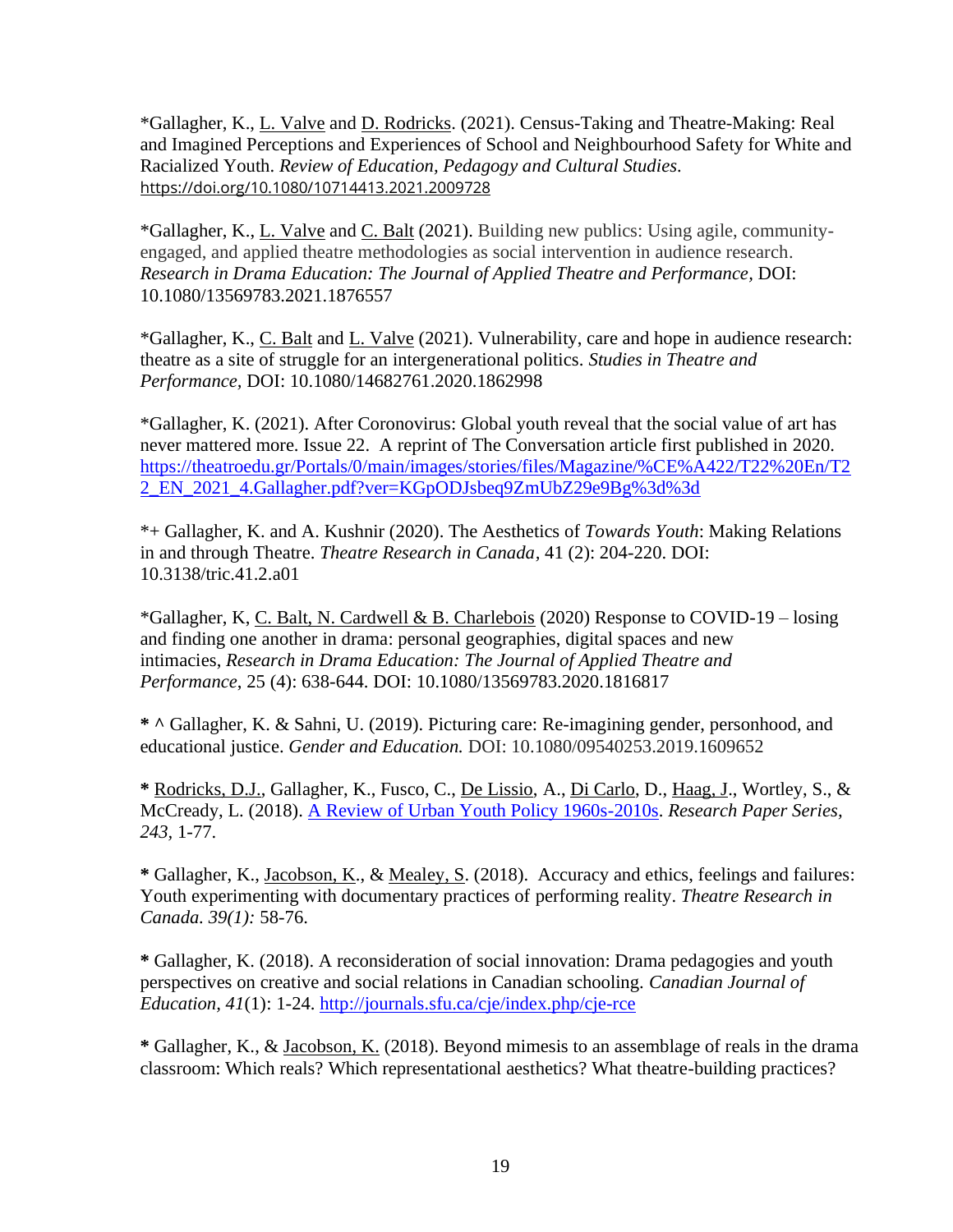Whose truths? *Research in Drama Education: The Journal of Applied Theatre and Performance, 23*(1), 40-55.

**\*** Gallagher, K. & Rodricks, D.J. (2017). Hope despite hopelessness: Race, gender and the pedagogies of drama/applied theatre in precarious times. *Youth Theatre Journal, 31*(2), 114- 128.

**\*** Gallagher, K. (2017). The gendered labour of social innovation: Theatre, pedagogy, and the girl-child in India. *Review of Education, Pedagogy and Cultural Studies, 39*(5), 470-485.

**\*** Gallagher, K. & Rodricks, D.J. (2017). Performing to understand: Cultural wealth, precarity, and shelter-dwelling youth. *Research in Drama Education: The Journal of Applied Theatre and Performance. Special Issue, 22*(2), 7-21.

**\*** Gallagher, K., Starkman, R., & Rhoades, R. (2017). Performing counter-narratives and mining creative resilience: Using applied theatre to theorize notions of youth resilience. *Journal of Youth Studies, 20*(2), 216-233.

Gallagher, K. (2016) Can a classroom be a family? The work performed by the metaphor of 'family' in urban teaching. *Canadian Journal of Curriculum, 9*(22), 1-36.

**\*** Gallagher, K. (2016). The Ontario Drama Curriculum: How it imagines young people and art. *Research in Drama Education: The Journal of Applied Theatre and Performance, 21*(1), 20-36.

**\*** Gallagher, K., Freeman, B., & Wessels, A. (2015) 'It could have been so much better': the aesthetic and social work of theatre. *Research in Drama Education: The Journal of Applied Theatre and Performance, 15*(1), 5-27. (**Routledge Class of 2011. Most downloaded article in category Literacy, Languages and Performing Arts). First published in 2009 and selected by the journal to be featured and reprinted in the journal's 20th anniversary issue. http://explore.tandfonline.com/page/ed/research-in-drama-education-vsi**

**\*** Gallagher, K., Wessels, A., & Yaman Ntelioglou, B. (2013). 'Listening to the affective life of injustice': Drama pedagogy, race, identity and learning. *Youth Theatre Journal, 27*(1), 7-19.

**\*** Gallagher, K., & Wessels, A. (2013). Between the frames: Youth spectatorship and theatre as curated, 'unruly' pedagogical space. *Research in Drama Education: The Journal of Applied Theatre and Performance. 18*(1), 25-43.

**\*** Gallagher, K., Wessels, A., & Yaman Ntelioglou, B. (2013). Becoming a networked public: Digital ethnography, youth, and global research collectives**.** *Ethnography and Education. Special Issue: Investigating ethnography, netography, on-line sites and communities, 8*(2), 177- 193.

**\*** Gallagher, K., Wessels, A., & Yaman Ntelioglou, B. (2012). Verbatim theatre and social research: Turning towards the stories of others. *Theatre Research in Canada, 33*(1), 24-43.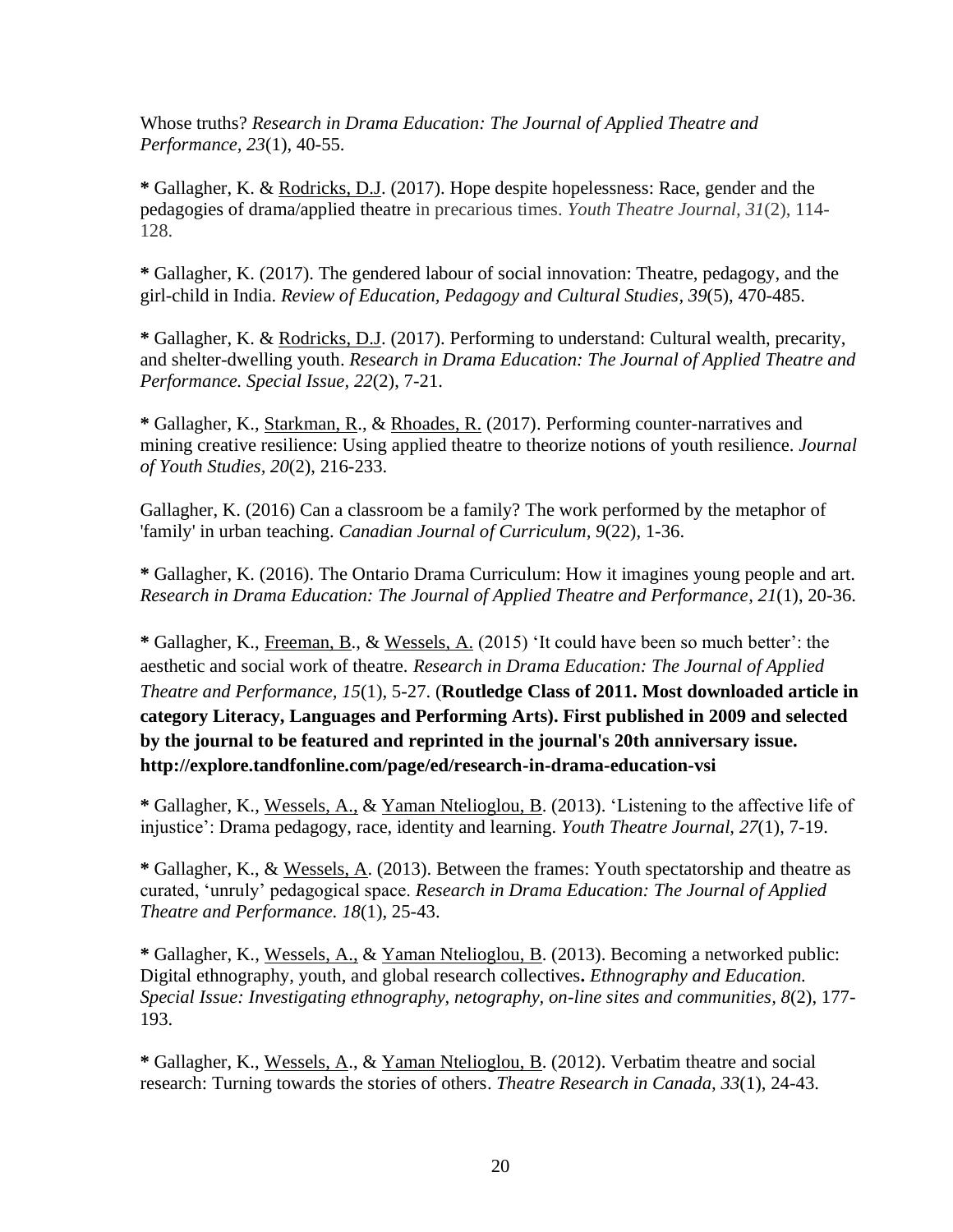Gallagher, K. (2011). Roma refugee youth and applied theatre: Imagining a future vernacular. *NJ (National Journal of Drama Australia), 35*, 1-12.

**\*** Gallagher, K. & Freeman, B. (2011). Multi-site ethnography, hypermedia, and the productive hazards of digital methods: A struggle for liveness. *Ethnography and Education, 6*(3), 357-373.

**\*** Gallagher, K., & Wessels, A. (2011). Emergent pedagogy and affect in collaborative research: A metho-pedagogical paradigm. *Pedagogy, Culture and Society, 19*(2), 239-258.

**\*** Gallagher, K. (2011). In Search of a theoretical basis for storytelling in education research. *International Journal of Research and Method in Education, 33*(1), 49-61.

**\*** Gallagher, K., & Yaman Ntelioglou, B. (2011). Which new literacies? Dialogue and performance in youth writing. *Journal of Adolescent and Adult Literacy, 54*(5), 322-330.

Gallagher, K. (2010). Off the beaten track: A reflection on intention and unpredictability in arts education research. *Encounters on Education, 11*, 35-43.

Gallagher, K., & Service, I. (2010). Applied theatre at the heart of educational reform: An impact and sustainability analysis. *Research in Drama Education: The Journal of Applied Theatre and Performance, 15*(2), 235-253.

**\*** Gallagher, K., Freeman, B., & Wessels, A. (2009). 'It could have been so much better': the aesthetic and social work of theatre. *Research in Drama Education: The Journal of Applied Theatre and Performance, 15*(1), 5-27. (**Routledge Class of 2011. Most downloaded article in category Literacy, Languages and Performing Arts)**

**\*** Gallagher, K. (2008). Theatre pedagogy and performed research: Respectful forgeries and faithful betrayals. *Theatre Research in Canada, 28*(2), 105-119.

**\*** Gallagher, K., & Kim, I. (2007). Contesting space and power through digital drama research: Colonial histories, postcolonial interrogations. *Caribbean Quarterly, 53*(1 & 2), 115-126.

**\*** Gallagher, K., & Riviere, D. (2007). When drama praxis rocks the boat: Struggles of subjectivity, audience and performance. *Research in Drama Education: The Journal of Applied Theatre and Performance, 12*(3), 319-330.

**\*** Gallagher, K., & Fusco, C. (2006). I.D.ology and the technologies of public (school) space: An ethnographic inquiry into the neo-liberal tactics of social (re)production. *Ethnography and Education, 1*(3), 301-318.

**\*** Gallagher, K. (2006). Sexual fundamentalism and performances of masculinity: An ethnographic scene study. *International Journal of Gay and Lesbian Issues in Education*, *4*(1), 47-76.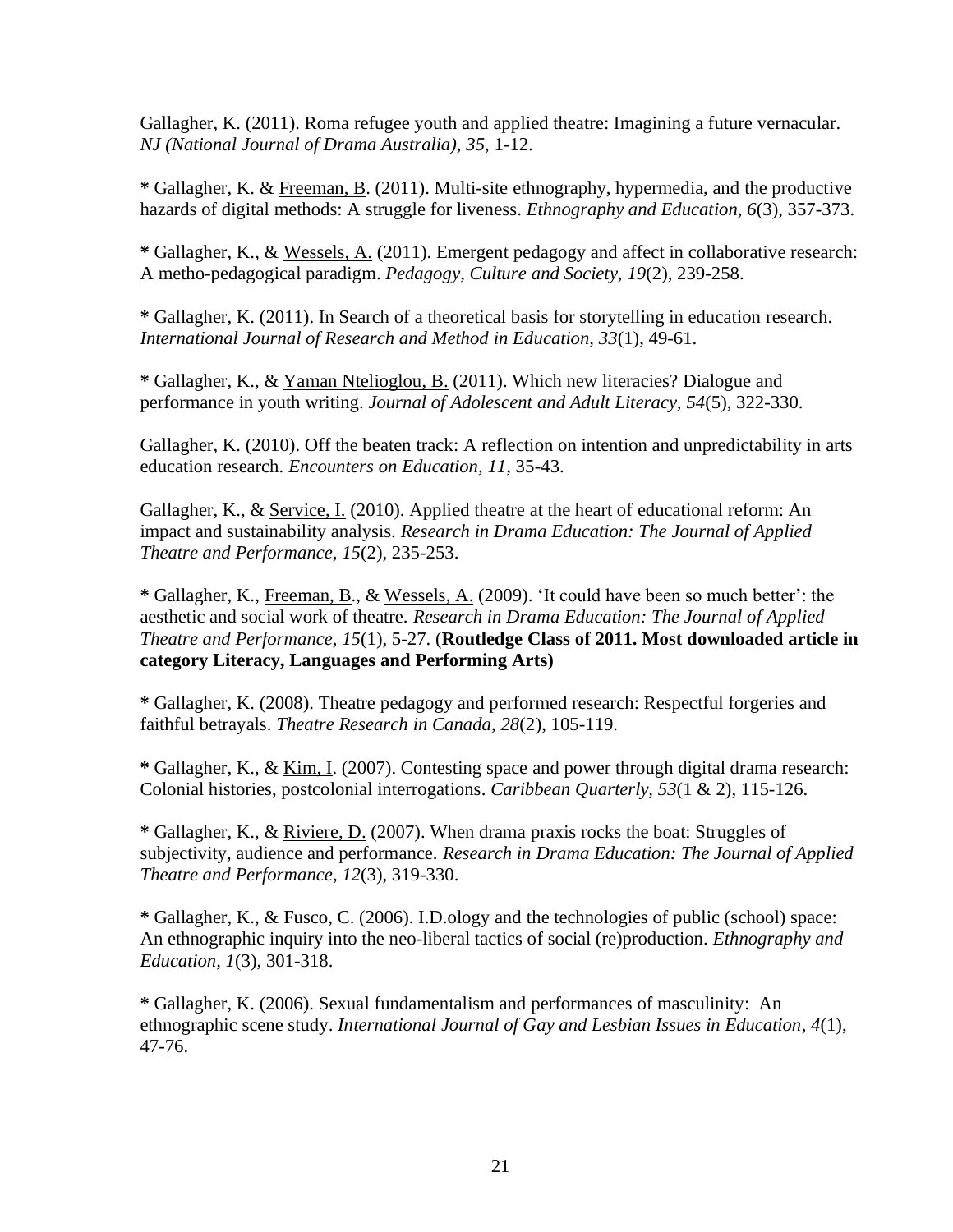**\*** Gallagher, K. (2005). The aesthetics of representation: Dramatic texts and dramatic engagement. *Journal of Aesthetic Education, 39*(4), 83-95*.*

**\*** Gallagher, K., & Lortie, P. (2005). "How does knowin' my business make you any safer": Critical pedagogy in dangerous times. *The Review of Education, Pedagogy, and Cultural Studies, 27*(2), 141-158.

**\*** Gallagher, K., & Riviere, D. (2004). Pink…with shades of grey: Mediating moments of diversity in urban secondary classrooms. *Westminster Studies in Education (*now called *International Journal of Research Method in Education)* Special Issue: Interactive and Inclusive Pedagogy*, 27*(2), 127-141.

**\*** Gallagher, K. (2004). The Art and politics of qualitative research in drama education: Creating culture, representing 'reality'. *Drama Research, 4*(1), 3-18.

**\*** Gallagher, K. (2003). Theories of the stage, social projects, and drama's pedagogies. *International Drama in Education/Applied Theatre Researcher Journal, 4*. http://www.gu.edu.au/centre/atr.

Gallagher, K. (2002). Dramatic arenas for ethical stories. *Resources in Feminist Research (RFR), 29*(3 & 4), 167-176.

Gallagher, K. (2001). The staging of qualitative research: Authorship, ownership and artistic expression in social science inquiry. *Journal of Curriculum Theorizing (JCT*), *17*(3), 145-156.

Gallagher, K. (2001). Being in the world with drama: Interrogated identification. *Institute for Women's and Gender Studies* University of Toronto, *6*, 1-22.

Gallagher, K. (2001). Tabula rasa: Starting afresh with classroom drama. *Applied Theatre Researcher, 2*. http://www.gu.edu.au/centre/atr.

Gallagher, K., & Blaney, J. (2001). Action research in the intermediate classroom: Learning history through drama. *Drama Research* Volume, *2*, 49-69.

**\*** Gallagher, K. (2000). Interrupting "truths", engaging perspectives, and enlarging the concept of "human" in classroom drama. *Youth Theatre Journal* (University of Arizona), *14*(1), 13-25.

Gallagher, K. (2000). The everyday classroom as problematic: A feminist pedagogy. *Curriculum Inquiry, 30*(1), 71-81.

Gallagher, K. (1999). The influence of drama education on the action of curriculum. *Curriculum and Teaching: International Journal of Curriculum and Teaching, 14*(1), 21-29.

Gallagher, K. (1998). Drama and self-construction in adolescent girls. Published in Conference proceedings of *Texts and Transformations: Drama, Theatre, and Active Learning.* University College Cork, Ireland.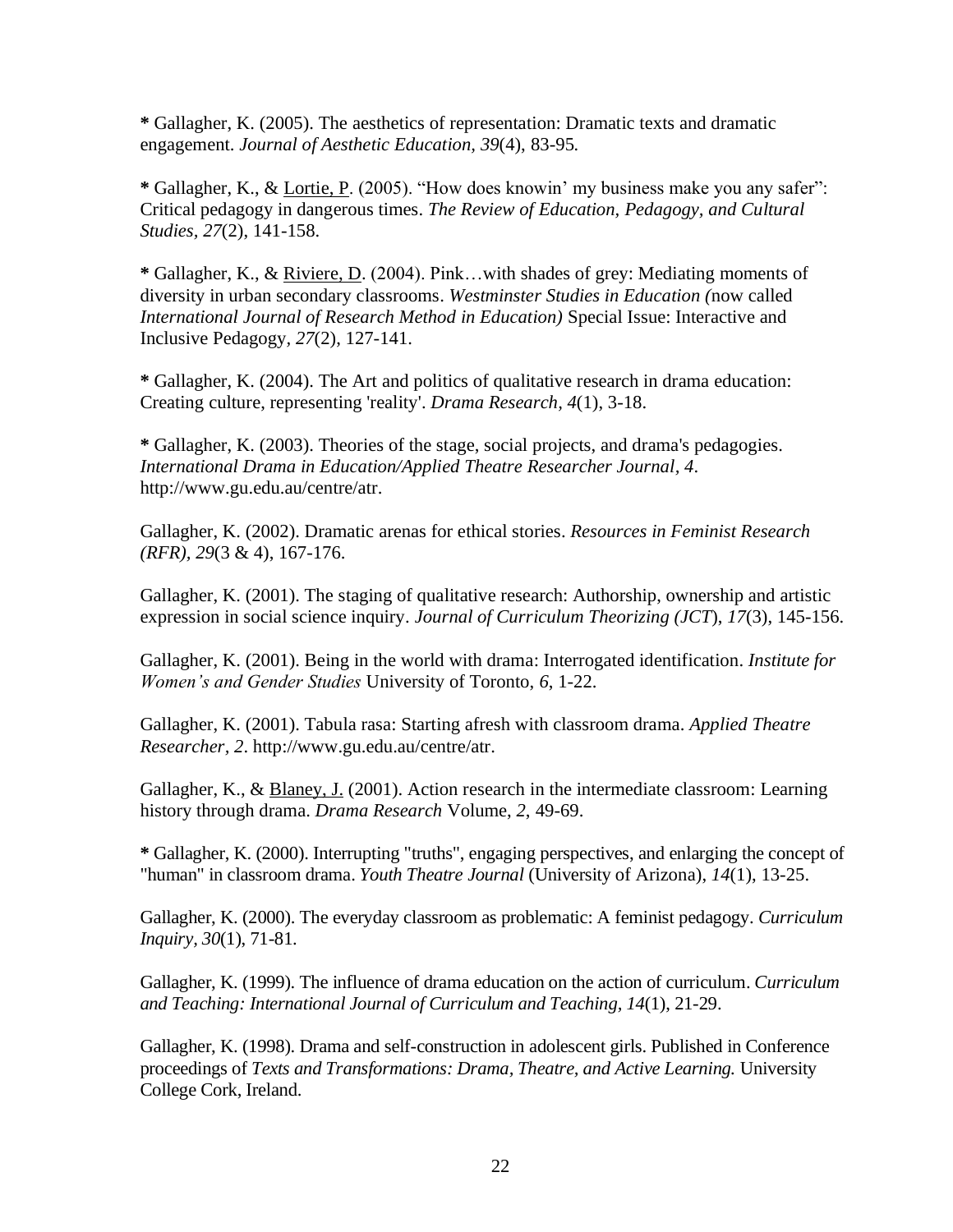Gallagher, K. (1997). Essentially Different: Creative Drama and the Politics of Experience in Girls' Education. *National Journal of Drama in Education (NJ)* Australia, *21*(2), 17-31.

#### **Refereed Journal Essays (Career: 4)**

Gallagher, K, (2018). One reading that rocked my world. Short essay featured in Bridges-Rhoads, Hughes and Van Cleave *Qualitative Inquiry. 24(10):* 817-837.

**\*** Gallagher, K. (2015). Beckoning hope and care. *Research in Drama Education: The Journal of Applied Theatre and Performance, Special Issue: 20th Anniversary Issue, 20*(3), 422-425.

Gallagher, K. (2009). Traversing territories: A review essay. *Curriculum Inquiry, 39*(1), 97-110.

Gallagher, K. (2006). Pondering ethics. *Research in Drama Education: The Journal of Applied Theatre and Performance, 11*(1), 96-98.

#### **Reviews in Refereed Journals (Career: 8)**

Gallagher, K. (2016). A review of *The Embodied Performance of Gender* by Jack Migdalek. *Drama Research: The International Journal of Drama Education, 7*(1). Retrieved from https://www.nationaldrama.org.uk/journal/past-issues/dr-vol-7-no-1-april-2017/book-reviews/

Gallagher, K. (2015). A review of *Theatres of Affect* by Erin Hurley. *Theatre Research International, 40*(2), 206-207.

Gallagher, K. (2014). All gender is performance, all performance gendered. *Research in Drama Education: The Journal of Applied Theatre and Performance, 19*(2), 187-189.

Gallagher, K. (2013). The Arts in education: What more can be said? A review of *The Arts in Education: An introduction to aesthetics, theory and pedagogy* by Mike Fleming. *Drama Research: The International Journal of Drama Education,* 4(1). Retrieved from https://www.nationaldrama.org.uk/journal/past-issues/dr-vol-4-no-1-april-2013/book-reviews/

Gallagher, K. (2008). A review of *Dying to Teach: A Memoir of Love, Loss, and Learning* by Jeffrey Berman*. Curriculum Inquiry, 38*(3), 445-447.

Gallagher, K. (2006). Local acts: Community-based performance in the United States. *Research in Drama Education: The Journal of Applied Theatre and Performance*, *11*(3), 356-357.

Gallagher, K. (2002). A review of 'Thinking the Practice': A critique. *So You Want to Use Role-Play? A New Approach in How to Plan* by Gavin Bolton and Dorothy Heathcote. *Research in Drama Education, 7*(2), 249-252.

Gallagher, K. (1998). Review of the 2nd International Drama in Education Research Institute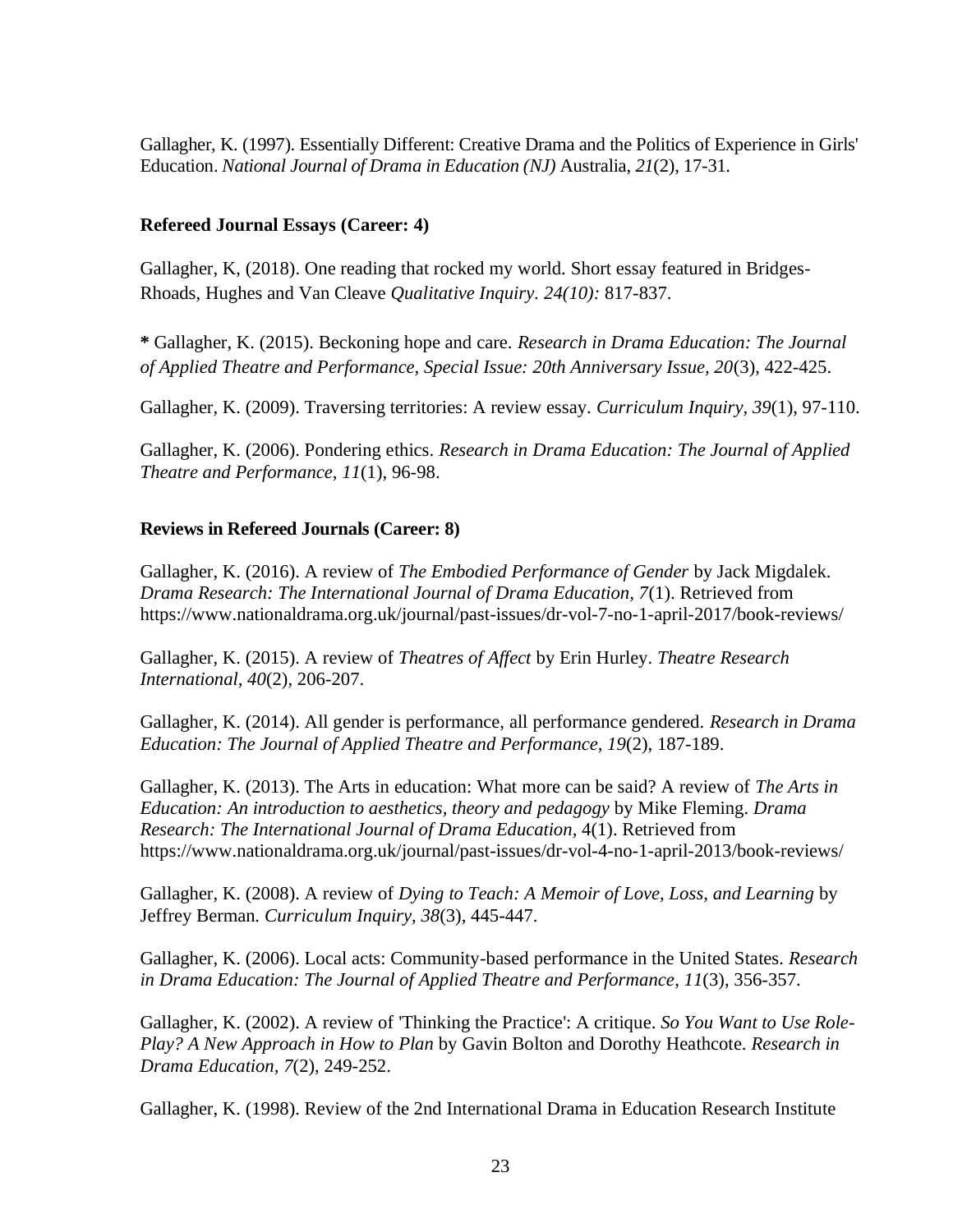and the contribution made by Dr. Madeleine Grumet. *Research in Drama Education: The Journal of Applied Theatre and Performance, 3*(1), 111-112.

#### **PROFESSIONAL IMPACT (21)**

#### **Articles in Professional Journals (Career: 12)**

**\***Gallagher, K. (2020). Finding what's real in research and theatre. *Canadian Theatre Review, 181, 51-55.*

**\*** Gallagher, K. (2015). A foothold in the margins: Theatre studies and education. *Canadian Theatre Review, 161*, 74-90.

**\*** Gallagher, K. (2012). Engaging with drama: A cross-border theatre project reveals the complexities of student engagement — and disengagement. *Education Canada*, professional magazine.

Gallagher, K. (2010). Improvisation and education: Learning through? *Canadian Theatre Review, 143*, 42-46.

Gallagher, K. (2007). Per/forming (il)literacy in urban schools. *Orbit, 36*(3), 12-16.

Gallagher, K. (2007). Imagining drama/theatre and the arts. (reprint) *Touchstone Journal.*  Council of Drama and Dance Educators.

**\*** Gallagher, K. (2005). Drama and diversity: Reflections on theatre, education and culture. In *English, Drama, Media.The Magazine for the National Association for the Teaching of English UK,* 32-37.

Gallagher, K. (2004). Bullying and its compatriots: Racism, sexism, and homophobia. *Orbit, 33*(2), 28-31.

Gallagher, K. (2004). Interrogating talk about "not fitting in": Using drama to work through (gendered) issues of exclusion. *Orbit, 33*(1), 12-15.

**\*** Gallagher, K. (2002). Gendered bodies and high school girls: Devising theatre. *Canadian Theatre Review*, *109*, 8-11.

Gallagher, K. (2002). Drama builds content and relationships. *Orbit,* 32(2), 27-30.

Gallagher, K. (2000). Story: The gift of fantasy. *Orbit*, *30*(3), 18-20.

#### **Reviews in Professional Journals (1)**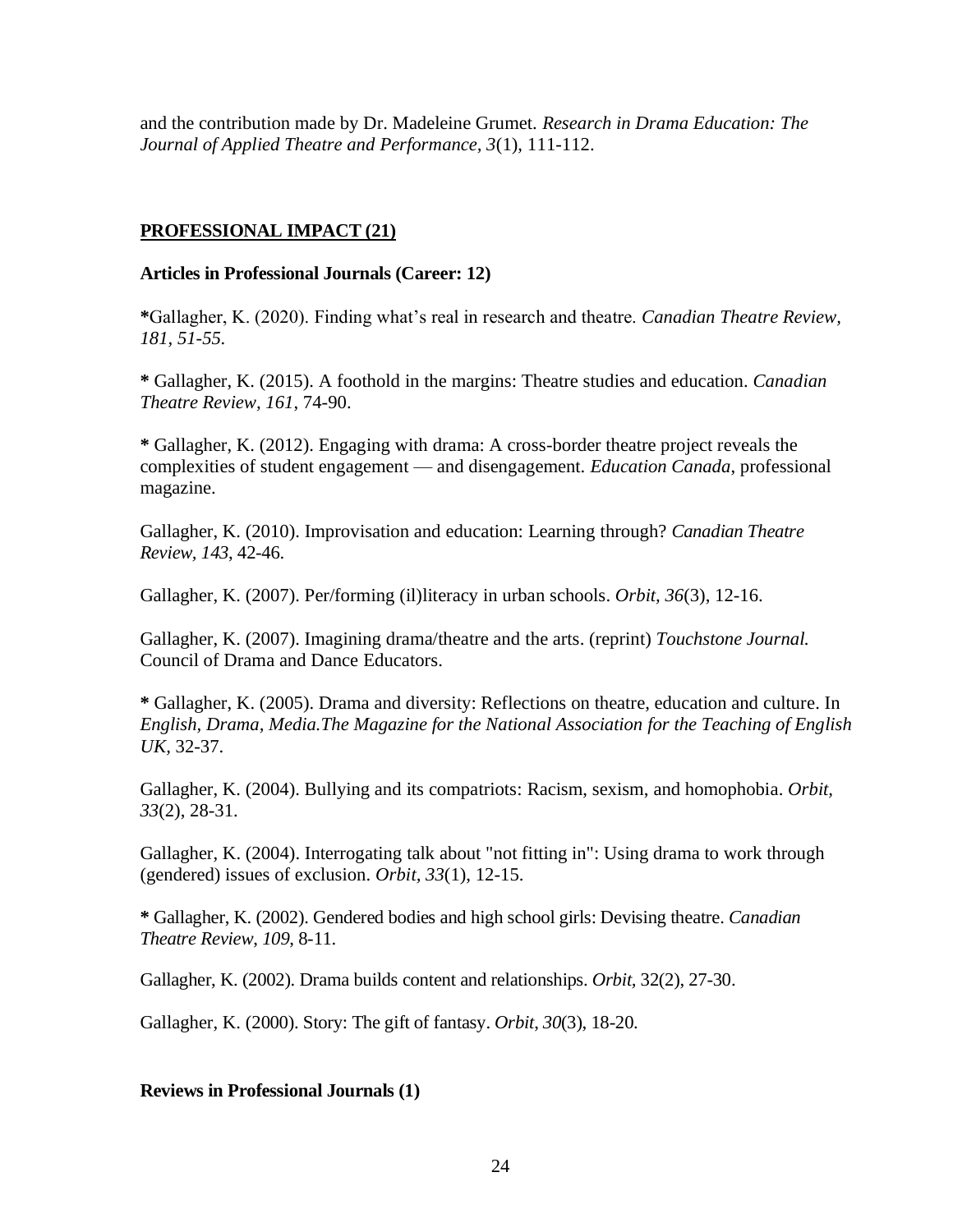Gallagher, K. (2002). A Review of *Teaching Drama 11-18.* Edited by Helen Nicholson*. Drama Research.* The Journal of National Drama, ND Publications. London Drama at Central School of Speech and Drama, *10*(1), 47.

#### **Professional Theatre Writing (2)**

Gallagher, K. (2014). *The splendour of dysfunction.* Essayist for program of production of Noel Coward's *Hayfever*. Stratford Festival.

Gallagher, K. (2004). Essayist for program of production of Ann-Marie MacDonald's play *Belle Moral.* Shaw Festival, Niagara-on-the-Lake.

#### **Creative Writing Projects (Career: 4)**

Gallagher, K. (in progress) *A Brief Moment.* (a novel).

Gallagher, K. (2021). Soft Cedar and The Cultch Theatre Co-Production Commission. The Cultch Theatre, Vancouver, BC. Digital Presentation of Reflections: *Why do we need art right now? What is important about making art in this time and moment?* An original filmed performance as part of Khari Wendell McClelland's production, *The Essentials.* 

Gallagher, K. (2019). Conference Poetry: On being somewhere else, for a time. *Gatherings.*  Volume 2. 22-26*.* Eds. Jenn Cole and Stephen Johnson.

Gallagher, K. (2000). Spicy Thai noodles. In B. Mairs & J. Wallace (Eds.), *Recipes for Wild Women.* Toronto: Bushgirl Press.

Gallagher, K. *A Touch of Kilmurray. (*unpublished play in two acts).

#### **Professional Artistic Productions (Career: 2)**

Play Production

\*+Gallagher, K (2019). Research Dramaturge for world premiere of *Towards Youth: a play on radical hope* written by Andrew Kushnir. Co-directed by Andrew Kushnir and Chris Abraham. Co-produced by Project: Humanity and Crow's Theatre. February 25-March 16, 2019. Crow's Theatre.

Documentary Film Production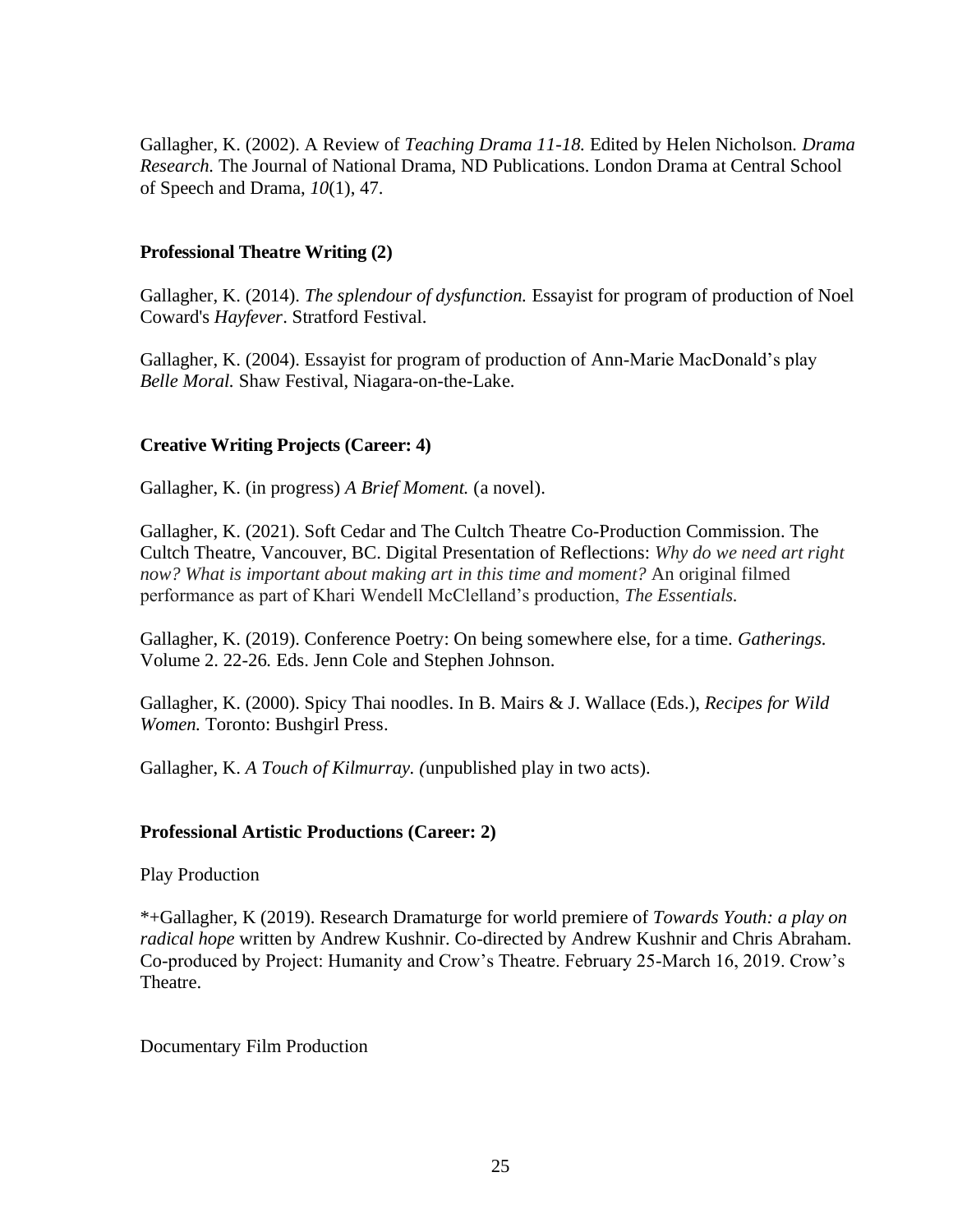**\*+** Gallagher, K. and A. Kushnir. (creators) (2020), September 24). Documentary Film *Finding Radical Hope.* Directed by Andrew Kushnir and Chris Altorf. Filmed by Istoica.

#### **SCHOOLS/ THEATRES/TEACHERS' FEDERATION/ GOVERNMENT (11)**

#### **Curriculum Development (Career: 7)**

| 2021        | *Finding Radical Hope Teacher Resource and Advocacy Tool. For the public<br>launch of our Finding Radical Hope documentary film.                                                                                           |
|-------------|----------------------------------------------------------------------------------------------------------------------------------------------------------------------------------------------------------------------------|
| 2019        | <i>*Towards Youth Study Guide Resource for Teachers and Students attending the</i><br>Towards Youth: a play on Radical Hope performance at Crow's theatre<br>Feb/March 2019.                                               |
| 2007        | Lorraine Kimsa Theatre for Young People. Theatre Study Guide<br>contribution for the play The Wizard of Oz.                                                                                                                |
| 2000        | "At the Frontiers of Possibility" Social Studies Curriculum Innovation<br>presented to Teacher Educators and Practitioners at University College in York,<br>England and Intermediate teachers at Branksome Hall, Toronto. |
| 1996        | Education in the Arts: Programme for Gifted Students Grades 5-8.<br>Writer. Metropolitan Separate School Board.                                                                                                            |
| 1995        | Cross-curricular teaching objectives in French language, literacy and the arts<br>for the Common Curriculum. Writer. Metropolitan Separate School Board.                                                                   |
| 1990 - 1994 | Curriculum Guidelines for Dramatic Arts grades 9-O.A.C. Writer.<br>Metropolitan Separate School Board.                                                                                                                     |

# **Research Briefs for the Ontario Ministry of Education (Career: 1)**

Gallagher, K., & Stewart-Rose, L. (2005). *Arts research brief: The benefits of arts education.* Ontario Ministry of Education.

# **Research Reports (Career: 3)**

Gallagher, K., Riviere, R., Flessa, J., Cummins, C. Fusco, Niyozov, S., & Stille, S. (2011). *[Putting inner city students first: Six case studies](https://cus.oise.utoronto.ca/Research/Putting_Inner_City_Students_First/index.html)*.

Gallagher, K., & Service, I. (2009). *An impact and sustainability assessment of the Elementary Teachers' Federation on Ontario. (ETFO) poverty and education project: Follow-up case*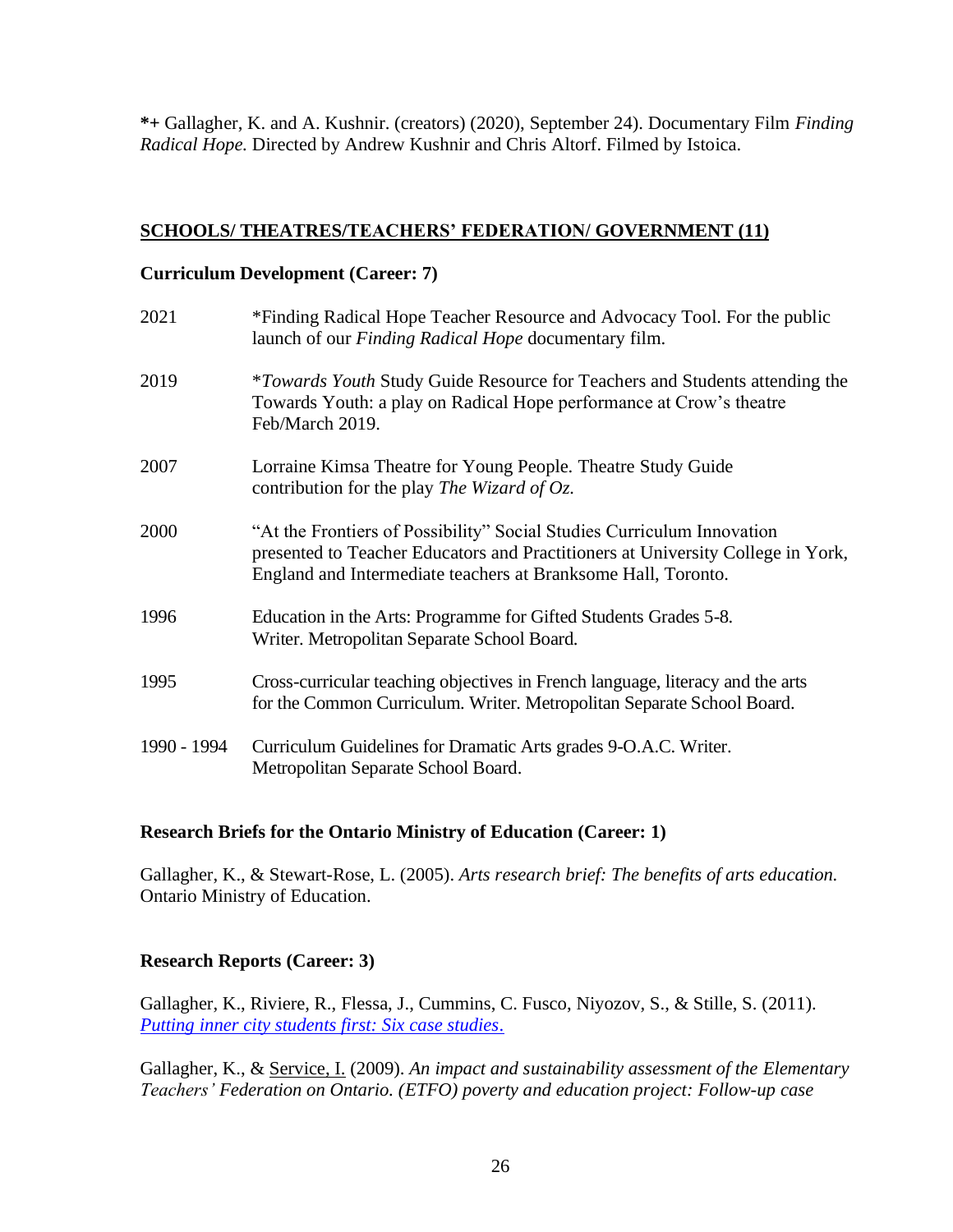*studies 2008-2009.* (116 pages)

Gallagher, K., Sotomayer, L., & Service, I. (2008). *Using applied theatre to change school culture: An impact evaluation of Elementary Teachers' Federation of Ontario (ETFO) poverty and education project.* (138 pages).

# **MEDIA IMPACT (56)**

#### **Media Outputs (Career: 46)**

\*Gallagher, K (2020, November 4). Interview with Kathleen Gallagher by *Faculti*, an outlet that delivers latest breakthroughs, research news and academic insight, communicated by the world's leading figures in short, accessible digital media. [Youth, Theatre, Radical Hope and the](https://faculti.net/youth-theatre-radical-hope-and-the-ethical-imaginary/)  [Ethical Imaginary.](https://faculti.net/youth-theatre-radical-hope-and-the-ethical-imaginary/)

\*Gallagher, K (2020, October 25). Interview with Kathleen Gallagher by *The Varsity* Arts and Culture reporter Carmina Cornaccia. ["The teacher was speaking into an abyss": pedagogy under](https://thevarsity.ca/2020/10/25/the-teacher-was-speaking-into-an-abyss-pedagogy-under-a-pandemic/)  [a pandemic.](https://thevarsity.ca/2020/10/25/the-teacher-was-speaking-into-an-abyss-pedagogy-under-a-pandemic/) *The Varsity.*

\*Gallagher, K (2020, May 14). After [coronavirus:](https://theconversation.com/after-coronavirus-global-youth-reveal-that-the-social-value-of-art-has-never-mattered-more-138056) Global youth reveal that the social value of art has never [mattered](https://theconversation.com/after-coronavirus-global-youth-reveal-that-the-social-value-of-art-has-never-mattered-more-138056) more. *The Conversation.*

\*^Gallagher, K (2019, September 23). Journalist Shree Paradkar writes a feature article in *The Toronto Star* on the Radical Hope research project and Gallagher's collaboration with Urvashi Sahni and Prerna School for Girls in Lucknow India. [These Girls were Powerless, Living on the](https://www.thestar.com/news/atkinsonseries/2019/09/22/these-girls-were-powerless-living-on-the-edge-of-society-but-one-school-is-turning-them-into-heroes-feminists-and-resisters.html?fbclid=IwAR0EegRzvLfle-zs-zeaRPE_Hmn5MNNRiB2tDDRJSi46vzW-tT3Y1EJV2Gg)  [Edge of Society. But one school is turing them into heroes, feminists and resisters.](https://www.thestar.com/news/atkinsonseries/2019/09/22/these-girls-were-powerless-living-on-the-edge-of-society-but-one-school-is-turning-them-into-heroes-feminists-and-resisters.html?fbclid=IwAR0EegRzvLfle-zs-zeaRPE_Hmn5MNNRiB2tDDRJSi46vzW-tT3Y1EJV2Gg) *The Toronto Star.*

\*+Gallagher, K with Jordi Mand, Kim Solga and Marion Adler. (2019, June 11). *CBC IDEAS*. [From the Brontë Sisters to Today: How gender and power play out in the arts.](https://www.cbc.ca/radio/ideas/from-the-brontë-sisters-to-today-how-gender-and-power-play-out-in-the-arts-1.5169693?fbclid=IwAR1buBdz2vZeEOJ3CzMRQjjTb8ZOSmmnap-2AfczQ_X1J8UsSVk9gntZMq0)

\*Gallagher, K. (2019, April 24). Youth Find Hope for the Future Through [Documentary](https://theconversation.com/youth-find-hope-for-the-future-through-documentary-play-113525) Play Youth find hope for the future through documentary play. *The Conversation.*

Gallagher, K. (2019, April). [University of Toronto Press -](https://utorontopress.com/) Featured Author (April 2019)

\*Gallagher, K. (2019). [Podcast interview with Dr. Kathleen Gallagher \(1 hour\) on developing](https://itunes.apple.com/ca/podcast/teaching-tomorrow-podcast/id1433809331?mt=2#episodeGuid=tag%3Asoundcloud%2C2010%3Atracks%2F586120866)  [social and emotional intelligence with art in classrooms.](https://itunes.apple.com/ca/podcast/teaching-tomorrow-podcast/id1433809331?mt=2#episodeGuid=tag%3Asoundcloud%2C2010%3Atracks%2F586120866) *Teaching Tomorrow* Podcast by Celeste Kirsh for Cohort 21 (https://cohort21.com), an Ontario-based organization for professional development for Independent school teachers.

\*+Gallagher, K. (2019, March 7). [Interview on Zoomer radio with Kathleen Gallagher and](https://mms.tveyes.com/Transcript.asp?StationID=14760&DateTime=3/7/2019%208:34:39%20AM&Term=+Rotman+%22university%20of%20toronto%22+%22munk%20school%22+%22citizen%20lab%22+%22universite%20de%20toronto%22+%22rot%20man%22+%22u%20of%20t%22+%22richard%20florida%22+%22munk%20center%22+uoft+%22factor%20inwentash%22+%22fields%20institute%22+%22goldring%20centre%22+%22goldring%20center%22+%22hart%20house%22+%22robarts%20library%22+%22scarborough%20campus%22+%22geoffrey%20hinton%22+%22you%27ve%20tea%22+%22tina%20park%22+%22youth%20t.%22+%22dalla%20lana%22+%22creative%20destruction%22&PlayClip=TRUE)  [actor Amaka Umeh from](https://mms.tveyes.com/Transcript.asp?StationID=14760&DateTime=3/7/2019%208:34:39%20AM&Term=+Rotman+%22university%20of%20toronto%22+%22munk%20school%22+%22citizen%20lab%22+%22universite%20de%20toronto%22+%22rot%20man%22+%22u%20of%20t%22+%22richard%20florida%22+%22munk%20center%22+uoft+%22factor%20inwentash%22+%22fields%20institute%22+%22goldring%20centre%22+%22goldring%20center%22+%22hart%20house%22+%22robarts%20library%22+%22scarborough%20campus%22+%22geoffrey%20hinton%22+%22you%27ve%20tea%22+%22tina%20park%22+%22youth%20t.%22+%22dalla%20lana%22+%22creative%20destruction%22&PlayClip=TRUE) *Towards Youth.* CFZM Zoomer Radio.

\*+Gallagher, K. (March 7, 2019). Interview on 96.3 Classical FM with Kathleen Gallagher and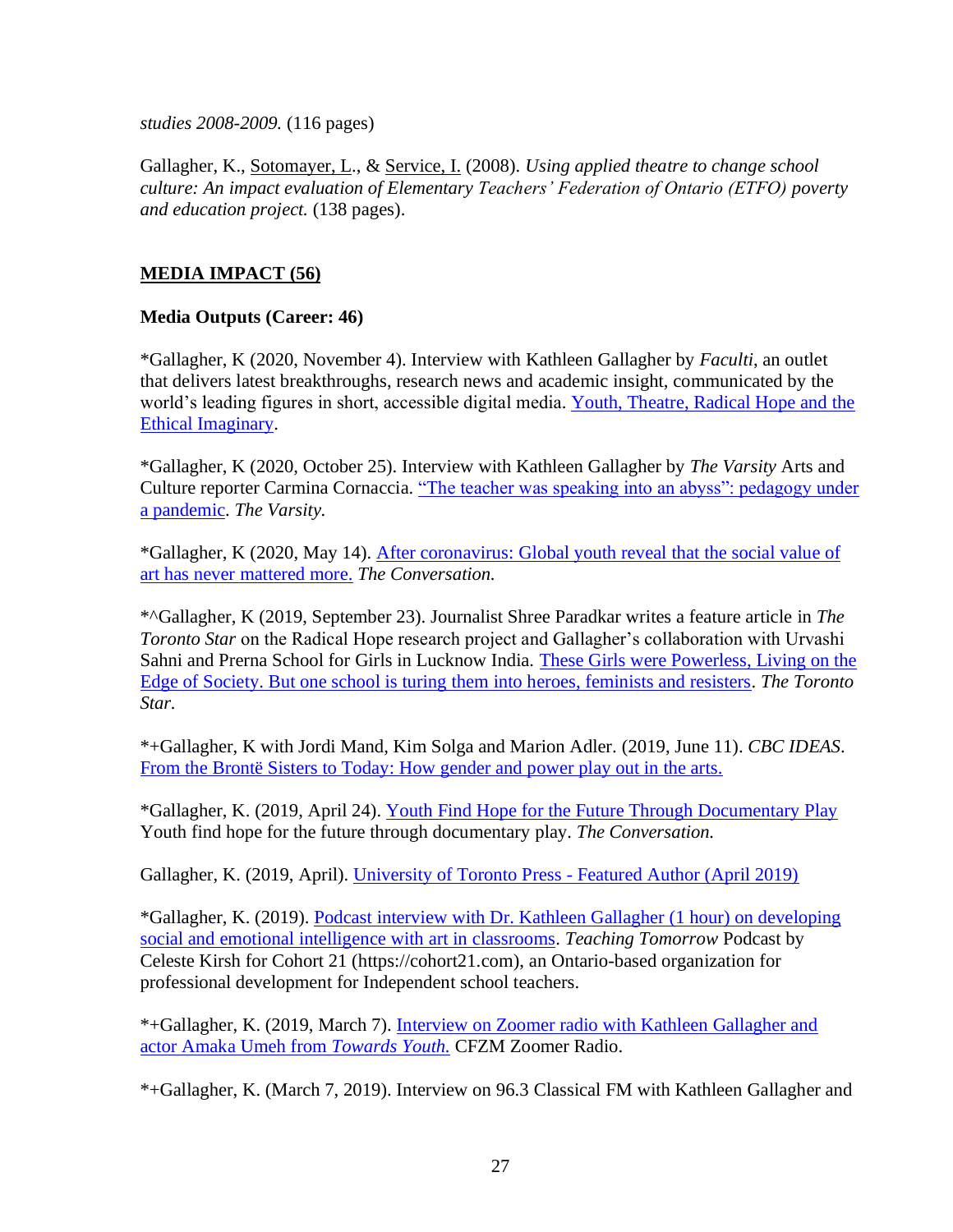actor Amaka Umeh from *Towards Youth*.

\*Gallagher, K. (2019, March 4). Towards Youth: a play and a research project, explores drama classes around the world. Review of *Towards Youth* [by J. Kelly Nestruck.](https://www.theglobeandmail.com/arts/theatre-and-performance/reviews/article-review-towards-youth-a-play-and-a-research-project-explores-drama/) The Globe and Mail.

\*Gallagher, K. (2019, March 2). Towards Youth connects drama class and drama of the real world. Review of *Towards Youth* [by Carly Maga.](https://www.thestar.com/entertainment/stage/2019/03/01/towards-youth-connects-drama-class-and-drama-of-real-world.html?fbclid=IwAR1JqM65kptYNQWJL7S9aK6skls5NihdalYNaboEaUhI6uOWdtfeWLObnxg) The Toronto Star.

\*+Gallagher, K. (2019, February 28). [Here and Now Interview with Kathleen Gallagher and](https://www.cbc.ca/listen/shows/here-and-now-toronto/segment/15673890?fbclid=IwAR1fPIMDVkU_wIDzpNsX-yPDkXhB3hDK4gOupp9t2jmxa6VrY3GmrzUJB0c)  Andrew Kushnir on *[Towards youth: A play on radical hope.](https://www.cbc.ca/listen/shows/here-and-now-toronto/segment/15673890?fbclid=IwAR1fPIMDVkU_wIDzpNsX-yPDkXhB3hDK4gOupp9t2jmxa6VrY3GmrzUJB0c)* CBC Radio One.

\*+ Gallagher, K. and A. Kushnir (February 28, 2019). Interview for *[The Toronto Guardian:](https://torontoguardian.com/2019/02/towards-youth-play-radical-hope/)  [Toronto Lifestyle, Arts and Culture.](https://torontoguardian.com/2019/02/towards-youth-play-radical-hope/)*

\* Gallagher, K (2019, March 4). [Towards Youth: A Play on Radical Hope is sprawling and has](https://slack-redir.net/link?url=https%3A%2F%2Fnowtoronto.com%2Fstage%2Ftheatre%2Ftowards-youth-a-play-on-radical-hope-project-humanity%2F)  [lots of heart.](https://slack-redir.net/link?url=https%3A%2F%2Fnowtoronto.com%2Fstage%2Ftheatre%2Ftowards-youth-a-play-on-radical-hope-project-humanity%2F) Now Magazine review by José Teodoro.

\*Gallagher, K. (2019, Feb 27). Towards Youth is about more than theatre; it's about seeing the world in a more hopeful way. [Feature article by Karen Fricker about](https://www.thestar.com/entertainment/stage/2019/02/27/andrew-kushnirs-towards-youth-is-about-more-than-theatre-its-about-seeing-the-world-in-a-more-hopeful-way.html) *Towards Youth*. The Toronto Star.

\*Gallagher, K. (2019). CTV Interview and Feature coverage on *Towards Youth*.

Gallagher, K. (2018, April 16). *[How did good parenting become a crime](http://www.macleans.ca/society/how-did-good-parenting-become-a-crime/)*? By Aaron Hutchings, featuring Kathleen Gallagher. *Macleans Magazine*.

Gallagher, K. (2017). [How I am Learning to Use Indigenous Knowledge in class.](https://theconversation.com/how-i-am-learning-to-include-indigenous-knowledge-in-the-classroom-84345) *The Conversation*. Reprinted in [University Affairs,](http://www.universityaffairs.ca/opinion/in-my-opinion/learning-include-indigenous-knowledge-classroom/?utm_source=Academica+Top+Ten&utm_campaign=9d424b9d11-EMAIL_CAMPAIGN_2017_09_26&utm_medium=email&utm_term=0_b4928536cf-9d424b9d11-51857477) [Academica.ca Top Ten,](http://www.academica.ca/top-ten/including%C2%A0indigenous-knowledge-classroom%C2%A0) and the [UofT Bulletin](https://theconversation.com/how-i-am-learning-to-include-indigenous-knowledge-in-the-classroom-84345?utm_source=The+Bulletin&utm_campaign=55d47d03db-EMAIL_CAMPAIGN_2017_10-06&utm_medium=email&utm_term=0_916b4e500a-55d47d03db-108832405)

**\*** Gallagher, K. (2016). [Drama/Theatre Education Research Podcast with Dr. Kathleen](https://www.podomatic.com/podcasts/pbduff/episodes/2017-02-07T10_06_48-08_00)  [Gallagher, by Peter Duffy.](https://www.podomatic.com/podcasts/pbduff/episodes/2017-02-07T10_06_48-08_00) University of South Carolina.

**\*** Gallagher, K. (2016). IN DEPTH: Why metal detectors, police presence might not make schools safer. School districts are reviewing their security protocols after the fatal stabbing in Abbotsford, B.C. By Tamara Baluja, [CBC News](http://www.cbc.ca/news/cbc-news-online-news-staff-list-1.1294364) Posted: Nov 05, 2016 7:56 AM PT Last Updated: Nov 05, 2016 10:54 AM PT

**\*** Gallagher, K. (2016). [Interview on CKNW Radio Vancouver,](http://www.cknw.com/audio/) Jon McComb show, concerning Abbotsford High School stabbing. November 7, 2016.

Gallagher, K., & Riviere, D. (2011). *[Putting Inner City Students First Handbook for Urban](http://cus.oise.utoronto.ca/Research/Putting_Inner_City_Students_First/index.html)  [Educators](http://cus.oise.utoronto.ca/Research/Putting_Inner_City_Students_First/index.html)*.

Gallagher, K. (2011, September 7). *Single-Sex Schooling and the Education of Boys. Special Issue of Ideas and Debates with* Post City Magasine. A 'face-off' with Michelle Lansberg.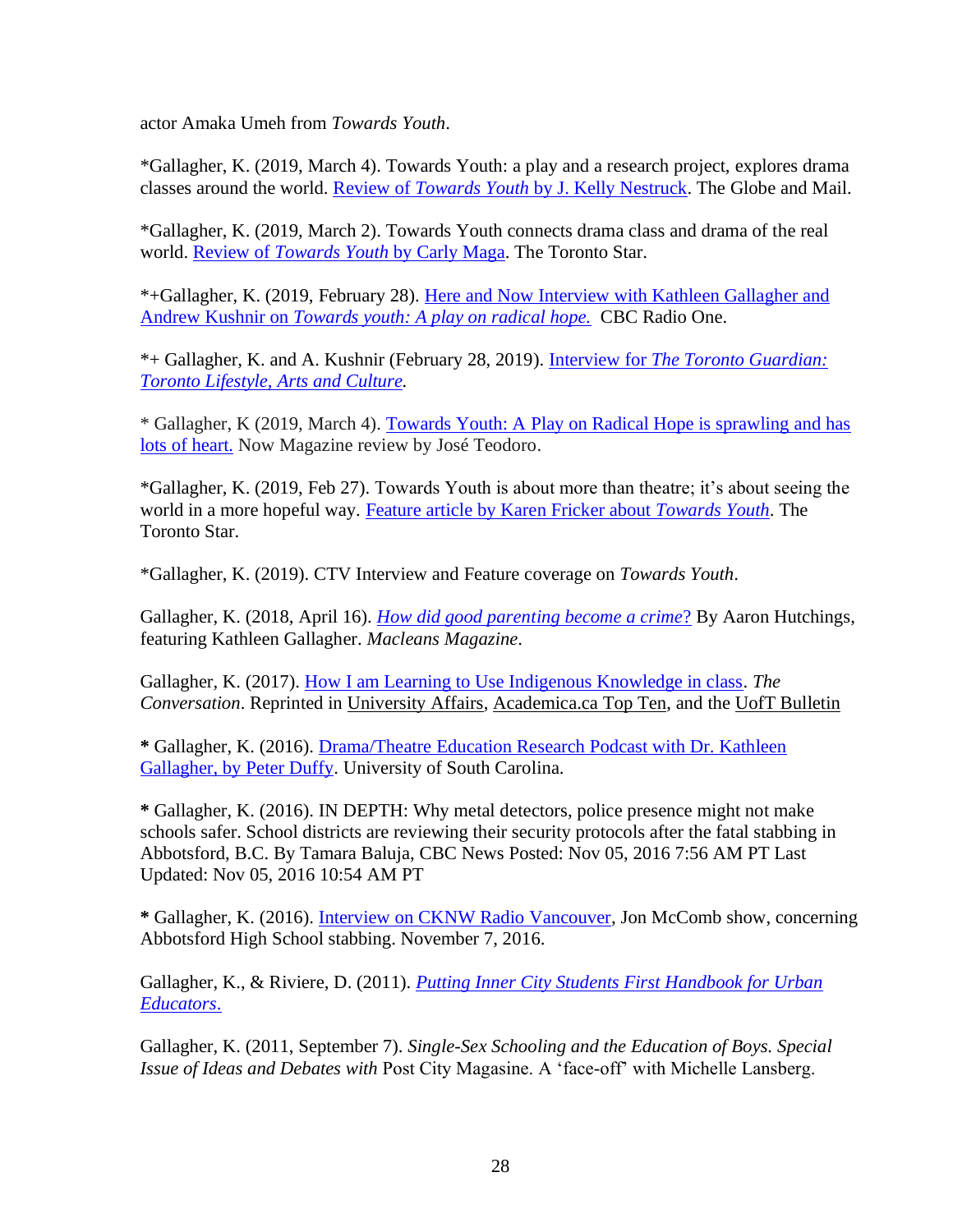Gallagher, K. (2011, September 15). Panel appearance on CHCH Newstalk. TDSB Days of Significance.

**\*** Gallagher, K. (2011, March 6). CBC Documentary Interview: *The Importance of Arts Education for Children.*

**\*** Gallagher, K. (2010, November 14). Panel webcast discussion at *The Globe and Mail*. *Boys and Education.* 

**\*** Gallagher, K. (2010, March 30). *Girls and Non-Normative Gender.* CBC Radio documentary with Karen Horseman.

Gallagher, K. (2010, February 2). CBC Radio interview with Karen Horseman. *Children and Peer Pressure*.

Gallagher, K. (2010, November 28). Interview with Kathleen Gallagher on arts education in OUTWords, Centennial College Magasine.

Gallagher, K. (2010, October 30). CBC radio interview with Karen Horseman. *Gender Norms and Adolescents.*

**\*** Gallagher, K. (2010, January 11). Interview with Lindsay Hutton in *The Hamilton Magasine.*  Topic: *Same-sex Elementary Classrooms.*

**\*** Gallagher, K. (2009, December 29). *Boys in Crisis.* By Nicole Baute, featuring Kathleen Gallagher.

Gallagher, K. (2008, October). *THIS IS UOFT.* Featured Professor for University Promotion and Recruitment Video.

**\*** Gallagher, K. (2008, September). The Gendering of Young Girls. CBC Radio Interview.

Gallagher, K. (2008, June). Parenting Interview. BBC Northern Ireland. Full interview at [http://news.bbc.co.uk/2/hi/uk\\_news/northern\\_ireland/7509775.stm](http://news.bbc.co.uk/2/hi/uk_news/northern_ireland/7509775.stm)

**\*** Gallagher, K. (2008, January 25). *Teens Feel like Criminals in High Security Schools.*  Toronto Star Editorial.

**\*** Gallagher, K. (2008, May). Expert Panel Member on TVO "Your Voice" discussing gender and self-esteem.

Gallagher, K. (2007, February). Ontario Ministry of Education Webcast. Literacy and Numeracy Secretariat. *All* Children Can Achieve: A Focus on Equity of Outcome.

**\*** Gallagher, K. (2006, September). Interview CHFI Discussion on Adolescence.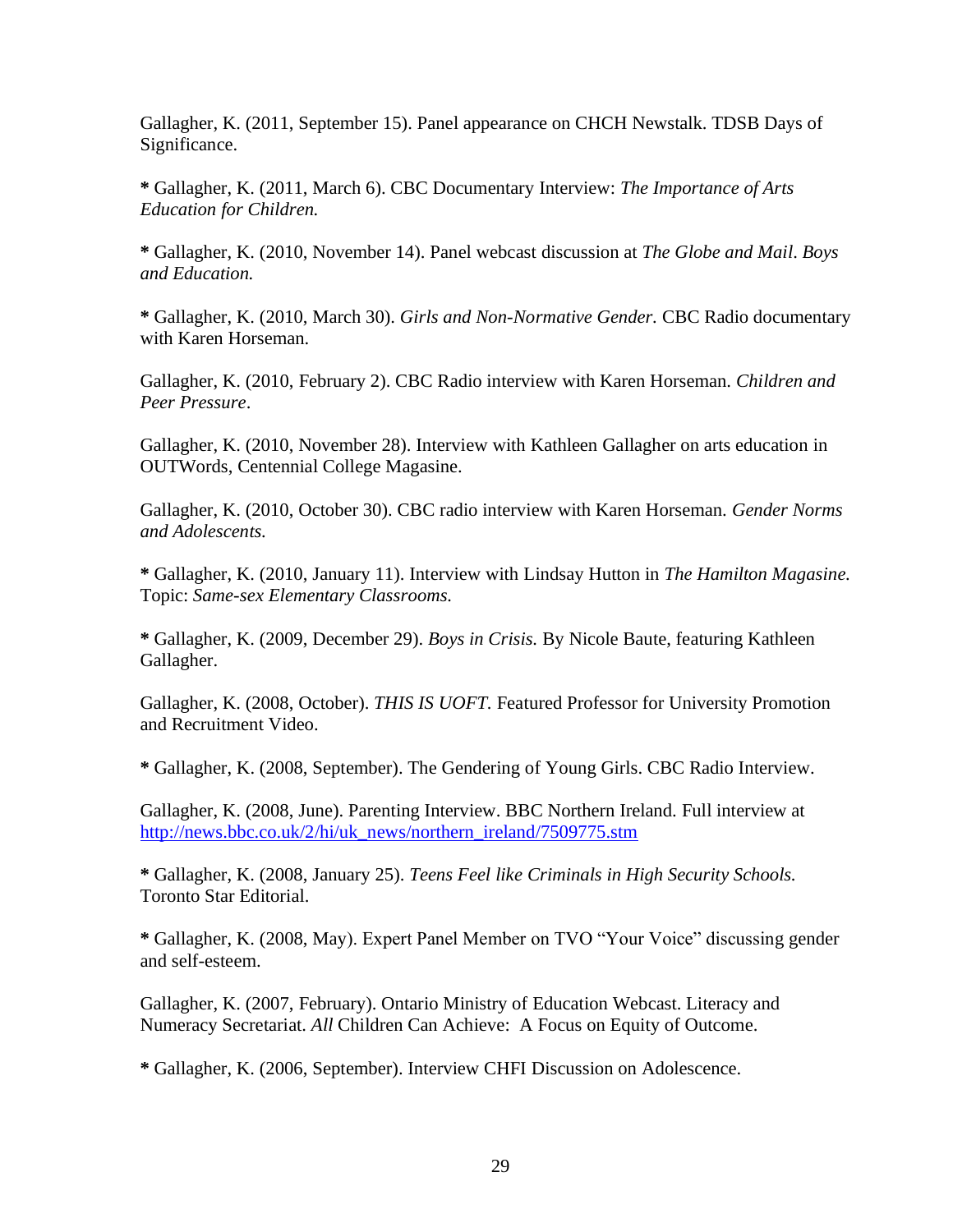Gallagher, K. (2006, July). Featured Researcher in Social Sciences and Humanities Research *News Canada*.

**\*** Gallagher, K. (2004, December). Appearance on TVO. Special program on Arts Education in Ontario.

**\*** Gallagher, K. (2001, Summer). Drama Education in the Lives of Girls: Some highlights *The Artspaper,* 11(3): 7-9.

Gallagher, K. (2000, September 4). *To Sir, with cynicism*. Globe and Mail. Editorial. A13.

Gallagher, K. (2000, October). Appearance on *Michael Coren Live* as education expert and teacher educator. Panel discussion about current provincial education reforms.

# **Digital Video/Film/Website Outputs (Career: 7)**

\*Gallagher, K., N. Cardwell, and S. Bie (2019). *Towards Youth* Website and Digital Resource for Teachers and Students attending the production of Towards Youth: a play on Radical Hope at Crow's theatre Feb/March 2019. This on-line resource is built from my SSHRC-funded Radical Hope Insight Grant project. See [www.towardsyouth.com](http://www.towardsyouth.com/)

Gallagher, K., & Cardwell, N. with D. Chiasson (filming), J. Cook (music), R. Huang, & N. Tinker (editing). (2016). *Creating Research.* Short film. Premièred at the American Education Research Association (AERA) Presidential Session: Innovative Qualitative Methodologies for Public Scholarship.

**\*** ^Gallagher, K, & Jacobson, K. (2015). [Interviews with International Collaborators](http://www.oise.utoronto.ca/dr/Research_Projects/Youth_Theatre_Radical_Hope_and_the_Ethical_Imaginary/index.html) for SSHRC Study: *Youth, Theatre, Radical Hope and the Ethical Imaginary: an intercultural investigation of drama pedagogy, performance and civic engagement*. Dr. Rachel King (Warwick University), Dr. Urvashi Sahni (Prerna, Lucknow India), Dr. Wan-Jung Wang (National University of Tainan), Dr. Myrto Pigkou-Repousi (Open University of Cyprus, Athens, Greece), Nikos Govas (Hellenic Theatre/Drama Education Network Athens, Greece).

**\*** Gallagher, K., Melnick, G., Wessels, A., & Yaman Ntelioglou, B. (2011). *Verbatim Theatre and Research with Youth*. DVD production (8 mins). From SSHRC-funded project: *Urban school performances: The interplay, through live and digital drama, of local-global knowledge about student engagement 2008-2013*.

**\*** Gallagher, K., & Kim, I. (2004). *"I'm not like how you think I am".* DVD production (33 minutes). Digital Video youth voices from SSHRC-funded project *Drama education, youth, and social cohesion: (Re)constructing identities in urban contexts.*

**\*** Gallagher, K., & Kim, I. (2004). *"You lay it all out in the street": Youth and the pedagogies of urban space.* DVD production (6 minutes). Digital Video youth voices from SSHRC-funded project *Drama education, youth, and social cohesion: (Re)constructing identities in urban*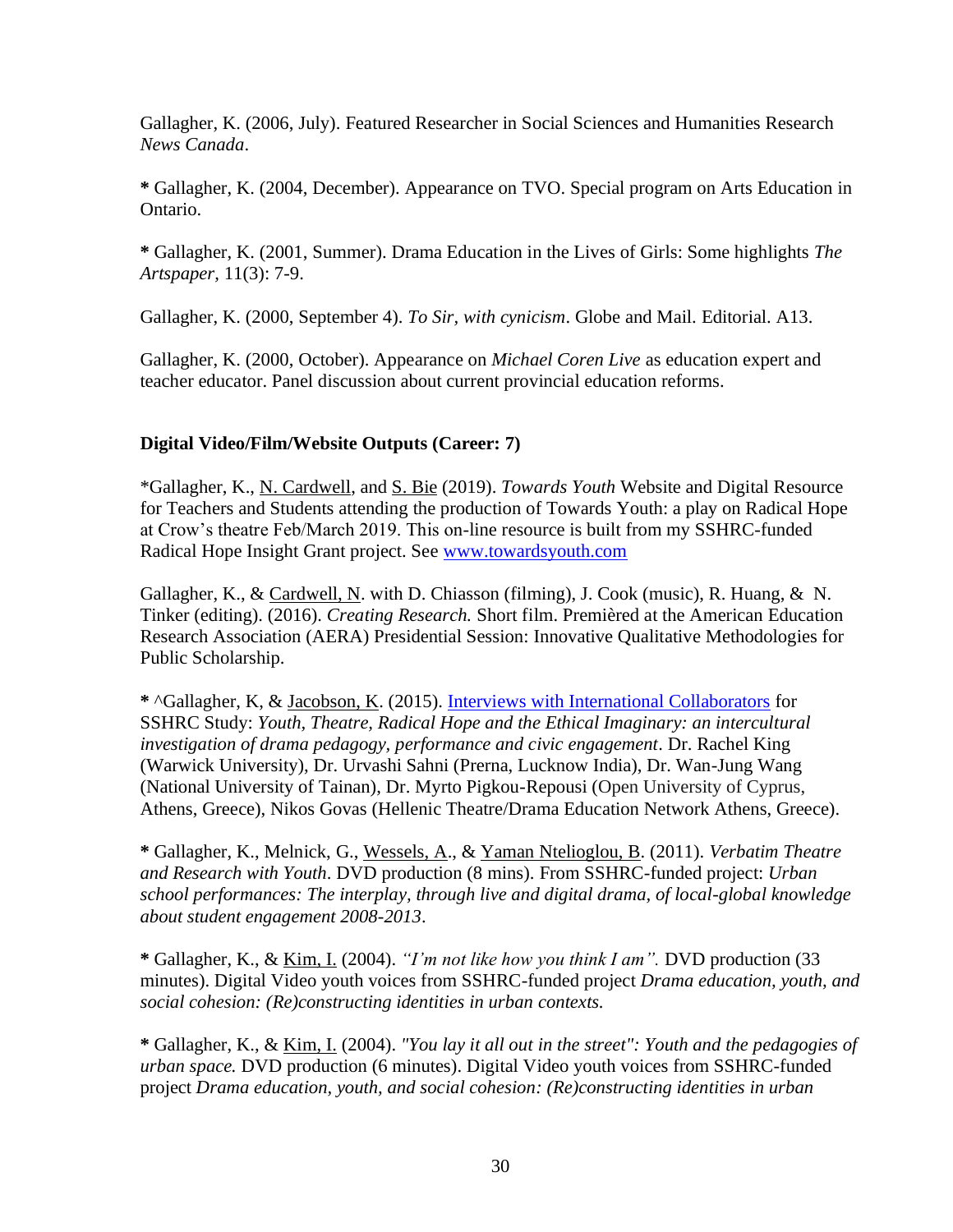*contexts.*

**\*** Gallagher, K., & Kim, I. (2004). *"The atmosphere just changes": Youth and the pedagogies of drama space.* DVD production (8 minutes). Digital Video youth voices from SSHRC-funded project *Drama education, youth, and social cohesion: (Re)constructing identities in urban contexts.*

### **Audio Documentaries (Career: 3)**

(see [www.dramaresearch.ca\)](http://www.dramaresearch.ca/)

**\*** Gallagher, K., & Farragher, H. (2013). *Voices on both sides of 'the door'*: *Canadian and Indian Students make sense through drama. R*adio documentary (30 mins). From SSHRCfunded project: *Urban school performances: The interplay, through live and digital drama, of local-global knowledge about student engagement 2008-2013*.

**\*** Gallagher, K., & Farragher, H. (2013). *Making room for youth lives in drama and making room for drama in youth lives*: *Toronto students speak.* Radio documentary (10 mins). From SSHRC-funded project: *Urban school performances: The interplay, through live and digital drama, of local-global knowledge about student engagement 2008-2013*.

**\*** Gallagher, K., & Farragher, H. (2013). *From critical dialogues to performance to social change: Lucknow girls speak.* Radio documentary (10 mins). From SSHRC-funded project: *Urban school performances: The interplay, through live and digital drama, of local-global knowledge about student engagement 2008-2013*.

| <b>Presentation Type</b>                              | Sole Authored | Collaborative<br>Authorship | <b>Total</b> |  |  |
|-------------------------------------------------------|---------------|-----------------------------|--------------|--|--|
| Keynote Addresses, Plenaries, & Invited Lectures (95) |               |                             |              |  |  |
| <b>Keynote Addresses</b>                              | 31            |                             | 31           |  |  |
| <b>Plenary Addresses</b>                              | 11            |                             | 11           |  |  |
| <b>Invited Lectures</b>                               | 53            |                             | 54           |  |  |
| Peer-Refereed Conference Papers and Symposia (119)    |               |                             |              |  |  |
| Sole-Authorship                                       | 81            |                             | 81           |  |  |
| Collaborative Authorship with students                |               | 31                          | 31           |  |  |
| Collaborative Authorship with community               |               | 7                           | 7            |  |  |
| research partners                                     |               |                             |              |  |  |
| Collaborative Authorship with other                   |               |                             | 2            |  |  |
| scholars                                              |               |                             |              |  |  |
|                                                       |               | TOTAL:                      | 213          |  |  |

# **VI. SCHOLARLY AND PROFESSIONAL PRESENTATIONS (209)**

#### **KEYNOTE ADDRESSES, PLENARIES AND INVITED LECTURES (84)**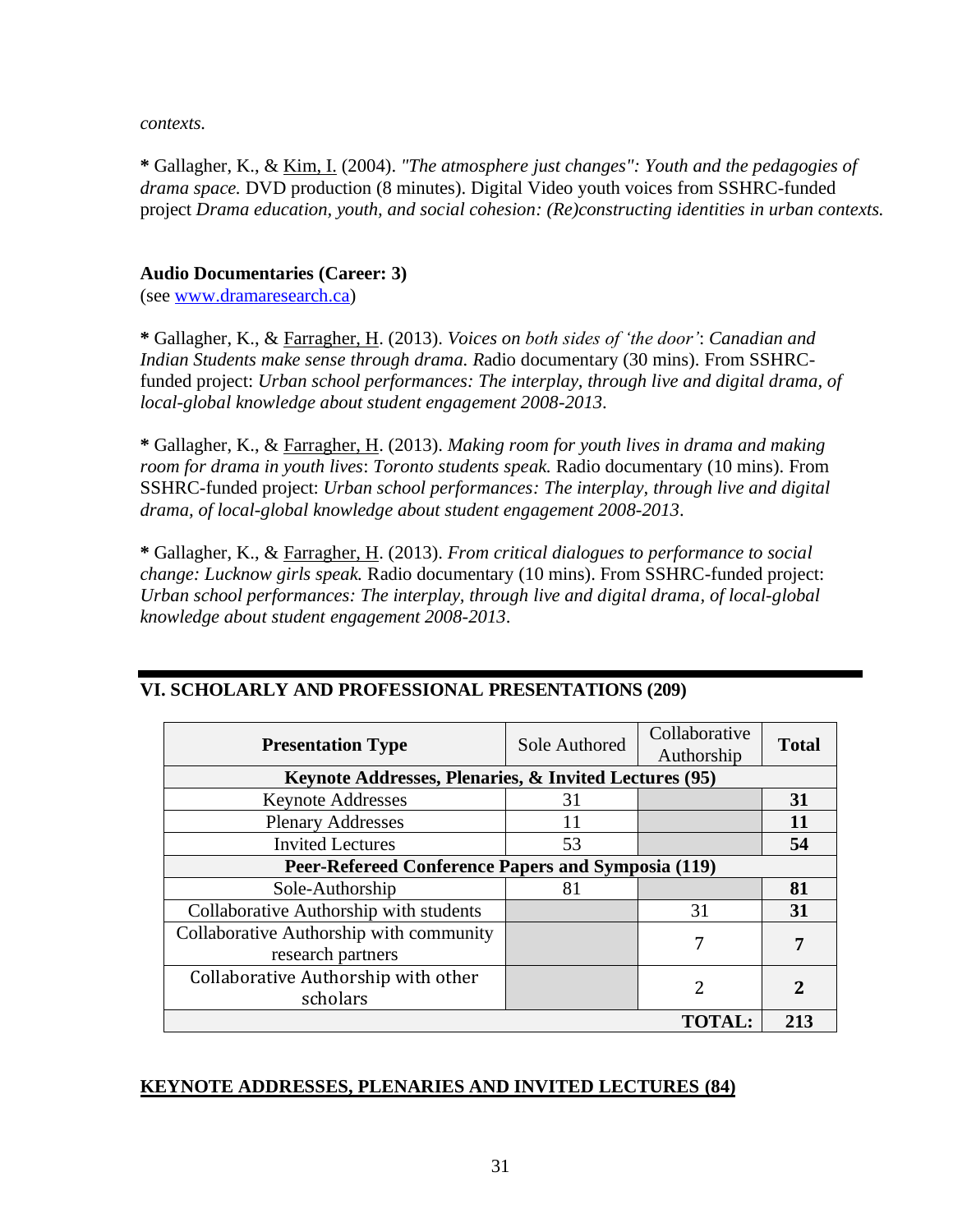| Keynote Addresses, Plenaries, & Invited Lectures | No. |
|--------------------------------------------------|-----|
| <b>Keynote Addresses</b>                         | 31  |
| <b>Plenary Addresses</b>                         | 12  |
| <b>Invited Lectures</b>                          | 54  |
| Total                                            | Q1  |

#### **Keynote Addresses (Career: 30)**

\*(2021, March 26). *Alchemical Acts: Crises, Art, and Community-Engaged Research.* Simon Fraser University. Community Engaged Research Initiative's (CERi) Special Visual Forum on Community-Engaged Research in a Time of Crises.

\* (2020, Oct 2). *Cultivating creative and collective resilience in youth well-being: The relational piece of care*. Co-sponsored by the Departments of Psychiatry, Division of Child and Adolescent Psychiatry (DCAP) and Family Medicine at Western University and the London Hospitals. Western University. London, Ontario.

\*(2019, Nov 19). *Towards a Radical Hope: Youth Negotiating Global Worlds and Micro-Ecologies*. Ottawa Children Writers' Festival. Carleton University. Ottawa, Ontario.

(2019, Nov 6). Convocation Speaker. School of Graduate Studies. University of Toronto.

\*(2019, June 22). Stratford Festival. *Dream it, Be it.* Livestreamed Meaghan Panel Event on barriers to arts education and gender. <https://www.facebook.com/StratfordFestival/videos/2751930538182022/>

**\*** (2018, May 15). *Swimming against the current*. Keynote address at the Canadian Network for Innovation in Education – Réseau Canadien pour L'innovation en Éducation conference. Centre for Academic Excellence. Laurentian University, Sudbury, Ontario.

**\*** (2018, January 27). *On being a misfit*. Keynote address given at the Drama in Education & Applied Theatre Symposium: The State of Our Art, Marilyn I. Walker School of Fine and Performing Arts, Brock University.

(2017, May 17). *Creativity and curriculum.* Keynote for "Warrior Within" Film Screening and Curriculum Launch Event. Youth Mental Health Peer Development Project. Isabel Bader Theatre.

**\*** (2016, June 28). *Searching for 'radical hope' in the city.* Keynote address given at "Connecting Coventry 2016: Creating local and global collaborations across the city." University of Warwick, Coventry England.

**\*** (2016, April 11). *Creating research* and *diverse publics and research.* An original film screening and accompanying lecture*.* Invited Presidential Session at AERA.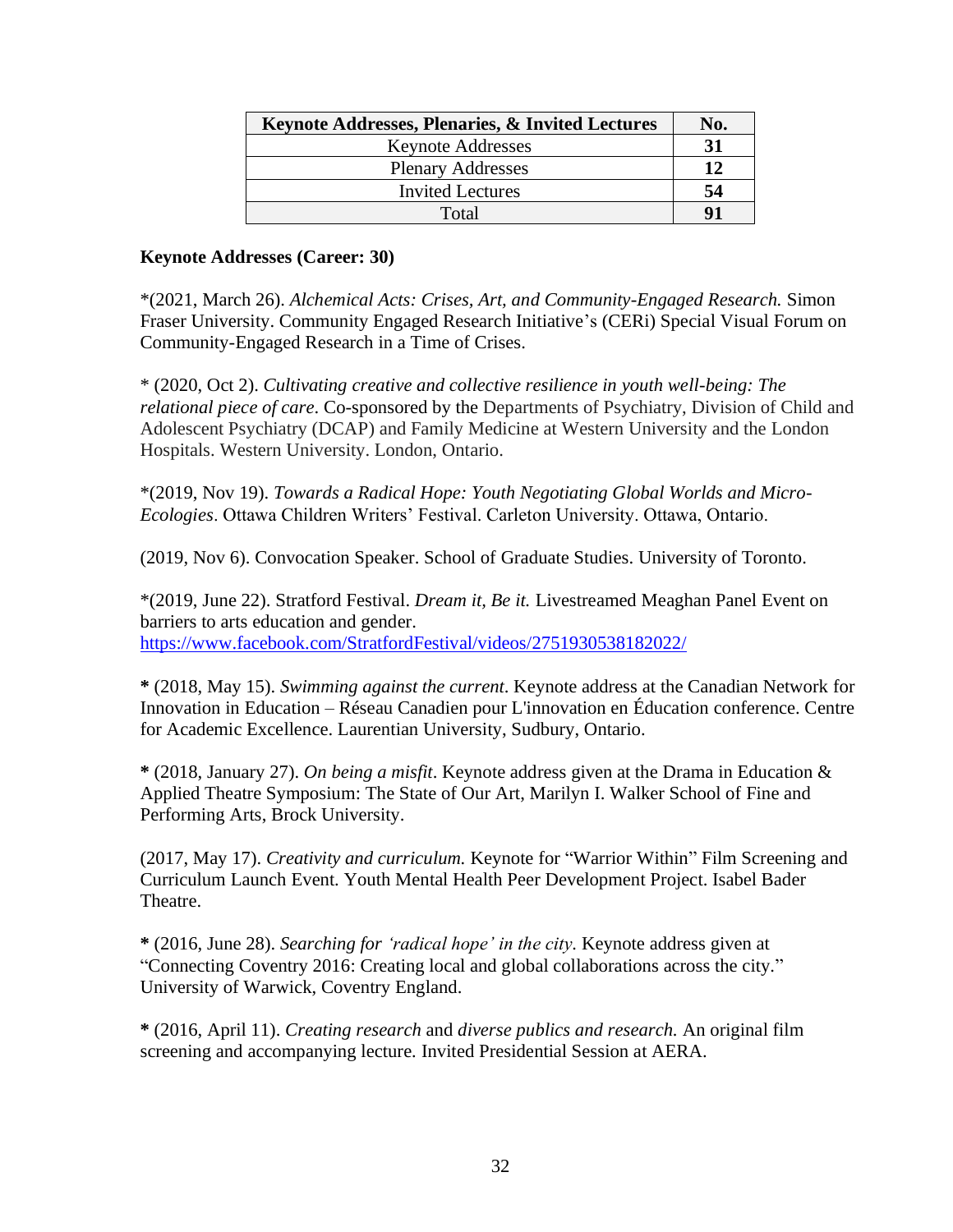**\*** (2015, November 9). *Social innovation and radical hope: An applied theatre practice against the entrenchment of global inequalities*. Keynote address given at the International Applied Theatre Symposium, Faculty of Education and Social Work, University of Auckland, New Zealand.

**\*** (2014, November 21). *Why theatre matters: Urban youth, engagement, and a pedagogy of the real.* Keynote address given at the Graduate Institute of Gender Equity Education, National Kaohsiung Normal University, Taiwan.

**\*** (2013, July 13). *Drama and discourses of "transformation" and globalization.* Keynote address given at the International Drama in Education Association, L'Odeon Theare, Paris, France.

**\*** (2013, May 29). *The contagion of arts and social justice.* Keynote address given at the Arts and Equity Conference, Toronto District School Board Equity Teachers, Toronto, Canada.

**\*** (2012, July 11). *Changing ecologies, evolving languages, complex relations: Drama education's ongoing movement.* Keynote address given at the International Drama in Education Research Institute, Mary Immaculate College, University of Limerick, Ireland.

**\*** (2012, January 20). *Engagement and global education reform: Positioning education higher on the global policy agenda.* Keynote address given at the All India Association for Education Research, Learning Community for Global Education Reform, Institute of Professional Studies Gwalior, India.

**\*** (2011, September 24). *The Arts and educational equity.* Keynote address given at the Loran Scholars Alumni, Canadian Merit Scholarship Foundation Address for *Unconventional Leaders in an Open World*, Toronto, Canada.

**^** (2011, September 20). *Literature, theatre and performance: A conversation with Kathleen Gallagher and Ann-Marie MacDonald.* Keynote address given at McMaster University, Hamilton, Canada.

(2011, February 18). *A Response to the new curriculum documents for The Arts.* Keynote address given at the Toronto District School Board Keynote Panel Discussion, Rosedale Heights School of the Arts, Professional Development Day for all TDSB arts teachers, Toronto, Canada.

(2011, October 25). *Mining Stories for equity.* Keynote address given at the OISE Initial Teacher Education Equity and Social Justice Symposium, Toronto, Canada.

**\*** (2010, May 4). *Arts research: Following where the story leads you.* Keynote address given at the Norwegian Arts Research Conference, University of Bergen, Norway.

(2010, March 26). *The changing state of education.* Keynote address given at the OISE/UT Deans Student Research Conference, Toronto, Canada.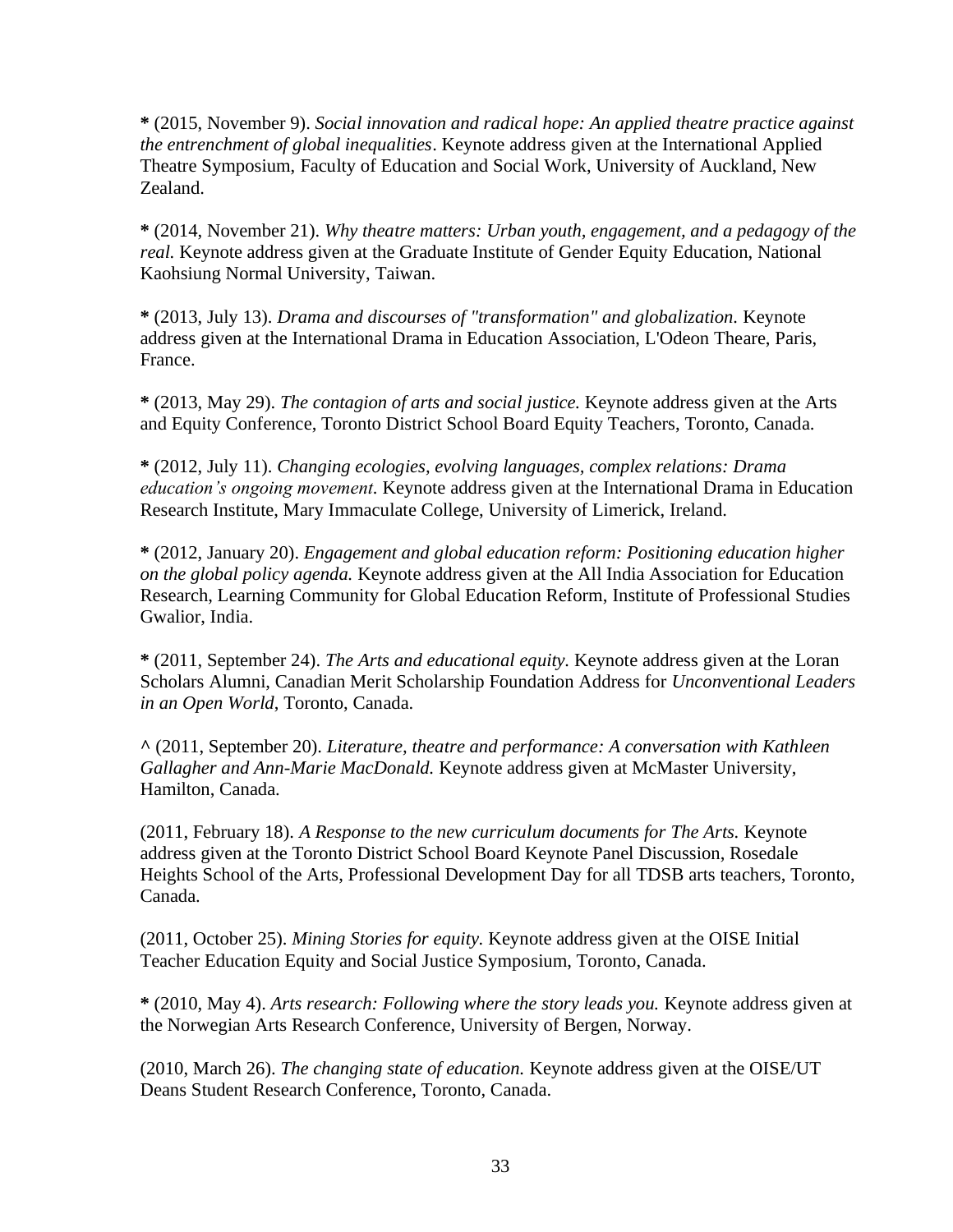**\*** (2009, November 26). *Art as an entry to a life examined.* Keynote address given at the Canadian Symposium on Arts and Learning, Royal Conservatory of Music, Toronto, Canada.

**\*** (2006, December 9). *Gender, equity, and social inclusion in schools.* Keynote address given at the Taiwan Gender and Equity in Education Association, Taipei, Taiwan.

**\*** (2006, May 20). *The where, the why, and the how of drama*. Keynote address given at the PhD Colloquium, Warwick University Cultural Studies and Theatre Program, Warwick University, England.

**\*** (2006, March 3). *Theatre and urban youth.* Keynote address given at the Graduate Research Symposium, Arizona State University, USA.

**\*** (2004, December 6). *Drama and gender.* Keynote address given at New York University Graduate Department of Educational Drama, New York, USA.

**\*** (2004, November 20). *Drama education and school learning.* Keynote address given at the Hungarian Drama Teachers' Association National Congress, Budapest, Hungary.

(2004, November 18). *Drama and pedagogical challenges to bullying in schools.* Keynote address given at the International Association for Crime Prevention, Ministry of the Interior, Institute for Crime Prevention, Budapest, Hungary.

(2003, August 1). *Theatre talks to education: Exploring our works across the drama/theatre continuum.* Keynote address given at the American Alliance for Theatre and Education (AATE) and the Association for Theatre and Higher Education (ATHE) annual meeting, New York City, USA.

**\*** (2003, July 14). *The art and politics of qualitative research in drama education: Creating culture, representing "reality*". Keynote address given at the International Drama in Education Research Institute, Northampton, England.

# **Plenary Addresses (Career: 12)**

**\***(2020, September 24). Speaker and Interviewee at Digital Premiere Screening of the Documentary Film *Finding Radical Hope.* Crow's Theatre co-production with Project: Humanity.

\*(2019, October 16). Stratford Festival. *Gender Bias in the Arts.* Plenary Session, The Meighen Forum Event. This talk was also aired on CBC IDEAS with Paul Kennedy, June 11, 2019. [https://www.cbc.ca/radio/ideas/from-the-bront%c3%ab-sisters-to-today-how-gender-and](https://www.cbc.ca/radio/ideas/from-the-bront%c3%ab-sisters-to-today-how-gender-and-power-play-out-in-the-arts-1.5169693)[power-play-out-in-the-arts-1.5169693](https://www.cbc.ca/radio/ideas/from-the-bront%c3%ab-sisters-to-today-how-gender-and-power-play-out-in-the-arts-1.5169693)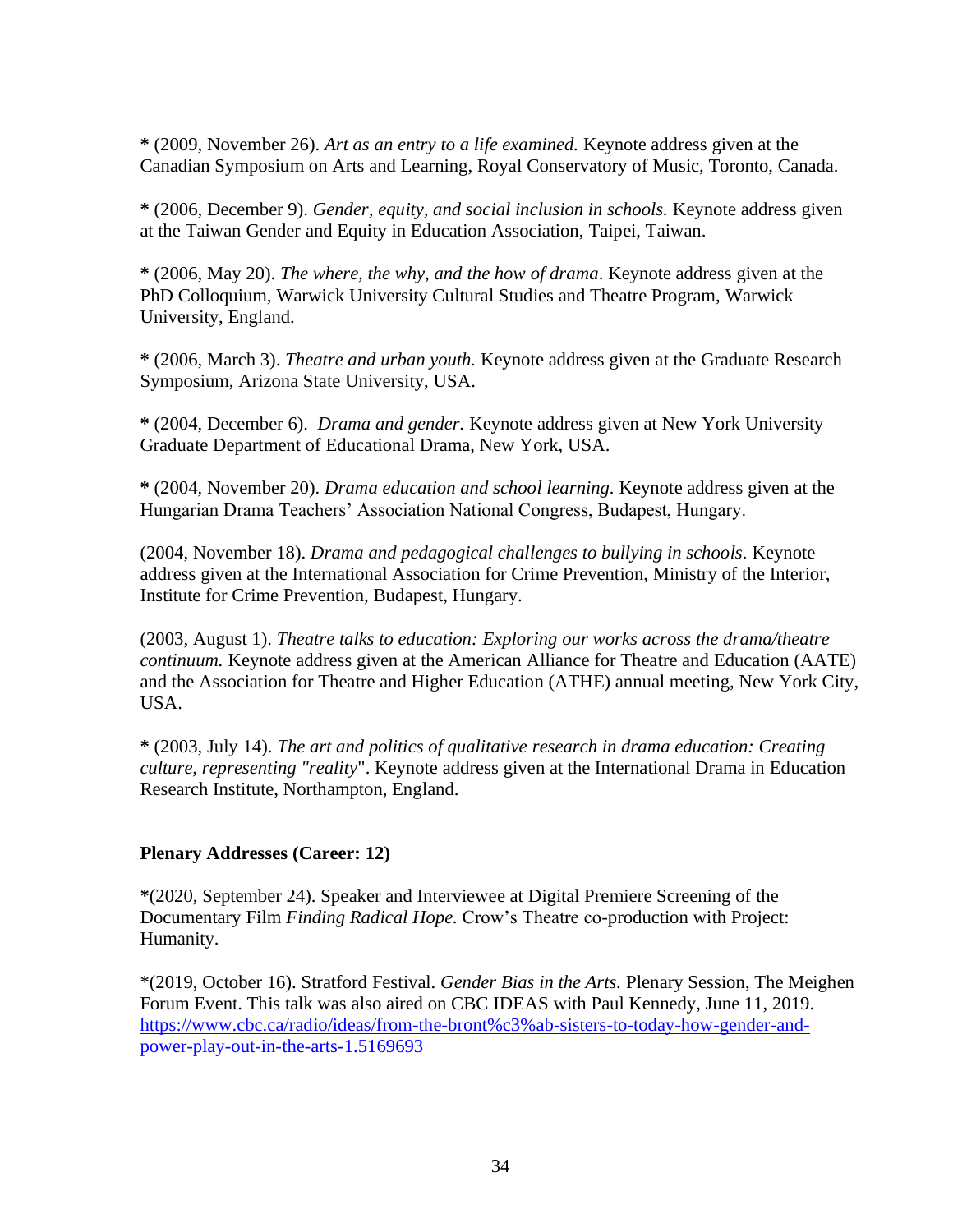(2017, October 13). Stratford Festival. *Diversifying Shakespeare.* Plenary Session with Stratford Directors and Actors for Ontario Teachers of English and Drama.

**\*** (2017, May 29). *Applied theatre in times of global turmoil, cultural disorder, and political unrest.* Plenary Session at the Canadian Association for Theatre Research (with Barry Freeman).

(2015, January 12). *Why the arts matter for student leaders.* Plenary lecture given at the Ontario Educational Leadership Camp, Professional Development Day for Teachers, Orillia, Ontario.

**\*** (2013, October 21). *Knowledge and power in collaborative research.* Plenary address given at the Symposium on Reflexive Strategies for Collaborative Research, Roskilde University, Denmark.

(2011, June 12). *Where do we go from here?* Plenary address given at the Performing Arts Education Exchange: Tools for Transformation, Professional Arts Organizations Network for Education, Stratford Theatre, Stratford, Canada.

**\*** (2009, July 14). *Performances of gender in/through theatre practice and research.* Plenary address given at the International Drama and Education Research Institute, University of Sydney, Australia.

(2009, February 10). *Education to change the world.* Plenary address given at the World Affairs Conference, Upper Canada College, Toronto, Canada.

(2008, October 30). *Doing large-scale arts evaluation research*. Plenary address given at the Canadian Arts and Learning Symposium Panel, Queen's University, Kingston, Canada.

**^** (2002, March 21). *Interview with playwright Joan MacLeod at the opening of the production of her new play The Shape of a Girl*. Tarragon Theatre, Toronto, Canada.

(2000, July 3). *Respondent to Professor Patti Lather's Keynote Address.* Plenary given at the International Drama and Education Research Institute, Ohio State University, USA.

# **Invited Lectures (Career: 54)**

\*(2021, November 25). Sustainable Global North-South Collaborations: Research and Creative Practice. Co-presented with collaborator Dr. Urvashi Sahni, Lucknow India. Presented at Global Affairs Canada.

\*(2021, October 28). The Power of Listening, The Value of the Ensemble, and the Complexity of Failure. Faculty of Music. Music Education Colloquium.

\*(2020, March 9). Radical Hope, Care, and a Global Youth Citizenry. King's College London. Co-presented by the department of Culture, Media and Creative Industries, The Centre for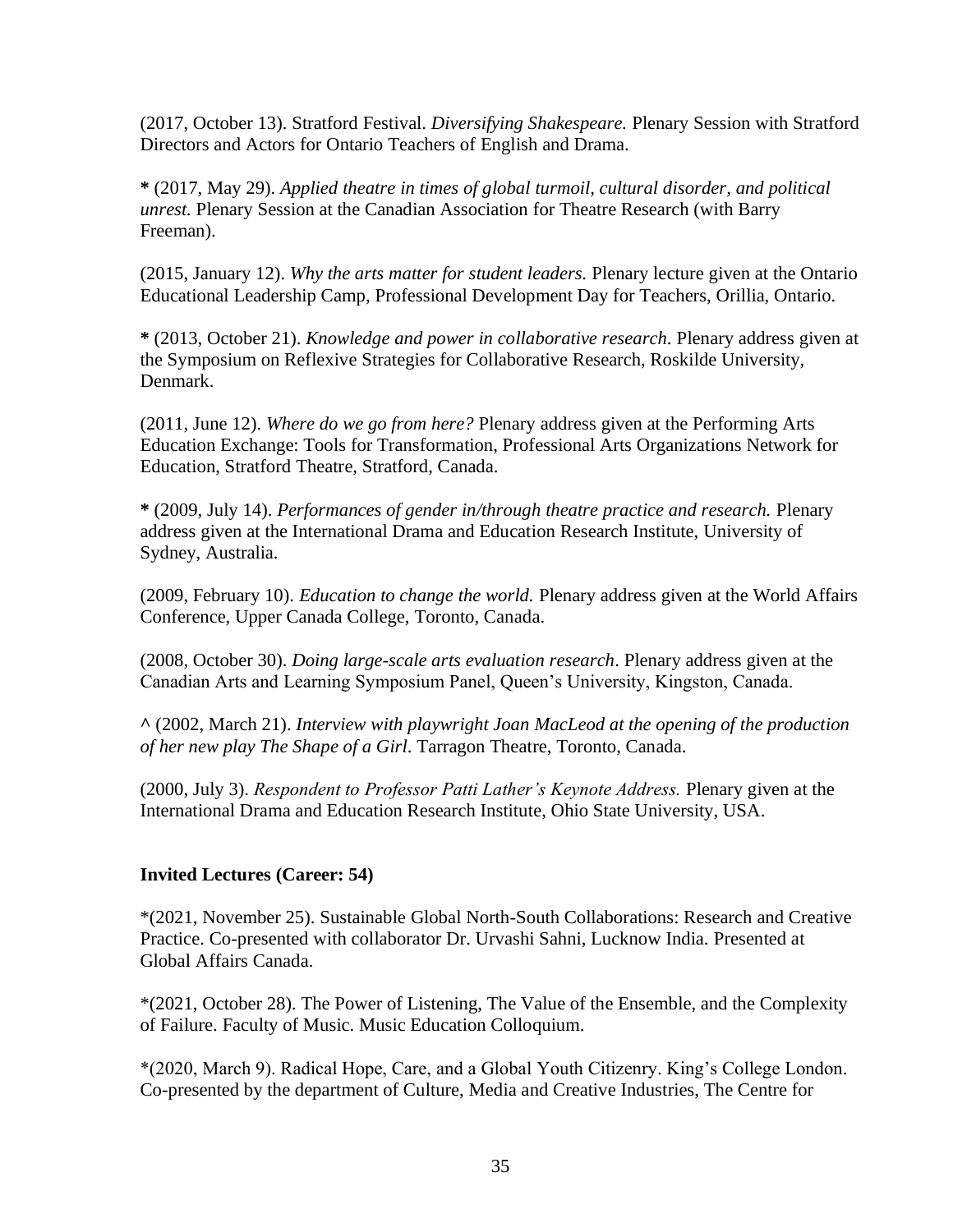Public Policy, and the School of Education, Communication and Society.

\*(2020, March 11). Radical Hope and Youth Citizenry: Reflections on ethnography, Community- Engaged Research and Applied Performance. Warwick University. Coventry, England.

\*(2019, December 4). Youth, Theatre, Radical Hope and the Ethical Imaginary: Translating Research into a Play and Engaging new Publics. OISE/UofT, Brown Bag Research Talk Series.

**\***(2019, November 24). *How will you hear me?: global youth speak out*. Special Invited Presentation to the Royal Society of Canada. Academy of the Social Sciences.

**\*** (2018, September 5). *The anthropology of bias.* Stratford Theatre Forum Event. Avon Theatre. Stratford, Canada.

**\*** (2018, March 28). *Digital girlhood.* Tarragon Theatre. Toronto, Canada.

**\*** (2017, March 21). Research sharing and Networking invitation to the United Nations High Commission for Refugees. Athens, Greece.

**\*** (2017, March 17). *Youth, theatre, radical hope and the ethical imaginary.* Invited lecture at Aristotelian University, Thessaloniki Greece.

**\*** (2016, November 25). Networking Invitation to the Canadian Consulate/Trade Office in Taipei, Taiwan to meet with the Directors of Culture and Education and to speak about our research from the project *Youth, Theatre, Radical Hope and the Ethical Imaginary.*

**\* +**(2016, November 22). *Youth, theatre, radical hope and the ethical imaginary*. Invited lecture with research team members, Dirk Rodricks, Andrew Kushnir, and Kelsey Jacobson. Women's Studies Centre, National University of Taiwan.

**\* ^** (2016, November 21). *Youth, theatre, radical hope and the ethical imaginary*. Invited lecture with research team members Dirk Rodricks, Andrew Kushnir, and Kelsey Jacobson. Graduate Institute of Gender Education, National Kaohsiung Normal University,

**\* +** (2016, November 15). *Youth, theatre, radical hope and the ethical imaginary*. Master Class Lecture with research team members Dirk Rodricks, Andrew Kushnir, and Kelsey Jacobson. National University of Tainan.

(2016, October 4). *Social justice arts education: Opportunities, challenges, contradictions*. Invited Public Lecture, OISE.

**\* +** (2016, October 29). *Youth and Canadian theatre* (in discussion with Anne Wessels). Invited Public Lecture at Tarragon Theatre, Toronto.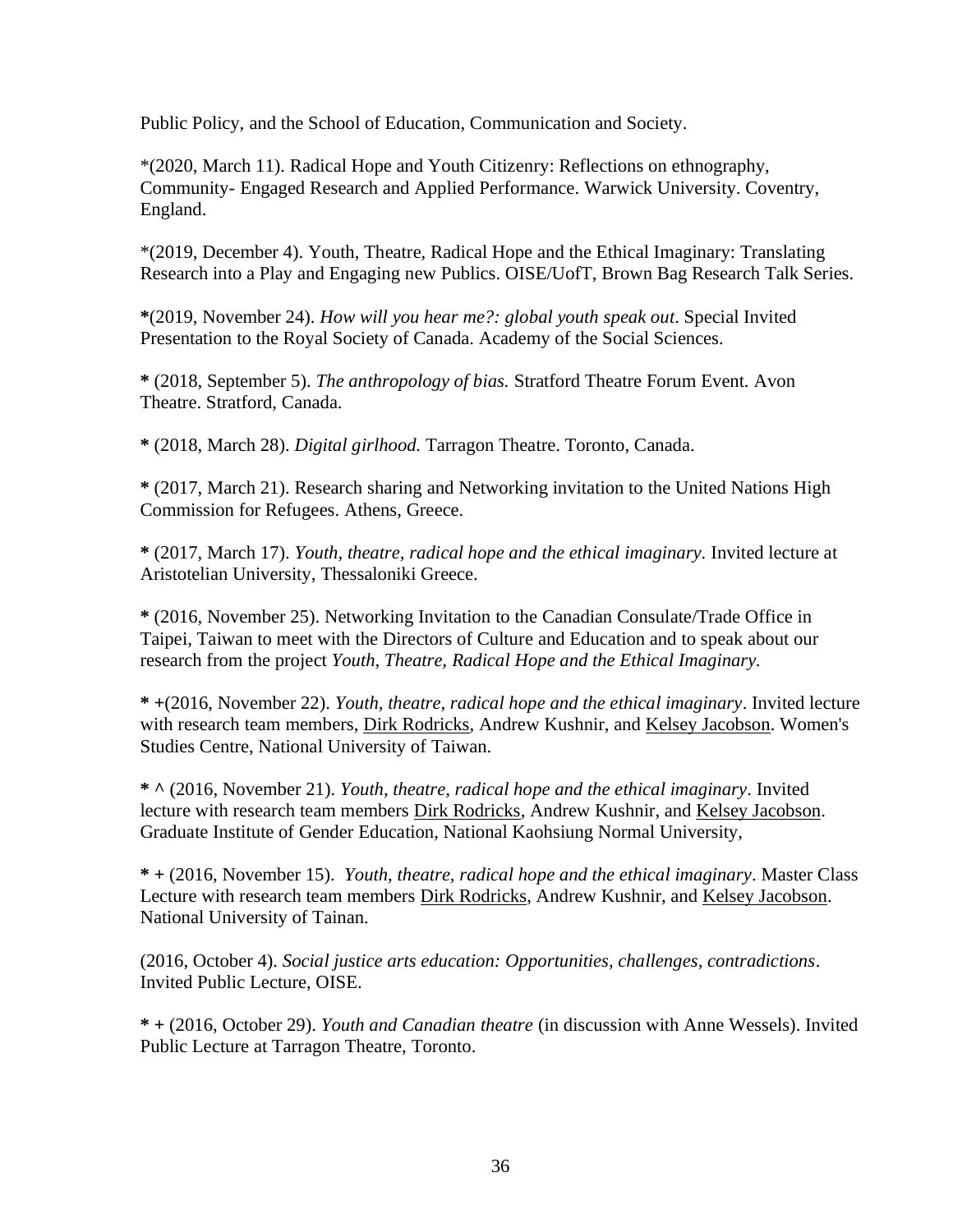**\*** (2015, October 3). *Why theatre matters: Urban youth, engagement, and a pedagogy of the real.* Invited lecture at Educational Development and Pedagogical Research Institute (IDEP), Bogotá School Board, Faculty of Arts, Universidad Distrital, Bogotá, Colombia.

**\*** (2015, April 27). *Why theatre matters: Urban youth, engagement, and a pedagogy of the real.*  Invited lecture at City University of New York.

**\*** (2015, March 19). *Why theatre matters: Urban youth, engagement, and a pedagogy of the real.* Invited lecture at Simone de Beauvoir Institute, Concordia University.

**\*** (2015, March 20). *Why theatre matters: Urban youth, engagement, and a pedagogy of the real.* Invited lecture at McGill University.

**\*** (2015, February 24). *Why theatre matters: Urban youth, engagement, and a pedagogy of the real.* Invited lecture at University of North Carolina, Chapel Hill.

**\*** (2014, October 21). *Why theatre matters: Urban youth, engagement, and a pedagogy of the real.* Invited lecture at Graduate Institute of Gender Equity Education, National Kaohsiung Normal University, Taiwan.

**\*** (2013, March 12). *Making theatre from 'real life': Verbatim theatre and its pedagogical uses*. Invited Lecture at Hellenic Drama Teachers' Association, Athens, Greece.

(2012, March 27). Invited Symposium Speaker. Professional Arts Organizations Network for Education and Creative Trust think tank on research and best practices, Toronto, Canada.

(2012, November 11-12). *Where has all the learning gone?* Invited Symposium Speaker. Longitudinal Research in Literacy Studies. Convened by Professors Jennifer Rowsell and Julian Sefton-Green.

**\*** (2011, Febraury 1). *Out(standing) in the field: A Colloquium on performance ethnography* with Profs. Kathleen Gallagher (OISE, UofT) and Lisa Wolford-Wylam (York University). Centre for Drama, Theatre and Performance Studies, University of Toronto, Toronto, Canada.

**\*** (2011, January 24). *Gender research on learning.* Invited lecture at Institute of Child Study, Toronto, Canada.

**\*** (2010, November 9). Guest Lecture on arts methodologies. Institute for Life Course and Aging, University of Toronto, Toronto, Canada.

**\*** (2010, June 7). Featured Speaker on Youth and Safety in Schools. Open Concept Lectures, Toronto, Canada.

**\*** (2010, May 14). *Verbatim Theatre: Telling other people's stories.* Invited lecture. Warwick University, England, In collaboration with the Royal Shakespeare Company.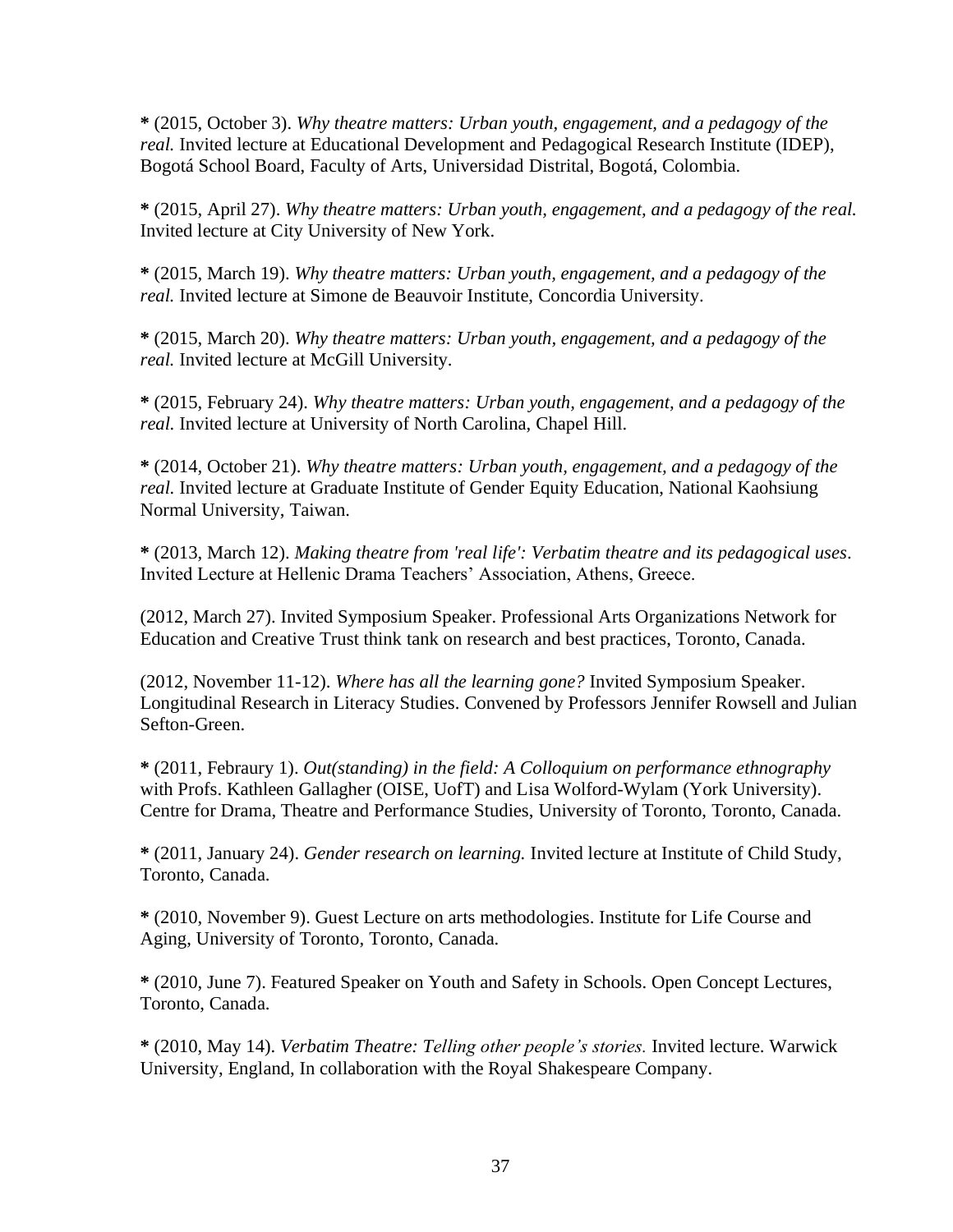**\*** (2010, May 11). *Performance research: Urban cultures and urban tales.* Research Talk. Central School of Speech and Drama, England.

(2010, May 10). *Creating a strong research culture among graduate students.* Central School of Speech and Drama Faculty Professional Development, England.

(2010, May 6). *Creating a research program.* University of Bergen Masters Drama Program, Bergen, Norway.

(2009, October 5). *Identity and leadership*. Invited Speaker for Women's Leadership Series. Elementary Teachers' Federation of Ontario, Toronto, Canada.

**\*** (2009, March 10). *Performance methodologies*. Graduate Centre for Study of Drama, Toronto, Canada.

(2009, February 11). *Bringing gender into view*. Faculty of Physical Education and Health, Toronto, Canada.

**\*** (2008, March). *The great debate*: *School safety.* Law Society of Upper Canada and the Ontario Justice Education Network, Osgoode Hall, Toronto, Canada.

**\*** (2007, November 21). *Breaking the logjam*: *A blueprint for change*. Panel Speaker (with David Miller and Jane Gaskell) on Falconer Safety Report), TDSB Safety Panel Report Symposium, Toronto, Canada.

(2007, December 7). *Wizard of Oz production, theatre values and meanings of "home".* Lorraine Kimsa Theatre for Young People, Toronto, Canada.

(2007, June). *Drama as creative pedagogy and cultural production*. New York University, New York, USA.

**\*** (2007, March 26). *I.D.ology and the techniques of public (school) space; an ethnographic inquiry into the neo-liberal tactics of social (re)production.* Department of Physical Education, University of Toronto, Toronto, Canada.

(2006, December 14). *Policy-relevant but pedagogically-driven: A new approach to multiculturalism in schools.* The Department of Education, National Haulien University, Taiwan.

**\*** (2006, December 13). *Teaching in times of security and surveillance.* The Graduate Institute of Gender Education, National Kaohsiung Normal University, Taiwan.

**\*** (2006, December 12). *The craft of teaching/the arts and learning.* National University of Tainan, Taiwan.

**\*** (2006, December 11). *Using drama to teach for social justice.* National Sun Yat-sen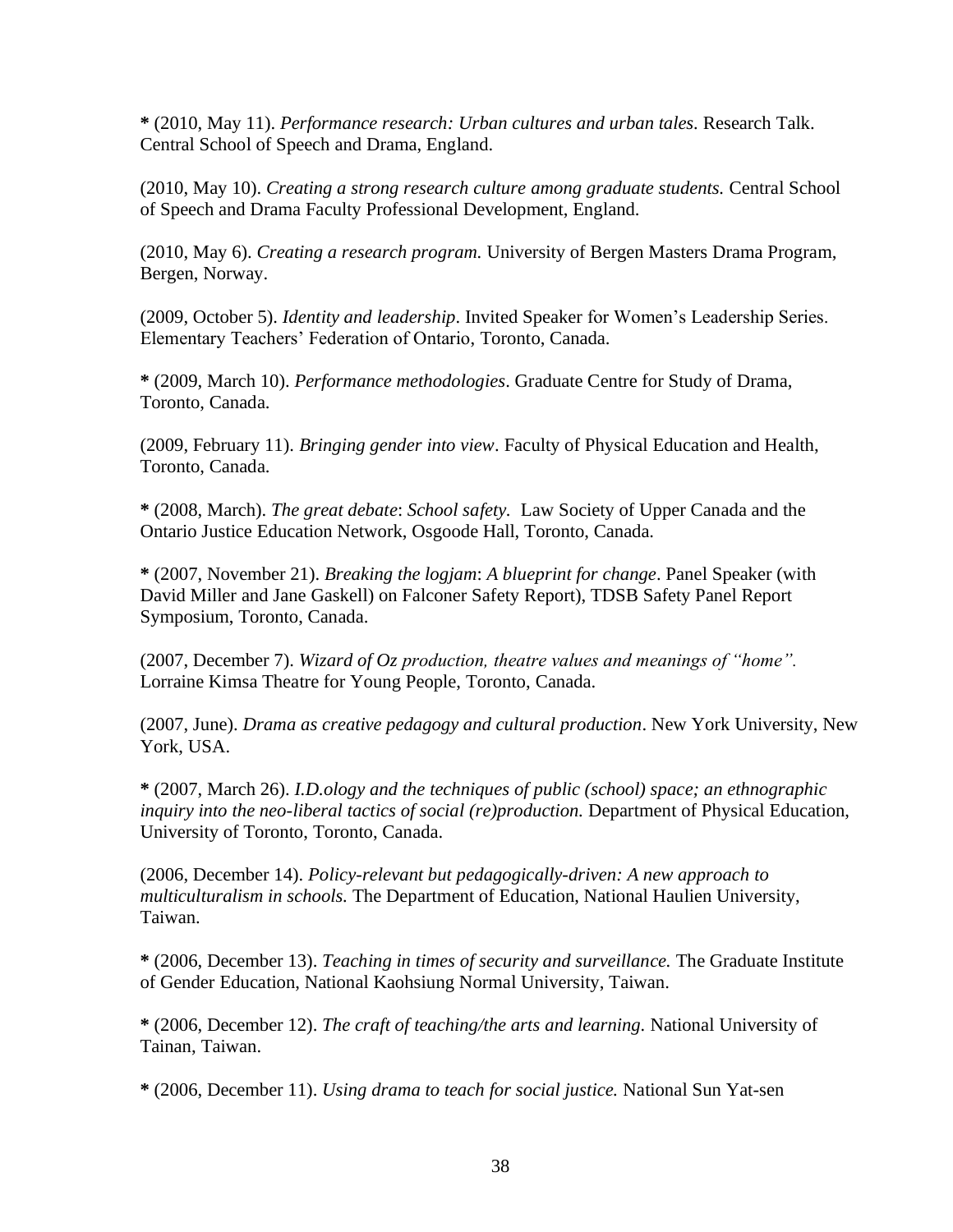University, Taiwan.

**\*** (2006, May). *An offer or a Statement, a possibility or a position: The production of knowledge with/through drama.* Invited by University of Northampton Education Studies Research Group, England.

**\*** (2006, May). *Theatre/drama research for PhD candidates.* Colloquium Seminar. Warwick University, England.

**\*** (2003, April 10). *Drama education in a multicultural and multilingual world.* Invitation from the President of the Austrian National Centre of Amateur Theatre and the Chief Youth Officer of the City of Vienna to address the delegates of the Drama in Education World Congress in Burg Schlaining/Burgenland, Austria.

(2002, July). Guest Lecturer at Department of Curriculum, Teaching and Learning, University of Manitoba, Winnipeg, Canada.

(2002, June). Guest Lecturer. Fine Arts Department of Integrated Arts, Plymouth State College, Plymouth, USA.

(2002, May). *Conducting school-based action research.* Guest Lecturer. Branksome Hall, Toronto, Canada.

(2002, April). Guest Lecturer. PhD students of Educational Theatre Department, New York University, New York, USA.

(2001, February 5). *Drama education and adolescent girls*. Evening Lecture Series. Centre for Women's Studies in Education, Popular Feminism Lecture Series, Toronto, Canada.

(1999, November). *Acts of becoming: Liberatory practices in drama and education*. Lecture presented at New York University for graduate students in the Departments of Theatre, Education, Women's Studies, and Arts Therapies, New York, USA.

## **PEER-REFEREED CONFERENCE PAPERS AND SYMPOSIA (123)**

Over the last 19 years, Professor Gallagher has presented over 100 different conference papers and symposia across the world, collaborating with both community research partners and doctoral- and masters-level students as part of their graduate training.

| <b>Peer-Refereed Conference Papers</b>                        |     |
|---------------------------------------------------------------|-----|
| Sole-Authorship                                               | 81  |
| Collaborative Authorship with students (underlined)           | 32  |
| Collaborative Authorship with community research partners (^) |     |
| Collaborative Authorship with other scholars                  |     |
| Total:                                                        | 123 |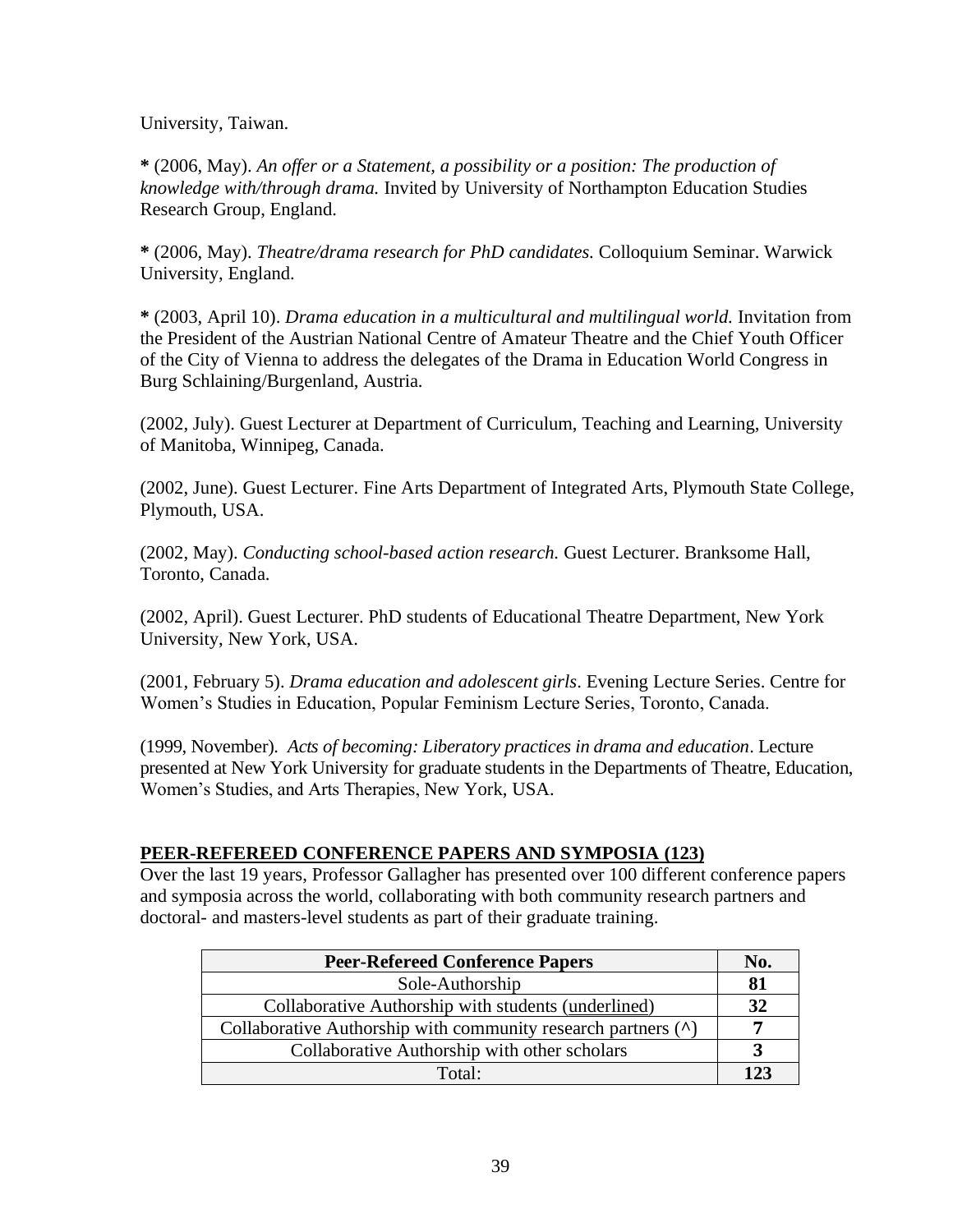#### **Peer-Refereed Conference Papers and Symposia (Career: 123)**

\*Gallagher, K, Cardwell, N., Balt, C. and Valve, L., Tripathi, M. (June, 2021). *From Crisis and Recovery to Discovery: Innovation and Connection Across Virtual and Global Landscapes.* Panel Presentation at the Canadian Association of Theatre Research. University of Ottawa, University of Quebec, University of Manitoba Collaboration. (Virtual Conference).

\*Gallagher, K, Cardwell, N., Balt, C. and Valve, L. (February, 2021). *Attending to Uncertainty, Absences and Discovery in Youth Climate Action: Examining Theatre in Ethnographic Research Collaborations with Toronto Youth on the Climate Crisis.* International Sociological Association. Porto Algre, Brazil. (Virtual Conference)

\*Gallagher, K., Balt, C, Valve, L. and Rodricks D. (February, 2020). *Ethnographic Bookending: Theatre as Methodological Intervention in Qualitative Research with Urban Youth.* Panel Presentation on *Towards Youth* Partnership Engage Study and Neighbourhood Change Partnership Grant, *Youth Perceptions of Violence in one Gentrifying Neighbourhood*. Ethnography Forum, University of Pennsylvania, Philadelphia USA.

+Gallagher, K., B. Freeman and K. Sadeghi-Yekta (2019, June). Circles of Conversation and Practice in Applied Theatre. Canadian Association of Theatre Research. University of British Columbia.

+Gallagher, K., & Wessels, A. (2019, May). *Towards audiences: Interviewer as conversationalist.* Emerging Emancipation Symposium. Centre for Spectatorship and Audience Research. Centre for Drama, Theatre and Performance Studies. University of Toronto.

\* +Gallagher, K., & Kushnir, A. (2019, April). *Research and theatre in conversation: Findings and creative outputs from the Radical Hope Project*. OISE Arts @ AERA. Doing Research with Art: Experiments in Methodology.

\*Gallagher, K, Cardwell, N., Balt, C., Bie, S., Mealey, S., & Charlebois, B. (2019, April). *The drama of youth: A world of stories.* CRAM: Extraordinary Ideas Unleashed. University of Toronto.

**\*** Gallagher, K., & Rodricks, D.J. (2018, July). '*Talking back' to the paradox of gentrification and violence: A youth-centered case study.* XIX ISA World Congress of Sociology, Toronto, Canada.

**\*** Gallagher, K., & Rodricks, D.J. (2018, July). *Leaning in with theatre: Global youth holding space for an imagined tomorrow.* XIX ISA World Congress of Sociology, Toronto, Canada.

**\* +**Gallagher, K., & Kushnir, A. (2018, July). *Towards youth: Turning the gaze on academic*artist collaboration. 9<sup>th</sup> International Drama in Education Research Institute (IDiERI), Auckland, New Zealand.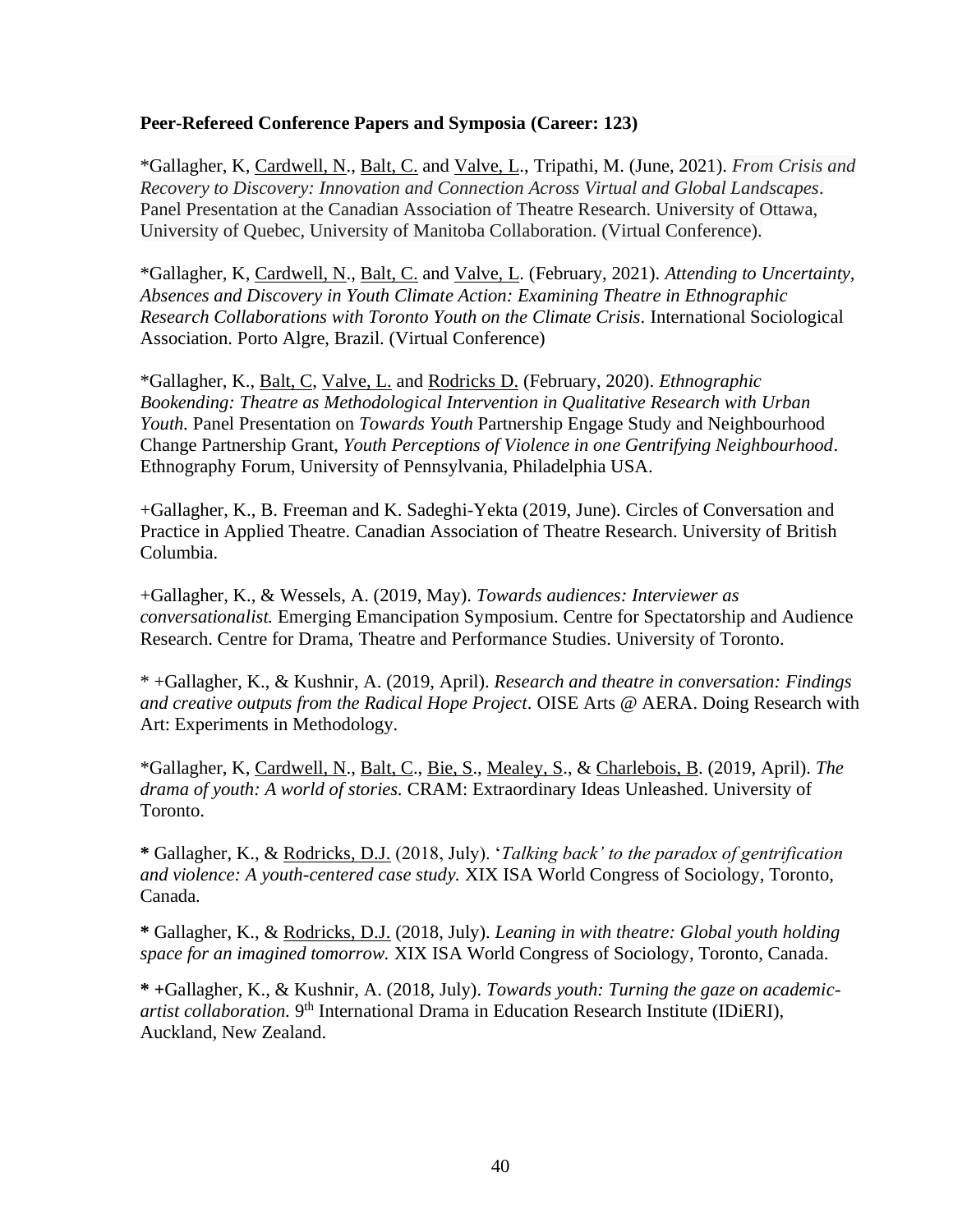**\* +**Gallagher, K., Sahni, U., Wang, W. J., & Turner-King, R. (2018, July). *Hope and its*  practices: A global study of drama-making, youth, and civic engagement. 9<sup>th</sup> International Drama in Education Research Institute (IDiERI), Auckland, New Zealand.

**\*** Gallagher, K., Rodricks, D., Jacobson, K., Mealey, S., Rhoades, R., & Balt, C. (2018, July). *The challenges and methodologies of public science and art (Symposium).* 9<sup>th</sup> International Drama in Education Research Institute (IDiERI), Auckland, New Zealand.

**\*** Gallagher, K. (2018, May). *Sociality and social innovation: Moving beyond the economic, neoliberal and instrumental in drama classrooms.* Canadian Association for Theatre Research. Queen's University. Kingston, Ontario.

**\*** Gallagher, K (2018, May). *Making theatre as a practice of hope: Indian girls transforming the social field.* Presented in Performance for/by/with young people Working Group. Canadian Association for Theatre Research. Queen's University. Kingston, Ontario.

**\*** Gallagher, K., Rodricks, D., Cardwell, N., Balt, C., Mealey, S., and Rhoades, R. (2018, April). *Dreaming the possible: Exploring global worlds and micro-ecologies using the pedagogies of drama.* Symposium, Division G Social Contexts of Education, AERA.

**\* +** Gallagher, K., & Kushnir, A. (2018, April). *Critical, ethical, and creative collaboration in applied theatre research.* In Symposium Arts Practice as Public Pedagogy: The necessity of critical engagement with arts as a form of public education. ABER SIG, AERA.

**\*** Gallagher, K., & Rodricks, D. (2018, April). *Race, gender, and the pedagogies of drama/applied theater as a relational ethic in neoliberal times.* Division B, AERA.

**\* ^**Gallagher, K. (2018, March). *On Being a Misfit.* Conference Symposium with Urvashi Sahni and Glynda Hull Activating the Voices of Young Women in India through Drama and Technology in Education: Creating a "Universe of Care". Comparative International Education Society. Mexico City.

**\*** Gallagher, K., Cardwell, N., & Rodricks, D. (2017, May). *Socio-political art-making: Looking to the past to "hope" for the future.* Canadian Society for Studies in Education. Ryerson University.

**\*** Gallagher, K., Jacobson, K., & Mealey. S. (2017, May). *Aesthetics of indetermination: Theatre of the real, multiplicity, and the disruption of authenticity.* Canadian Association for Theatre Research. University of Toronto.

**\*** Gallagher, K., & Rodricks, D. (2017, May). *"It could happen to me": The pedagogy of drama/applied theatre in precarious times.* Canadian Association for Theatre Research. University of Toronto

**\* +** Gallagher, K., & Kushnir, A. (2017, April**).** *Critical, ethical, and creative collaboration in ethnodrama practice.* New York University. NYU Forum on Ethnodrama.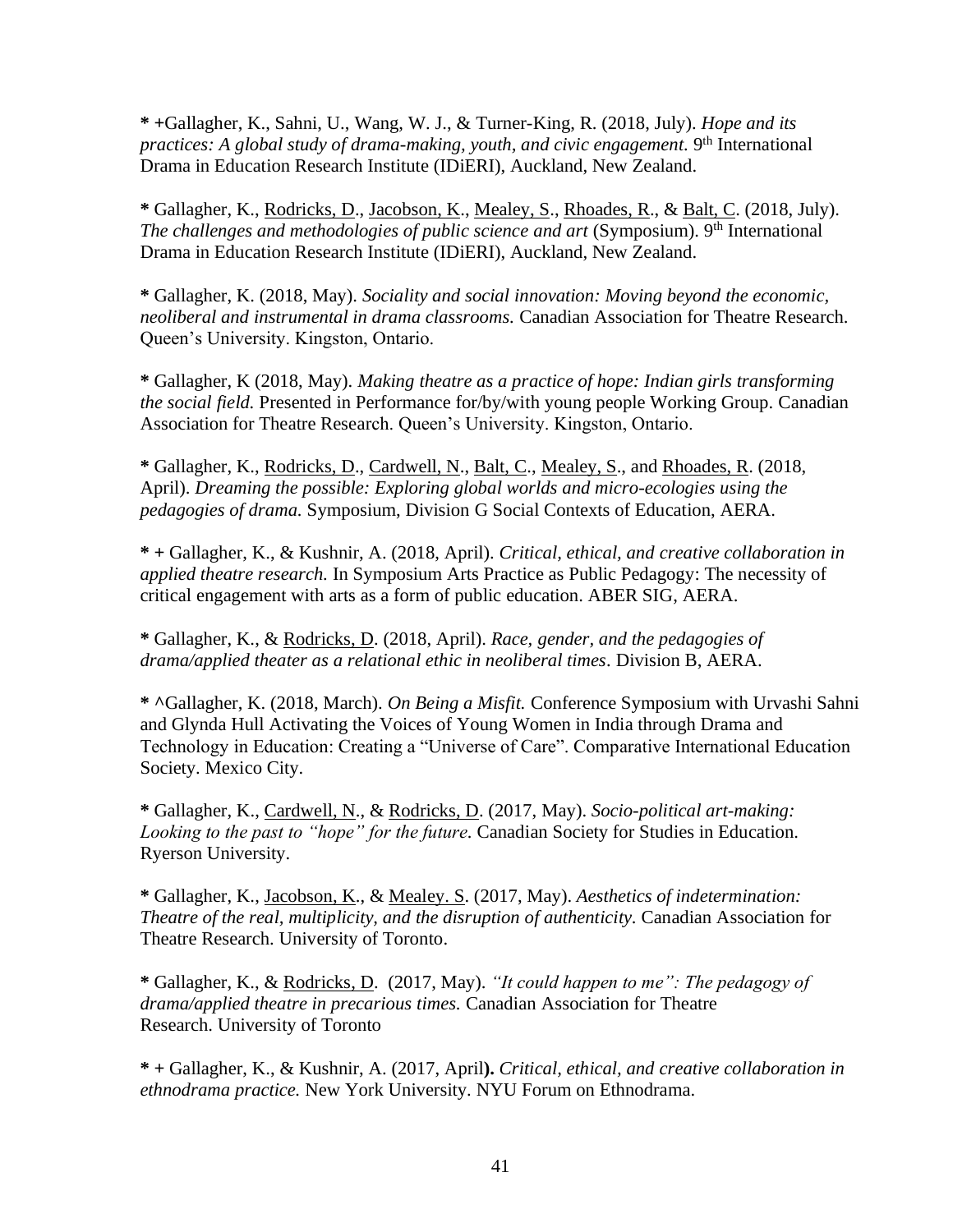**\*** Gallagher, K. (2016, April). *School engagement, artistic practice and democracy.* Symposium presentation. Scholars Madeleine Grumet, Wendy Luttrell, Julie Salverson and Kathleen Gallagher engage with Gallagher's ethnographic publication, *Why Theatre Matters: Urban Youth, Engagement, and a Pedagogy of the Real. Toronto*. American Educational Research Association (AERA). Washington, D.C.

**\*** Gallagher, K. (2016, April). *Making theatre from research.* American Educational Research Association (AERA). Washington, D.C.

**\*** Gallagher, K. (2016, April). *Applied theatre as methodological intervention in qualitative research with urban youth.* Symposium presentation with Dirk Rodricks and Rachel Rhoades. Gallagher paper, *Mobilizing affect through intercultural applied theatre methodologies*. American Educational Research Association (AERA). Washington, D.C.

Gallagher, K. (2016, May). *On the current state of applied theatre practice, training and research in Canada.* Roundtable Session. Canadian Association for Theatre Research (CATR). University of Calgary.

**\*** Gallagher, K. (2016, May). *Verbatim theatre at the crossroads of community: How "real" words bond, bend, and break social cohesion.* Symposium Panel Session with Scott Mealey and Kelsey Jacobson. Canadian Association for Theatre Research (CATR). University of Calgary.

**\*** Gallagher, K., & Rodricks, D. (2016, May). *Hope despite hopelessness: Applied theatre as intervention in the lives of urban youth.* Canadian Society for Studies in Education (CSSE). University of Calgary.

**\*** Gallagher, K., Freeman, B., & Levin, L. (2016, Oct). Symposium on *In Defence of Theatre*: *Aesthetic Practices and Social Interventions*. Niagara-on-the-Lake, Council of Ontario Dance and Drama Educators.

**\* +^** Gallagher, K. (2015, November 24). *Reclaiming the radical: drama in dangerous times form, content and context - An evening of exploration*. Curated Panel Event: Thursday, November 19, 2015 with Dr. Rachel King (Warwick University), Dr. Urvashi Sahni (Prerna, Lucknow India), Dr. Wan-Jung Wang (National University of Tainan), Dr. Myrto Pigkou-Repousi (Open University of Cyprus, Athens, Greece), Nikos Govas (Hellenic Theatre/Drama Education Network Athens, Greece). OISE, University of Toronto.

**\*** Gallagher, K. (2015, July). *Methodological innovations in times of global unrest.*  International Drama in Education Research Institute (IDIERI), National Institute of Education, Nanyang Technological University, Singapore.

**\*** Gallagher, K., Rodricks, D., & Rhoades, R. (2015, July). *Applied drama with homeless youth: Perspectives on socio-spatial polarization.* International Drama in Education Research Institute (IDIERI). National Institute of Education, Nanyang Technological University, Singapore.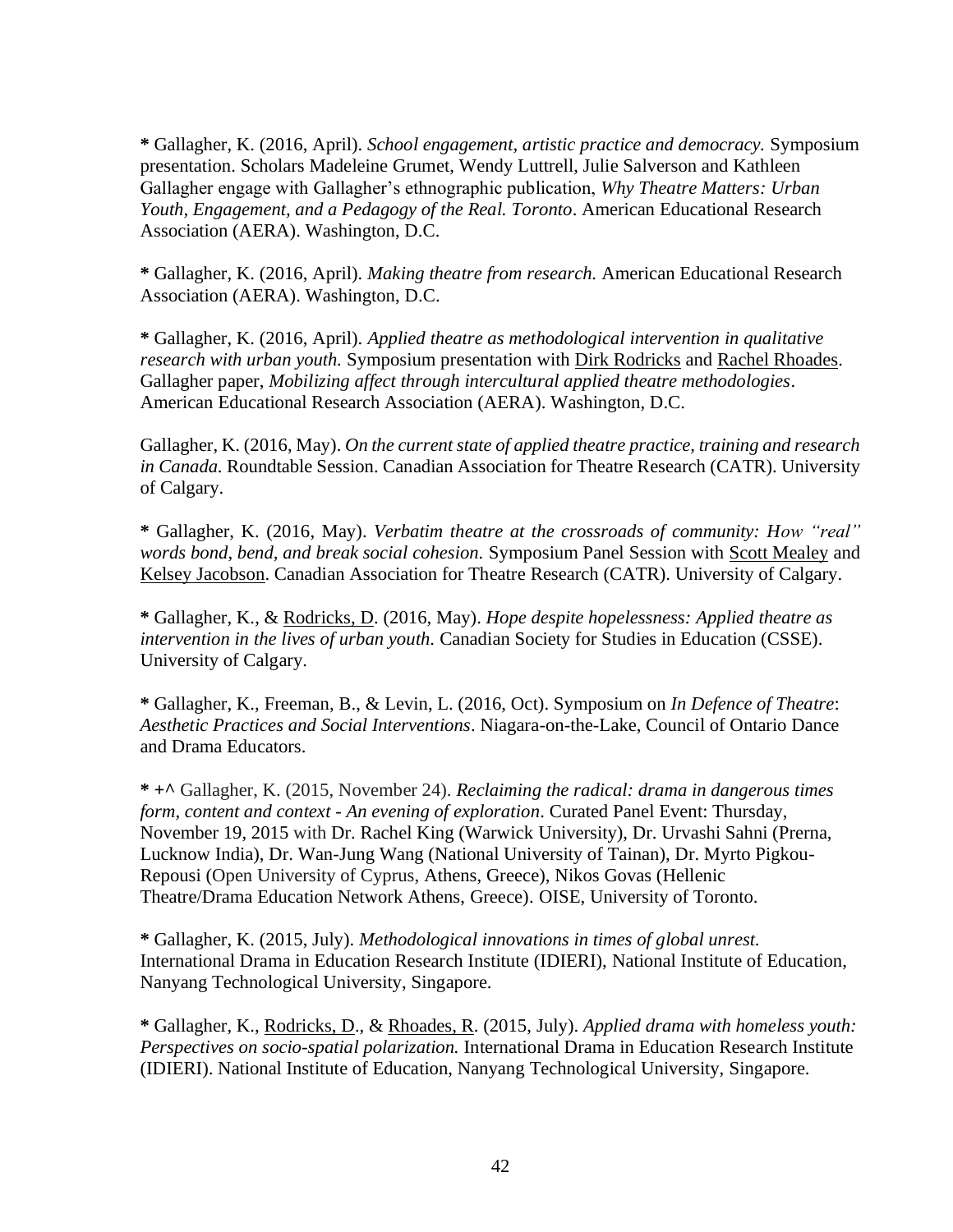**\*** Gallagher, K., Wessels, A., Rodricks, D., & Starkman, R. (2015, June). *Youth without homes or schools in Canada: Theatre as micro-political intervention.* Symposium presentation. Canadian Society for the Study of Education (CSSE). University of Ottawa.

**\*** Gallagher, K. (2015, June). *Why theatre matters: Urban youth, engagement, and a pedagogy of the real.* Canadian Society for the Study of Education (CSSE). University of Ottawa.

**\*** Gallagher, K. (2015, June). *Responsible art and unequal societies: Towards a theory of drama and the justice agenda.* Canadian Association of Theatre Research (CATR). University of Ottawa.

**\*** Gallagher, K. (2015, April). *Using theatre to explore socio-spatial inequality with shelter youth*, Presented at Creative and Critical Justice: New Approaches to Methodological Border-Crossing Symposium Presentation, American Education Research Association (AERA), Chicago, USA.

**\*** Gallagher, K. (2014, May). "*The Teacher": Beyond the rational in theatrically rendered research.* Canadian Association of Theatre Research (CATR). Brock University.

**\*** Gallagher, K., Wessels, A., & Yaman Ntelioglou, B. (2014, May). *"Listening to the affective life of injustice": Drama pedagogy, race, identity, and learning.* Canadian Society for the Study of Education (CSSE). Brock University.

**\*** Gallagher, K. (2014, May). *A foothold in the margins: Theatre studies and education.*  Symposium presentation. Canadian Association of Theatre Research (CATR). Brock University.

**\*** Gallagher, K. (2014, December). *Making theatre with youth.* Symposium Presentation. Youth Advisory Committee. Theatre Ontario, Toronto, Canada.

**\*** Gallagher, K. (2014, April)*. The Teachers: Theatre and knowledge mobilization.* American Education Research Association *(*AERA). Philadelphia, USA.

**\*** Gallagher, K. (2013, July). *Mantle of the expert gone 21st century.* National Drama. University of Greenwich, London, England.

Gallagher, K. (2013, July). Special Interest Group Leader on *Gender and Drama*. International Drama in Education Association (IDEA). Diderot University, Paris, France.

Gallagher, K. (2013, April). *Liveness and virtuality*. Symposium Presentation. Imaginative Ethnography Symposium, York University.

**\*** Gallagher, K. (2012, October). *Where has all the learning gone?* Symposium Presentation. Revisiting Seminar in Literacy Studies. OISE, University of Toronto.

**\*** Gallagher, K., Wessels, A., & Yaman Ntelioglou, B. (2012, July)*. Drama and digital methods in collaborative, multi-sited ethnography: Performances of youth in Lucknow and Toronto.*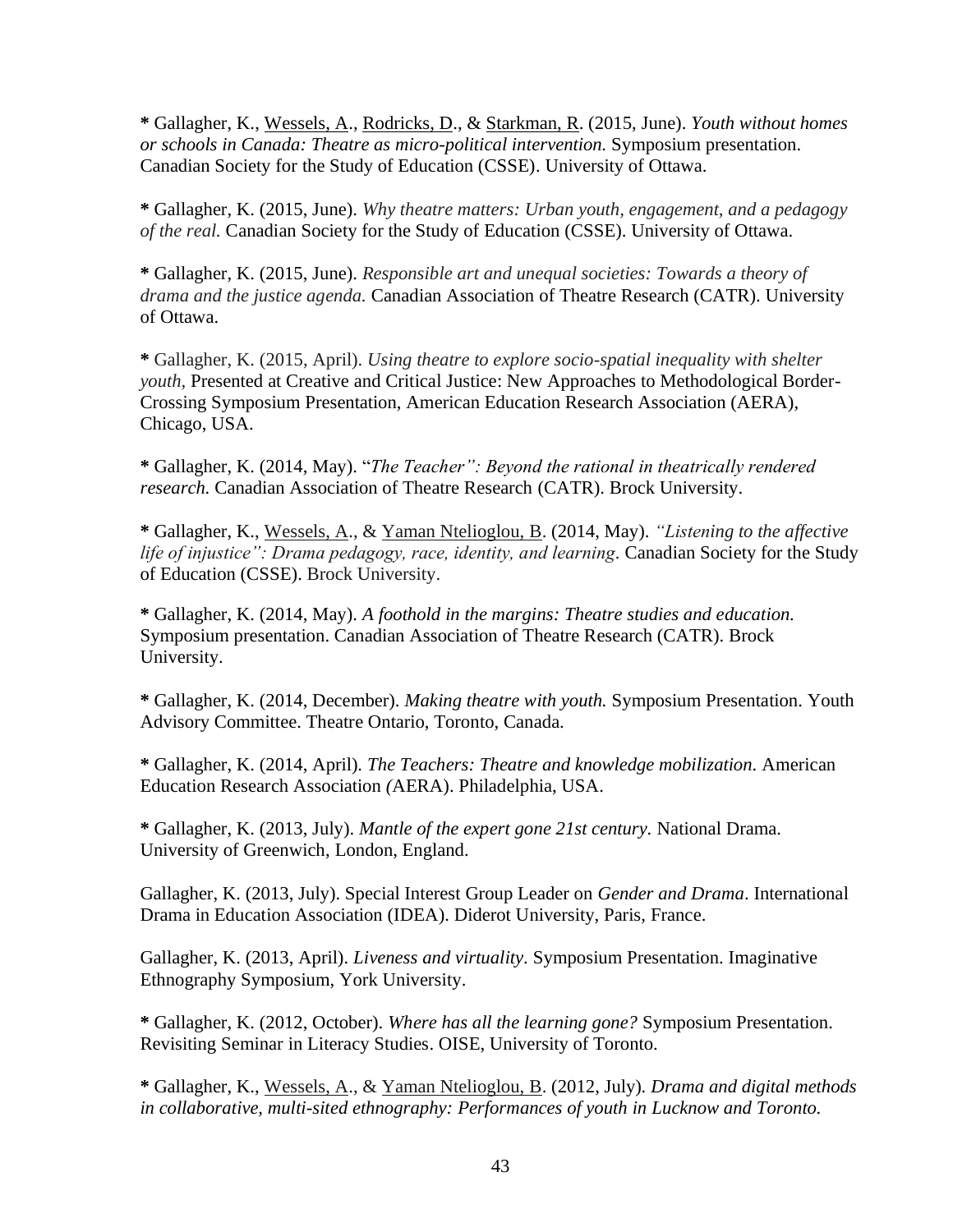International Drama in Education Research Institute (IDIERI). Mary Immaculate College, University of Limerick, Ireland.

**\*** Gallagher, K., Wessels, A., & Yaman Ntelioglou, B. (2012, May). *Urban youth engage curriculum: Drama and digital methods in participatory, multi-site ethnography.* Canadian Society for the Study of Education (CSSE). University of Waterloo.

**\*** Gallagher, K., & Wessels, A. (2012, May). *Youth audiences and theatre as curated, 'unruly' pedagogical space.* Canadian Society for the Study of Education (CSSE). University of Waterloo.

Gallagher, K. (2012, May). *Space, location and sociality: Theatre-making and public pedagogy with Roma youth.* Canadian Association of Theatre Research CATR). University of Waterloo.

**\*** Gallagher, K., & Wessels, A. (2012, May). *Verbatim theatre creation: Research, pedagogy, affect, and relational politics collide.* Canadian Association of Theatre Research (CATR). University of Waterloo.

**\*** Gallagher, K., & Wessels, A. (2012, May). G*etting in between fiction and reality in Project: Humanity's "The Middle Place".* Canadian Association of Theatre Research (CATR). University of Waterloo.

**\*** Gallagher, K., Wessels, A., & Yaman Ntelioglou, B. (2012, April). *Drama and digital methods in participatory multi-site ethnography: An ongoing engagement with public pedagogy.* American Education Research Association (AERA). University of British Columbia.

**\*** Gallagher, K., Wessels, A., & Yaman Ntelioglou, B. (2011, May). *Verbatim theatre, arts pedagogy and social science research*. Symposium presentation. Canadian Society for the Study of Education (CSSE). The University of New Brunswick & St. Thomas University.

**\*** Gallagher, K., & Wessels, A. (2011, May). *Emergent pedagogy and affect in research.* Canadian Society for the Study of Education (CSSE). The University of New Brunswick & St. Thomas University.

**\*** Gallagher, K., Wessels, A., & Yaman Ntelioglou, B. (2011, May). *Verbatim theatre and social research: Telling other people's stories.* Canadian Association for Theatre Research (CATR), The University of New Brunswick & St. Thomas University.

**\*** Gallagher, K. (2011, May). *Conceptual, epistemological and methodological challenges in hypermedia ethnography: A boon for ethnographic analysis.* Rethinking Educational Ethnography: Researching on-line communities and interactions, Faculty of Psychology and Educational Sciences. University of Porto, Portugal.

**\*** Gallagher, K., Wessels, A., & Yaman Ntelioglou, B. (2011, April). *Social and artistic imagining: Verbatim theatre performance and youth engagement.* American Educational Research Association (AERA). New Orleans, USA.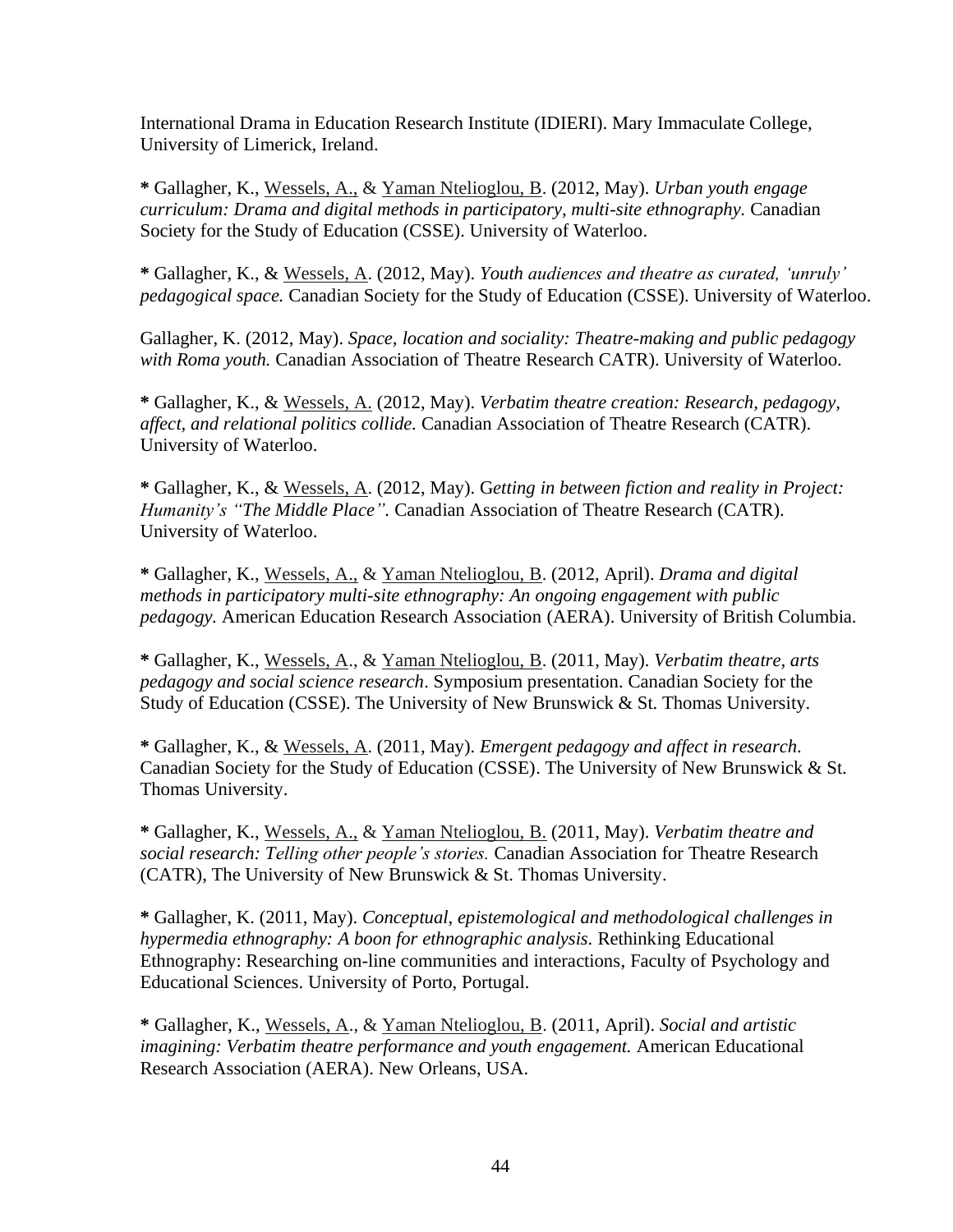Gallagher, K., Riviere, D., & Fusco, C. (2011, April). *Putting inner-city students first: An electronic resource.* American Educational Research Association (AERA), New Orleans, USA.

**\*** Gallagher, K. (2010, November). *Urban school performances.* Canada Research Chairs: Thinking Ahead for a Strong Future. Toronto, Canada.

**\*** Gallagher, K. (2010, May). *It could have been so much better': The aesthetic and social work of theatre.* Canadian Association of Theatre Research (CATR). Concordia University.

Gallagher, K. (2010, May). *Putting Inner-City Students First: A school-university-community partnership.* Symposium Presentation (with panelists; Drs. Jim Cummins, Joseph Flessa, Eunice Jang, Sarfaroz Niyozov and Dominique Riviere). Canadian Education Research Association (CERA). Concordia University.

Gallagher, K. (2010, May). *Research objectives or what do we find when we're looking for something else?* Canadian Association for Curriculum Studies (CACS). Concordia University.

**\*** Gallagher, K. (2010, May). *It could have been so much better': The aesthetic and social work of theatre.* Canadian Education Research Association. Concordia University.

**\*** Gallagher, K. (2010, May). *Arts research across continents: Theatre/drama and international ethnography.* Symposium Presentation. World Conference on the Arts, UNESCO and the Government of the Republic of Korea. Seoul, South Korea.

**\*** Gallagher, K. (2009, October). *Theatre and quality arts education.* Symposium Presentation. World Alliance for Arts Education Summit. Newcastle University, England.

**\*** Gallagher, K. (2009, July). *Pedagogy and research in tandem.* International Drama in Education Research Institute (IDIERI). University of Sydney, Australia.

**\*** Gallagher, K., Wessels, A., Freeman, B., & Yaman Ntelioglou, B. (2009, July). *On participatory and ethnographic approaches to performance research.* International Drama in Education Research Institute (IDIERI). University of Sydney, Australia.

**\*** Gallagher, K., & Service, I. (2009, July). *Using applied theatre to change school culture.* International Drama in Education Research Institute (IDIERI). University of Sydney, Australia.

Gallagher, K. (2009, May). *Applied theatre and poverty in Ontario schools.* Canadian Society for the Study of Education (CSSE), Arts Special Interest Group. Carleton University.

**\*** Gallagher, K., & Yaman Ntelioglou, B. (2009, May). *Youth, pedagogy, performance and multiple literacies*. Language and Literacies Researchers of Canada. Carleton University.

**\*** Gallagher, K. (2009, May). *The "Methodological Dilemma" symposium*. Canadian Education Research Association (CERA). Carleton University.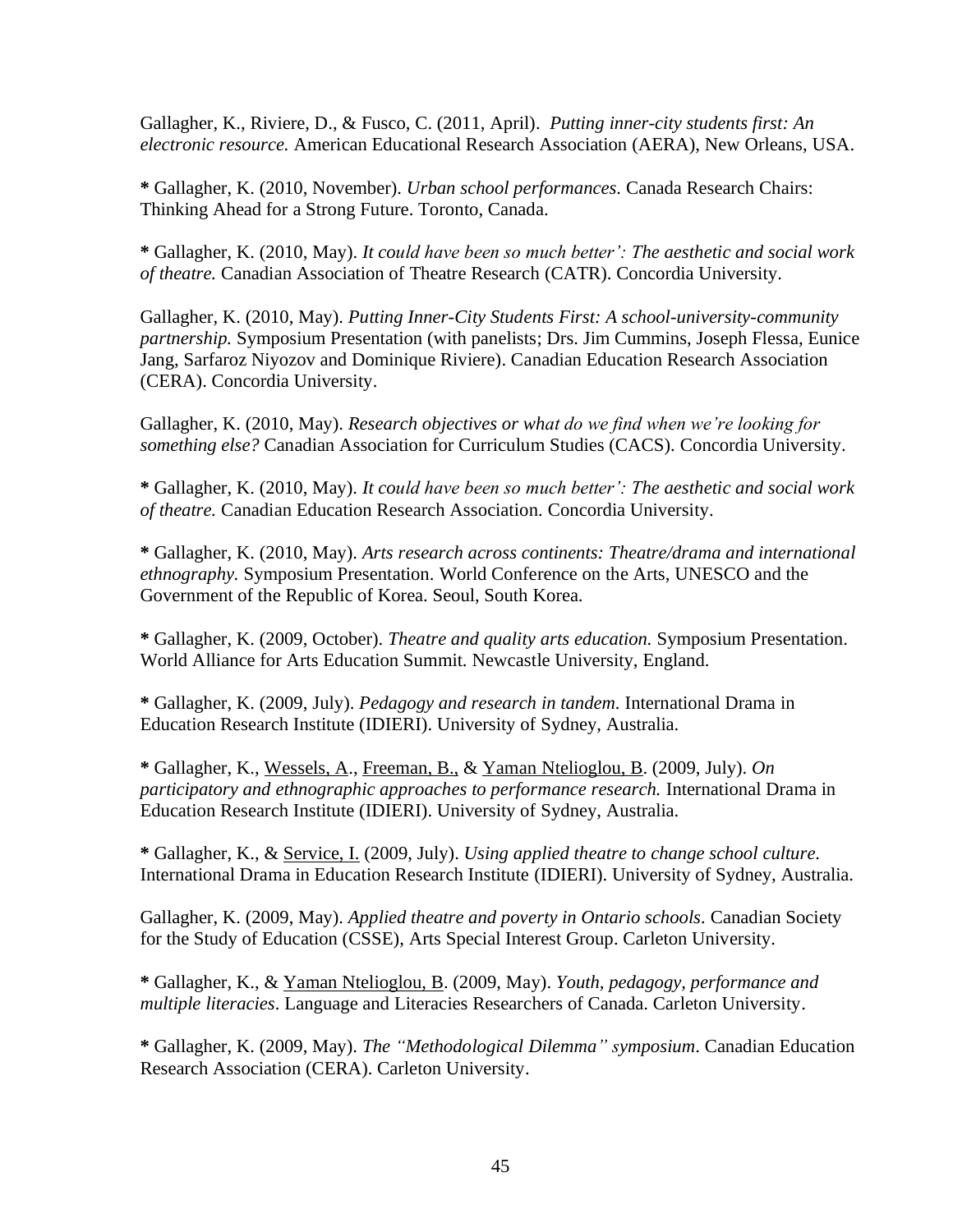**\*** Gallagher, K. (2009, May). *The blurring of pedagogy and research in performative moments 'in the field'*. Canadian Association of Curriculum Studies. Carleton University.

**\*** Gallagher, K. (2009, May). *On participatory and ethnographic approaches to performance research.* Canadian Association of Theatre Research (CATR). Carleton University.

**\*** Gallagher, K. (2009, April). *Methodological dilemmas and their solutions.* Symposium presentation. American Education Research Association (AERA). San Diego, USA.

Gallagher, K., & Sotomayer, L. (2008, November). *Using applied theatre to change school culture: An impact evaluation.* Elementary Teachers' Federation of Ontario Symposium. Toronto, Canada.

**\*** Gallagher, K. (2008, July). *Participatory methods in qualitative research.* International Centre for the Study of Childhood and Youth. University of Sheffield, England.

Gallagher, K. (2007, November). *The art of student engagement*. Symposium presentation. CUS Student Engagement Conference. University of Toronto.

Gallagher, K. (2007, May). *The effects of urban school research on policy, school, curriculum, and pedagogical change.* Panel discussion. Inner-City Conference, Toronto, Canada.

**\*** Gallagher, K. (2007, May). *Opening the story to rival musings*. Panel Presentation. CAFÉ, University of Saskatchewan.

Gallagher, K. (2007, May). *Where does creativity stand? A dramatic dilemma.* Canadian Society for the Study of Education (CSSE). University of Saskatchewan.

Gallagher, K. (2007, May). *Dramatic writing and subcultural knowledge.* Association of Canadian Theatre Research (ACTR). University of Saskatchewan.

**\*** Gallagher, K. (2007, May). *Urban Schools and Alternative Literacies.* Canadian Society for Studies in Education**.** University of Saskatchewan.

**\*** Gallagher, K. (2007, April). *What quality? The curricular and social meanings made by youth in urban, North American, secondary classrooms.* American Education Research Association (AERA). Chicago, USA.

**\*** Gallagher, K. (2007, April). *Critical spatial ethnographic practices and the brave new school.*  American Education Research Association (AERA). Chicago, USA.

**\*** Gallagher, K. (2007, February). *The shipping of souls and the reception of cultures: Staging migration in intercultural performance.* Moderator of Panel Discussion on Intercultural Theatre. Theatre Passé Muraille, Toronto, Canada.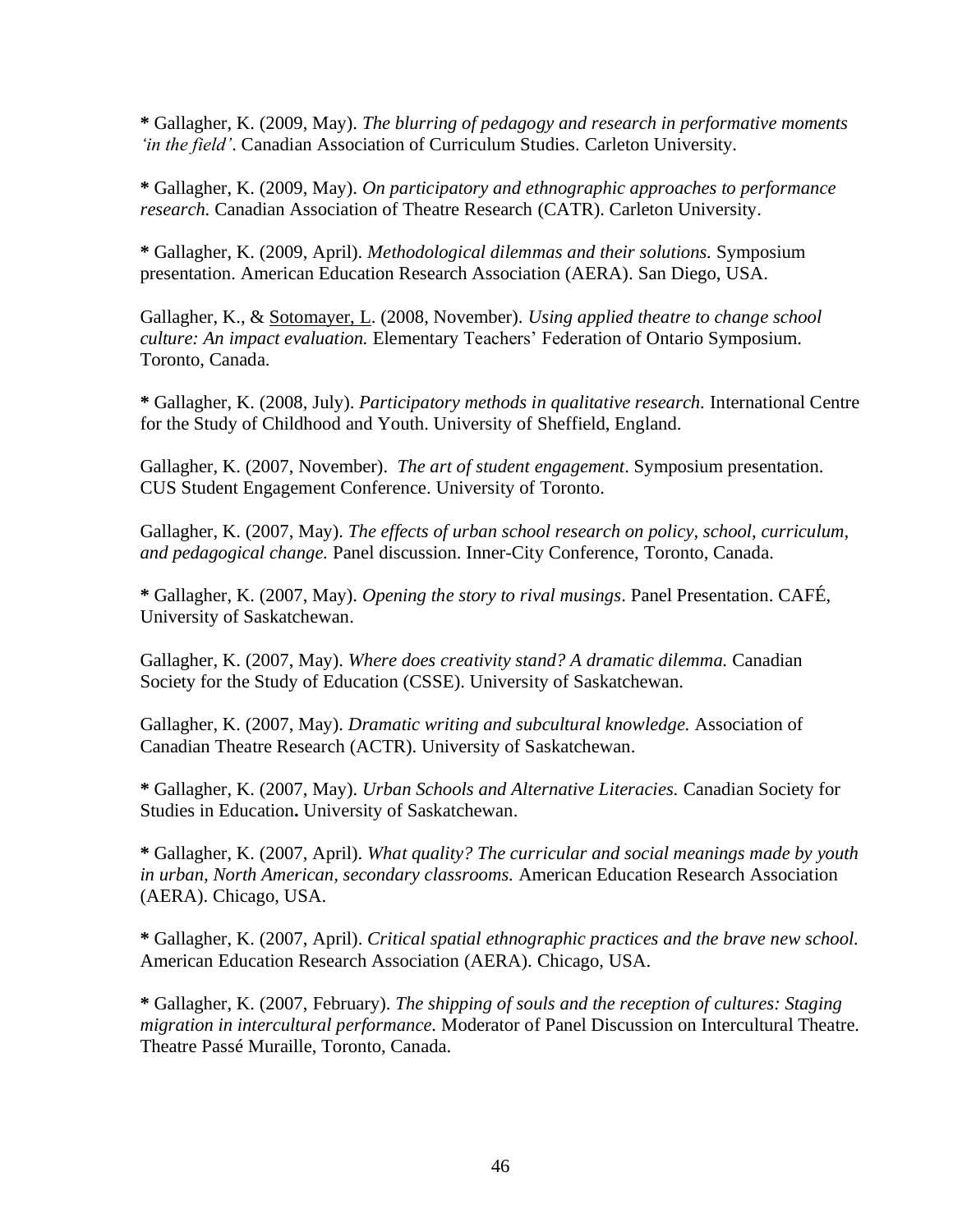**\*** Gallagher, K., Riviere, D., & Kim, I. (2006, July). *Dramatic and social performances as a decolonizing disruption.* International Drama in Education Research Institute (IDIERI). University of West Indies, Jamaica.

**\*** Gallagher, K., & Kim, I. (2006, July). *Contesting space and power through digital drama.*  International Drama in Education Research Institute (IDIERI). University of West Indies, Jamaica.

**\*** Gallagher, K. (2006, May). *Youth performing urban.* Association for Canadian Theatre (ACTR). York University.

**\*** Gallagher, K. (2006, May). *The sociology of aesthetics.* Canadian Society for Studies in Education (CSSE). York University.

**\*** Gallagher, K. (2006, May). *Youth as co-researchers or flying by the seat of our pants.*  Canadian Society for Studies in Education (CSSE). York University.

Gallagher, K. (2006, February). *The bullying issue: Can we respond differently?* Symposium Presentation. Catholic Educators' Conference (CISVA), Vancouver, Canada.

**\*** Gallagher, K. (2005, April). *Building theories of their lives: Youth engaged in drama.* Panel session (with Drs. Dennis Theissen and Alison Cook-Sather). American Education Research Association (AERA). Montreal, Canada.

**\*** Gallagher, K. (2005, September). *Ethnography and the I.D.ologies of schools*. Oxford Ethnography Conference, Oxford University, England.

**\*** Gallagher, K. (2005, May). *"But what has science to do with art? An ethnographic scene study.* Performance and workshop. Canadian Society for Studies in Education (CSSE). University of Western Ontario.

**\*** Gallagher, K. (2005, May). *Difficult conversations: Sexual identity and the gay 'Other', an ethnographic scene study.* Performance and workshop. Canadian Society for Studies in Education (CSSE). University of Western Ontario.

**\*** Gallagher, K. (2005, May). *"I'm not going to play that gay role": Homophobia and silence in the classroom, an ethnographic scene study.* Performance and workshop. Association for Canadian Theatre Research (ACTR). University of Western Ontario.

**\*** Gallagher, K. (2005, May). *Anti-homophobia education*. Panel Presentation. Teacher Education Conference, OISE, University of Toronto.

**\*** Gallagher, K. (2005, April). *"I'm not going to play that gay role": Homophobia and silence in the classroom, an ethnographic scene study.* American Education Research Association (AERA). Montreal, Canada.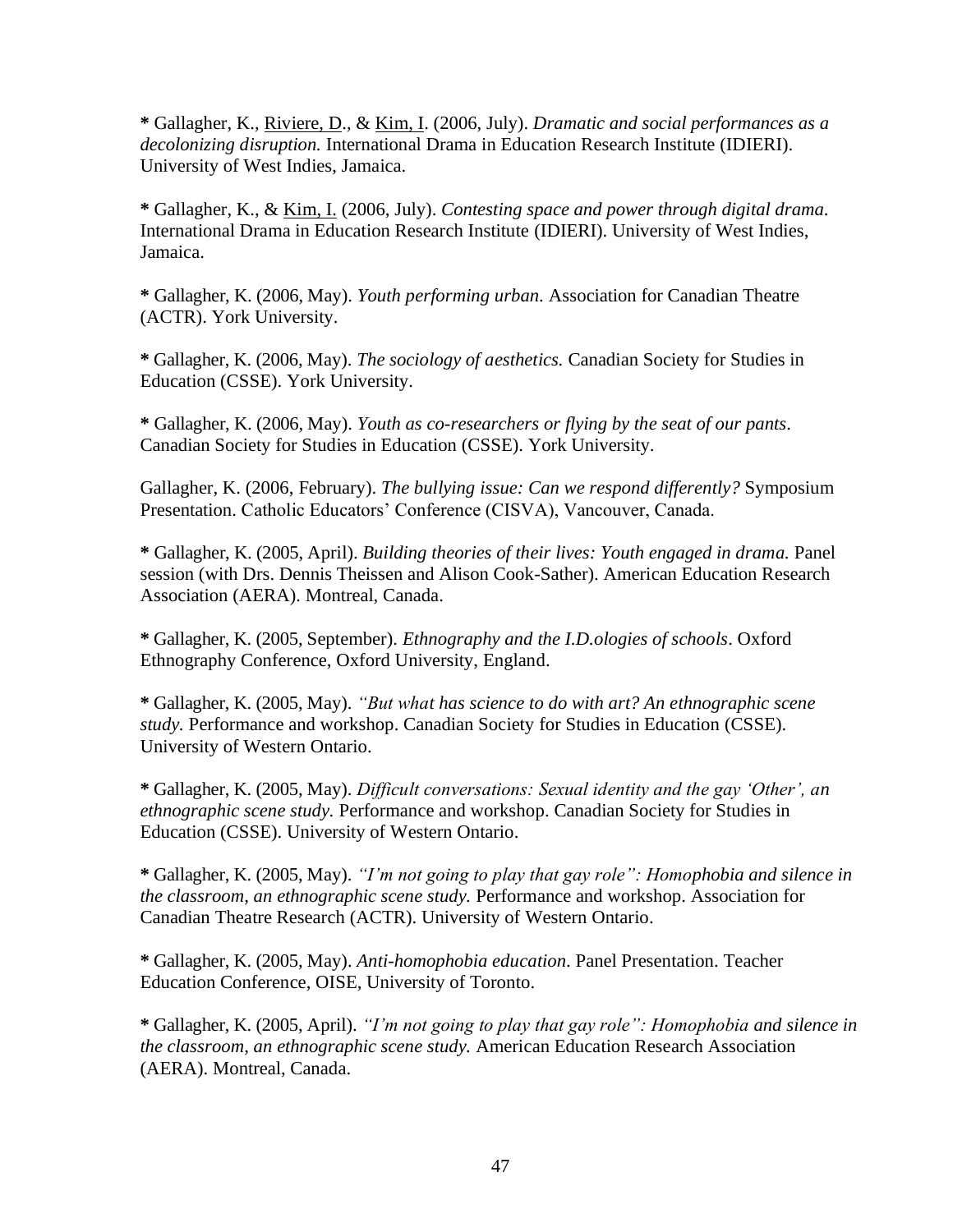Gallagher, K. (2004, November). *Attacking the bullying problem in schools: Drama education as crime prevention.* International Association for Crime Prevention. Budapest, Hungary.

Gallagher, K. (2004, July). *Aesthetic Practices in the Urban Classroom.* International Drama in Education Association (IDEA). Ottawa, Canada.

Gallagher, K. (2004, July). *Outside eye.* Invited Guest Speaker to the Special Interest Groups. International Drama in Education Association (IDEA). Ottawa, Canada.

**\*** Gallagher, K. (2004, May). *What's at stake and who's in charge: The gains and losses of self in aesthetic classroom practices.* Canadian Society for Studies in Education (CSSE). Manitoba, Canada.

**\*** Gallagher, K. (2004, May). *Policy-relevant but pedagogically-driven: Mediating moments of diversity and equity in urban secondary schools.* Canadian Association for Curriculum Studies (CACS). Manitoba, Canada.

**\*** Gallagher, K. (2004, May). *Social positionings and urban space: A challenge for theatre pedagogy.* Association for Canadian Theatre Research (ACTR). Manitoba, Canada.

**\*** Gallagher, K. (2004, April). (Invited). *"I'm not like how you think I am". Video research presentation of the second phase of my SSHRC-funded project "Drama Education, Youth, and Social Cohesion": (Re)constructing identities in urban contexts.* National Drama Canterbury, England.

Gallagher, K. (2004, March). Invited Presentation: SSHRC's 25<sup>th</sup> Anniversary Celebrations. Joint Centre for Excellence for Research on Immigration and Settlement (CERIS). Toronto, Canada

**\*** Gallagher, K. (2003, May). *Conflict and cooperation: Theatre pedagogy with youth.*  Association of Canadian Theatre Research (ACTR), Manitoba, Canada.

**\*** Gallagher, K. (2003, May). *Where is the drama in drama research with youth?* Canadian Society for Studies in Education (CSSE)*.* 

**\*** Gallagher, K. (2003, April). *Havin' something to say: What listening to urban youth means for education and research.* Panel presentation (with Lisa Loutz and Mollie Blackburn). American Education Research Association (AERA). Chicago, USA.

**\*** Gallagher, K. (2002, April). *Using difference and conflict to strengthen learning: Girls as subjects*. National Drama Conference. Edinburgh, Scotland.

**\*** Gallagher, K. (2002, April). *Researching drama and theatre in education.* Research in Drama Education (RiDE). University of Exeter, England.

Gallagher, K. (2002, May). *Canadian premiere screening of "Exclusions and Awakening: The*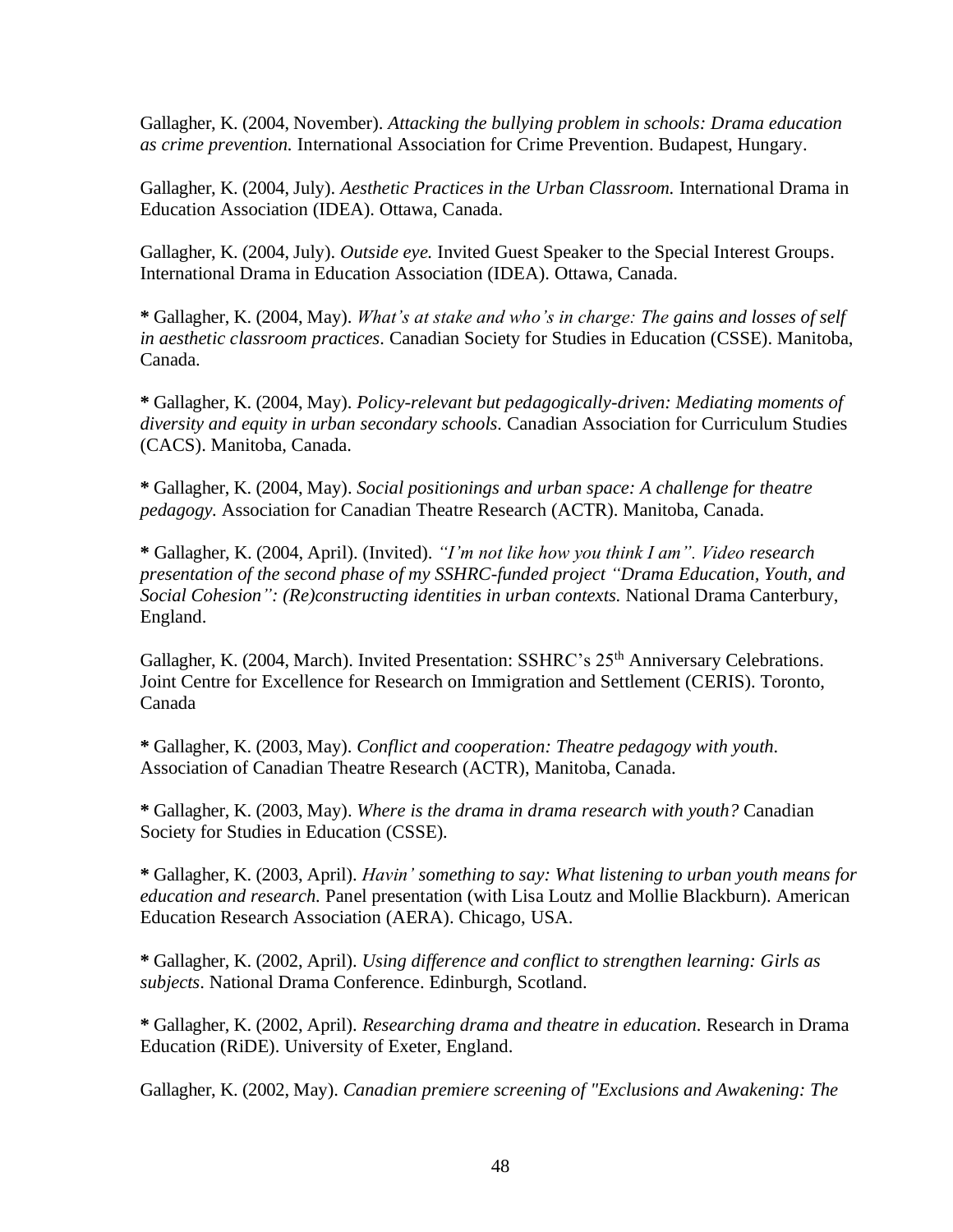*Life of Maxine Greene"* followed by discussion. Canadian Society for Studies in Education (CSSE). Toronto, Canada.

**\*** Gallagher, K. (2002, May). *Doing gender in the arts: Designing women*. Canadian Women's Studies Association (CWSA). Toronto, Canada.

**\*** Gallagher, K. (2002, May). *Performing ethnography*: *Engaging with pedagogical and dramatic tensions.* Panel presentation (with Drs. Tara Goldstein and Heather Sykes). Canadian Critical Pedagogy Association (CCPA). Halifax, Canada.

**\*** Gallagher, K. (2001, July). *Doing and researching drama: Ethical dialogues*. International Drama in Education Association (IDEA). Bergen, Norway.

Gallagher, K. (2001, May). *Drama education and adolescent girls.* Chair of "Women and Education" and "Women, Citizenship and Globalization" research sessions. Canadian Women's Studies Association (CWSA). Quebec City, Canada.

Gallagher, K. (2001, April). *Poster presentation – "Special Interest Group*: *Research on Women and Education"*. American Education Research Association (AERA). Seattle, USA.

**\*** Gallagher, K. (2001, April). "*Drama Education in the Lives of Girls: Imagining Possibilities."* Book Recognition Forum Discussion. American Education Research Association (AERA). Seattle, USA.

Gallagher, K. (2000, November). *Bringing the world in.* Arts 2000 Conference, Unionville, Canada.

**\*** Gallagher, K. (2000, November). *The arts and feminist research*. First Annual Conference of the Institute for Women and Gender Studies. New College, University of Toronto.

**\*** Gallagher, K. (2000, July). *Ethics and aesthetics in drama practice and research.* International Drama in Education Research Institute (IDiERI), The Ohio State University, USA

Gallagher, K. (2000, April). *Drama: Revitalizing the whole curriculum*. National Drama's Anniversary Conference. University College Ripon & York, St. John, York, England.

**\*** Gallagher, K. (1999, July). *Drama and self-construction in a single-sex school for girls.* American Alliance of Theatre and Education. Chicago, USA.

#### **VII. COMMUNITY/PROFESSIONAL ORGANIZATION SEMINARS AND FACILITATED WORKSHOP PRESENTATIONS (66)**

| <b>Seminars and Facilitated Workshops</b> | No. |
|-------------------------------------------|-----|
| International                             |     |
| National/Local                            |     |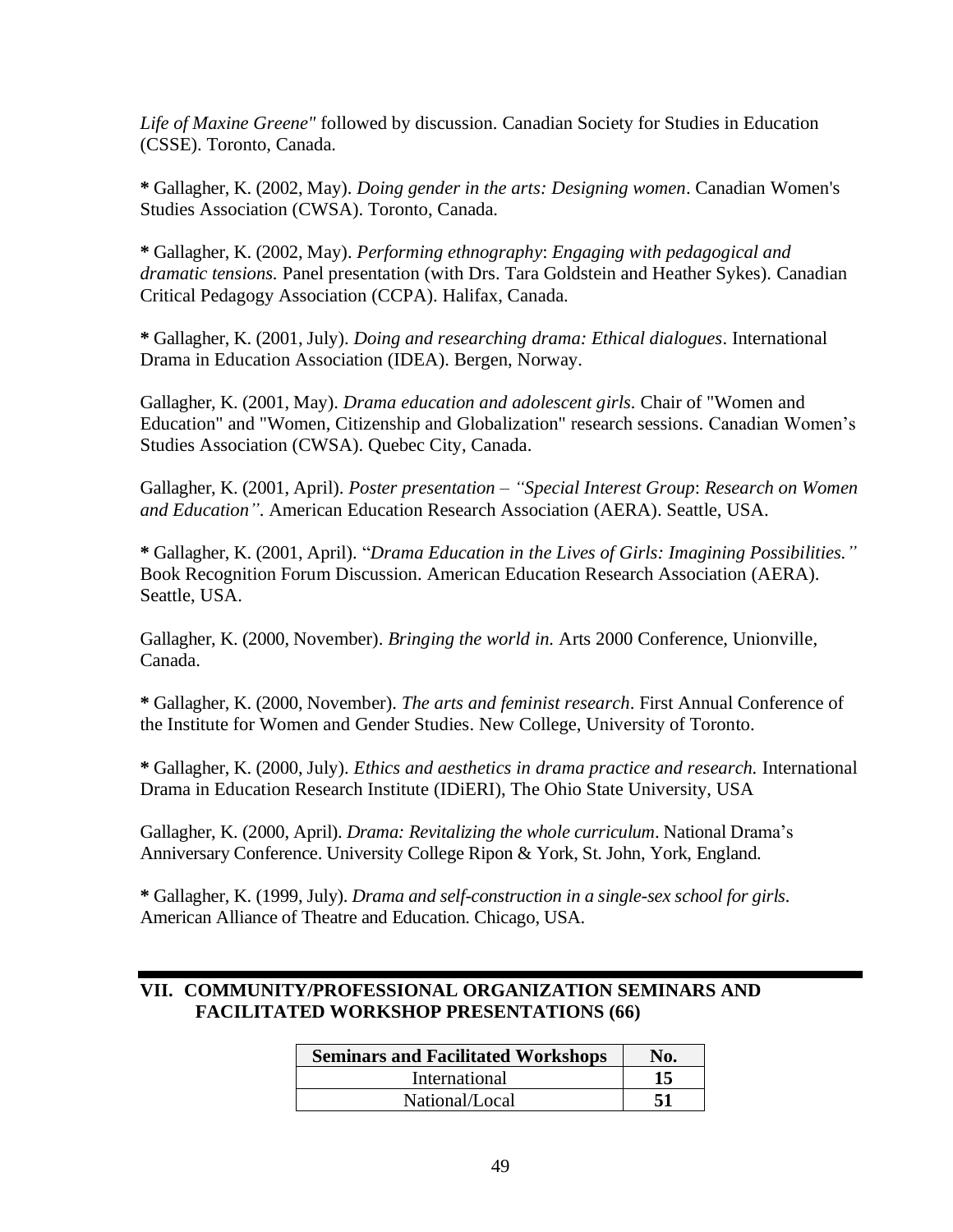| -<br>66<br>1 Otal. |
|--------------------|
|--------------------|

#### **INTERNATIONAL (Career: 15)**

Gallagher, K (2020, March). A directed reading of scenes from *Towards Youth*. Centre for Culture, Media and Creative Industries. King's College London.

**+** Gallagher, K., & Kushnir, A. (2016, March). Theatre workshop for students at Studyhall Foundation, Lucknow, India.

Gallagher, K. (2015, October). *Verbatim Theatre Workshop.* Educational Development and Pedagogical Research Institute (IDEP). Bogotá School Board, Faculty of Arts, Distrital University, Bogotá, Colombia.

**\*** Gallagher, K. (2014, October). *Workshop on Verbatim Theatre.* Graduate Institute of Gender Equity Education, National Kaohsiung Normal University, Taiwan.

**\*** Gallagher, K., & Wessels, A. (2013, July). *The dropped, rushed through and evaded: listening to the affective life of injustice.* International Drama Education Association Conference. Paris, France.

**\*** Gallagher, K. (2013, March). Invited workshop on verbatim theatre. Theatre Studies Department, University of Thessalonika, Greece.

**\*** Gallagher, K. (2013, March). Invited workshop on verbatim theatre. Hellenic Drama Teachers' Association, Athens, Greece.

Gallagher, K. (2010, May). *Reflective practitioner research.* ITE SUPO Principals' Breakfast Lecture, Graduate Theatre Program. Central School of Speech and Drama, England.

Gallagher, K. (2010, May). *Drama across the curriculum.* Staff Professional Development, St. Dominic's School, Belfast Ireland.

Gallagher, K. (2006, December). *Using drama to address issues of sexism and racism.* Annual Conference of Taiwan Gender and Equity in Education Association.

Gallagher, K. (2006, April). *Theory and performance.* MA Drama Students, Warwick University, England.

Gallagher, K. (2004, November). *Drama education practices in schools.* Hungarian Drama Teachers' Association. Budapest, Hungary.

Gallagher, K. (2003, July). *Critical ethnography in drama research.* Research Station Leader at the International Drama in Education Research Institute (IDIERI). Northampton, England.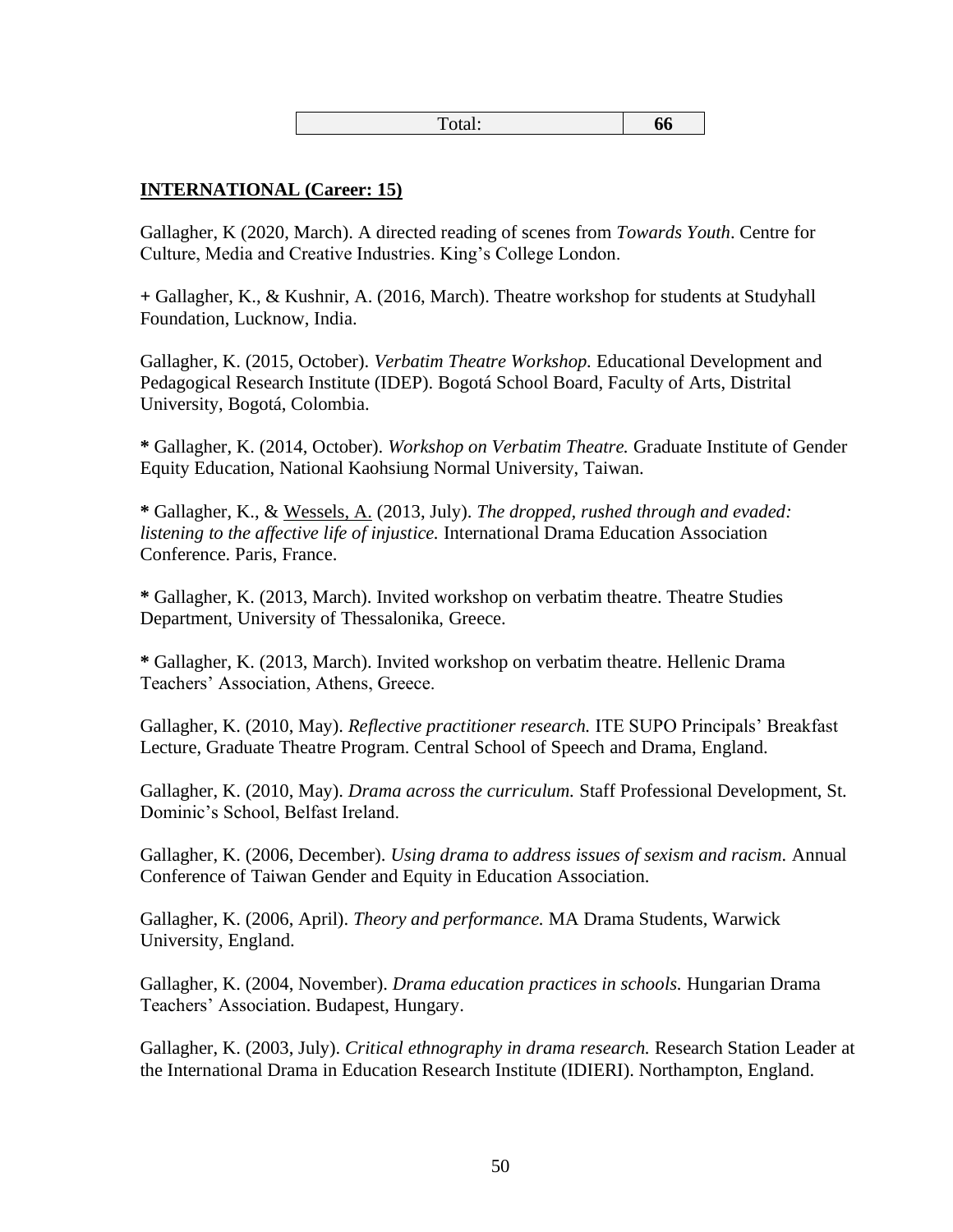**\*** Gallagher, K. (2003, April). 4-day Theatre Workshop. International Delegates of the Drama in Education World Congress, Burg Schlaining/Burgenland, Hungary.

Gallagher, K. (2002, April). *Anti-bullying drama strategies in classrooms*. Workshop presented to secondary teachers, National Drama, University of Edinburgh, Scotland.

## **NATIONAL/LOCAL (Career: 51)**

\*Gallagher, K (2020, February). Race, Social Difference, and the Drama Space. Lecture and Workshop for The Birmingham Company at the Stratford Festival.

\*+Gallagher, K. (2019, May). On stage performance/reading of *Towards Youth* at People for Education's Annual Fundraiser Event. Crow's Theatre. Toronto, Canada.

Gallagher, K. and A. Kushnir. (2019, June). [Voice and Responsibility: a praxis workshop on](https://catracrt2019.sched.com/event/70e325429542a246a243f352c31ce28b)  [Verbatim technique and Research exploration.](https://catracrt2019.sched.com/event/70e325429542a246a243f352c31ce28b) Canadian Association of Theatre Research. University of British Columbia.

\*+ Gallagher, K (2018, December) and A. Kushnir. *Voice, Story and Responsibility: How do we receive and tell each other's stories?* TDSB Arts Teacher Workshop. OISE: Toronto.

**\*** Gallagher, K. (2018, January). *Verbatim Theatre: telling other people's stories.* Brock Applied Theatre Conference. State of our Art. St. Catherine's Ontario, Canada.

**\*** Gallagher, K. (2014, October). *Sur/Revival in the system: Intersectionality, visibility, resilience and change.* Women and Leadership Seminar. Elementary Teachers' Federation of Ontario, Toronto, Canada.

Gallagher, K. (2014, May). *Failure in the classroom: A pecha kucha talk*. Theatre Centre, Toronto, Canada.

Gallagher, K. (2013, October). *Critical understanding that comes from experience.* Women and Leadership seminar. Elementary Teachers' Federation of Ontario, Toronto, Canada.

Gallagher, K. (2012, October). *Hope and theatre.* Educator Appreciation Night. Young People's Theatre, Toronto, Canada.

Gallagher, K. (2011, October). *Why should children see theatre?* Educator Appreciation Night. Young People's Theatre, Toronto, Canada.

Gallagher, K. (2011, October). *Women and Leadership Seminar*. Elementary Teachers Federation of Ontario, Toronto, Canada.

Gallagher, K. (2011, April). *The shape of power: Workshop for teachers for "The Shape of a Girl".* Lorraine Kimsa Theatre for Young People, Toronto, Canada.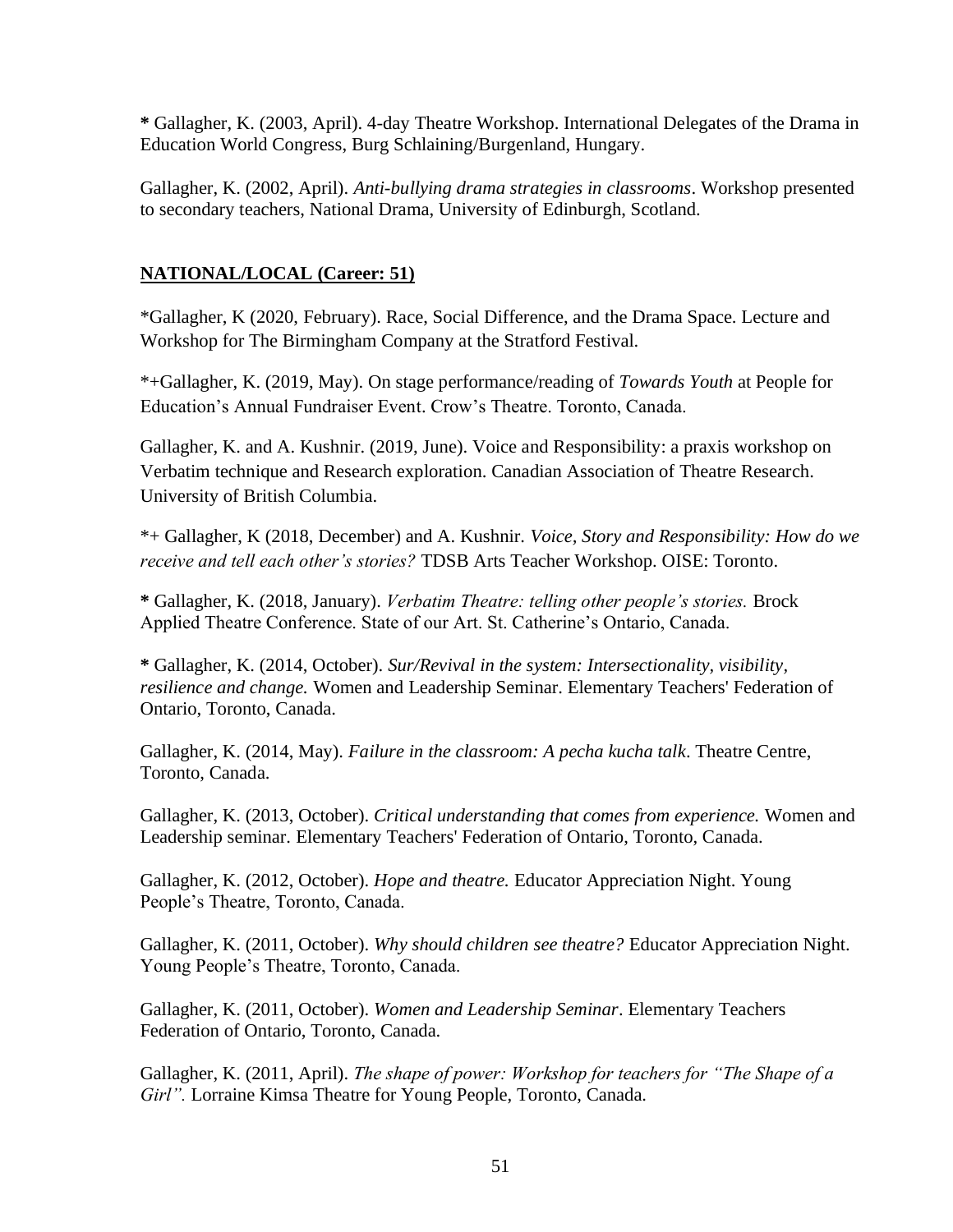**\*** Gallagher, K. (2011, March). *Youth and verbatim theatre: A metho-pedagogical experiment.*  Doc Talk, CTL, OISE, University of Toronto, Toronto, Canada.

**\*** Gallagher, K. (2010, November). *Gender and schooling: What do we know?* Institute of Child Studies, Toronto, Canada.

Gallagher, K. (2010, October). *Women and Leadership Seminar*. Elementary Teachers' Federation of Ontario, Toronto, Canada.

**\*** Gallagher, K. (2010, October). *Homophobia, racism, gender and religious rights: Out of the mouths of babes*. ITE Equity Conference OISE, University of Toronto.

Gallagher, K. (2010, April). *Between comfort and discomfort: A workshop for teachers*. Lorraine Kimsa Theatre for Young People, Toronto, Canada.

Gallagher, K. (2010, April). Teacher preparation workshop event for *In this World.* Lorraine Kimsa Theatre for Young People, Toronto, Canada.

Gallagher, K. (2010, March). Guest lecture. Ruben Gaztambide-Fernandez. PhD colloquium course, OISE, University of Toronto.

Gallagher, K., & Cummins, J. (2010, February). *Conducting research in schools: Challenging issues and interesting opportunities.* Professional development session. OISE, University of Toronto.

Gallagher, K. (2010, February). Workshop on theatre feedback sessions. Performing Arts Organizations Network for Education (PAONE). Canadian Stage Theatre Company, Toronto, Canada.

Gallagher, K. (2009, December). *Using drama to respond to bullying.* Safe Schools Conference. OISE, University of Toronto.

Gallagher, K. (2009, November). Teacher Preparation Workshop Event for *Blind Spot.* Lorraine Kimsa Theatre for Young People, Toronto, Canada.

Gallagher, K. (2009, February). *Drama for inclusive practices.* Additional Qualifications Course, University of Toronto.

**\*** Gallagher, K., Yaman Ntelioglou, B., & Wessels, A. (2009, September). *International ethnography and digital communications.* Doc Talk Series. OISE, University of Toronto.

Gallagher, K. (2007, April). *Using drama in teaching for equity.* Bachelor of Education Program, York University.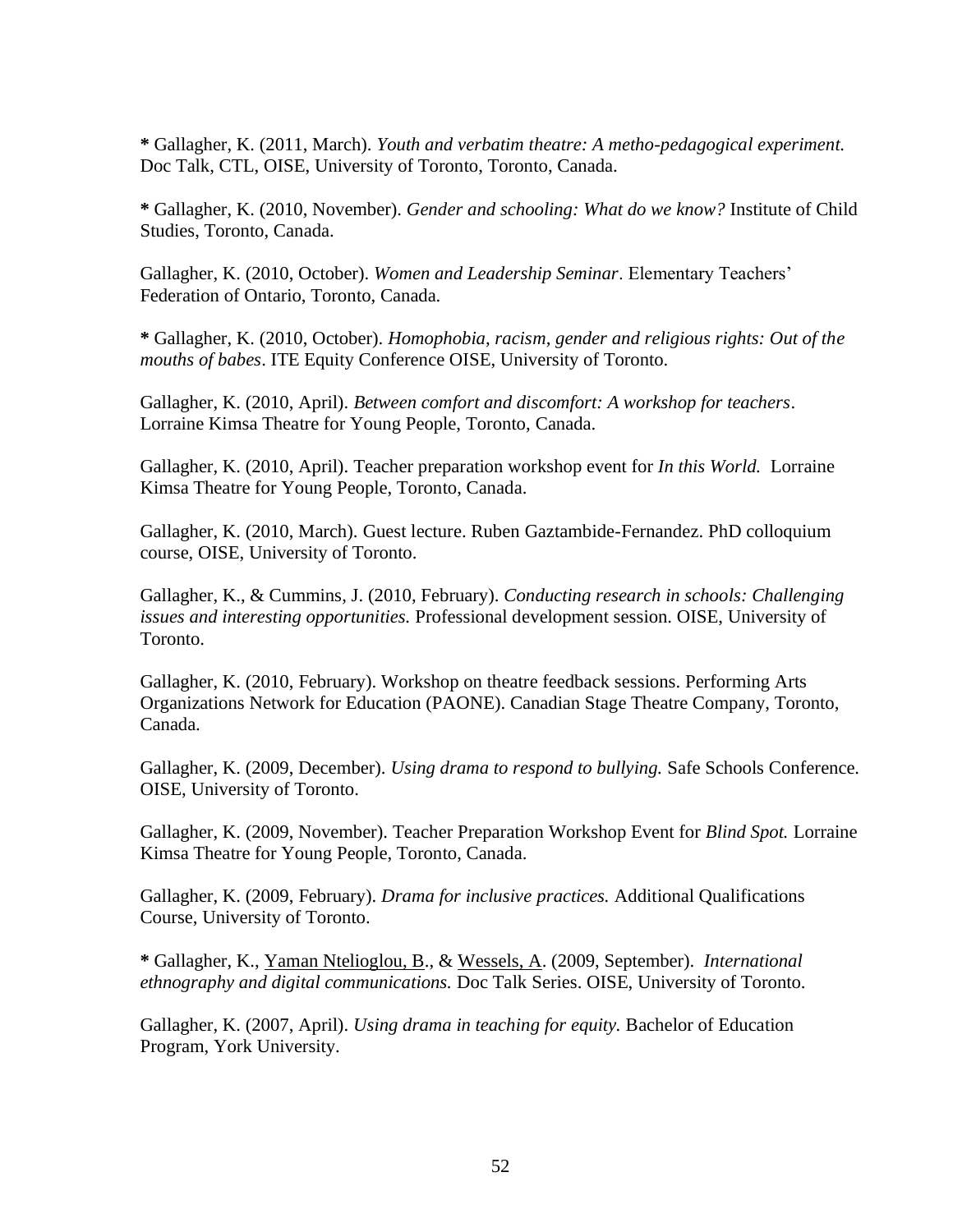Gallagher, K. (2007, April). *Working with issues of gender and race in adolescence*. York University.

Gallagher, K. (2007, March). *Urban school research: Drama, creativity/constraint and the subject.* Centre for Media and Culture in Education, OISE, University of Toronto.

**\*** Gallagher, K. (2007, January). *Ontario Education Research Symposium*. Ministry of Education, Toronto, Canada.

Gallagher, K. (2006, April). *Using drama in your classroom*. B.Ed. Elementary Students, York University.

**\*** Gallagher, K. (2006, March). *Urban schools, youth, and the complexities of communication.* Modern Language Centre Colloquium Series, University of Toronto.

Gallagher, K., & Kluger, J. (2005, December). *Urban education and its connections to communities: Strengths and challenges.* Centre for Urban and Community Development, University of Toronto.

**\*** Gallagher, K. (2005, July). *Drama and gender equity.* Taiwan Gender Equity Education Association, OISE, University of Toronto.

Gallagher, K., & Kluger, J. (2005, June). *Tackling the ties between education and poverty.* Toronto Principals' Centre, The Toronto Cricket Club, Toronto, Canada.

Gallagher, K. (2004, May-June). *Anti-bullying 3-part series workshop for middle school teachers, vice-principals, students, and parents.* Durham District School Board, Durham, Canada.

Gallagher, K. (2004, November). Theatre workshop presented to the Council for Ontario Drama Educators, OISE, University of Toronto.

Gallagher, K. (2003, July). Workshop Advisor for *Masterclass on Collective Creation*. Toronto, Canada.

Gallagher, K. (2003, July). Workshop presented to Honour Specialist Drama Teachers. Additional Qualifications Course, University of Toronto.

Gallagher, K. (2003, March). HIV/AIDS Education and Youth Panel Discussion. Scadding Court Community Centre, Toronto, Canada.

Gallagher, K. (2002, July). Guest workshop. Dramatic Arts Specialist, Additional Qualifications Course Part III, University of Toronto.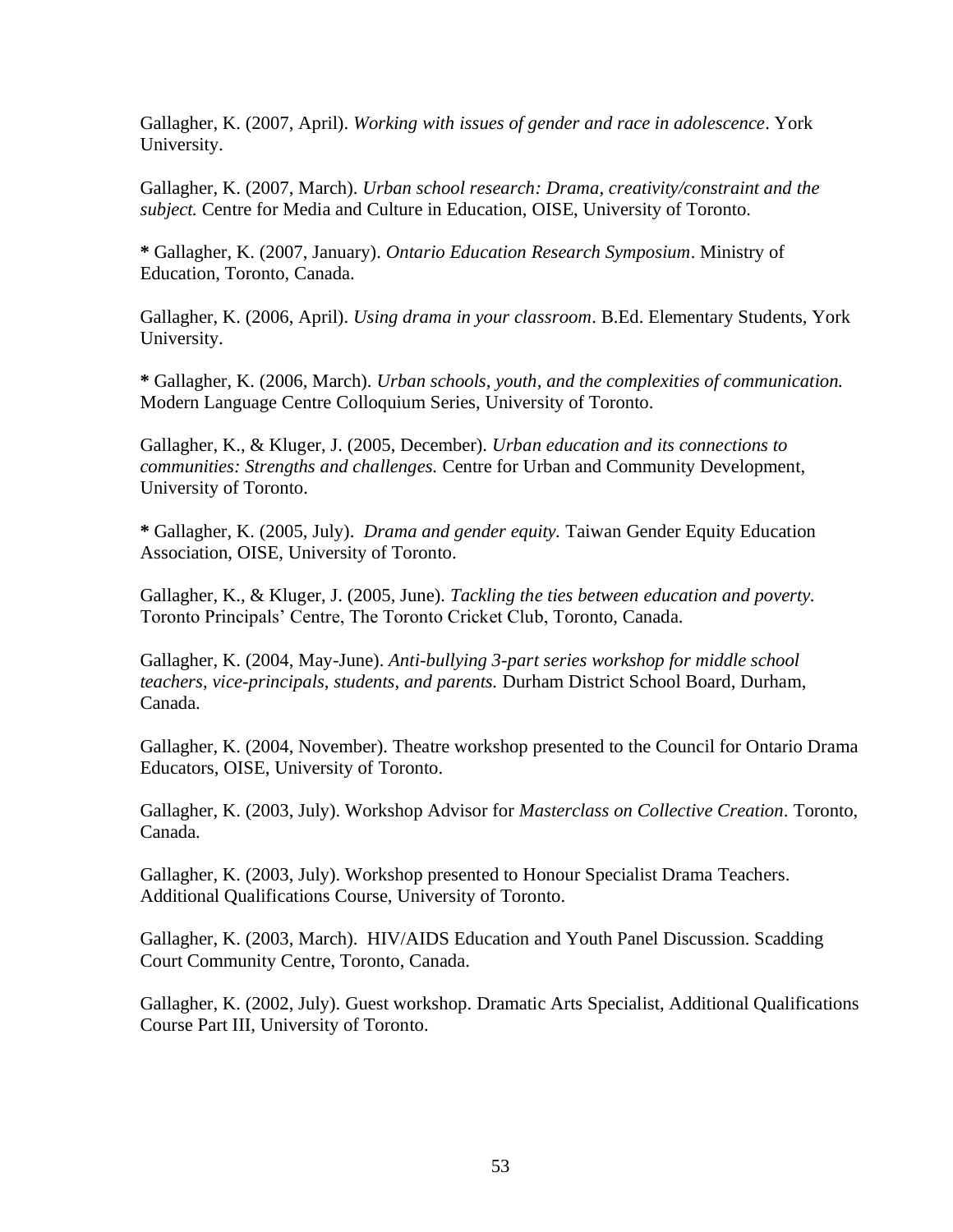Gallagher, K. (2002, May). *Approaches to Canadian Theatre.* Guest workshop presented to secondary teachers of the Toronto District School Board on approaches to the new Grade 12 (Open) Ministry Expectations for Dramatic Arts, Toronto, Canada.

Gallagher, K. (2002, May). *Imagining Better Worlds through Drama.* Two drama workshops for grade 7 and 8 students, TDSB Dance/Drama Festival*,* Toronto, Canada.

Gallagher, K. (2001, July). Guest workshop. Dramatic Arts Specialist, Additional Qualifications Course Part III, University of Toronto.

Gallagher, K. (2001, May). *Learning history through drama in the "Imagining a Better World through Drama" project.* Workshop presented to grades 7 & 8 students of the Toronto District School Board, St. Lawrence Centre, Toronto, Canada.

**\*** Gallagher, K. (2001, May). *What the research tells us about gender and education for middle school students.* Presented for middle school students and staff at Branksome Hall, Toronto, Canada.

**\*** Gallagher, K. (2001, May). *Guest lecture on gender and drama for school staff.* Monarch Park Collegiate, Toronto District School Board, Toronto, Canada.

Gallagher, K. (2001, February). *Guest lecture*. Professor Deanne Bogdan's graduate class in arts education: theory and practice, OISE, University of Toronto.

**\*** Gallagher, K. (2001, January). *Making 'issues' live: Drama and deconstruction*. New College's annual conference for undergraduate women's studies students, Institute for Women's Studies and Gender Studies, University of Toronto.

Gallagher, K. (2000, July). Workshop presented to drama students of Additional Qualifications, Part II summer course, OISE, University of Toronto.

Gallagher, K. (2000, January). Workshop presented for Holistic and Aesthetic graduate students and Faculty. Victoria College, University of Toronto.

Gallagher, K., & Booth, D. (1998, July). Masterclass on teaching drama. University of Victoria, BC.

| <b>Community Engagement and Partnerships</b>                  |           |
|---------------------------------------------------------------|-----------|
| <b>Education Outreach Projects and Sustained Partnerships</b> | 10        |
| Theatre and Wider Community Consultations                     | 12        |
| <b>School District-Related Consultations</b>                  | 10        |
| Total:                                                        | <b>31</b> |

## **VIII. COMMUNITY ENGAGEMENT AND PARTNERSHIPS (31)**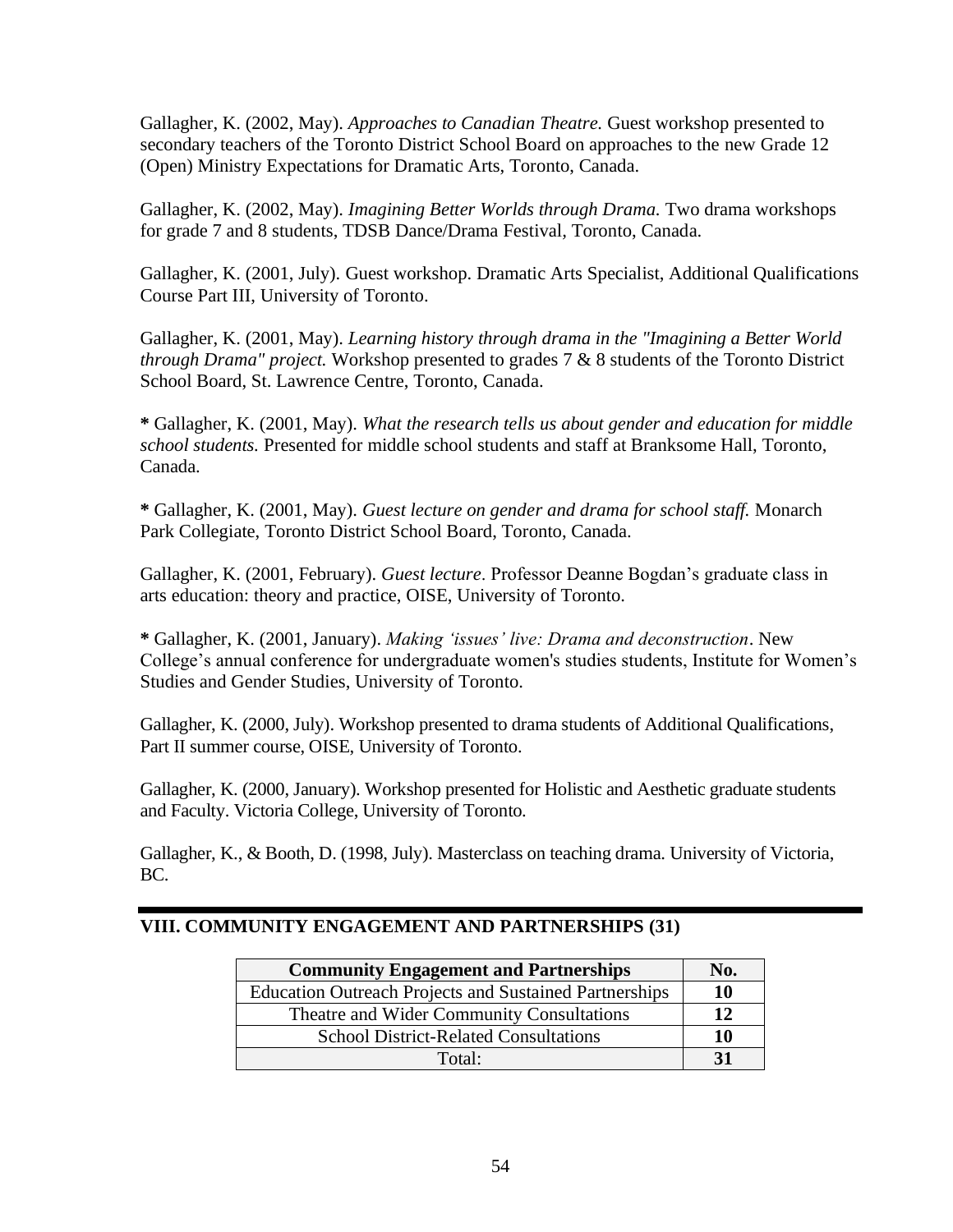## **Education Outreach Projects and Sustained Partnerships (Career: 9)**

An arts-community, school, university partnership has been central to my creative professional contribution. With the following professional theatre companies, school boards, and schools, I have cultivated on-going cross-sectoral partnerships.

2009 – Present *Project: Humanity Partnership* Since 2009, I have collaborated with the award-winning theatre company [Project: Humanity.](http://www.projecthumanity.ca/) In my SSHRC-funded partnership sub-grant, [The](http://www.oise.utoronto.ca/dr/Research_Projects/Neighbourhood_Change_Research_Partnership/index.html)  [Temporary Neighbourhoods of Homeless Youth in Shelters 2013-2015,](http://www.oise.utoronto.ca/dr/Research_Projects/Neighbourhood_Change_Research_Partnership/index.html) I worked with four members of the company and we carried out drama workshops at *Youth Without Shelter*, a shelter for homeless youth in Rexdale, to research and better understand their experiences of living in the shelter and working towards completing a high school diploma or gaining employment. Since 2013, I have collaborated with the company's founding director, Andrew Kushnir, as an embedded artist in my SSHRC-funded project *Youth, Theatre, Radical Hope and the Ethical Imaginary* (2013-2019) to study youth as care-takers and care-receivers in their communities, the role of artistic creation in understanding their concerns, and the function of hope in their lives in socio-economically polarizing times.

2016 – Present *Crow's Theatre Partnership*  In 2016, I began a partnership with Toronto's [Crow's Theatre](https://www.crowstheatre.com/) through a professional workshop in the development of Andrew Kushnir's verbatim play built from my SSHRC-funded study *[Youth, Theatre, Radical Hope](http://www.oise.utoronto.ca/dr/Research_Projects/Youth_Theatre_Radical_Hope_and_the_Ethical_Imaginary/index.html)  [and the Ethical Imaginary](http://www.oise.utoronto.ca/dr/Research_Projects/Youth_Theatre_Radical_Hope_and_the_Ethical_Imaginary/index.html)* 2013-2019. In November-December 2017, the company ran a two-week development workshop with professional actors that culminated in two sold-out public readings December  $8<sup>th</sup>$  and  $9<sup>th</sup>$ 2017. The full-scale production of *Towards Youth* was performed at Crow's Theatre in March 2019 as part of their 2018/19 season. 5000 audience members saw the show, which received excellent reviews.

2014-Present *Stratford Theatre Partnership* As a member of the Education and Archives Committee at the Stratford Festival (Stratford, Ontario) and a frequent speaker at public events and essayist for their production programs, I have also worked closely with Stratford's Education Department (helmed by former student Lois Adamson) to train actors to work with young people in a variety of settings.

## 1999 – Present *Tarragon Theatre Partnership* Tarragon Theatre was the first mid-size theatre in Toronto to develop an Education Department. In collaboration with Tarragon Theatre, I developed a program of workshops for secondary drama teachers from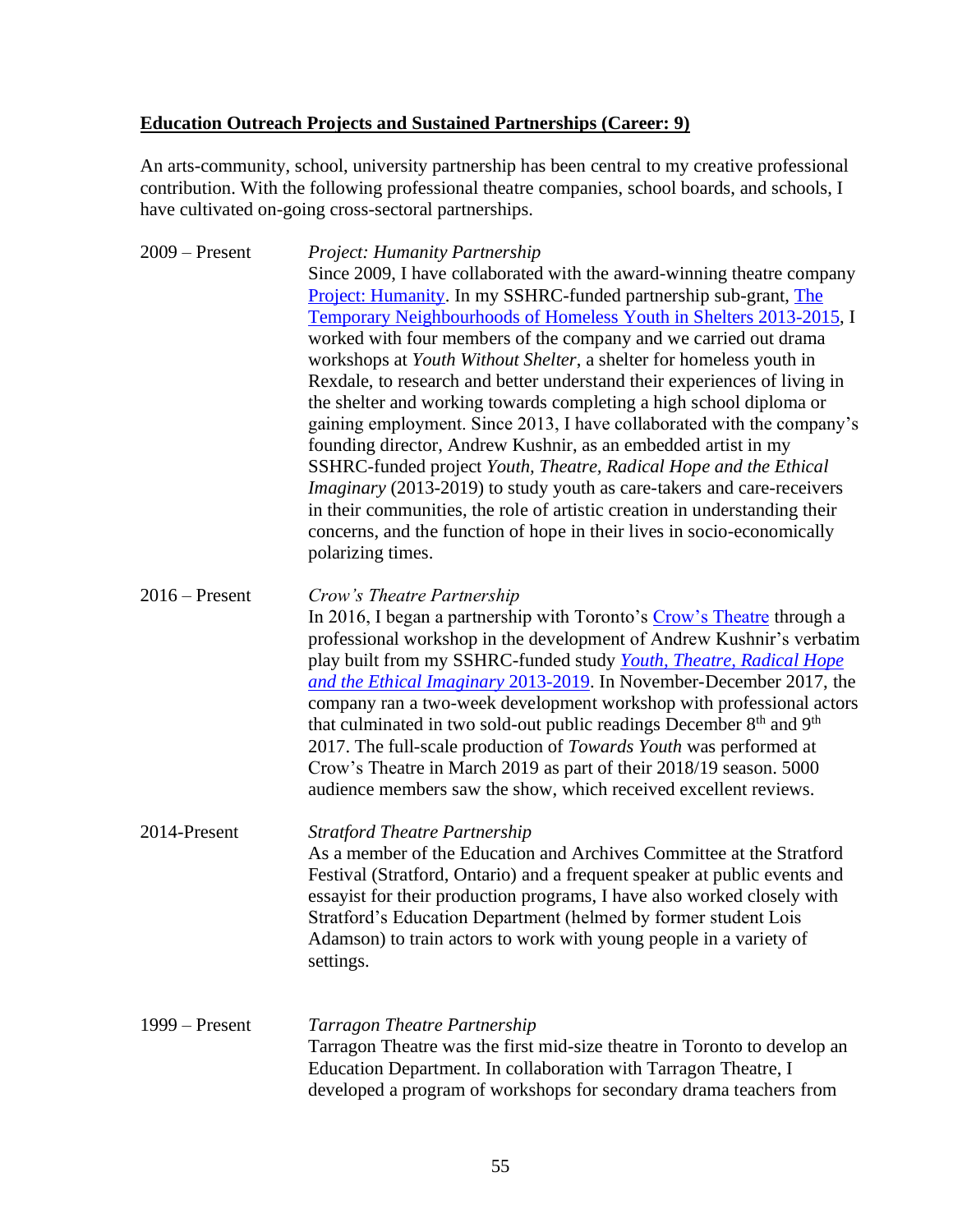|                  | diverse school districts to address the Ontario Curriculum Expectations<br>and develop curriculum for Intermediate Senior Drama Education. I<br>conducted survey research after the inaugural year (1999) to modify and<br>develop the workshop program to meet the needs of in-service teachers.<br>Since 2000, the collaboration has expanded the suite of workshops to<br>include teacher education candidates. Workshop Program includes:<br>Improvisation; Lighting and Sound Design; Technical Theatre;<br>Monologues; Mask Work; Stage Management; Vocal Techniques (see<br>www.tarragontheatre.com).                                                            |
|------------------|-------------------------------------------------------------------------------------------------------------------------------------------------------------------------------------------------------------------------------------------------------------------------------------------------------------------------------------------------------------------------------------------------------------------------------------------------------------------------------------------------------------------------------------------------------------------------------------------------------------------------------------------------------------------------|
| $2008 -$ Present | Young People's Theatre Partnership<br>With education outreach director Karen Gilodo (former students), I have<br>participated in building education programming for students and teachers<br>to accompany each theatre season.                                                                                                                                                                                                                                                                                                                                                                                                                                          |
| $2003$ – Present | Theatre Direct Canada Partnership<br>I developed a relationship with Theatre Direct Canada in relation to a<br>project they embarked on to deal- theatrically- with the challenges faced<br>by young girls as they become adolescents. In this instance, both my<br>theatre knowledge and gender expertise were called upon. I participated<br>in this work as a member of the Education Advisory Group for the<br>theatre company.                                                                                                                                                                                                                                     |
| $2004 - 2007$    | Toronto District School Board (TDSB) Partnership<br>Member of the Task Force for the Model Schools for Inner Cities Project,<br>which put \$7,000,000.00 additional dollars in seven identified elementary<br>schools of high need. This work involved monthly meetings and the<br>completion of a draft proposal presented to the School Trustees of the<br>TDSB.                                                                                                                                                                                                                                                                                                      |
| $2000 - 2005$    | <b>Branksome Hall Partnership</b><br>In May 2000, I embarked on a partnership with Branksome Hall,<br>speaking to staff about my research projects examining girls'<br>development through the arts and drama's potential as a pedagogical tool.<br>With the school, they then moved into teacher development through<br>classroom-based teacher inquiry. In May 2001, I began working with the<br>school's 80 grade 7 students and their teachers to begin student research<br>projects investigating program innovations for adolescent girls in single-<br>gender contexts. These projects evolved into an annual research<br>conference for middle-school students. |
| $2004 - 2006$    | Durham District School Board Partnership<br>The Durham Board took a broad-based district-wide anti-bullying stance<br>and I was contacted to help think through the workshop programs for<br>their middle school students, teachers, vice-principals, and parents. I<br>developed a 3-part workshop series titled, Power Relations in Theatre                                                                                                                                                                                                                                                                                                                           |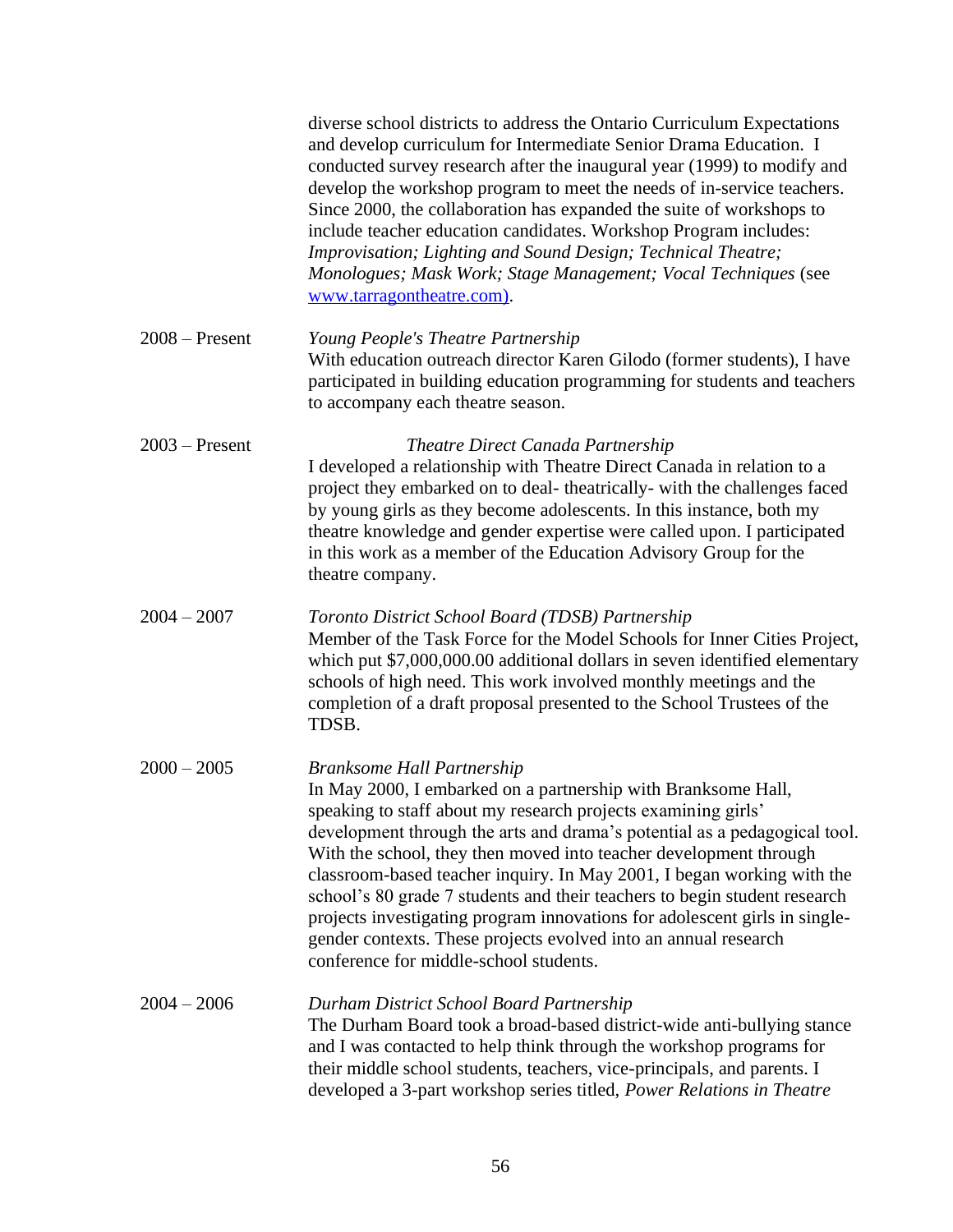*and in Life: How Should We Think About "Bullying"?* The aim was to address issues of exclusion and bullying through the Drama Curriculum. The series of 3 workshops addressed the complex issues of bullying in schools by helping teachers to embed anti-discriminatory and equitycentred agendas into both their curriculum and their pedagogy.

2004 *Toronto District School Board Partnership* **Research Consultant for a pilot study to assess the feasibility of sex-segregated classrooms for grade 7 boys and girls in the TDSB.**

#### **THEATRE AND WIDER COMMUNITY CONSULTATIONS (Career: 12)**

| <b>Stratford Festival</b>                                                                                                                                                             |                          |
|---------------------------------------------------------------------------------------------------------------------------------------------------------------------------------------|--------------------------|
| <b>Education and Archives Board Member</b>                                                                                                                                            | June 2018-present        |
| Crow's Theatre<br>Research Dramaturg/Creative Collaborator                                                                                                                            | December 2017-March 2019 |
| /Project: Humanity<br>Dramaturg/Creative Collaborator                                                                                                                                 | 2011-present             |
| <b>Theatre Ontario</b><br>Advisor, Youth Advisory Council                                                                                                                             | October 2014 - present   |
| <b>Tarragon Theatre</b><br>Member, Education Advisory Board                                                                                                                           | September 1999- present  |
| Young People's Theatre<br>Member, Education Advisory Board                                                                                                                            | January 2008- present    |
| <b>UNESCO</b><br>Consultation on Arts and Learning with Council of Ministers of Education                                                                                             | October 2004             |
| <b>Shaw Festival</b><br>Essayist for production of Ann-Marie MacDonald's new play Belle Moral                                                                                         | December 2004            |
| <b>Stratford Festival</b><br>Essayist for production of Noel Coward's Hayfever.                                                                                                       | January 2014             |
| National Association of Drama Educators, Australia<br>Consulted on a Diversity/Equity policy for its state associations.<br>The policy document launched in Brisbane in October 2004. | 2003-2004                |
| <b>TVOkids Educator/Research Advisor TVO</b><br>Developed a new series that used drama in its programming<br>for preschool and school-age children. Consulted with                    | April 2004               |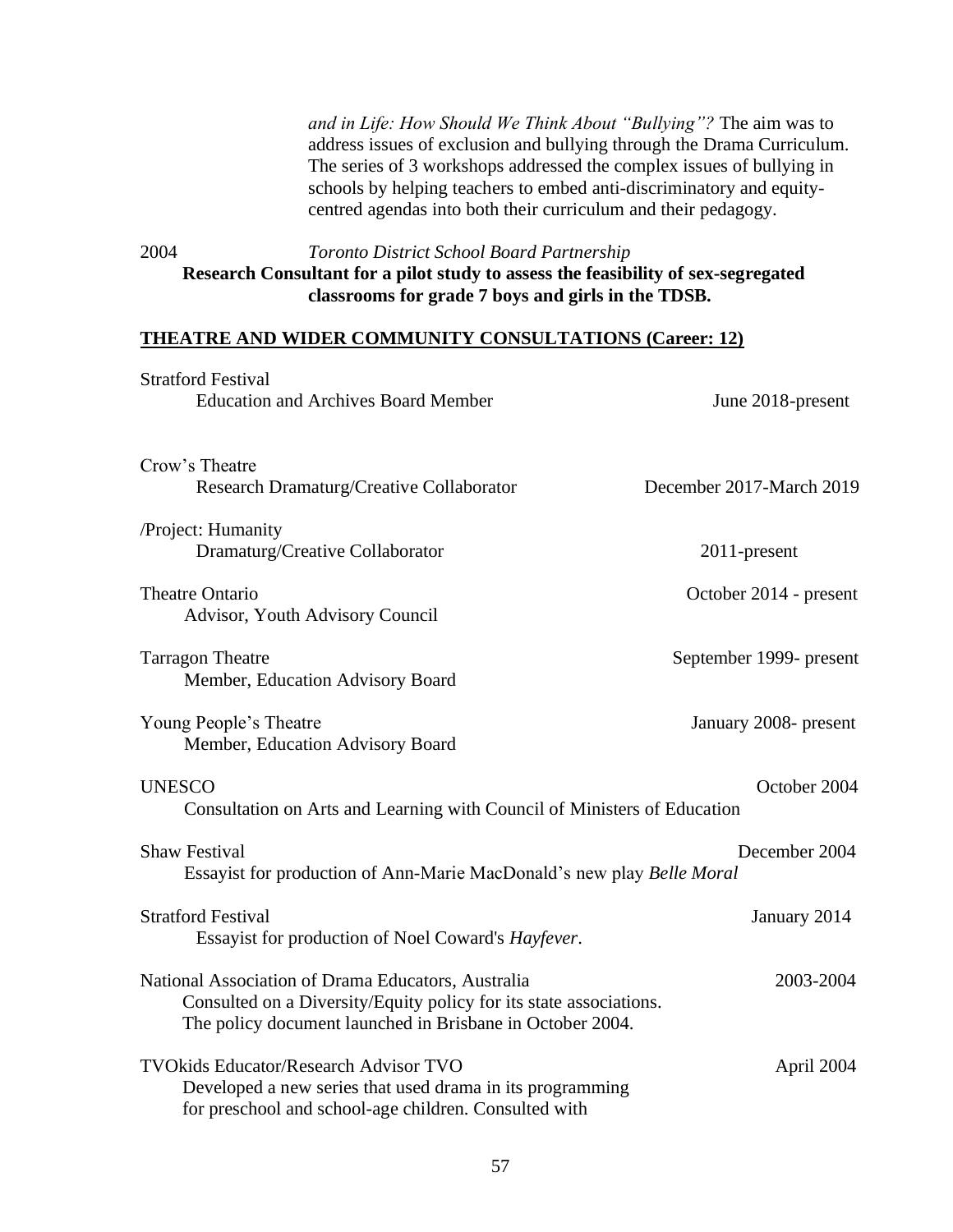Director Stacie Goldin their three-year outlook plan to link programming of drama with self-esteem and literacy.

| The National Resource Centre and the Roeher Institute             | 2003-2008 |
|-------------------------------------------------------------------|-----------|
| Theatre and Film Public Education Project.                        |           |
| Advisory Board for the project on Indo-Canadian collaboration     |           |
| for policy and practice reform in the area of inclusive education |           |
| in India. Worked as a theatre facilitator, teacher educator, and  |           |
| researcher on this CIDA-funded project.                           |           |
|                                                                   |           |

The ORG Centre for Social Research and the British Broadcasting Corporation 2001-2002 Contributed to a large-scale HIV/AIDS media education and research project in the state of Uttar Pradesh in India (March 2002) funded by the BBC World Service Trust and co-created with the London School of Economics.

# **SCHOOL DISTRICT-RELATED CONSULTATIONS (Career: 10)**

TDSB (Toronto District School Board) Aboriginal Education Partnership (2010-2012) Roma Community Centre, Parkdale Advisory Board. (2010-2012) TDSB School Safety Advisory Panel (2007-2008) TDSB Model Schools for the Inner City Task Force Member (2004-2006) TDSB Model Schools for Inner Cities Summer Institute Facilitator at Firgrove Public School (2006) DDSB (Durham District School Board's) Anti-Bullying Advisory Team (2003-2004) TDSB Single-Sex Classrooms Pilot Project. Fisherville Senior Public School. (November 2004) TDSB middle-school pilot project (2003-2004) College of Teachers' Additional Qualifications for Dramatic Arts Advisory Board (2002- 2003)

TDSB Department of Dance and Drama Advisory Board for teacher professional development and special conferences for student participants (2002-2003; 2001-2002)

## **IX. TEACHING**

## **GRADUATE COURSES, OISE/UNIVERSITY OF TORONTO**

| Course          | <b>Course Name</b>         |              | Instructional   Years offered $(\# of students)$ |
|-----------------|----------------------------|--------------|--------------------------------------------------|
| Number          |                            | <b>Hours</b> |                                                  |
| <b>CTL 1048</b> | Qualitative Methodology:   | 36           | $2019(17)$ ; 2018 (11); 2017                     |
|                 | Challenges and Innovations |              | $(17)$ ; 2016 $(17)$ ; 2014 $(14)$ ;             |
|                 |                            |              | 2012 (10); 2011 (11); 2010 (9)                   |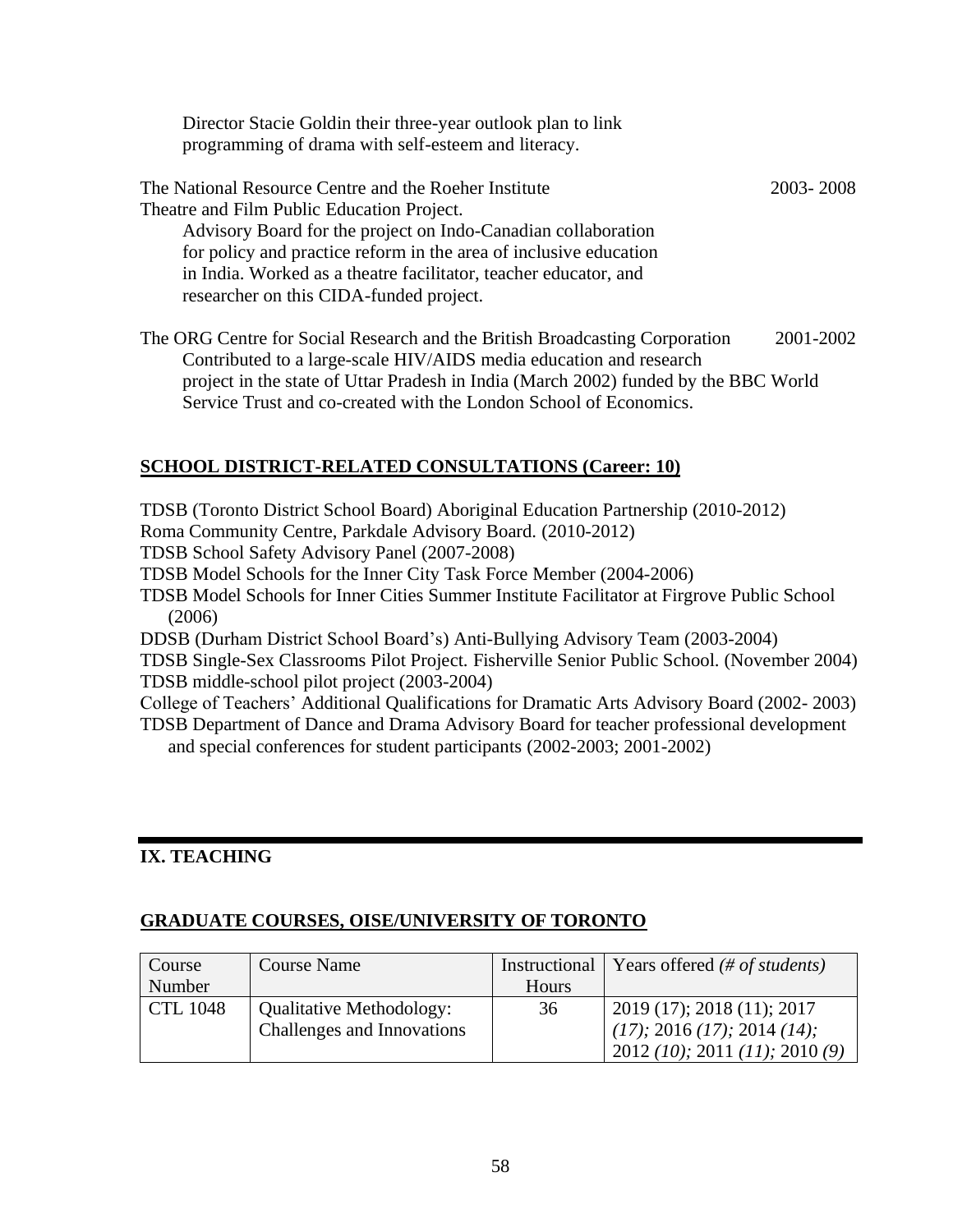| <b>CTL 1064</b>  | Applied Theatre and              | 36                                       | 2019 (13); 2018 (12); 2015      |
|------------------|----------------------------------|------------------------------------------|---------------------------------|
|                  | Performance in Sites of          |                                          | (12); 2015 (25); 2014 (16)      |
|                  | Learning                         |                                          |                                 |
| <b>CTL 1110/</b> | <b>Urban School Research:</b>    | 36                                       | 2009 (16), 2007 (23); 2006      |
| <b>CTL 1119</b>  | Youth, Pedagogy, and the         |                                          | $(22); 2004-05 (26)$            |
|                  | Arts                             |                                          |                                 |
| <b>CTL 1117</b>  | Liberatory Practices in Drama    | 36                                       | 2003-04 (17); 2002-03 (18);     |
|                  | and Education                    |                                          | 2000-2001 (10)                  |
| <b>CTL 1000</b>  | <b>Foundations in Curriculum</b> | 36                                       | $2001 - 02$ (17); 2000-01 (13); |
|                  | <b>Studies</b>                   |                                          | $2000-01(12)$                   |
| <b>CTL 1799</b>  | Arts, Pedagogy, and Learning     | 36                                       | $2001 - 02(21)$                 |
|                  | Communities                      |                                          |                                 |
| <b>CTL 1117</b>  | Individual Reading and           | 2003-04 (Philip Lortie); 2004 (Jessica   |                                 |
|                  | <b>Research Course</b>           | Sherman); 2002-03 (Judy Blaney); 2001-02 |                                 |
|                  |                                  | (Kathy Porteous)                         |                                 |

# **TEACHER EDUCATION COURSES, OISE/UNIVERSITY OF TORONTO**

| Course           | <b>Course Name</b>               | Instructional | Years offered (# of students/#    |
|------------------|----------------------------------|---------------|-----------------------------------|
| Number           |                                  | Hours         | of program assistants)            |
| <b>EDU 5519</b>  | Drama for Effective and          | 36            | 2011 (37); 2010 (35/1); 2009      |
|                  | <b>Affective Teaching</b>        |               | (34/1); 2008 (37/1); 2007         |
|                  |                                  |               | (29/1); 2006 (31); 2005 (29)      |
| <b>EDU 1070Y</b> | Dramatic Arts Intermediate       | 72            | 2003-04 (29); 2002-03 (33);       |
|                  | Senior                           |               | $2001 - 02$ (23); 2000-01 (37/1); |
|                  |                                  |               | 1999-2000 (26)                    |
| EDU 6000Y        | <b>Teacher Education Seminar</b> | 72            | 1999-2000 (33)                    |
|                  | <b>Intermediate Senior</b>       |               |                                   |

# **UNDERGRADUATE COURSES, BROCK UNIVERSITY**

| Course           | Course Name              | Instructional | Years offered (# of students/# |
|------------------|--------------------------|---------------|--------------------------------|
| Number           |                          | <b>Hours</b>  | of program assistants)         |
| DIEE 2P01        | Introduction to Drama in | 36            | 1998-99 (27)                   |
|                  | Education                |               |                                |
| <b>DIEE 3P04</b> | Mantle of the Expert     | 36            | 1998-99 (24)                   |

# **SECONDARY EDUCATION, TORONTO DISTRICT CATHOLIC SCHOOL BOARD**

| <b>Course Name</b>           | Years taught  |
|------------------------------|---------------|
| Dramatic Arts Grade 9-13/OAC | $1989 - 1999$ |
| French Grade 9               | $1989 - 1999$ |
| English Grade 10             | $1989 - 1999$ |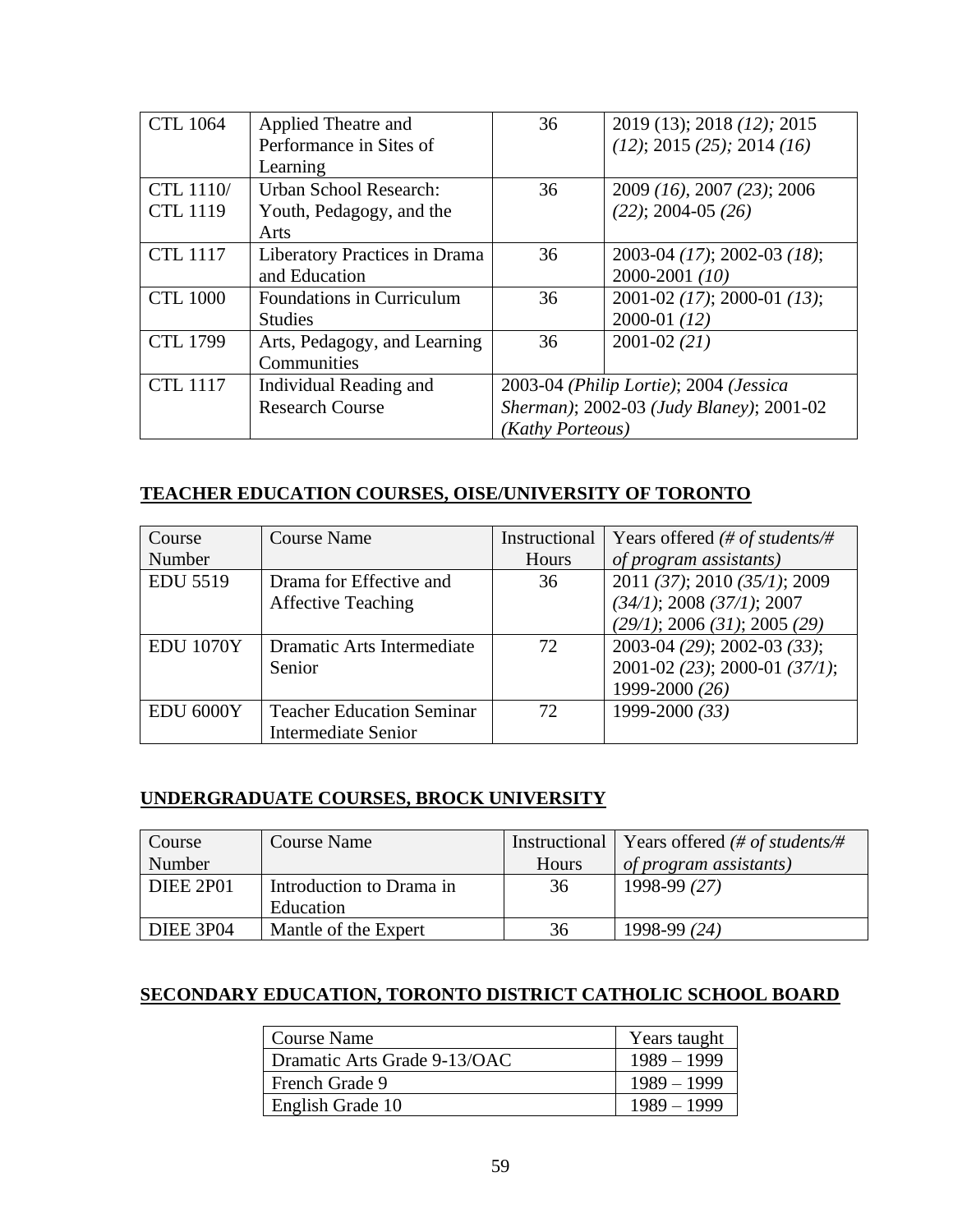## **X. STUDENT SUPERVISION**

# **GRADUATE SUPERVISION**

|                                       | <b>Completed</b> | <b>In Progress</b> |
|---------------------------------------|------------------|--------------------|
| PhD Supervisor                        | 14               |                    |
| <b>MA/MEd Supervisor</b>              | 10               |                    |
| PhD/EdD Committee Member              | 26               |                    |
| <b>MA Committee Member</b>            |                  |                    |
| <b>PhD</b> External Examiner          | 10               |                    |
| Post-Doctoral Fellowship Supervision  |                  |                    |
| <b>Research Assistant Supervision</b> | 16               |                    |
| <b>Graduate Assistant Supervision</b> | 23               |                    |

#### **PhD Supervisor (Career: 20)**

Ashleigh Allen (PhD). A study on teachers' writing practices, poetry interventions, and pedagogical creativity. Department of Curriculum, Teaching and Learning. Expected Completion September 2023.

Debleena Tripathi (PhD). Effects and Affects of Independent Theatre in Kolkata: A Practice-Research Inquiry. Department of Drama, Theatre and Performance Studies. Expected Completion September 2024

Brooke Charlebois. (PhD). A study of drama curriculum and pedagogy. Department of Curriculum, Teaching and Learning. Expected completion September 2023.

Christine Balt (PhD). A study of applied theatre and ecologies. Department of Curriculum, Teaching and Learning. Expected completion September 2022.

Lindsay Valve. (PhD). Impact Mapping in Self-Reporting Measurement Research. Department of Curriculum, Teaching and Learning. Expected Completion December 2022.

Nancy Cardwell (PhD). A study of embodiment, dance and applied theatre. Department of Curriculum, Teaching and Learning. Expected Completion September 2022.

Danielle Denichaud (PhD) (Co-Supervision). A study of health in schools implemented through the arts and Indigenous teachings. Department of Curriculum, Teaching and Learning. Expected completion June 2025.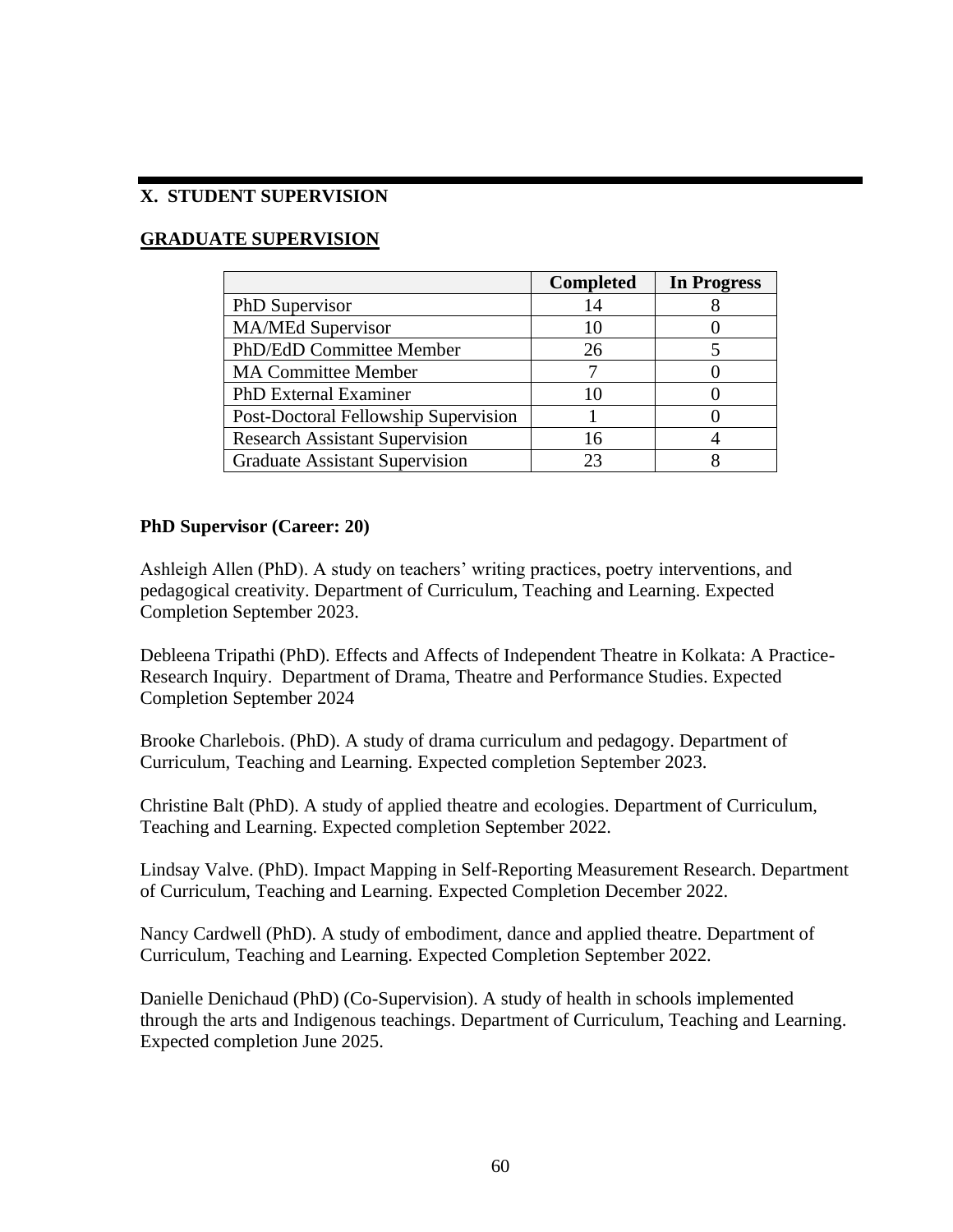Scott Mealey. (PhD). *Recollection of an Audience: Style, Experience, and Change in the Study of Theatre Spectatorship.* Department of Drama, Theatre, and Performance Studies. Completed May 2020.

Dirk Rodricks. (PhD). *"This Body Has Fought Hard To Be Here!" -- Unearthing Mishritata: Using Drama to Map the Multiple Minoritization of Queer Desis/South Asians in Toronto.* Department of Curriculum, Teaching and Learning. Completed March 2020.

Rachel Rhoades. (PhD). *Youth Artists for Justice: Examining Participation in Social Movements and Envisioning Futures through Applied Theatre*. Department of Curriculum, Teaching and Learning. Completed June 2019.

Kelsey Jacobson. (PhD). *Documentary Theatre and "the Real".* Department of Drama, Theatre, and Performance Studies. Completed June 2018.

Art Babayants. (PhD). *In Unknown Languages: Acting in/through/with Non-Dominant Languages.* Department of Drama, Theatre and Performance Studies. Completed December 2016.

Heather Fitzsimmons-Frey. (PhD). *Victorian Girls Private Theatricals: Performing and Playing with Possible Futures.* Department of Drama, Theatre and Performance Studies. Completed June 2015.

Anne Wessels. (PhD). *Three Performances of the Postmetropolis: Youth, Drama, Theatre, and Pedagogy.* Completed September 2014.

Burcu Yaman Ntelioglou. (PhD). *Drama Pedagogies, Multiliteracies and Embodied Learning: Urban Teachers and Linguistically Diverse Students Make Meaning.* Department of Curriculum, Teaching and Learning. Completed June 2012.

Alex Means. (PhD). *Schooling in the Age of Austerity: Public Education, Youth and Social Instability in the Neoliberal City.* Department of Sociology and Equity Studies Completed May 2012.

Barry Freeman. (PhD). *Collision and Convergence: The Dramaturgy of Meeting in Collaborative Intercultural Theatre*. The Graduate Centre for the Study of Drama, University of Toronto. Completed January 2010.

Tony Leong. (PhD). (Co-Supervisor). *The Value of Volunteerism in Music Education*. Department of Curriculum, Teaching and Learning. Completed September 2009.

Isabelle Kim. (PhD). *Youth Videomaking Projects: A Spoken Word Study*. Department of Curriculum, Teaching and Learning. Completed June 2007.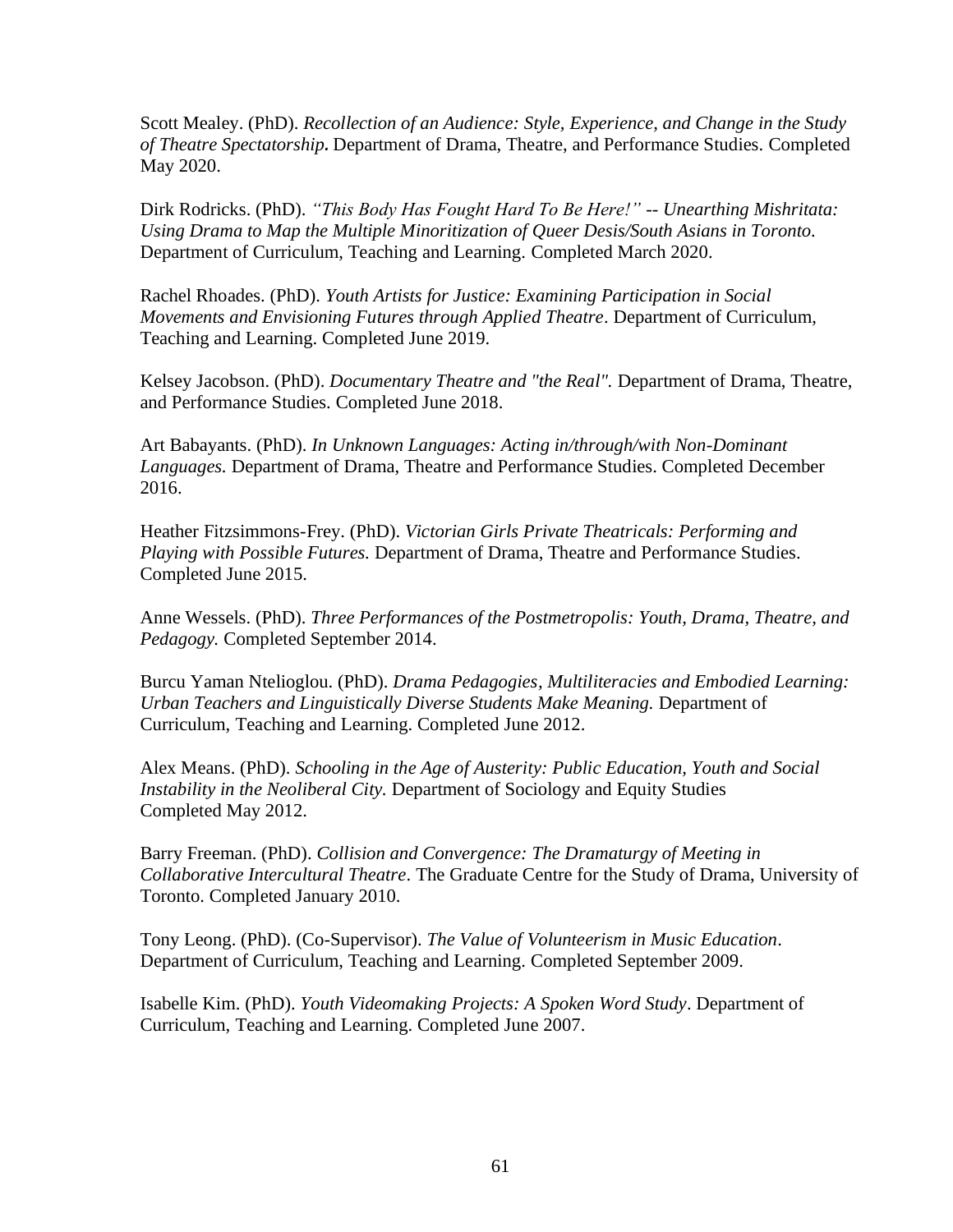Masayuki Hachiya. (PhD). (Co-Supervisor). *'Beyond Wonderful': The Role of the Teacher in Art Education - A Case Study*. Department of Curriculum, Teaching and Learning. Completed August 2006.

Dominique Riviere. (PhD). *Performed Identities: Drama and the Transformation of Multicultural Education.* Department of Curriculum, Teaching and Learning. Completed April 2006.

## **MA and MEd Supervisor (Career: 10)**

Esther Maloney (MA). *Telling Stories in Order to Live: An Inquiry into Applied Theatre and Critical Media Education in an Urban Middle School*. Completed. November 2019.

Lois Adamson. (MA). *Theatre for Young Audiences.* Department of Curriculum, Teaching and Learning. Completed June 2011.

Anne Wessels. (MA). *Interplay and overlay: Devising and intercultural pedagogy*. Department of Curriculum, Teaching and Learning. Completed June 2009.

Philip Lortie. (MA). *Making Masculinities Possible: Gender theory into Drama practice.* Department of Curriculum, Teaching and Learning. Completed May 2005.

Judy Blaney. (MA). *At the Edge of Possibility: Rethinking teaching practices with the adolescent learner.* Department of Curriculum, Teaching and Learning. Completed 2004.

Jessica Sherman. (MA). *Using Aesthetic and Experiential Education to Promote Health in the Writing Classroom: Problems and Possibilities.* Department of Curriculum, Teaching and Learning. Completed December 2004.

Dominique Riviere. (MA). *Living Culture: Identity, Curriculum, and Multicultural Education.* Department of Curriculum, Teaching and Learning. Completed January 2003.

Isabelle Kim. (MA). *The Critical Pedagogy of Youth Experiences with Drama and Videomaking.* Department of Curriculum, Teaching and Learning. Completed September 2003.

Gail Thornton. (MA). *The Interconnected Journey of the Holistic Educator* Department of Curriculum, Teaching and Learning. Completed May 2002.

John Moyer. (MEd) *Out of the Iron Cage: The Loss of Meaning and Teaching* Department of Curriculum, Teaching and Learning. Completed December 2001.

## **PhD/EdD Committee Member (Career: 31)**

Haley Janes (PhD). Faculty of Music. An Arts-based exploration of childism and private music education. Supervisor: Nasim Niknafs. Expected completion April 2024.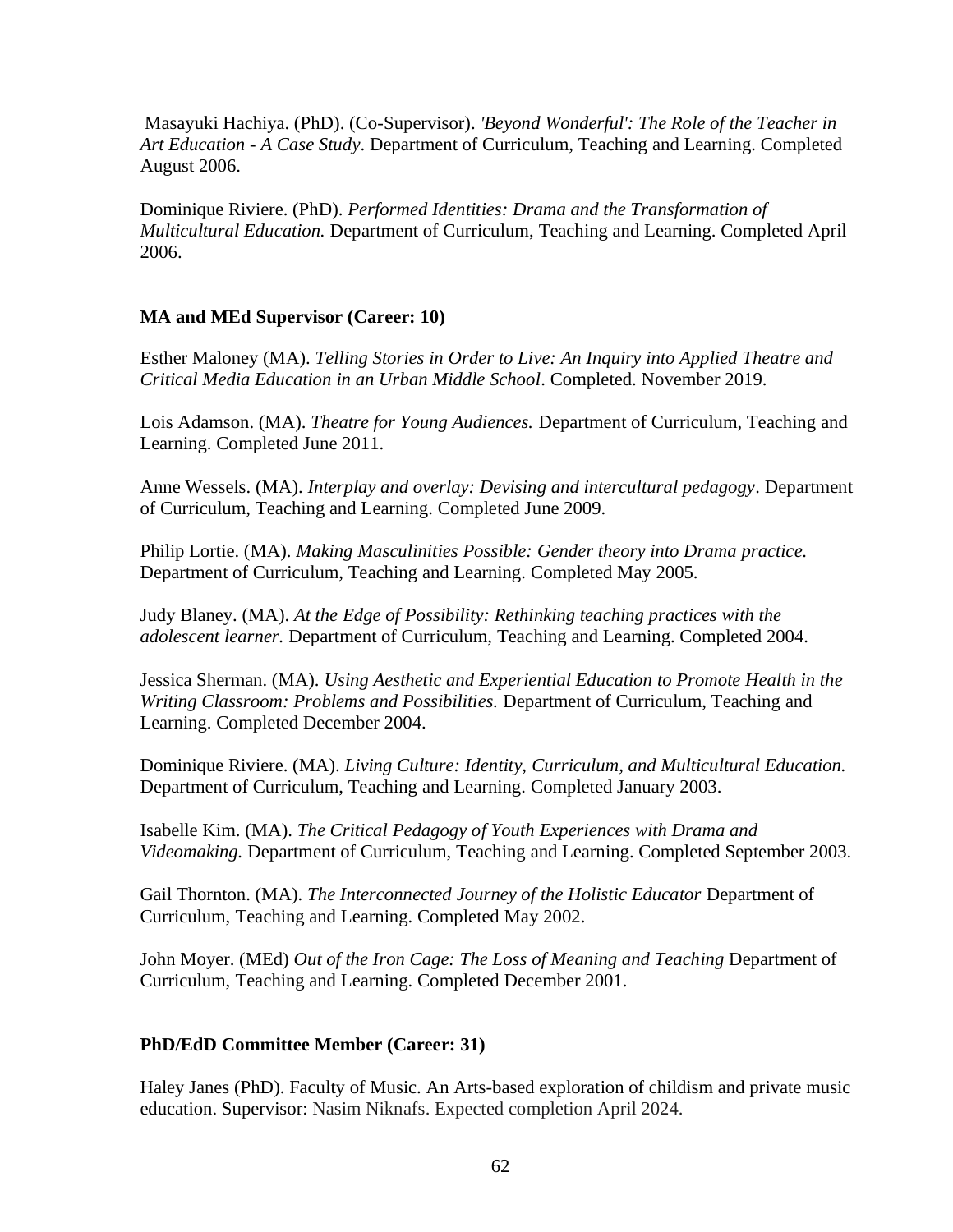Caileigh Guy (PhD). Department of Social Justice Education. *A Separate Issue: Teaching Sexual Health Education in Ontario Catholic Schools.* Supervisor: Lauren Bialystok. Expected completion September 2021.

Deanna Del Vecchio (PhD). Department of Social Justice Education. *Borders and Shadows: Participatory Photography in the US-Mexico Borderlands.* Supervisor: Eve Tuck. Expected Completion October 2021.

Tony Nardi (PhD). Department of Drama, Theatre and Performance Studies. Supervisor: Domenico Pietropaulo. Expected Completion September 2021.

Zachary Levinsky. (PhD). Department of Criminology. *Safe Schools and Disciplining Students*. Supervisor: Kelly Hannah-Moffatt. Completed July 2020.

Pamela Baier. (PhD). Department of Curriculum, Teaching and Learning. *Queer isn't a Choice! Queer is my Family! Collaborative Performance as Affective Pedagogy.* Supervisor: Tara Goldstein. Completed March 2020.

Antonio Giambrone. (PhD). Department of Curriculum, Teaching and Learning. Supervisor: Kathy Bickmore. Completed January 2016.

Mairi McDermott. (PhD). Department of Humanities, Social Science and Social Justice in Education. *A Teacher's Reflexive Story of Student Voice Pedagogies and Autoethnography.* Supervisor: George Dei. Completed March. 2015.

Rafi Cashman. (PhD). Department of Curriculum, Teaching and Learning. *Conflict and Creativity in Jewish Modern Orthodox Girls' Education: Navigating Tradition and Modernity.* Supervisor: John Portelli. Completed May 2015.

Traci Sheepstra. (PhD). Department of Curriculum, Teaching and Learning. *Making meaning of gender-based violence: Elite subjectivity and gender performance in a Canadian private school*. Supervisor: Ruben Gaztambide-Fernandez. Completed September 2018.

Saskia Stille. (PhD). Department of Curriculum, Teaching and Learning. Supervisor: Jim Cummins. Completed September 2013.

Jorge Arcila. (PhD). Department of Sociology and Equity Studies. Supervisor: Roger Simon. Completed January 2010.

Allison Worrall. (PhD). Department of Curriculum, Teaching and Learning. Supervisor: Jo-Anne Aitken. Completed May 14, 2009.

Margaret Manson. (PhD). Department of Curriculum, Teaching and Learning. Supervisor: Roger Simon. Completed September 2007.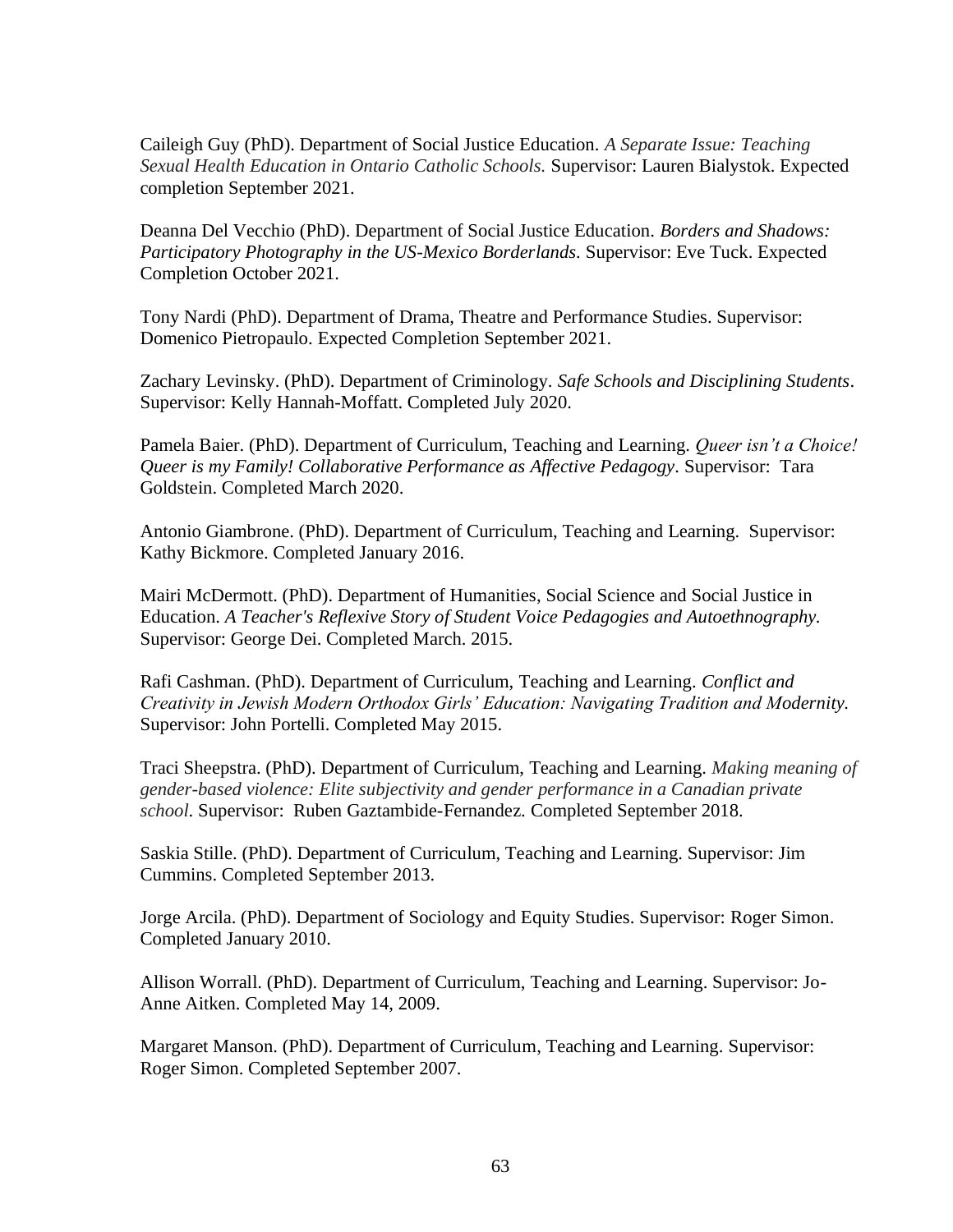Laura-Lee Kearns. (PhD). Department of Curriculum, Teaching and Learning. Supervisor: Jane Gaskell. Completed December 2007.

Erica Lawson. (PhD). Department of Sociology and Equity Studies. Supervisor: George Dei. Completed September 2006.

Victor Mio. (EdD). Department of Curriculum, Teaching and Learning. Supervisor: David Booth. Completed January 2005.

Patricia Durish. (PhD). *Myths of war and nation: Towards an Understanding of culture and citizenship in Canada.* Department of Adult Education. Supervisor: Shahrzad Mojab. Completed May 2004.

Catherine Philips. (PhD). *Movement and Pain: Productive acts of power in images and experiences of illness.* Department of Sociology and Equity Studies in Education. Supervisor: Kari Dehli. Completed June 2003.

Sandra Boyes. (EdD). *A Balancing Act: The Effects of Participation in a School Musical on its Performers.* Department of Curriculum, Teaching and Learning. Supervisor: Jack Miller. Completed April 2003.

Blake Fitzpatrick. (PhD). *Making Visible: Photography, Witnessing and the Nuclear Era.*  Department of Curriculum, Teaching and Learning. Supervisor: Roger Simon. Completed January 2003.

Marnie Binder. (EdD). *Reading the Pictorial World of the Child: Emerging Literacies in Child Art.* Department of Curriculum, Teaching and Learning. Supervisor: David Booth. Completed September 2002.

Margo Francis. (PhD). *Unsettling Sights: Artists Re-imagine the Nation.* Department of Curriculum, Teaching and Learning. Supervisor: Kari Dehli. Completed June 2002.

Christine Lei. (PhD). *Academic Excellence, Devotion to the Church and the Virtues of Womanhood: Loretto Hamilton 1865-1970.* Department of Curriculum, Teaching and Learning. Supervisor: Elizabeth Smyth. Completed December 2002.

Lee Willingham. (PhD). *A Community of Voices: A qualitative study of the effects of being a member of the Bell'Arte Singers.* Department of Curriculum, Teaching and Learning. Supervisor: David Booth. Completed June 2001.

Rachel Heydon. (PhD). *Which Way to Insight?: A Special Educator's Search for an Ethical Praxis in an Era of Liminality.* Department of Curriculum, Teaching and Learning. Supervisor: Roger Simon. Completed November 2001.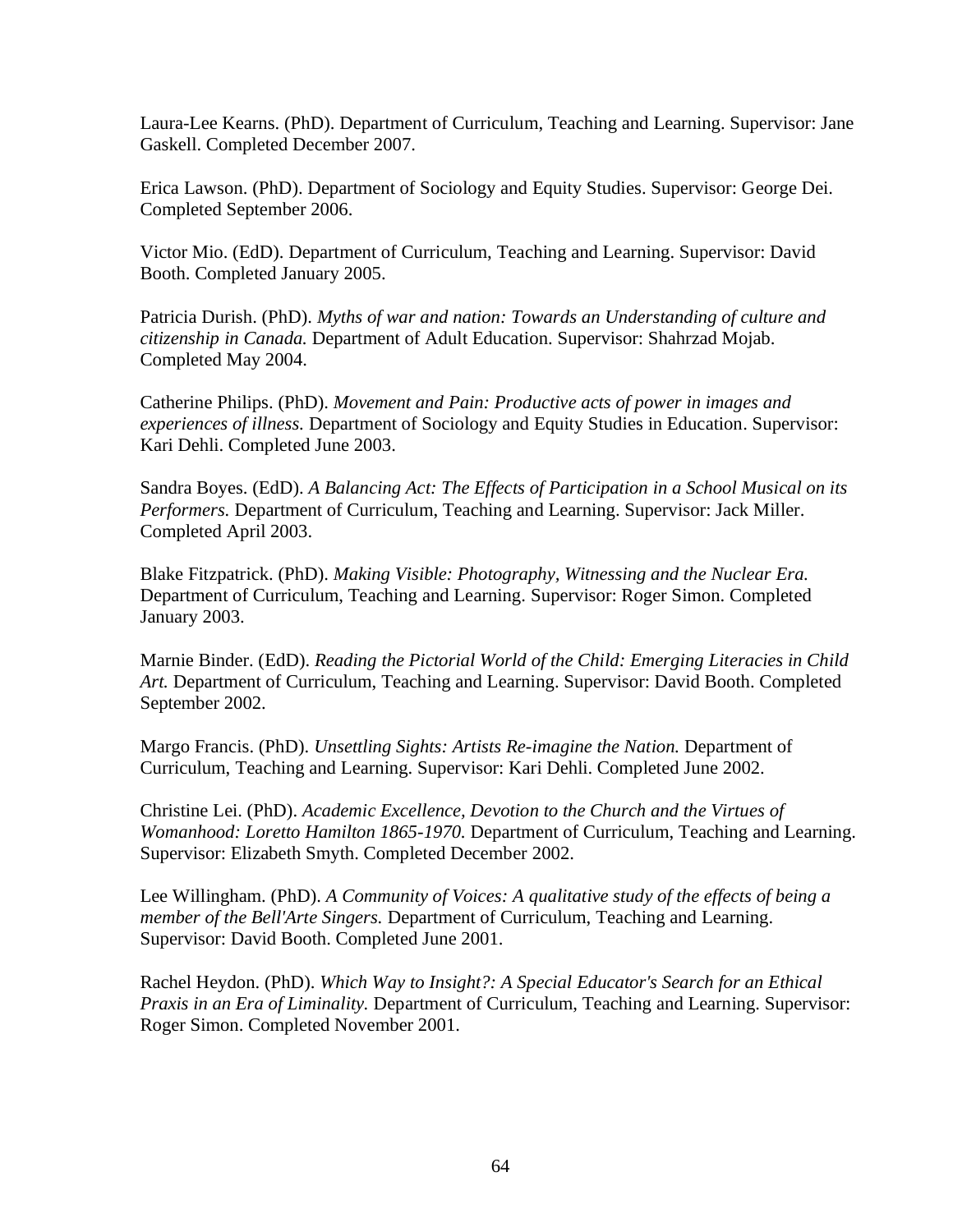Elizabeth Richards. (EdD). *Positioning the Elementary Core French Teacher: An Investigation of Workplace Marginality.* Department of Sociology and Equity Studies in Education. Supervisor: Sandra Acker. Completed November 2001.

Janice Hladki. (PhD). *"Knotting it Together": Cultural Production Across Difference.* Department of Sociology and Equity Studies in Education. Supervisor: Kari Dehli. Completed June 2000.

Sandra Katz. (EdD). *The Double Mirror: Drama and Theory.* Department of Curriculum, Teaching and Learning. Supervisor: David Booth. Completed April 2000.

Sharon Speir. (PhD). *The Mything Link: An Analysis of the Achtypes, Images, Metaphors, and Myths in the Crises in Education.* Department of Curriculum, Teaching and Learning. Supervisor: David Booth. Completed December 1999.

## **MA Committee Member (Career: 7)**

Ty Walkland (MA) *Exploring Occasional Teachers' Experiences Navigating Precarious Employment in Ontario*. Supervisor: Rob Simon. Completed June 2017.

Maria Weber. (MA). *Diapers and downloads: How young mothers negotiate the pressures of finishing their secondary school education online*. Supervisor: Clare Brett. Completed August 2014.

Max Veccharino. (MA). *School-Based Learning Teams as Agents of Change: A Consideration of the Intellectual Work of Teachers*. Completed April 2006.

Nadya Weber. (MA). *New Approaches to Citizen Action in Local Democracy: The Possibilities and Limitations of Legislative Theatre.* Department of Adult Education. Supervisor: Daniel Shurgenowski. Completed September 2003.

Rob Ho. (MA). *Dragon Ladies Repe(a)l the Banana: Bi-Cultural Identity Formation and Canadian-Born Chinese Women in Vancouver, BC.* Department of Adult Education. Supervisor: Roxana Ng. Completed December 2002.

Stephanie Dillon. (MA). *Girl Lost and Found: Through Metaphor and Drama a Narrative Journey.* Department of Curriculum, Teaching and Learning Centre for Teacher Development. Completed October 2002.

Yasmin Lalani. (MA). *A study of masculinities and education*. Department of Curriculum, Teaching and Learning. Supervisor: Tara Goldstein. Completed September 2004.

## **PhD External Examiner (Career: 10)**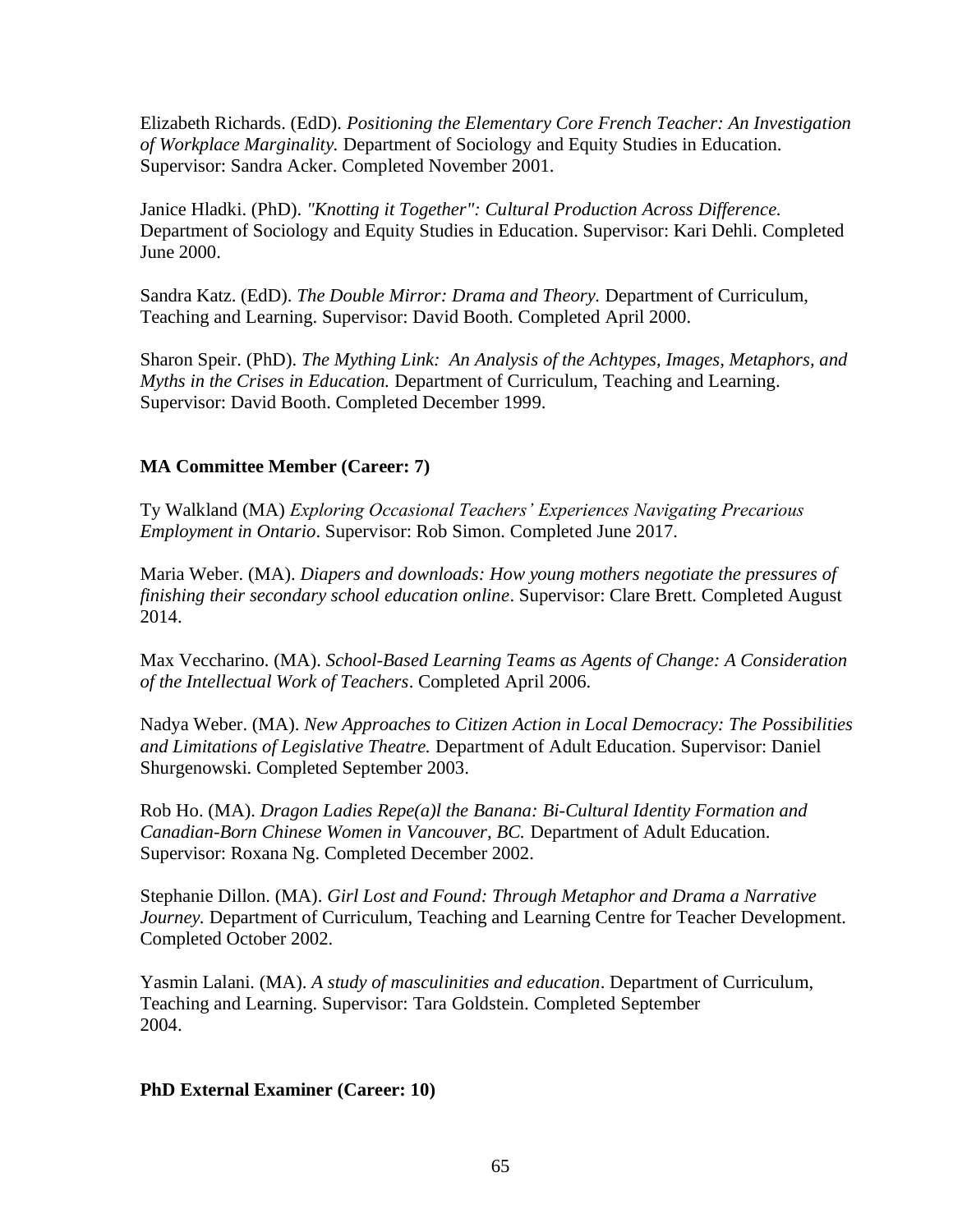Zan Crowder (PhD). *The Novel of Education: Stories of Secondary Teaching in North Carolina.*  University of North Carolina, Chapel Hill. (May 3, 2016). Supervisor: Madeleine Grumet.

Kate Winchester (PhD*). 'No Kid is an Island': The Gallery as a Classroom Space for Creativity, Student Engagement and the Bigger Pictures.* University of Western Sydney. (March 2016). Supervisor: Professor Geoff Munns.

Lana Mary Parker. (PhD). *Incipiendum, Ad Infinitum: Considerations for an Ethicopolitical Framework and the Potential for Art As Its Expression.* York University. (June 23, 2015). Supervisor: Professor Sharon Murphy

Maddy Fox. (PhD). *The Knowing Body: Participatory Artistic-Embodied Methodologies for Reimagining Adolescence.* The City University of New York (CUNY). (April 23, 2014). Supervisor: Professor Michelle Fine.

Amanda Claudia Wager. (PhD). *Applied Drama as Engaging Pedagogy: Critical Multimodal Literacies with Street Youth.* University of British Columbia. (August, 2014). Supervisor: Professor Theresa Rogers.

Myrto Pigou-Repousi. (PhD). *Ensemble Theatre and Citizenship Education: How Ensemble Theatre Contributes to Citizenship Education.* Warwick Unversity, Coventry England (July, 2012). Supervisor: Professor Jonothan Neelands.

Allyson Huntley. (PhD). *In Parables: The Narrative Selves of Adolescent Girls*. Queen's University. (December 15, 2009). Supervisor: Professor Rebecca Luce-Kapler.

Radikha Rao. (PhD). Harvard University. *The Dramatic Imagination in Youth Citizenship Education*. Supervisor: Wendy Luttrell. Completed May 2009.

Allan Owens. (PhD). *Translating and understanding in intercultural applied drama contexts*. The University of Warwick. (May 2006). Supervisor: Professor Jonothan Neelands.

Christine Hatton. (PhD). *Backyards and Borderlands: transforming girls' learning through drama.* University of Sydney. (May 2005). Supervisor: Professor Robyn Ewing.

#### **Post-Doctoral Supervision (Career: 1)**

Parto Pajooshesh. *A study on the indicators of social health in urban classrooms*. 2006-2008.

#### **Research Assistant Supervision (Career: 20)**

Debleena Tripathi (2019- present). Global Youth (Digital) Citizen-Artists and their Publics: Performing for Socio-Ecological Justice (Social Sciences and Research Council of Canada)

Lindsay Valve (2019-present). SSHRC-Funded projects: SSHRC-Funded Project Youth,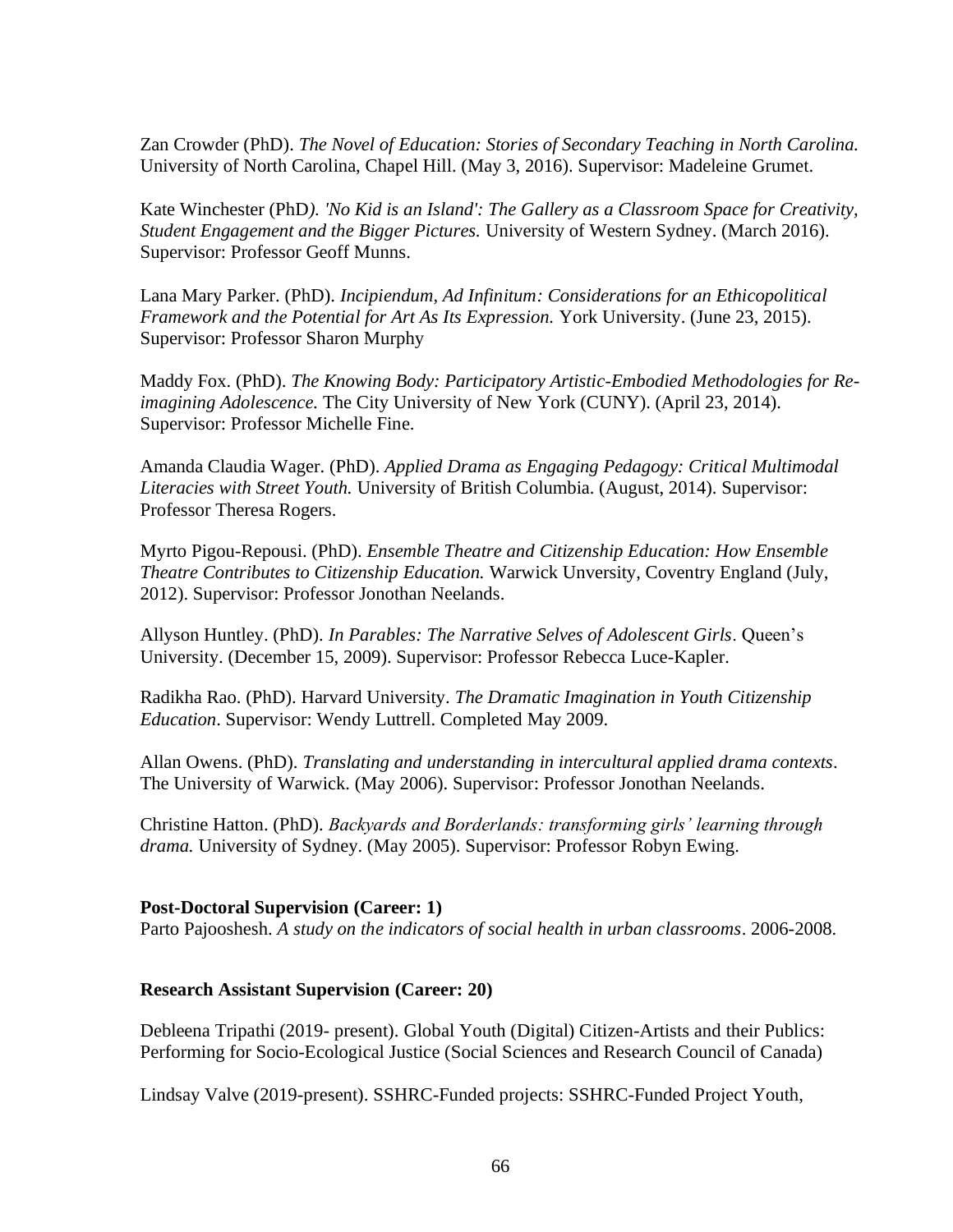Theatre, Radical Hope and the Ethical Imaginary: an intercultural investigation of drama pedagogy, performance and civic engagement; Youth Perceptions of Violence, Safety, and Schooling in One Gentrifying Neighbourhood in Toronto; Global Youth (Digital) Citizen-Artists and their Publics: Performing for Socio-Ecological Justice; Towards Youth: Youth Civic Engagement and Theatre.

Dirk Rodricks. (2013-present). SSHRC-Funded projects: SSHRC-Funded Project Youth, Theatre, Radical Hope and the Ethical Imaginary: an intercultural investigation of drama pedagogy, performance and civic engagement; Youth Perceptions of Violence, Safety, and Schooling in One Gentrifying Neighbourhood in Toronto; Global Youth (Digital) Citizen-Artists and their Publics: Performing for Socio-Ecological Justice; Towards Youth: Youth Civic Engagement and Theatre.

Scott Mealey. (Drama Centre). (2014-present). SSHRC-Funded projects: SSHRC-Funded Project Youth, Theatre, Radical Hope and the Ethical Imaginary: an intercultural investigation of drama pedagogy, performance and civic engagement; Youth Perceptions of Violence, Safety, and Schooling in One Gentrifying Neighbourhood in Toronto; Towards Youth: Youth Civic Engagement and Theatre.

Kelsey Jacobson. (Drama Centre). (2014-2018). SSHRC-Funded Projects Youth, Theatre, Radical Hope and the Ethical Imaginary: an intercultural investigation of drama pedagogy, performance and civic engagement; Towards Youth: Youth Civic Engagement and Theatre.

Franco Saccucci (2016-2017). SSHRC-Funded Project Youth, Theatre, Radical Hope and the Ethical Imaginary: an intercultural investigation of drama pedagogy, performance and civic engagement.

Lisa Aikman. (Drama Centre). (2015-2016). SSHRC-Funded Project Youth, Theatre, Radical Hope and the Ethical Imaginary: an intercultural investigation of drama pedagogy, performance and civic engagement.

Anjali Helferty. (2014-2015). SSHRC-Funded Project Youth, Theatre, Radical Hope and the Ethical Imaginary: an intercultural investigation of drama pedagogy, performance and civic engagement.

Anne Wessels. (2008-2014). SSHRC-funded project Urban School Performances: The interplay, through live and digital drama, of local-global knowledge about student engagement.

Burcu Ntelioglou. (2008-2013). SSHRC-funded project Urban School Performances: The interplay, through live and digital drama, of local-global knowledge about student engagement.

Barry Freeman. (Drama Centre). (2008-2010). SSHRC-funded project Urban School Performances: The interplay, through live and digital drama, of local-global knowledge about student engagement.

Ivan Service. (2009-2013). SSHRC-funded project Urban School Performances: The interplay, through live and digital drama, of local-global knowledge about student engagement.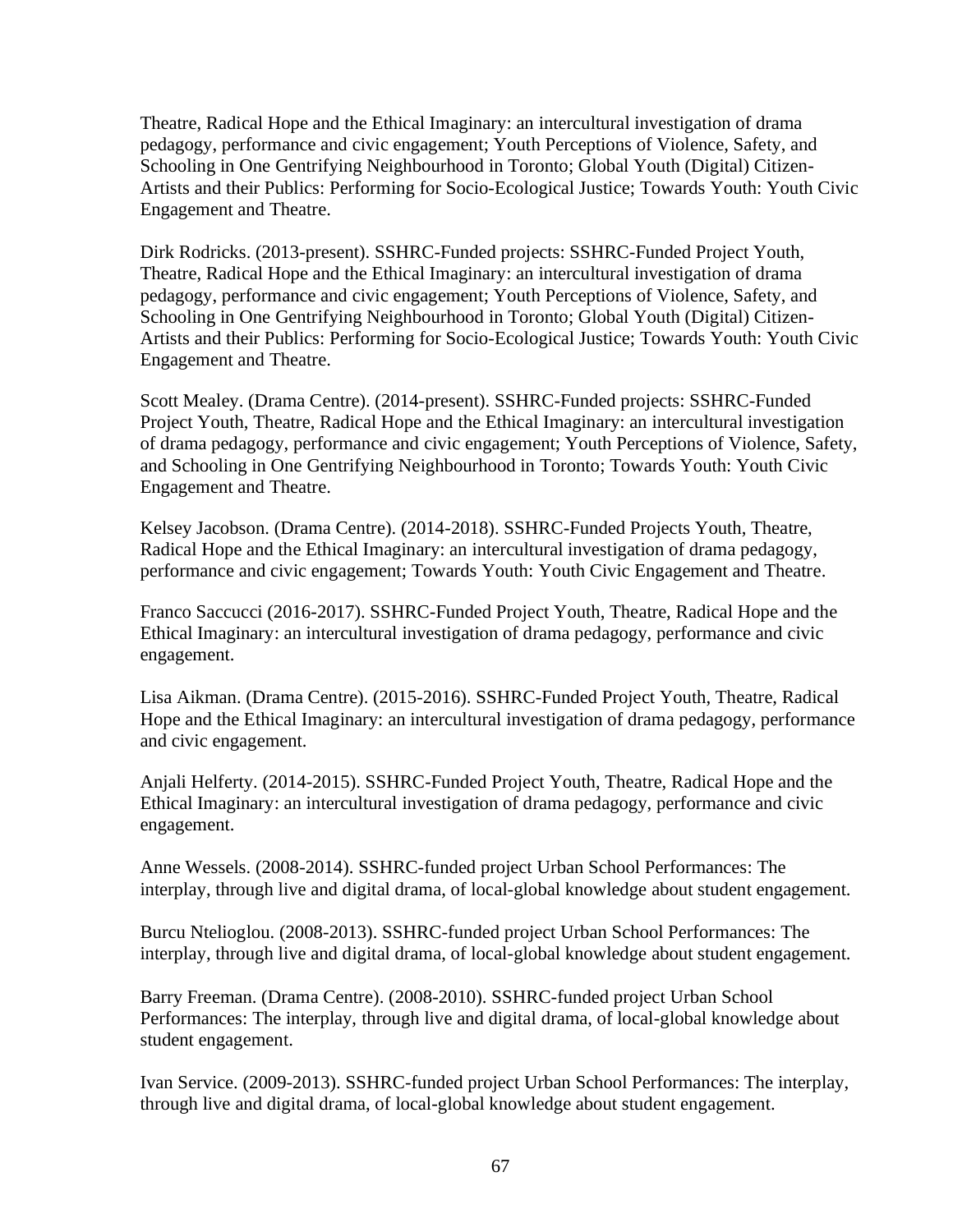Casey Scott-Songin. (2009-2010). SSHRC-funded project Urban School Performances: The interplay, through live and digital drama, of local-global knowledge about student engagement.

Chrissi Forte. (2010-2011). SSHRC-funded project Urban School Performances: The interplay, through live and digital drama, of local-global knowledge about student engagement.

Celeste Dickson. (2008-2010). Putting Inner-City Students First.

Ivan Service. (2007-2008). Using Applied Theatre to Change School Culture: An Impact Evaluation of ETFO's Poverty and Education Project.

Dominique Riviere. (2002-2005). SSHRC-funded project Drama Education, Youth and Social Cohesion: (re)constructing identities in urban contexts.

Philip Lortie. (2002-2005). SSHRC-funded project Drama Education, Youth and Social Cohesion: (re)constructing identities in urban contexts.

Adam Guzkowski. (2002-2004). SSHRC-funded project Drama Education, Youth and Social Cohesion: (re)constructing identities in urban contexts.

Isabelle Kim. (2003-2004). SSHRC-funded project Drama Education, Youth and Social Cohesion: (re)constructing identities in urban contexts.

## **Graduate Assistant Supervision (Career: 29)**

Mike Metz (2019-present). SSHRC-Funded Project Global Youth (Digital) Citizen-Artists and their Publics: Performing for Socio-Ecological Justice

Wallis Caldoza (2019- present). SSHRC-Funded Project Global Youth (Digital) Citizen-Artists and their Publics: Performing for Socio-Ecological Justice

Brooke Charlebois (2018-present). SSHRC-Funded Project Youth, Theatre, Radical Hope and the Ethical Imaginary: an intercultural investigation of drama pedagogy, performance and civic engagement.

Christine Balt (2017-present). SSHRC-Funded Project Youth, Theatre, Radical Hope and the Ethical Imaginary: an intercultural investigation of drama pedagogy, performance and civic engagement.

Sherry Bie (2015-2019). SSHRC-Funded Project Youth, Theatre, Radical Hope and the Ethical Imaginary: an intercultural investigation of drama pedagogy, performance and civic engagement.

Nancy Cardwell (2015-present). SSHRC-Funded Project Youth, Theatre, Radical Hope and the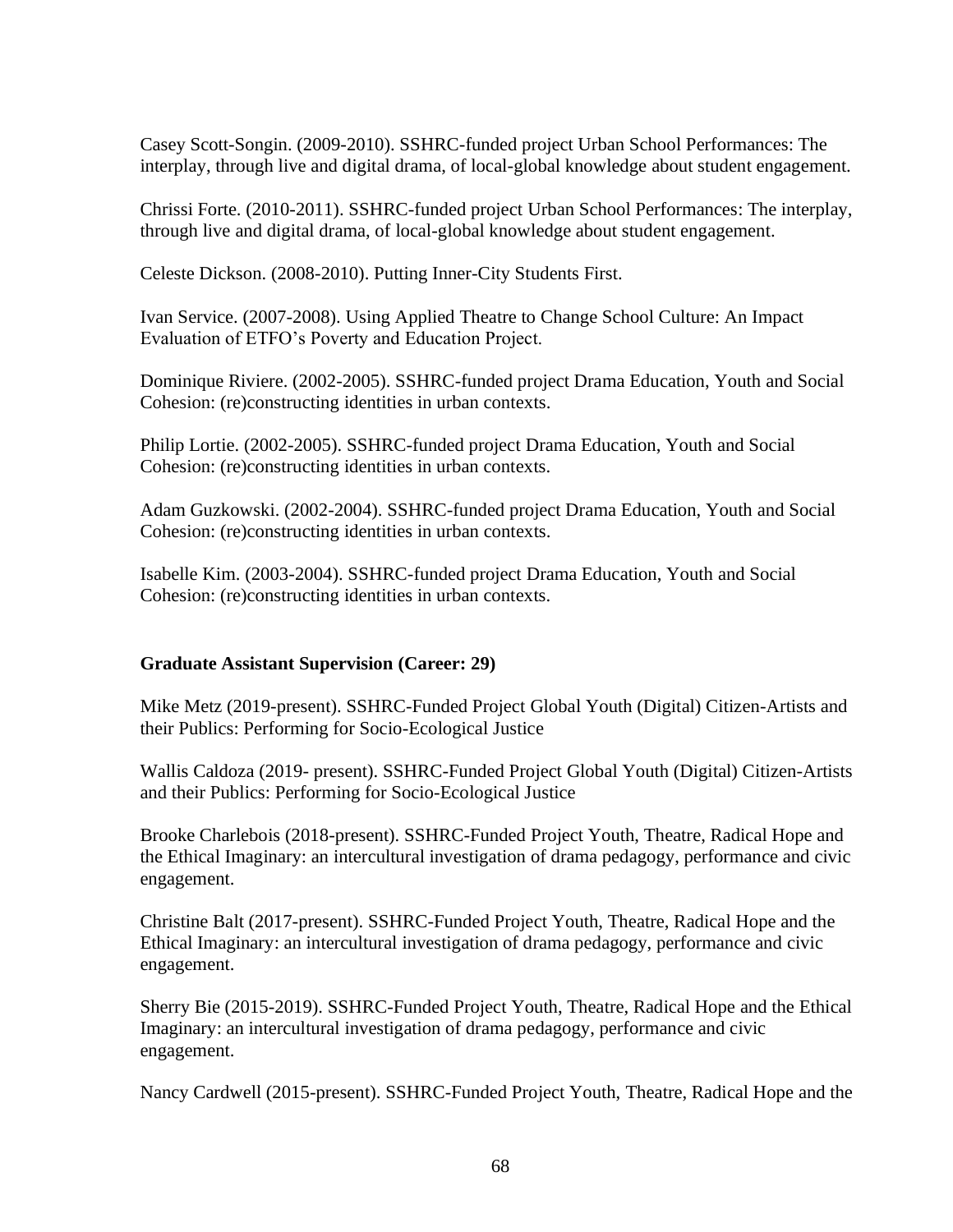Ethical Imaginary: an intercultural investigation of drama pedagogy, performance and civic engagement.

Rachel Rhoades. (2014-2018). SSHRC-Funded Project Youth, Theatre, Radical Hope and the Ethical Imaginary: an intercultural investigation of drama pedagogy, performance and civic engagement.

Rebecca Starkman. (2012-2018). SSHRC-Funded Project Temporary Neighbourhoods of Youth in Shelter SSHRC Partnership Grant and SSHRC-Funded Project Youth, Theatre, Radical Hope and the Ethical Imaginary: an intercultural investigation of drama pedagogy, performance and civic engagement.

Ben Gallagher (2016-2017). SSHRC-Funded Project Youth, Theatre, Radical Hope and the Ethical Imaginary: an intercultural investigation of drama pedagogy, performance and civic engagement.

Kate Reid (2016-2017). SSHRC-Funded Project Youth, Theatre, Radical Hope and the Ethical Imaginary: an intercultural investigation of drama pedagogy, performance and civic engagement.

Ortega Tampambwa. (2014-2015). SSHRC-Funded Project Youth, Theatre, Radical Hope and the Ethical Imaginary: an intercultural investigation of drama pedagogy, performance and civic engagement.

Scott Zoltoc. (2014). SSHRC-Funded Project Temporary Neighbourhoods of Youth in Shelter SSHRC Partnership Grant and SSHRC-Funded Project Youth, Theatre, Radical Hope and the Ethical Imaginary: an intercultural investigation of drama pedagogy, performance and civic engagement.

Chloe Shantz-Hilkes. (2013-2014). Temporary Neighbourhoods of Youth in Shelter SSHRC Partnership Grant.

Meredith Heyland. (2013-2014). Preparation of new Insight Grant, Website Development, fieldwork. Temporary Neighbourhoods of Youth in Shelter SSHRC Partnership Grant.

Alex Means. (2010-2011). SSHRC-funded project Urban School Performances: The interplay, through live and digital drama, of local-global knowledge about student engagement.

Art Babayants (Drama Centre). (2010-2011). SSHRC-funded project Urban School Performances: The interplay, through live and digital drama, of local-global knowledge about student engagement.

Heather Fitzsimmons-Frey. (Drama Centre). (2010-2013). SSHRC-funded project Urban School Performances: The interplay, through live and digital drama, of local-global knowledge about student engagement.

Katie Bruce. (2010-2011). CODE-funded Putting Inner City Students First.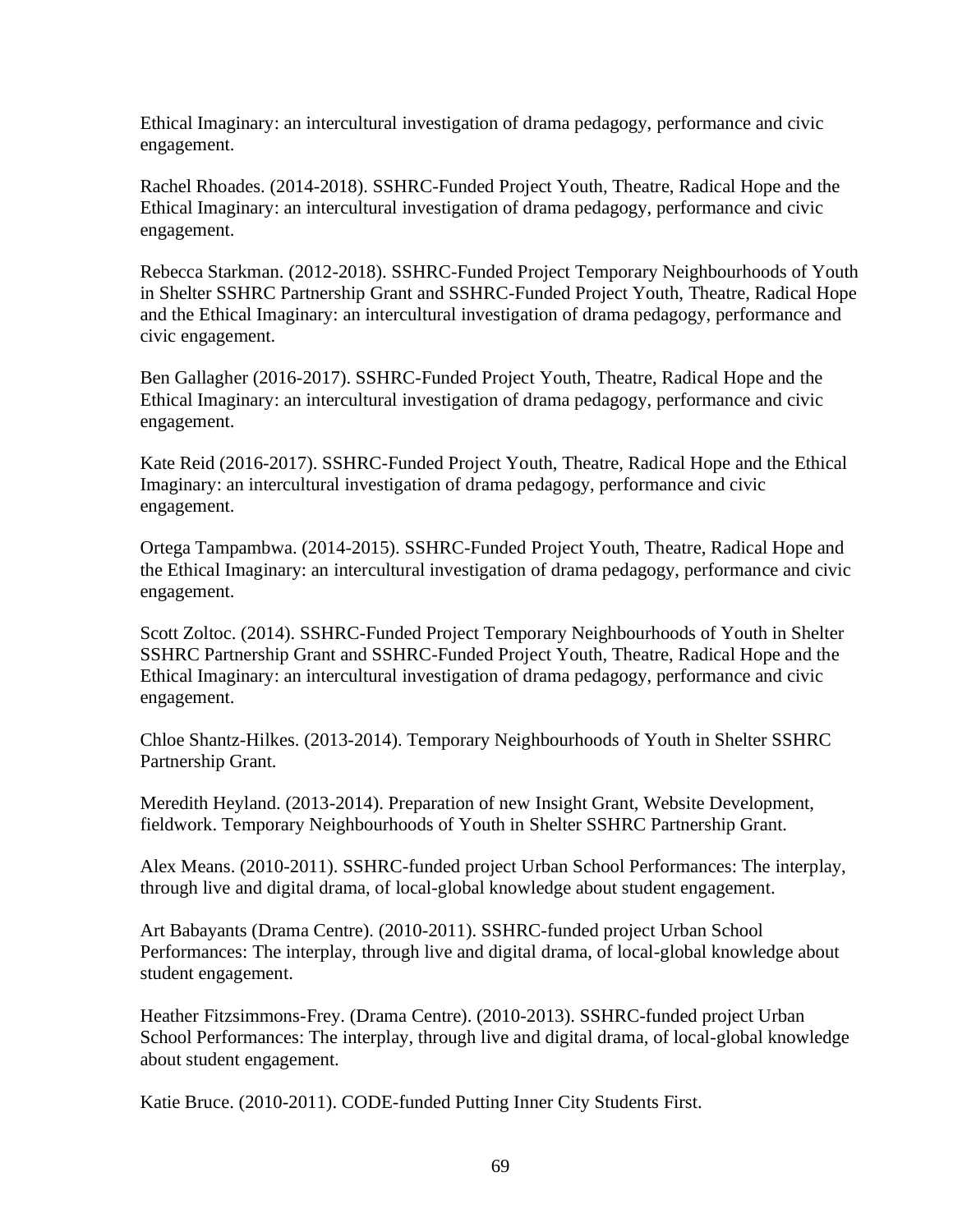Burcu Ntelioglou. (2007-2008). SSHRC-funded project Urban School Performances: The interplay, through live and digital drama, of local-global knowledge about student engagement.

Anne Rovers. (2009-2013). Putting Inner City Students First.

Ivan Service. (2008-2010). Three Follow-Up Case Studies: An Impact Evaluation of ETFO's Poverty and Education Project.

Burcu Ntelioglou. (2006-2008). Urban School Performances (SSHRC) and Arts Impact Analysis (ETFO).

Esther Leong. (2007-2008). Arts Impact Analysis (ETFO).

David Goldberg. (2007-2008). Arts Impact Analysis (ETFO).

Ken Huynh. (2007-2008). Arts Impact Analysis (ETFO).

Ivan Service. (2007-2008). Arts Impact Analysis (ETFO).

Isabelle Kim. (2004-2006). CRC-funded Project Youth and Urban School Performances.

Masayuki Hachiya. (2003-2005). SSHRC- funded project Drama Education, Youth and Social Cohesion: (re)constructing identities in urban contexts.

Kentaro Miyamoto. (2003-2005). SSHRC- funded project Drama Education, Youth and Social Cohesion: (re)constructing identities in urban contexts.

| <b>EDU1070Y Dramatic Arts Intermediate Senior</b> |        |        |       |
|---------------------------------------------------|--------|--------|-------|
| Academic Year                                     | Term 1 | Term 2 | Total |
| $2003 - 2004$                                     | 20     |        | 31    |
| $2002 - 2003$                                     | 22.    |        |       |
| $2001 - 2002$                                     |        |        | 16    |
| $2000 - 2001$                                     | 30     | 38     | 68    |
| $1999 - 2000$                                     | 26     | 26     | 52    |
| Total Number of In-School Supervisions:           |        |        | 208   |

## **TEACHER EDUCATION STUDENT SUPERVISIONS IN SCHOOLS (Career: 208)**

## **XI. SERVICE**

**Administrative Roles (Career: 3)**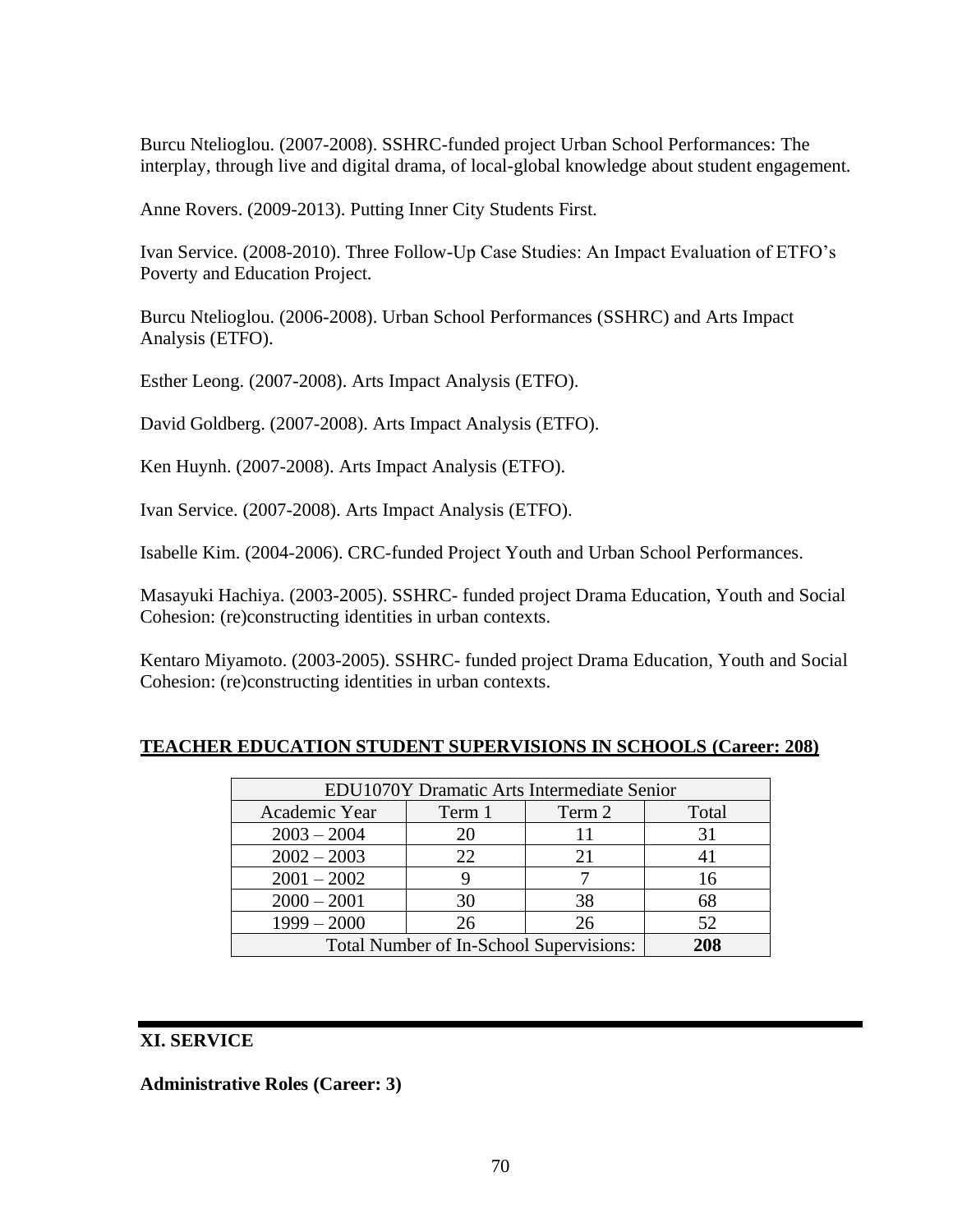(2020-2021) Co-Director of the Curriculum and Pedagogy Program.

(2015) Associate Chair of Research, Department of Curriculum, Teaching and Learning

(2005-2012) Academic Director of the Centre for Urban Schooling

## **OISE Service Committees (Career: 103)**

(2021) CRC Tier 1 Dean's Renewal Committee (2020) Dean's Selection Committee for CRC Tier 2 Chairs (2020) Dean's Review Committee for CRC Tier 1 Renewal (2020-2021) Program Co-Director of Curriculum and Pedagogy (2020-2021) Research Advisory Committee (2020-2021) CTL Council (2020-2021) Admissions Committee C&P Chair Representative (2020-2021) C&P and LLE Race and Inclusion Committee (2020-2021) University of Toronto SDGs Working Group (2020) Chair of OISE Council (2020) OISE Research Standing Committee (2020) Chair of Constitutional Revisions (2020) OISE Executive Council (2019) Chair of OISE Council (2020) OISE Research Standing Committee (2020) Chair of CSTD Admissions Committee (2020) Chair of CSTD Comprehensive Exams Committee (2019) OISE Research Standing Committee (2019) Chair of Constitutional Revisions (2019) OISE Executive Council (2019) Teaching Committee for Promotion Case (1) (2018) Chair of OISE Council (2018) OISE Research Standing Committee (2018) Chair of Special Committee on Constitutional Revisions (2018) OISE Executive Council (2018) Chair of CSTD Admissions Committee (2018) Chair of CSTD Comprehensive Exams Committee (2018) CTL Promotions Committee (3 cases) (2018) Chair of CSTD Admissions Committee (2018) Chair of CSTD Comprehensive Exams Committee (2018) CTL Promotions Committee (3 cases) (2018) CRC OISE Tier 2 Nomination Advisory Committee to Associate Dean Research (2018) Dean's Advisory Committee for Technology Research Chair (2018) Teaching Committee for Promotion Case (1) (2018) CTL Council (Sept-Dec) (2018) Dean's Office Early Career Mentorship Mentor (2017-2018) Admission Committee Chair (2017-2018) Comprehensive Exam Chair (2013-present) CTL Promotion Committee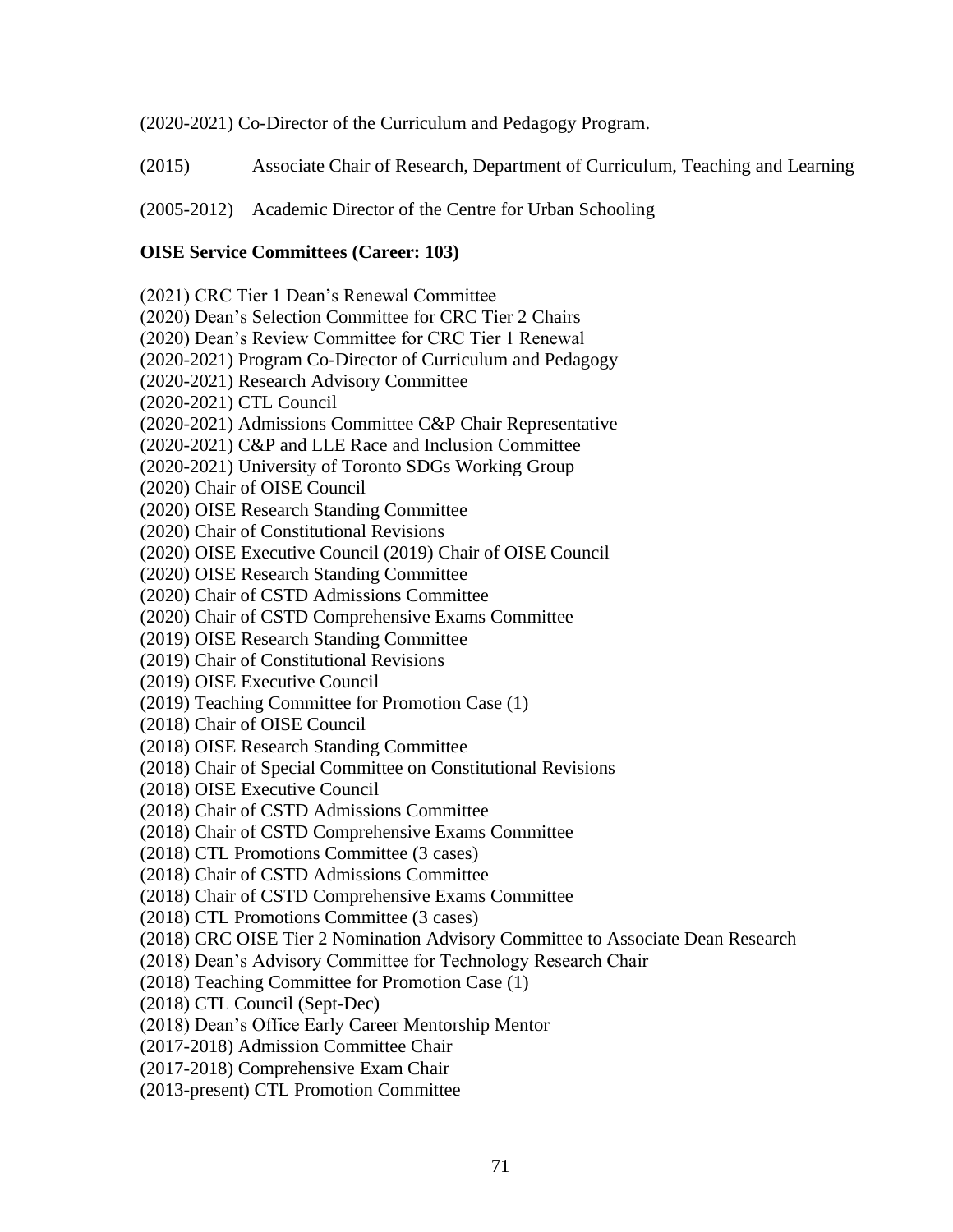(2017) Promotion Teaching Report Committee (1 case)

(2015) Student Awards Committee (CTL)

- (2015) SJE Promotion Research Committee, 1 case
- (2014) OISE Banting Postdoctoral Fellowship Awards Committee
- (2014-present) OISE Faculty Council
- (2014-2017) OISE Faculty Council Chair of Research Standing Committee
- (2014-2016) OISE Graduate Education Academic Council
- (2013-2014) CTL Faculty Council
- (2013-2014) CTL Chair of Research Standing Committee
- (2012-2013) CTL Chair of Admissions
- (2011-2012) CTL Council Chair
- (2011-2012) CTL Promotion Committee, 3 cases
- (2012) CTL Peer Teaching Evaluation
- (2011-2012) CTL Research Committee
- (2011-2012) CTL Third-year Review Committee, 1 case
- (2010-2011) TPS Faculty Search
- (2010-2012) CTL Council Chair
- (2010-2011) CTL Research Advisory Council
- (2011) Tenure Committee (1 case)
- (2010-2011) Promotion Committee (1 case)
- (2009-2010) CTL Chair Search
- (2009) Tenure Teaching Committee Report (1 case)
- (2009-2010) Promotion Committee CTL (2 cases)
- (2008-2009) OISE Faculty Council Executive Committee
- (2007-2009) OISE Faculty Council
- (2008-present)Advisory Board for Graduate Centre for Study of Drama
- (2006-2009) CTL Research Advisory Committee
- (2006-2007) CTL CSTD Program Admissions Committee
- (2006-2007) CTL Council
- (2008) Tenure Committee for Leslie Stewart Rose
- (2008) Third-Year Review for Ruben Gaztambide-Frenandez
- (2006-2007) Tenure Committee for Kathy Broad
- (2006-2007) Third Year Review Committee for Sarfaroz Niyozov
- (2006-2007) Graduate Admissions Committee
- (2005-present)Faculty Mentor for Ruben Gaztambide-Fernandez
- (2005-2006) Internal Teaching Evaluation Committee for Clare Brett's Tenure Case
- (2003-2004) CTL Vice-Chair of CTL Council
- (1999-present)Profile Reading Preservice and Graduate
- (2003-2004) CTL Planning and Priorities Committee
- (2003-2004) PTR Merit Committee
- (2002-2004) Chair of CTL Comprehensive Exam Committee
- (2003-2004) CTL Arts Lecturer Search Committee
- (2003-2004) CTL Comps Redesign Committee
- (2003-2004) CTL Academic Planning Research Sub-Committee
- (2003-2004) Resources in Feminist Research Board Member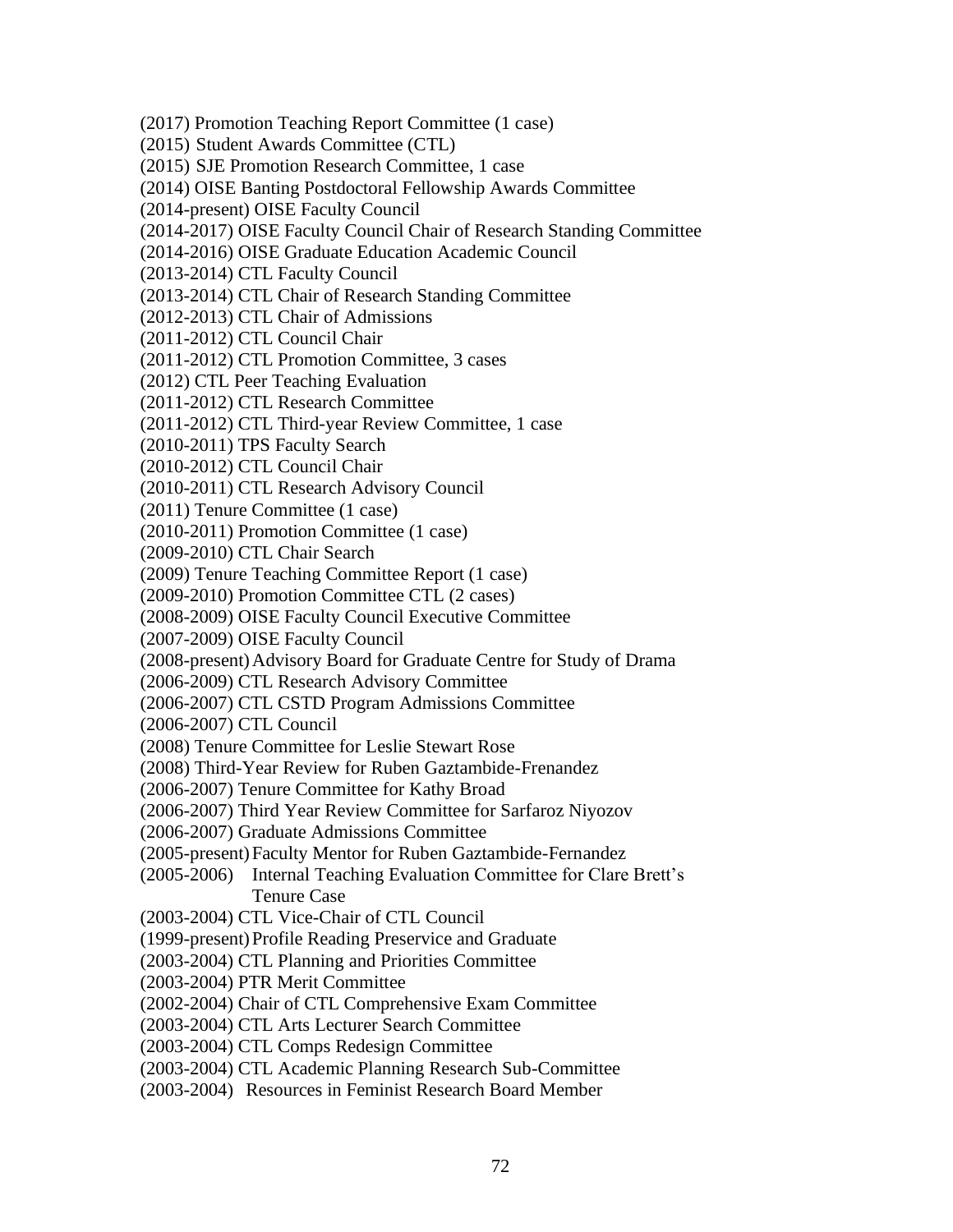(2002-2003) CTL Chair Search Committee

(2000-2003) Student Services, Chair for student research conference

(2001-2004) Student Services Graduate Student Workshop Presenter

(2002-2003) SSHRC Standard Research Grant Proposal Reviewing

(1999-present) Comps Marking

(1999-present)Preservice Profile Reading

(2001-2003) Preservice Registration Days in September

(2000-2004) Graduate Student Admissions

(2003-2004; 2002-2003) Steering Committee for the Centre for Culture and Media in Education (SESE)

(2003-2004) Associate Member of the Centre for Integrated Anti-Racism Education

(2002-2003) New Preservice Arts Alternative Program Design Committee

(2000-2004) OISE/UT Arts Forum Core Member

(2000-2002) Curriculum, Teaching and Learning Program Committee Member

(2001-2002) Dean's Office Representative for Promotions Process at University of Toronto Schools

(2001-2002) Secondary Secondment Search Committee for Visual Arts

(2000-2002) Student Services Graduate Employment Preparation Planning Committee

(1999-2000) Curriculum, Teaching and Learning Ethical Review Committee

(1999-2000) Teacher Education Seminar Program Development

## **University of Toronto (Career: 14)**

(2020-2025) University of Toronto Press Manuscript Review Committee

(2018- present) Centre for University of Toronto Community-Engaged Research Faculty Advisory Board

(2017-2018) UTSC Applied Theatre Search Committee

- (2013-2017) Hart House Theatre Faculty Advisory
- (2011-present) Centre for Drama, Theatre and Performance Studies Advisory Board
- (2011-2012) University or Toronto National Scholarship Program for outstanding new admissions-Faculty Interview Committee
- (2008-present) Thesis Proposal Reviewer Drama Centre
- (2008- 2013) Research Associate of the Cities Centre
- (2004-2005) Nominated for Presidential Search Committee
- (1999-present) Institute for Women's Studies and Gender Studies Member of the Graduate Collaborative Program
- (2002-2003) Provost task force status on Women Faculty at UofT
- (2001-2002) Reviewer for Working Paper Series. Institute of Women's and Gender Studies New College, University of Toronto
- (2001-2002) Member of the Faculty of Medicine's Community and Family Health Program
- (2000-2001) Session Coordinator for "Feminist Utopias" International Conference launching the Institute of Women's and Gender Studies, University of Toronto
- (2000-2001) Reviewer for Working Paper Series. Institute of Women's and Gender Studies. New College, University of Toronto

## **School District -Related Organizations (Career: 9)**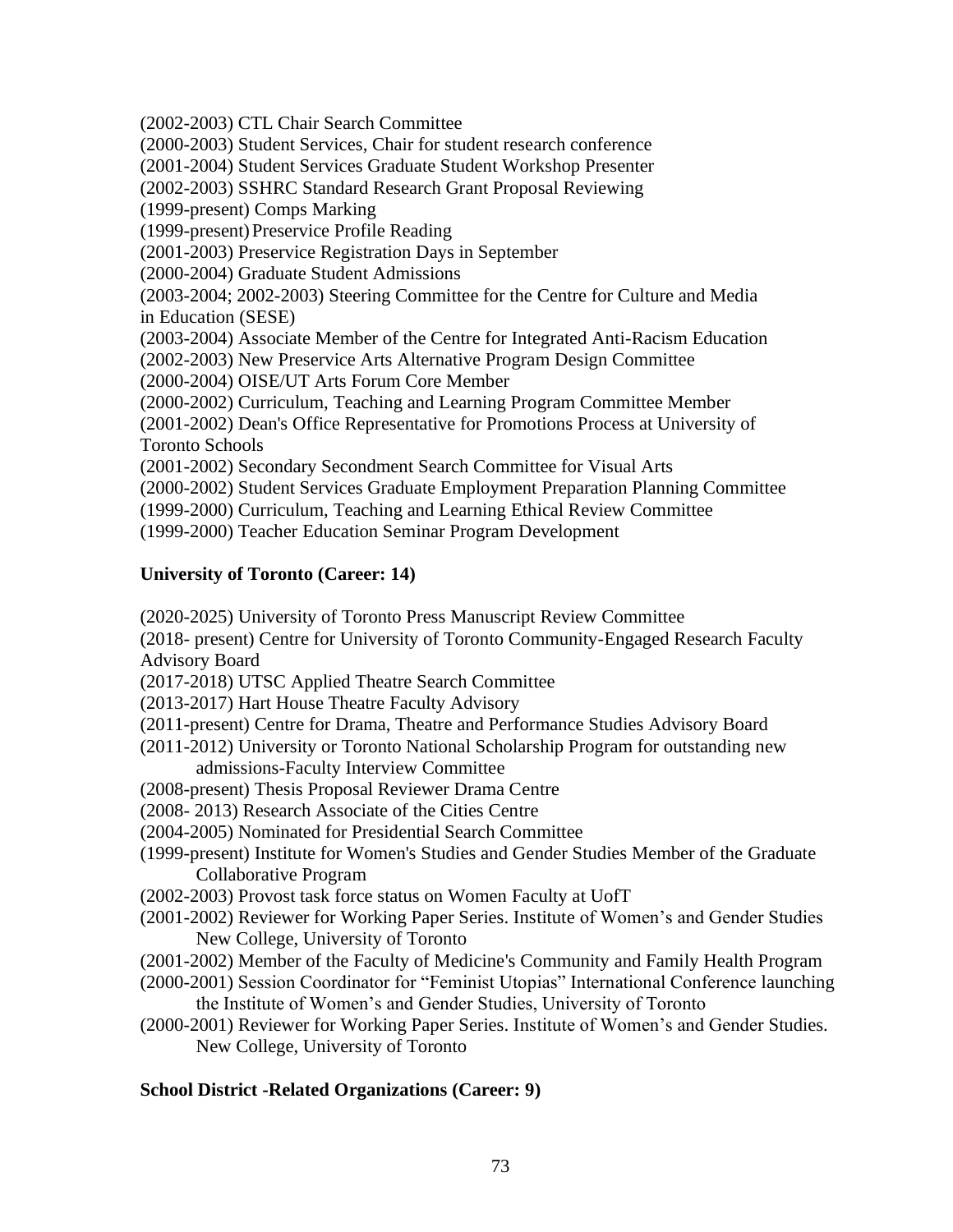(2010-2012) TDSB Aboriginal Education Partnership (2010-2012) Roma Community Centre, Parkdale

(2007-2008) Consultant to TDSB School Safety Advisory Panel

(2004-2006) Task Force for the TDSB Model Schools for the Inner City

(2006) Facilitator of Model Schools for Inner Cities Summer Institute at Firgrove Public

(2003-2004) Consultant to the Durham District School Board's Anti-Bullying Advisory Team

(2003-2004) Consultant to the Toronto District School Board's middle-school pilot project

(2002- 2003) Advisory Committee for the Additional Qualifications Team for Dramatic Arts

(2002-2003; 2001-2002) Liaison to the Toronto District School Board's Department of Dance and Drama in organizing both teacher professional development and special conferences for student participants

## **Theatre Community (Career: 5)**

Education Consultant to: Stratford Festival (2017-present) Theatre Ontario (2014-present) Tarragon Theatre (1999-present) Young People's Theatre (1999-present) Theatre Direct Canada (1999-present)

## **Wider Community Editorial, Advisory, and Adjudication Positions (Career: 44)**

(2020) University of Regina Tenure Case

(2019-present) Editorial Board and Scientific Advisory Committee for *Education & Theatre Journal*. Hellenic Network for drama and theatre education. Athens, Greece.

(2016-2019). Ada Slaight Award for Research in Applied Theatre. Adjudication Committee Member/Young People's Theatre.

- (2016) Promotion Case Monash University
- (2016) Promotion Case RMIT
- (2015) McGill Promotion Case
- (2014) Leverhulme Trust Award Review Committee
- (2014) Canadian Association for Theatre Research Mentorship Initiative
- (2012) SSHRC Insight Grant Digital Economy Committee
- (2012-2014) Research Advisory Group for the Young Global City Leaders Study (England, USA, Canada)
- (2008-present)Editorial Board: *Research in Drama Education: The Journal of Applied Theatre and Performance*
- (2008-present) Editorial Board: *Applied Theatre Research*
- (2012-present) Critical Research Unit in Applied Theatre (CRUAT) Advisory Board, New Zealand.
- (2013; 2014) UBC Tenure Case
- (2013) CRC Renewal Case
- (2011) Simon Fraser University External Tenure Case Review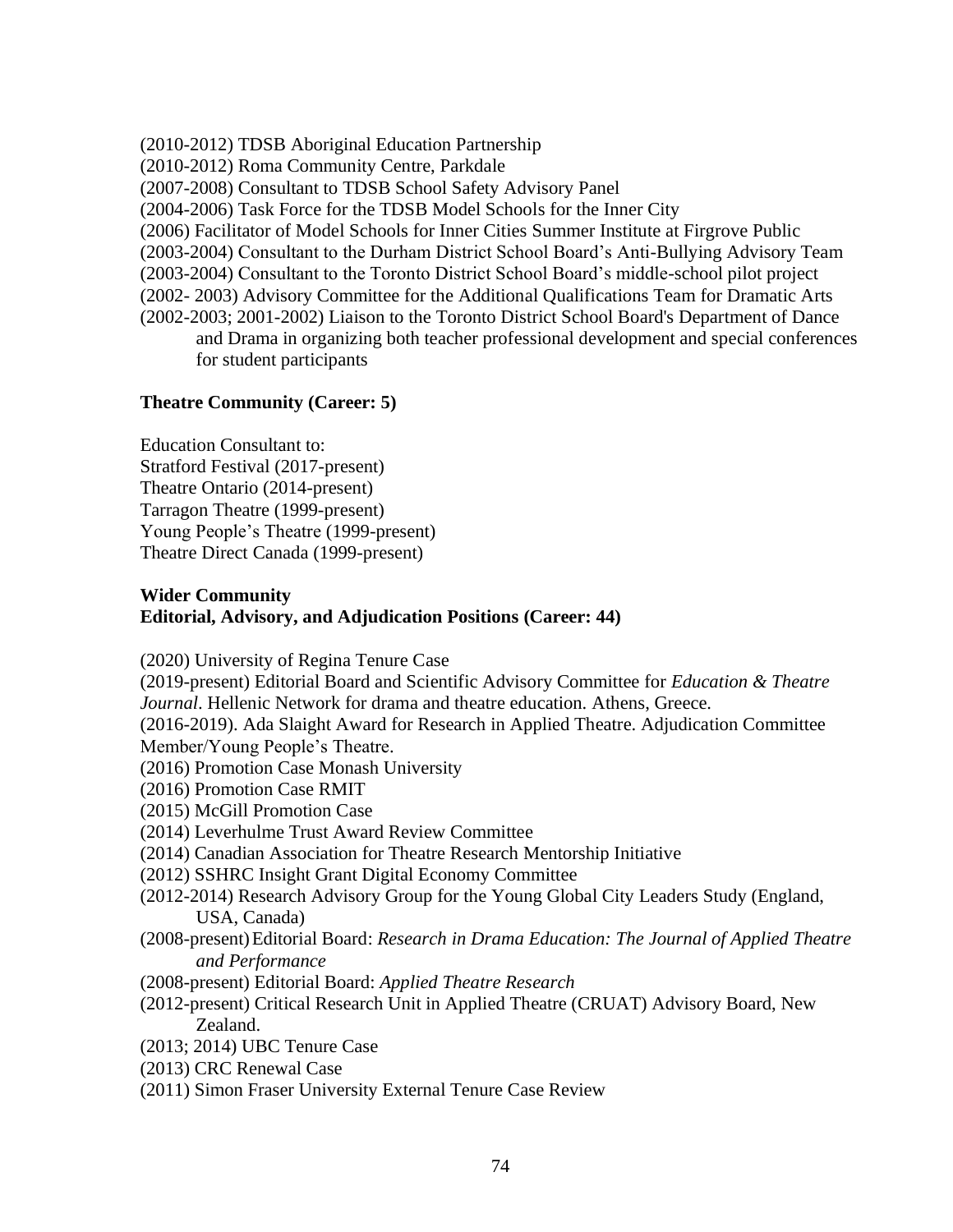- (2011) SSHRC Insight Grant Reviewer, 1 proposal
- (2010) Canadian Society for the Study of Education (CSSE) Dissertation Awards Committee
- (2010) University of Arizona Promotion Case Appraisal
- (2010) University of Warwick, England Promotion Case Appraisal
- (2010) University of Windsor, Tenure Case Appraisal
- (2004-present)Advisory Board for Higher Education on the National Drama Executive, UK
- (2007-present)Lorraine Kimsa Theatre for Young People Advisory Board
- (2003-present) National Drama Editorial Board, UK
- (2005-present) Research in Drama Education Editorial Board, UK
- (2004-present)International Advisory Board for Applied Theatre Research Australia
- (2005-2007) Advisory Board for the International Handbook of Research in Arts Education
- (2004-present)Editorial Board Member for Resources in Feminist Research (RFR) Journal
- (2003-2004) Advisory Board for the International Drama In Education Fifth World Congress
- (2003-2004) Consultant for Diversity and Equity in Education Policy Document for *Drama Australia*
- (2003-2004) Manuscript Reviewer for Teachers College Press Member of the Ontario Arts Educators' Association
- (2002-2003; 2001-2002; 2000-2001; 1999-2000) Dissertation Adjudicator for the *American Alliance of Theatre and Education*
- (2002-2003) Advisory Board for the Planning of the International Drama in Education Research Institute in Northampton, England
- (2003-2004) Article Reviewer for *National Drama.* International Refereed Research Journal, England.
- (2002-2003) Reviewer for the Aid to Scholarly Publication Programme administered by the Canadian Federation for the Humanities and Social Sciences (CFHSS)
- (2002-2003) Advisory Board for the new IDEA/Applied Theatre Research Griffith University, Australia
- (2002-2003) Killam Fellowship adjudicator, administered through the Canada Council for the Arts
- (1999-2000) Paper adjudicator for the Institute for Women's and Gender Studies first annual conference in November, as session coordinator for feminist utopias and the arts
- (2001-2002; 2000-2001) International Advisory Board for referred journal *Applied Theatre Researcher*
- (2001-2002) Article reviewer and adjudicator of nominations for distinguished leaders in the field of education
- (2001-2002; 2000-2001) Board Member for Nightwood Theatre
- (2002-2003; 2001-2002) International Drama in Education Association Programming Committee member for conference in Ottawa,
- (2001-2002; 2000-2001; 1999-2000) Master of Ceremony for Tarragon Theatre's Spring Arts Fair
- (2000-2001) Social Sciences and Humanities Research Council of Canada. Standard Research Grants competition assessor
- (2002-2001) American Alliance for Theatre and Education's Youth Theatre Journal editorial board for Volume 15, 2001